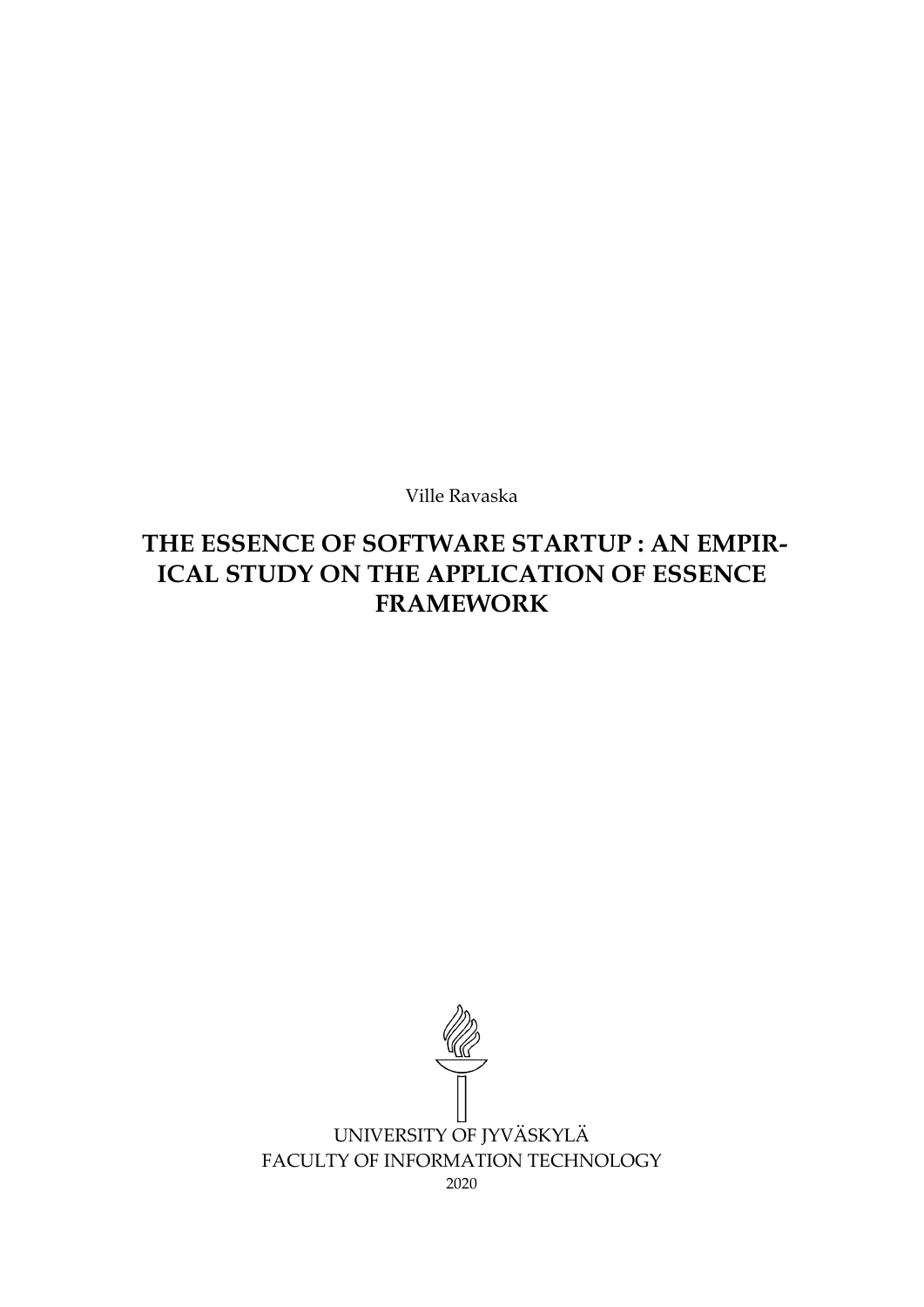## ABSTRACT

#### Ravaska, Ville

Name of the publication: The Essence of Software Startup : an Empirical Study on the Application of Essence Framework Jyväskylä: University of Jyväskylä, 2020, 84 pp. Information Systems, Master's Thesis Supervisors: Pekka, Abrahamsson; Kai-Kristian Kemell

Software startups are still a scarcely studied subject even though success stories of the companies like Facebook and Twitter have boosted the popularity of new software startup companies. The impact of successful startups for the economy is massive by creation of new jobs and wealth. The Essence framework is relatively new approach for modelling software development in the companies. It has not been extensively tested in the unique case of software startups. Software startup practices have been studied and acknowledged in the academia but further research is still needed to comprehensively understand how these companies work and conduct their work.

This thesis studied software startup practices regarding software development and other vital activities performed by these companies. The Essence framework was also introduced to software startups' working practices. The basis of the thesis was the list of software startup practices derived from previous studies that was categorized following the alphas of the Essence framework. The empirical study was conducted as a multiple case study with thirteen different cases.

Three new alphas (funding, marketing and business model) were suggested to the Essence in order to revise the framework to support software startups whole endeavour. Thirteen additional practices were also found from the empirical material. The Essence was found to support software startups software development efforts but lacking the business aspects that cannot be separated from the software development in small new companies working with limited resources.

Keywords: startup, software startup, essence, practice, software development practice, software startup practice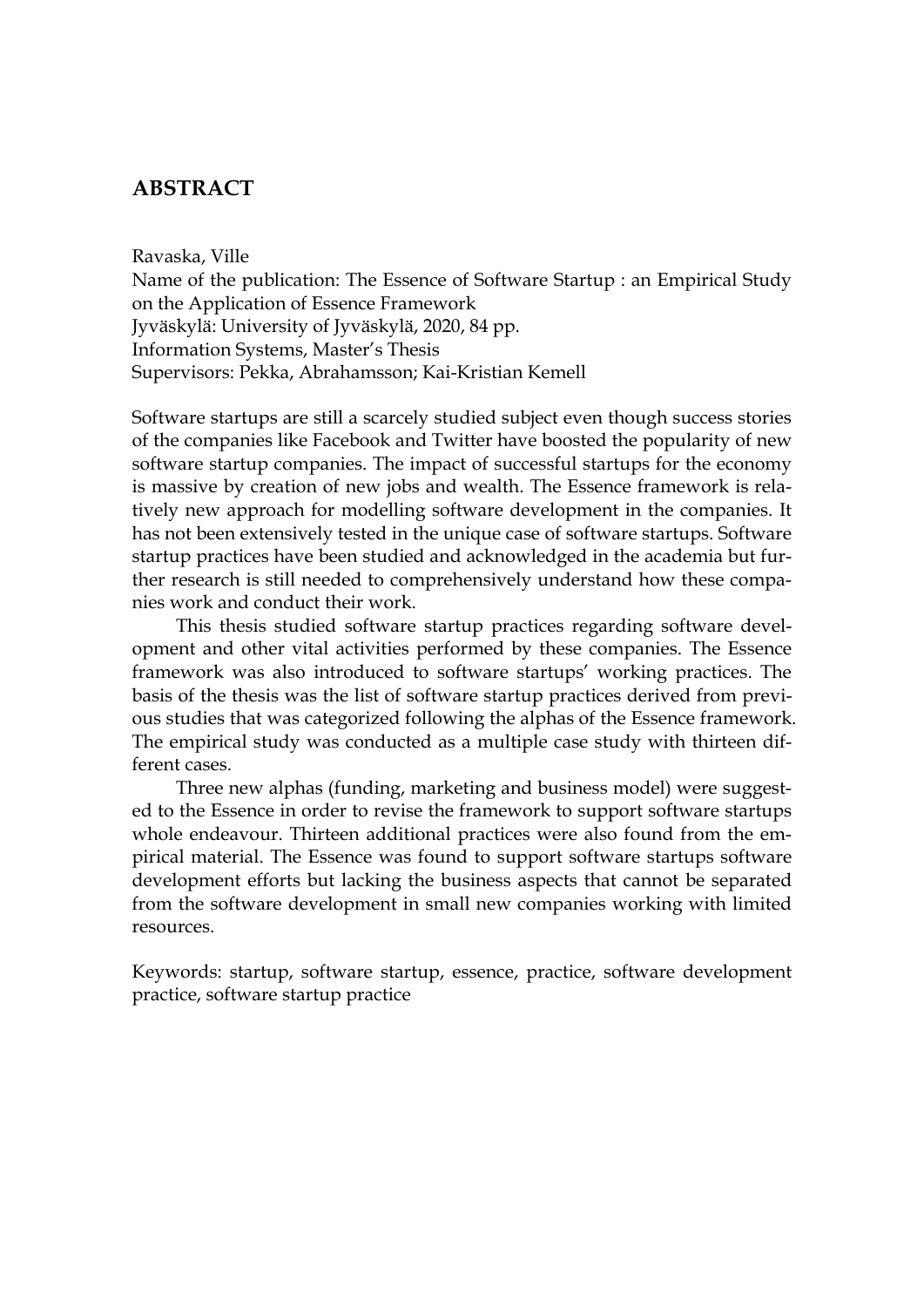# FIGURES

# TABLES

| 18 |
|----|
|    |
|    |
|    |
|    |
|    |
|    |
|    |
|    |
|    |
|    |
|    |
|    |
|    |
|    |
|    |
|    |
|    |
|    |
|    |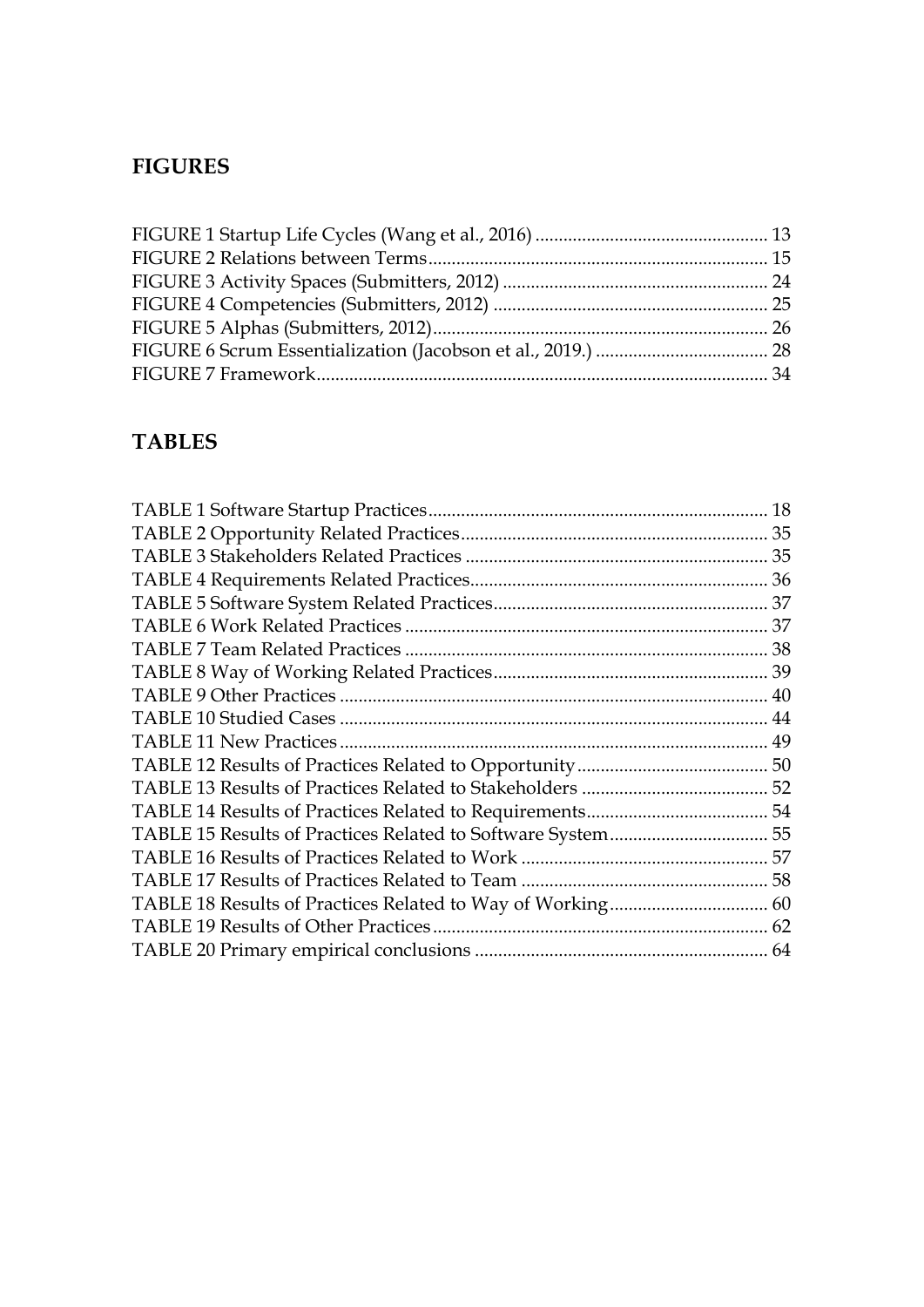# **TABLE OF CONTENTS**

| 1              |     |                                          |  |
|----------------|-----|------------------------------------------|--|
|                | 11  |                                          |  |
|                | 1.2 |                                          |  |
|                | 1.3 |                                          |  |
|                | 1.4 |                                          |  |
| $\overline{2}$ |     | SOFTWARE STARTUP AND STARTUP PRACTICES10 |  |
|                | 2.1 |                                          |  |
|                | 2.2 |                                          |  |
|                | 2.3 |                                          |  |
|                | 2.4 |                                          |  |
| 3              |     |                                          |  |
|                | 3.1 |                                          |  |
|                | 3.2 |                                          |  |
|                | 3.3 |                                          |  |
|                | 3.4 |                                          |  |
|                | 3.5 |                                          |  |
|                | 3.6 |                                          |  |
| 4              |     |                                          |  |
|                | 4.1 |                                          |  |
|                | 4.2 |                                          |  |
|                | 4.3 |                                          |  |
|                | 4.4 |                                          |  |
|                | 4.5 |                                          |  |
|                | 4.6 |                                          |  |
|                | 4.7 |                                          |  |
|                | 4.8 |                                          |  |
| 5              |     |                                          |  |
|                | 5.1 |                                          |  |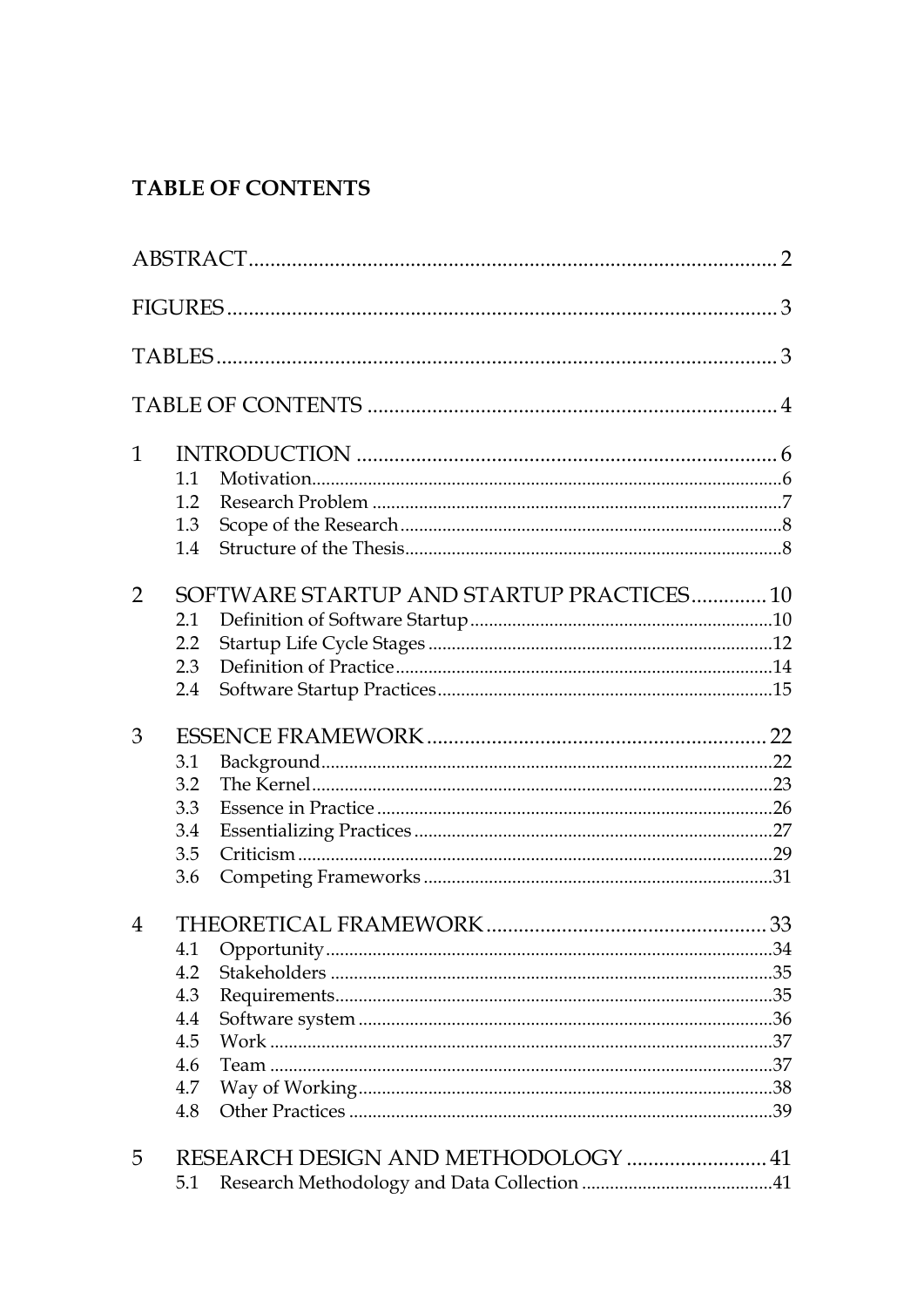|   | 5.2 |                                           |  |
|---|-----|-------------------------------------------|--|
|   | 5.3 |                                           |  |
|   | 5.4 |                                           |  |
|   | 5.5 |                                           |  |
| 6 |     |                                           |  |
|   | 6.1 |                                           |  |
|   | 6.2 |                                           |  |
|   | 6.3 |                                           |  |
|   | 6.4 |                                           |  |
|   | 6.5 |                                           |  |
|   | 6.6 |                                           |  |
|   | 6.7 |                                           |  |
|   | 6.8 |                                           |  |
|   | 6.9 |                                           |  |
|   |     |                                           |  |
| 7 |     |                                           |  |
|   | 7.1 |                                           |  |
|   | 7.2 |                                           |  |
| 8 |     |                                           |  |
|   | 8.1 |                                           |  |
|   | 8.2 |                                           |  |
|   | 8.3 |                                           |  |
|   |     |                                           |  |
|   |     |                                           |  |
|   |     |                                           |  |
|   |     |                                           |  |
|   |     |                                           |  |
|   |     | APPENDIX 3 THE FRAME OF THE INTERVIEWS 83 |  |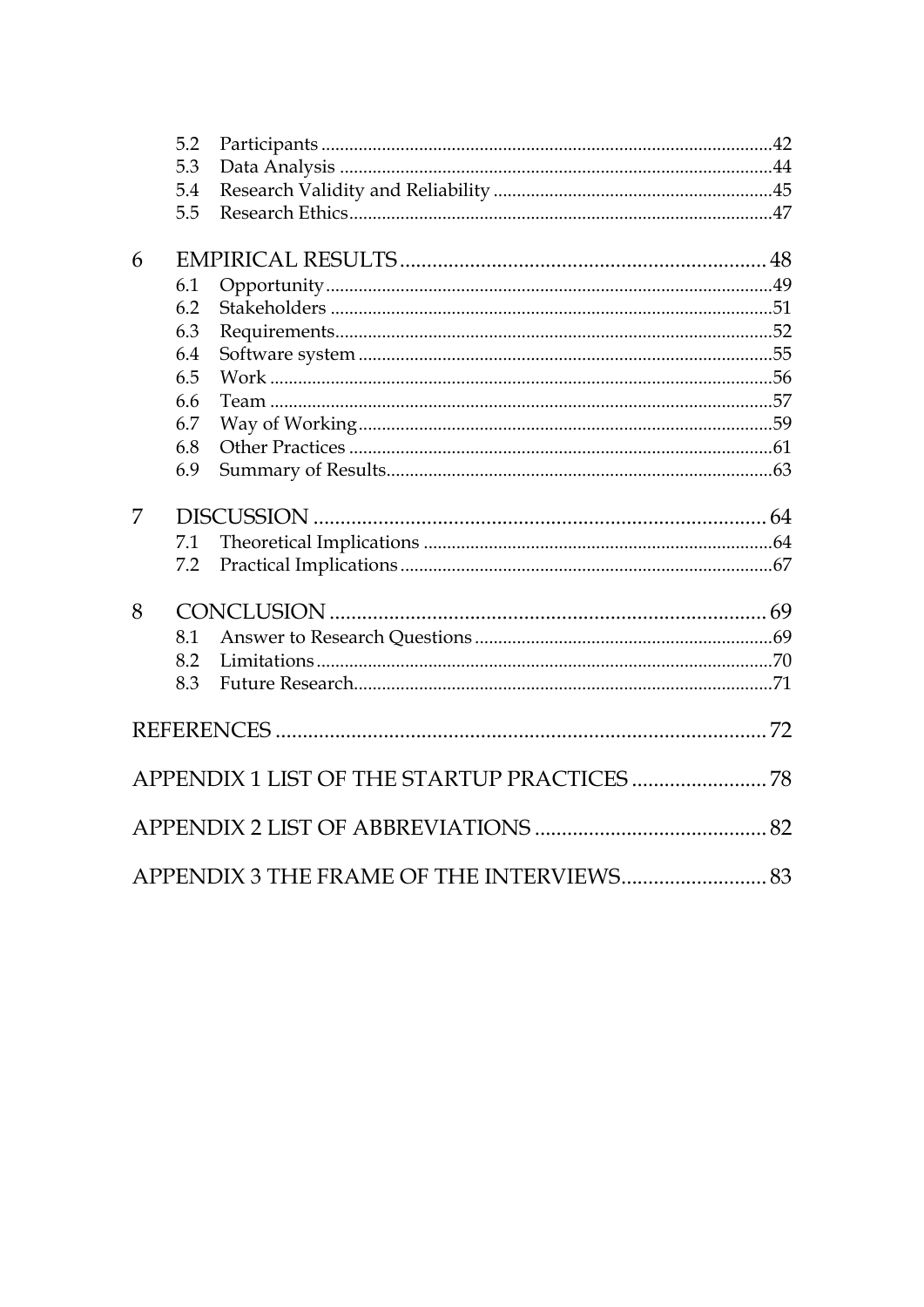# 1 INTRODUCTION

Everyday many new software startups are born and success stories like Twitter and Facebook only boost their popularity. However other side of these success stories is that most of the startups fail during their first two years (Crowne, 2002). Increasing the percentage of successful startups could have huge positive impact in the economy by creating new jobs and wealth (Kane, 2010).

Software startup practices are a scarcely studied subject while general software development methods and practices have been subject to extensive studies. Majority of these studies concentrate on established and mature companies rather than startups working with limited resources under immense pressure. (Giardino et al., 2016.)

Software Engineering Method and Theory (SEMAT) community has created a framework called the Essence. It described a common ground for all software development endeavours (Submitters, 2012). This framework was selected as a foundation of this thesis because of its two usages, its extensibility and its comprehensive approach to software endeavour management (Jacobson et al., 2012). These two usages allow the kernel to be used to describe software startup practices from numerous different sources under one model.

### 1.1 Motivation

Klotins et al. (2015) and Paternoster et al. (2014) have argued that mainstream software research lacks studies focusing on startups. For example Klotins et al. (2015) indicated that only 28 of 62 knowledge areas of IEEE Computer Society's Guide to the Software Engineering Body of Knowledge were covered in studies focusing on startups in 2015 (Bourque & Fairley, 2014).

Unterkalmsteiner et al. (2016) have expressed in their software startup research agenda that research on this topic already provides snapshots of startups' software development practices but more comprehensive studies are needed. Startups have been subject to studies of numerous fields, for example business,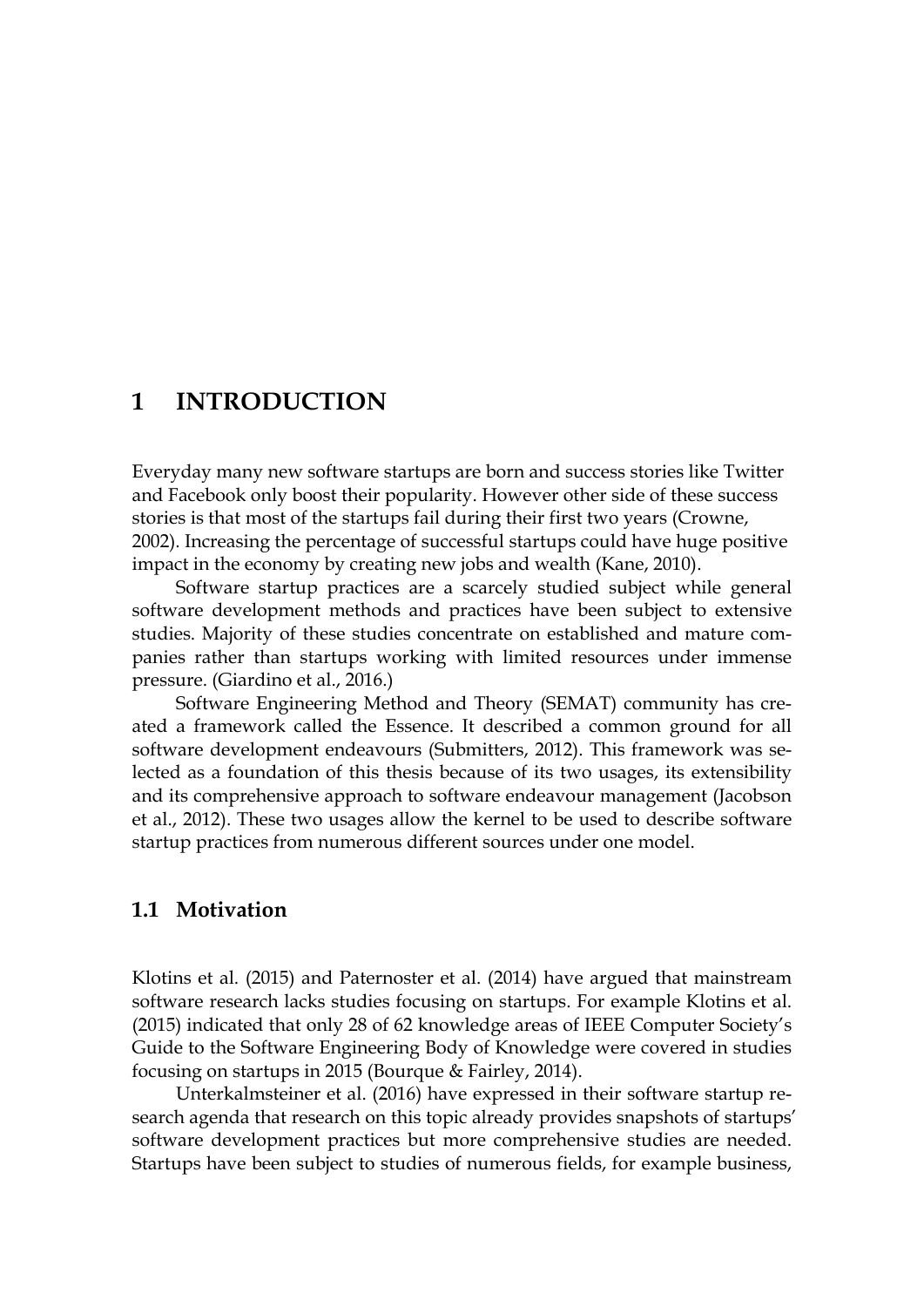software development methods and user experience. Still academia has not reached unanimous conclusions for any major topics related to startups starting from the definition of startup. More studies of startup related topics are needed to provide comprehensive empirical knowledge of this phenomenon. (Unterkalmsteiner et al., 2016.)

Recent software startup studies have been centering on the core knowledge of software development and software engineering challenges in startups (Unterkalmsteiner et al., 2016). A network of researchers interested in startup phenomenon created a mind map of different research areas regarding startups, which need to be studied more comprehensively, in December 2015. These research tracks were grouped into six clusters (Unterkalmsteiner et al., 2016.):

- Supporting Startup Engineering Activities
- Startup Evolution Models and Patterns
- Human Aspects in Software Startups
- Applying Startup Concepts in Non-Startup Environments
- Startup Ecosystems and Innovation Hubs
- Methodologies and Theories for Startup Research

There are also other research areas that authors find interesting and may be added to research agenda in the future. For example Marketing and Business and Economic Development are directions that will most likely be relevant for startups' performance. Other research areas might also rise while the knowledge of the phenomenon increases. (Unterkalmsteiner et al., 2016.)

## 1.2 Research Problem

Purpose of this thesis is to study essential universal practices of software startup companies. The practices are discovered through empirical research. From the found practices those that are present and requisite for every software startup form the essence of software startups. The results will be presented following SEMAT Essence kernel framework. The Essence kernel so far presents the essence of software development but it does not focus on uniqueness of startups thus revising it considering startups' universal aspects will provide valuable practical tool for startups.

Research question of this thesis is: *How software startups' working practices fit under the alphas of the Essence framework?* The main question is divided into sub-questions:

- 1. How to define a software startup?
- 2. What practices are universal for all software startups?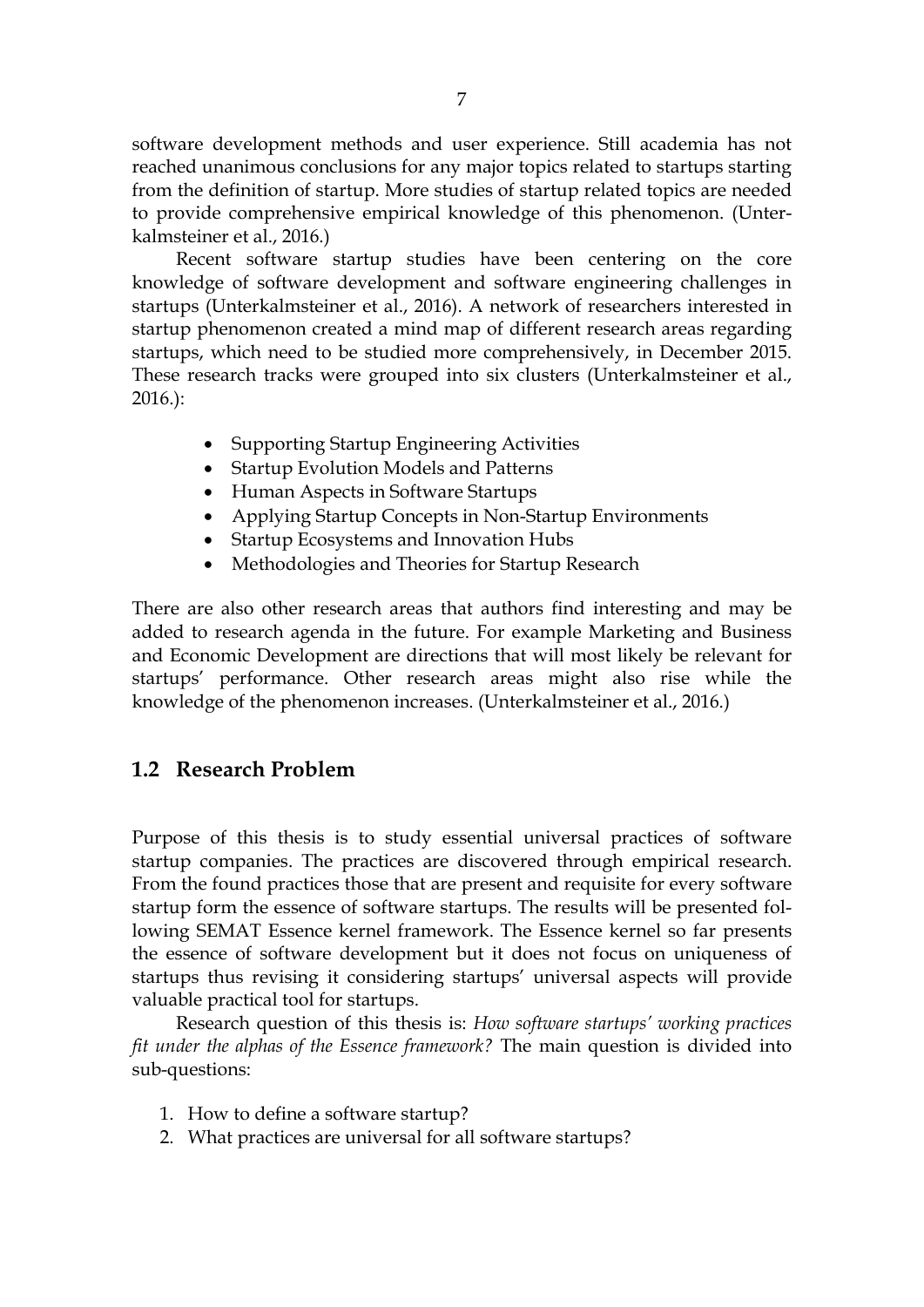3. What aspects of the essence of software development are not universal for all software startups?

Sub-question 1 is answered through literature review while sub-questions 2 and 3 are answered through literature review and empirical findings of this thesis study.

#### 1.3 Scope of the Research

Since there are massive amount of startups found around the globe every year this thesis was focused only to those that produce software or whose product includes software as a major part alongside the physical product or a service. This thesis was also focused to early stage startups working in Finland and Nordic countries. This was chosen since most of the recent software startup studies focus on startups that have already managed to succeed in the market. Focusing on small early stage software startups gives a fresh aspect to startup research.

Software development is a widely studied subject in the academia and immense amount of different theories, frameworks and models have been developed to describe different software development practices and methods. In this thesis the framework on top of which the study is based was chosen to be the Essence. This framework was chosen due to its ability to describe different practices under one comprehensive framework.

Data for this study was collected through thematic interviews and later analysed following qualitative methods. These interviews were expanded by interviews obtained from another study of software startups practices that were analysed together with the original interviews. More precisely thematic synthesis was used to analyse the data. Study included thirteen early stage software startups as studied cases. Eleven of them were active startups and two were recently discontinued.

#### 1.4 Structure of the Thesis

This thesis has eight chapters: Introduction, Software Startup, Essence Framework, Theoretical Framework, Research Design and Methodology, Empirical Results, Discussion and Conclusion.

Chapter 1 presents an introduction to the topic and reasons for this study. Research problem and Scope of the study are also discussed in this chapter.

Chapter 2 discusses the definition of software startup used in this thesis. This chapter also includes software startup practices from the literature.

Chapter 3 introduces the Essence framework and discusses its usage, criticism and other competing frameworks.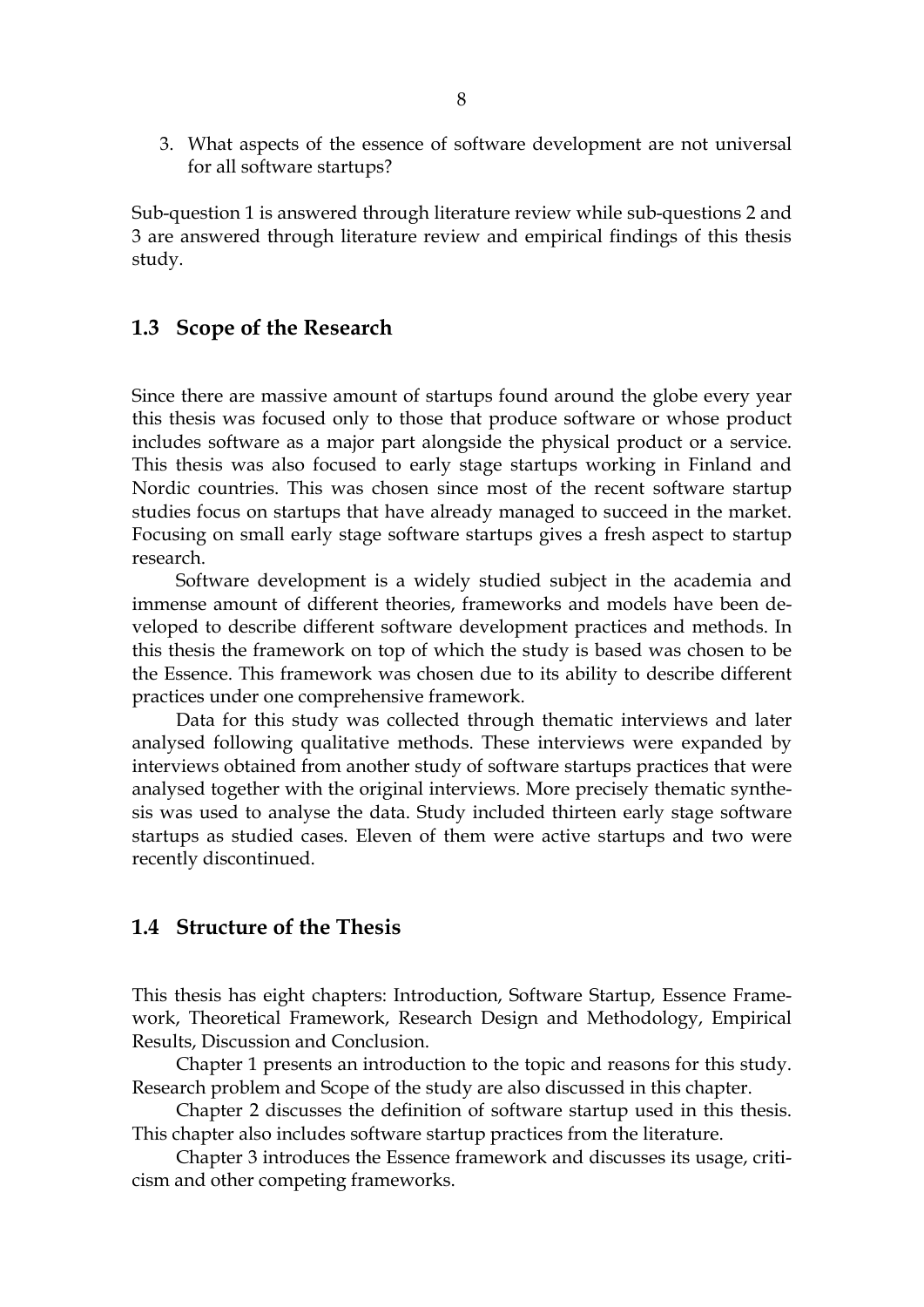Chapter 4 presents the theoretical framework that is used as bases of the empirical study of this thesis. It is based on the Essence framework presented in the chapter 3 and software startup practices presented in the chapter 2.

Chapter 5 introduces empirical design and methodology of this thesis and presents how empirical study was conducted.

Chapter 6 presents empirical findings and summarizes the key findings as primary empirical conclusions (PEC).

Chapter 7 discusses about the PECs presented in the previous chapter. In this chapter the findings are compared with literature.

Chapter 8 concludes this thesis. In this chapter the research question is answered, limitations of the study are discussed and potential future research aspects are presented.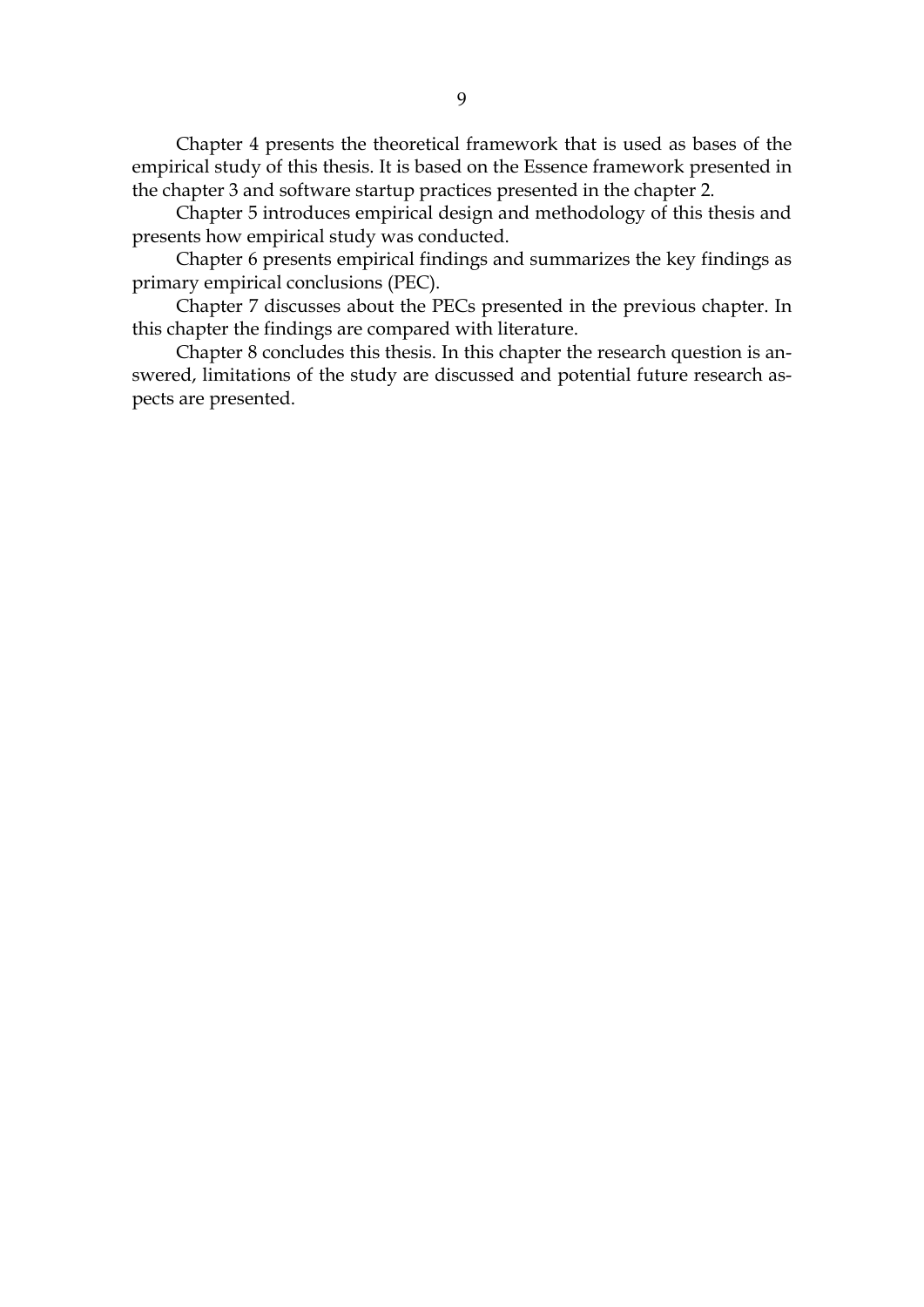# 2 SOFTWARE STARTUP AND STARTUP PRACTICES

This section concentrates on what is known of software startups in the literature. In the first subsection software startup in this context is defined. In the second subsection startup life cycles are introduced. In the third subsection the concept of practice is defined and in the last subsection and its subsections the software startup practices are presented.

In the literature defining a startup has not been simple task and several different definitions can be found. These definitions focus on totally different characteristics that make company a startup (Paternoster et al., 2014). Especially in the grey literature and in informal situations inside startup community the definition of startup varies a lot. Some informal definitions focus on number of employees, some focus on length of a company's history while some focus on set of characteristics of a company (Robehmed, 2013).

Most of the startups fail during the first years of their existence. Quite often failure comes from lacking ability to pivot when situation changes. It has been widely acknowledged that startups, whose one main feature is working with uncertainty and rapidly changing new markets, need to be agile in their endeavours. Blank & Dorf (2012) developed a Lean Startup method to address this issue and it has been widely accepted in startup community. Of course most of the startups do not follow any textbook methods rigorously but combine and tailor methods to suit their endeavour. (Paternoster et al., 2014.)

#### 2.1 Definition of Software Startup

Software startups are new companies working under pressure and limited resources creating new innovations. Innovations can be for example new products or new way to do something existent or bringing some existing product to a new market from other context. Startup is a temporary phase in company's life cycle that ends when company either fails or evolves into mature company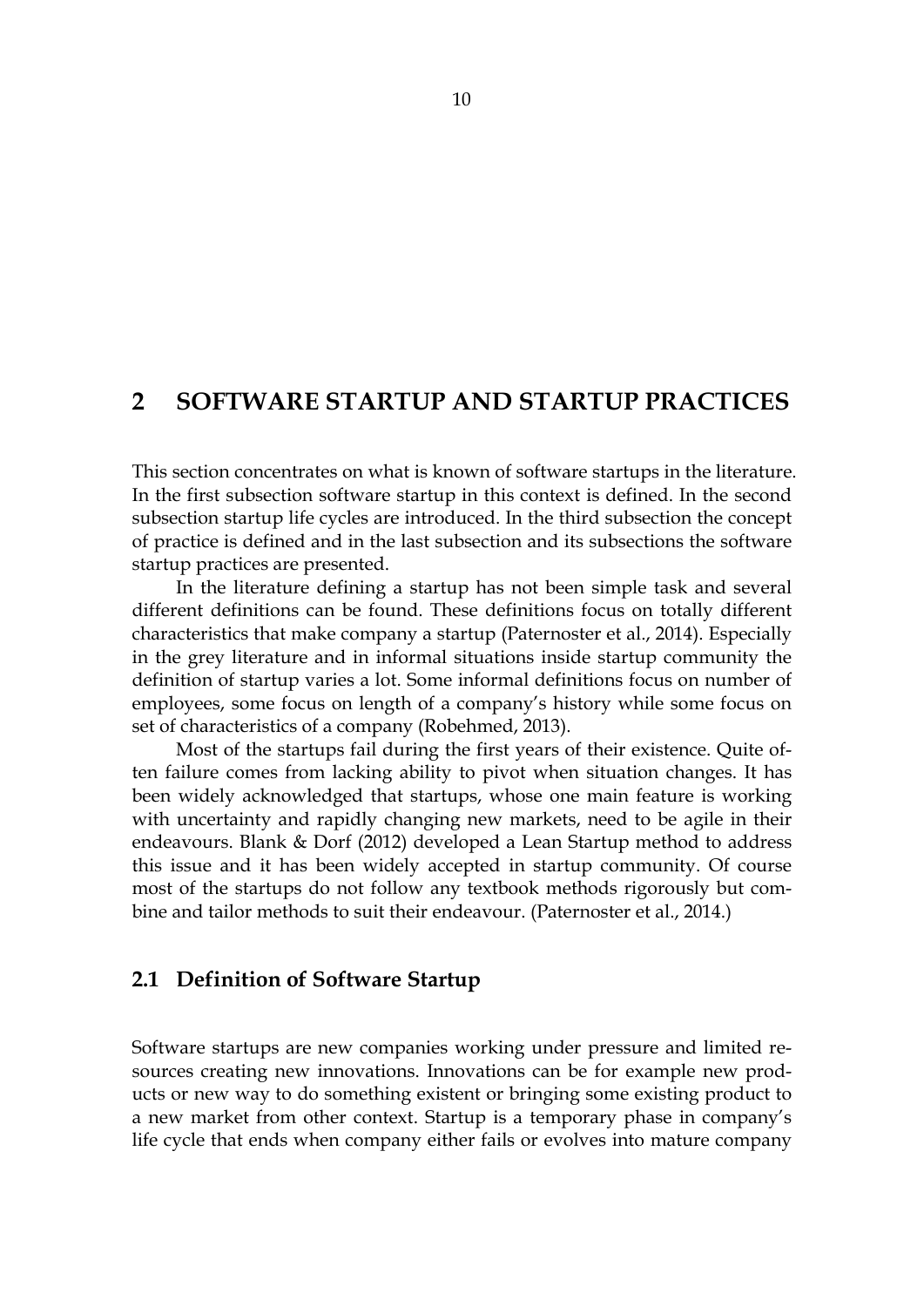or entrepreneurs perform an exit by sale. (Wennberg et al., 2010; DeTienne et al., 2012.)

Ries (2011) defines startup as a human institution designed to develop a new product or service under extreme uncertainty. Blank & Dorf (2012) use similar definition that it is a temporary organization with no or limited operating history creating high-tech innovative products. These definitions differentiate startups from established companies that have more resources and already a mature market. Blank (2007) identifies startups from small businesses by their intention to grow and develop a scalable business model which differs from other small enterprises.

A looped evolution path is proposed Ries' *The Lean Startup* (2011). It consists of the steps of idea, build, product, measure, data, and learn. This model indicates the non-linear progress that is typical for software startups by defining a restart, pivoting, and the loop from learning to a refined idea. The Lean Startup has been widely acknowledged and used by academia and startups. Research evidence suggests that development activities in startups need to be tailored to fit unique situations of these companies in order to support flexibility and reactiveness of development workflow. (Giardino, C., Unterkalmsteiner, M., Paternoster, N., Gorschek, T., & Abrahamsson, P. 2014.)

Startups usually use different metrics to measure their progress than mature companies due to uniqueness of the situation, for example lack of resources demands metrics for how long can development be done with the current funding. Financial progress metrics that are used in mature companies such as income statement, balance sheet and cash flow are not convenient for startups. Usually they are adopted because they are traditional metrics. In startups these metrics are not tracking progress against a goal to find a repeatable and scalable business model.

Valuable metrics for startups are: cash burn rate and number of months' worth cash left in the bank. Amount of time until the company reaches cashflow break-even is also widely used metric for startups. Customer acquisition cost is useful metric as well as an estimated per-user cost and any incremental costs when new user is added. Startups should also consider the costs of selling through the channel: payments to app stores, marketplace sites like Amazon.com, or related sites referring customers to you. Useful question to ask in startups are: What are the average selling price? What is total achievable revenue and number of customers a year? And how long or how often will customers spend? (Blank & Dorf, 2012)

Startups also should use non-financial metrics like: Have the customer problem and product features been validated? Does minimum feature set resonate with customers? Who in fact is the customer, and have initial customerrelated hypotheses on likes of value proposition, customer segments, and channels been validated through face-to-face customer interaction? (Blank & Dorf, 2012)

In this thesis software startups are defined following the characterization created by Paternoster et al. (2014). This definition was chosen because it's the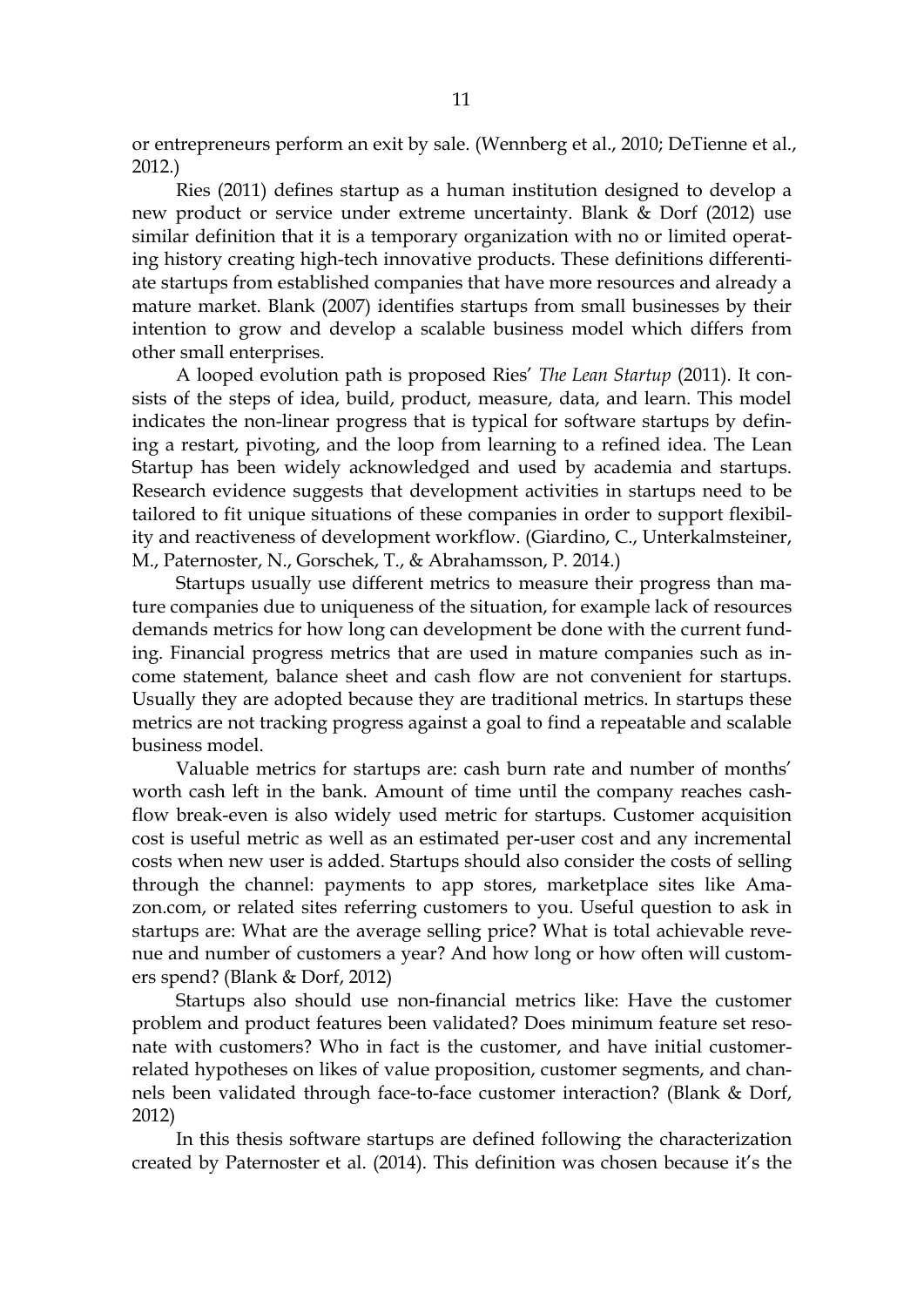most widely used in resent startup research. They extend the startup definition created by Sutton (2000). Sutton's definition focuses on the characteristics: scarce resources, multiple influences, little or no operating history and dynamic technologies and markets. Paternoster et al. (2014) expanded this definition by adding the characteristics: creating innovative products, fast growth, flat organization structures, focusing on one product, third party dependency and time pressure. Therefore not all newly founded companies are startups but those working under high-uncertainty and rapidly evolving. Startups may be found on various domains. Software startup is a company following characteristics created by Paternoster et al. (2014) whose product is software system or combination of software system and physical product or a service.

Software startup characteristics:

- Scarce resources
- Multiple influences
- Little or no operating history
- Dynamic technologies and markets
- Creating innovative products
- Fast growth
- Flat organization structures
- Focusing on one product
- Third party dependency
- Time pressure
- Software as a product or a major part of it

## 2.2 Startup Life Cycle Stages

There are multiple ways to describe life cycles of startups. These different definitions are presented in this sub-section and the definition used in this thesis is presented in the end of the sub-section.

Crowne (2002) represents startup's life-cycle as a three-plus-one stage model including startup phase, stabilization phase, growth phase and maturity. The other way to present evolutionary stages of an early state startup is to divide them to two: the exploration stage and the validation stage. (Giardino et al., 2016) The stages are further divided into four dimensions: market, product, team and business. These dimensions were originally proposed by MacMillan et al. (1987).

In their study Klotins et al. (2018a) have used startup milestones to point out certain stages of software startups. They have used a model with three phases. Phase one is: *build the first version of the product*. Phase two is: *attract customer interest to the product*. Phase three is: *grow into new markets*. As can be seen these phases are highly connected to the marketing and business growth of a company.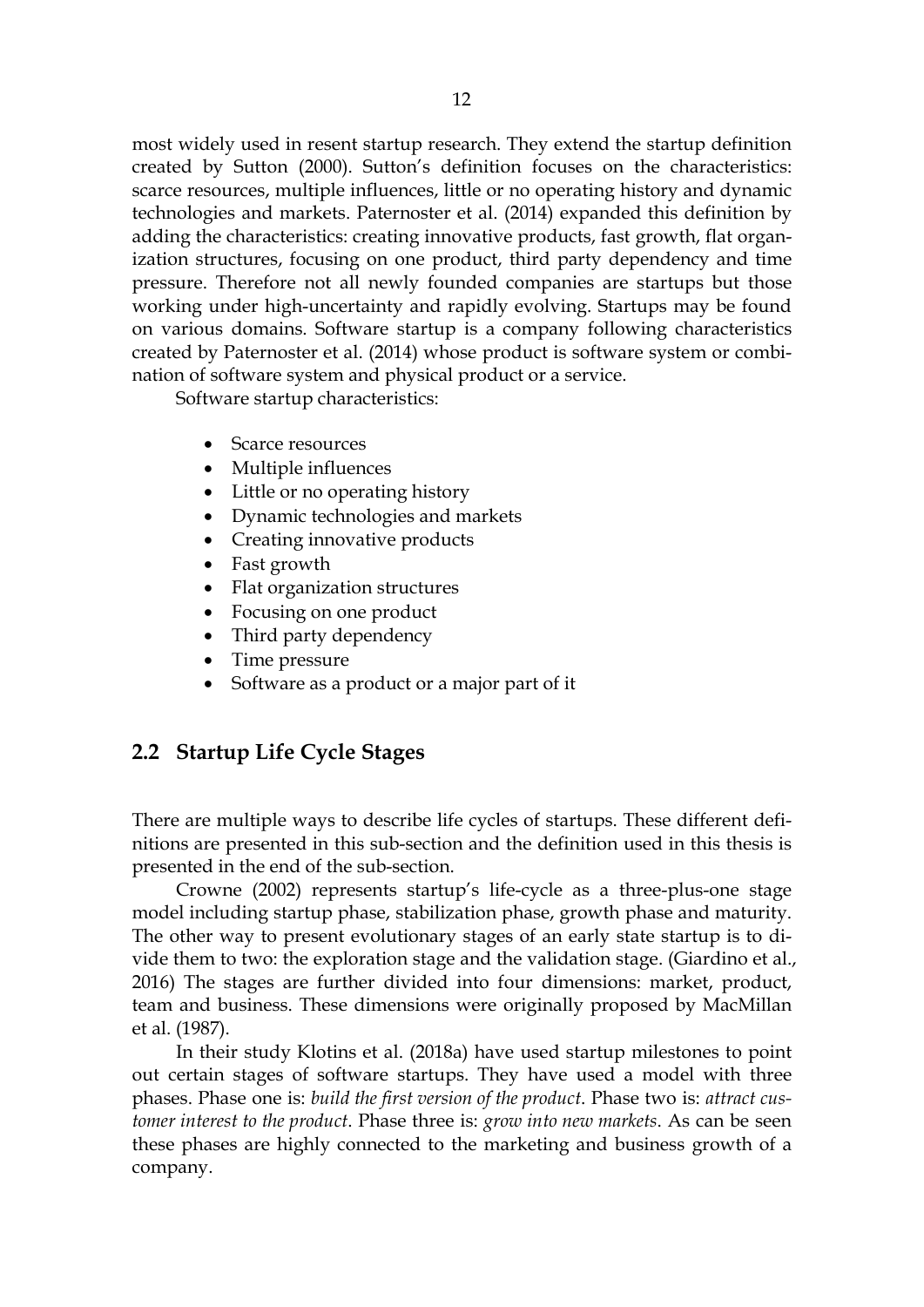According to Wang et al. (2016) startups life cycle can be divided into different stages. They consider startups' life cycle two-dimensional having learning stages and product development stages. Learning stages are based on Ries (2011) Lean Startup methodology which argues that startups exits to "learn how to build a sustainable business" rather than to "make stuff". Wang et al. (2016) divided the learning process into four stages according to the customer development process. Learning process stages are: *defining or observing a problem*, *evaluating the problem*, *defining a solution*, *and evaluating the solution*. These stages are not linear process but startups go through multiple build-measure-learn loops to find a sustainable business model.

Concurrently with business model learning process startups go through product development process. Product development process stages are: *concept*, *in development*, *working prototype*, *functional product with limited users*, *functional product with high growth*, and *mature product*. According to Blank (2007) to succeed startups need to keep these two processes synchronized and worked simultaneously.

In this thesis both learning and product development process stages (Wang et al., 2016.) are used to define startup life cycles. Startup life cycle stages are presented in a figure bellow. Processes are presented as linear progress in the figure but in practice they are iterated multiple times.



FIGURE 1 Startup Life Cycles (Wang et al., 2016)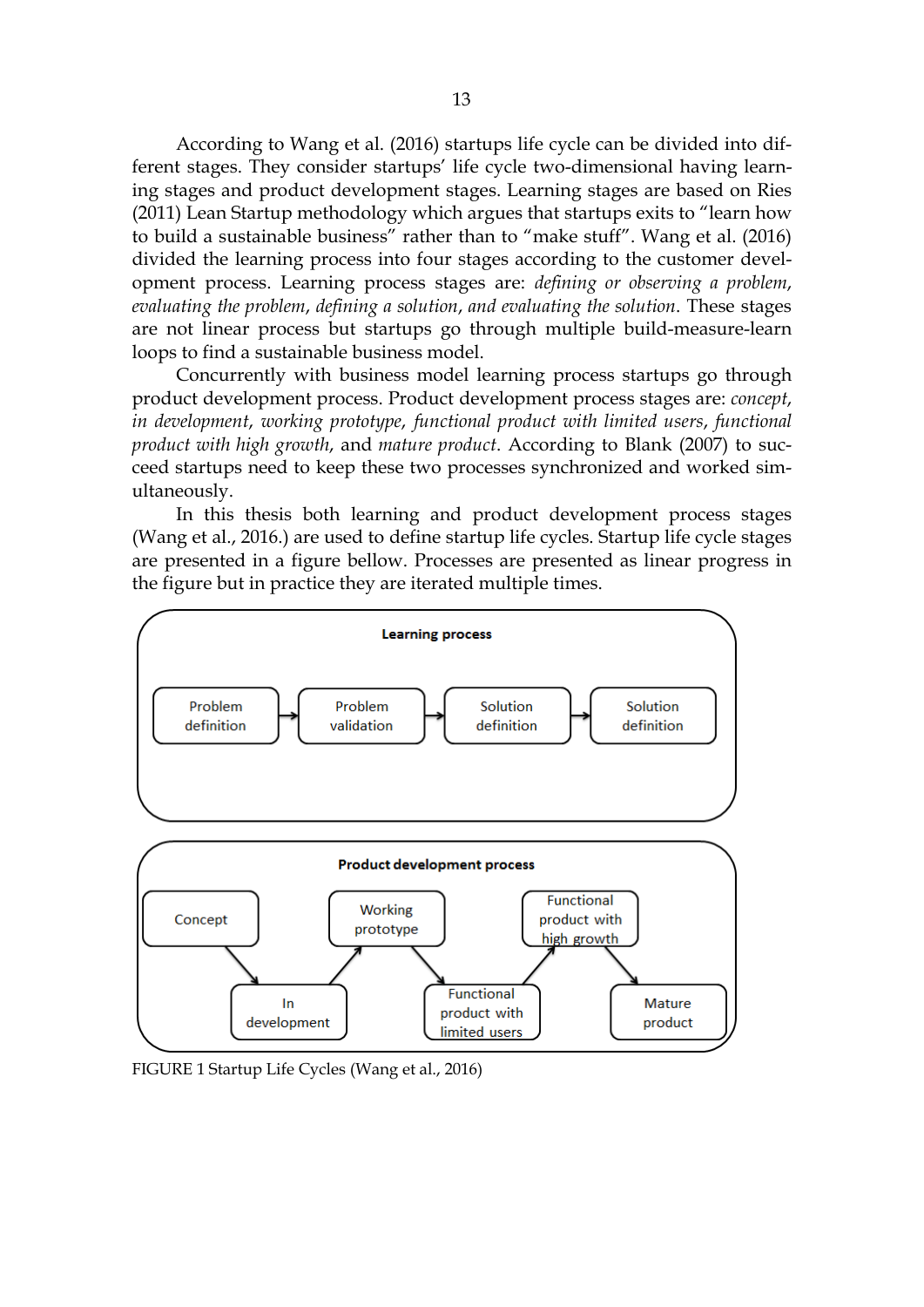#### 2.3 Definition of Practice

In this sub-section the term practice is defined. Definition is widely based on Tolvanen's (1998) definition but also influenced and supported by other definitions of the term practice. Tolvanen was selected as a basis since he is one of the few researchers who have defined term practice in information systems context and this thesis focuses on software startups working practices on their software development endeavours.

Tolvanen (1998) defines information system development as "a change process taken with respect to object systems in a set of environments by a development group using tools and an organized collection of techniques collectively referred to as a method to achieve or maintain some objectives". He describes technique as a set of steps and rules that define how a representation of information system is derived and handled using conceptual structure and related notation. By a tool he means a computer-based application supporting the use of a technique.

Oxford dictionary defines practice as "The actual application or use of an idea, belief, or method, as opposed to theories relating to it or the customary, habitual, or expected procedure or way of doing of something." (Oxford dictionary) This implies that practice is a method or technique brought to actual practical use. Bourdieu's (1973) definition of practices is similar to Oxford Dictionary's: "the recognizable patterned actions in which both individuals and groups engage". Even though these are not information system science specific definitions they are on line with Tolvanen's (1998) definition of methods and techniques. Practice is widely used construct in information system science but not comprehensively defined one. It is usually referred to something practical that is done repetitively to result in something desired goal.

Jacobson et al. (2019) suggest that a set of practices form a method. They point out that huge variety (over 100 000) software development methods can be identified in the world but only a few hundred reusable practices. They treat practice as a mini-method guiding one specific aspect of the team's work. Practice in this context could be for example *create software architecture* which will not alone produce working software but is important part of the process. Therefore a team needs a set of these mini practices. Tolvanen (1998) uses the term technique to describe these components of methods. Relation between methodology, method, practice, technique and tool are illustrated in the figure below.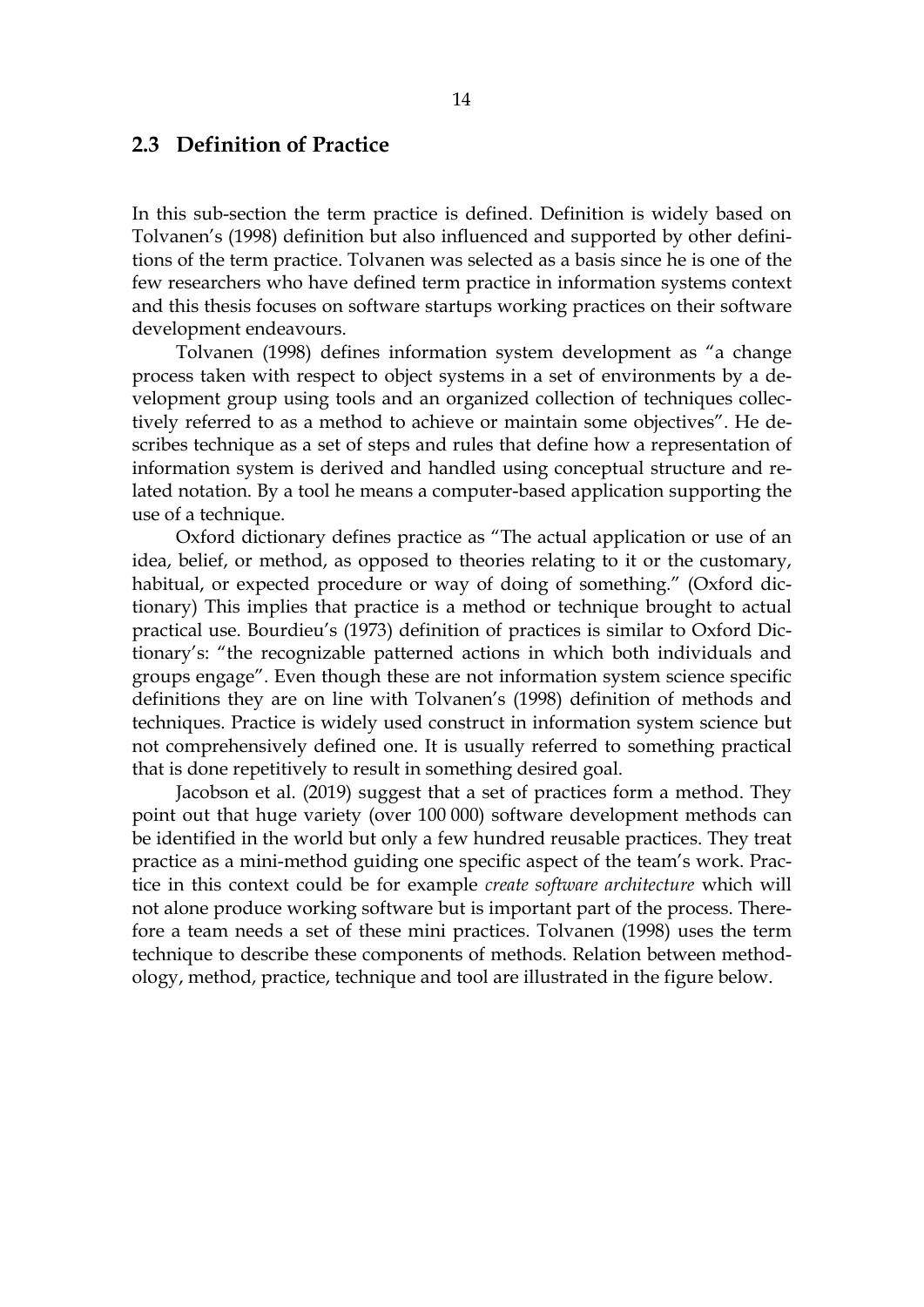

FIGURE 2 Relations between Terms

In this thesis practice is defined as an established way of working used by startup's team. Compounded with Tolvanen (1998) definition practice is a component of a method that is less abstract and more practical than technique and may require use of tools. A method may include a set of practices. In this thesis practices are not limited to software development practices but startups are addressed more comprehensively including organizational practices concerning funding and customer relationships for example. This arises from the startups' characteristics of a small team working with limited resources under high pressure. It is more beneficial to study the entity of startup rather than a small aspect of their endeavour because usually startup's core team needs to be working with software development and business aspects concurrently.

#### 2.4 Software Startup Practices

Practices used by the software startups are described in this sub-section. The basis of the practices utilized in this thesis is the list of practices found by Dande et al. (2014). First other current literature of the subject is introduced. Later in the subsection the list of practices by Dande et al. (2014) is provided with the additional information of what other literature supports a practice.

Usually startups do not follow any software development method strictly. Instead they combine practices from different methods that suit their needs at the moment or use ad hoc working practices. (Melegati et al., 2016.) Starting point for startup practices considered in this report is Dande et al. (2014) study. They observed 63 practices by studying startups from Finland and Switzerland. Not all of these practices are focused solely on software development but they provided also practices considering customers and business goals.

Kamulegeya et al. (2017) have studied some of the practices found by Dande et al. (2014) in Ugandan startup context. Their findings indicate that startup practices observed in Finland and Switzerland apply widely in Uganda also. They suggest that most of the startup practices are universal while some of them might vary in different geographical areas or cultures.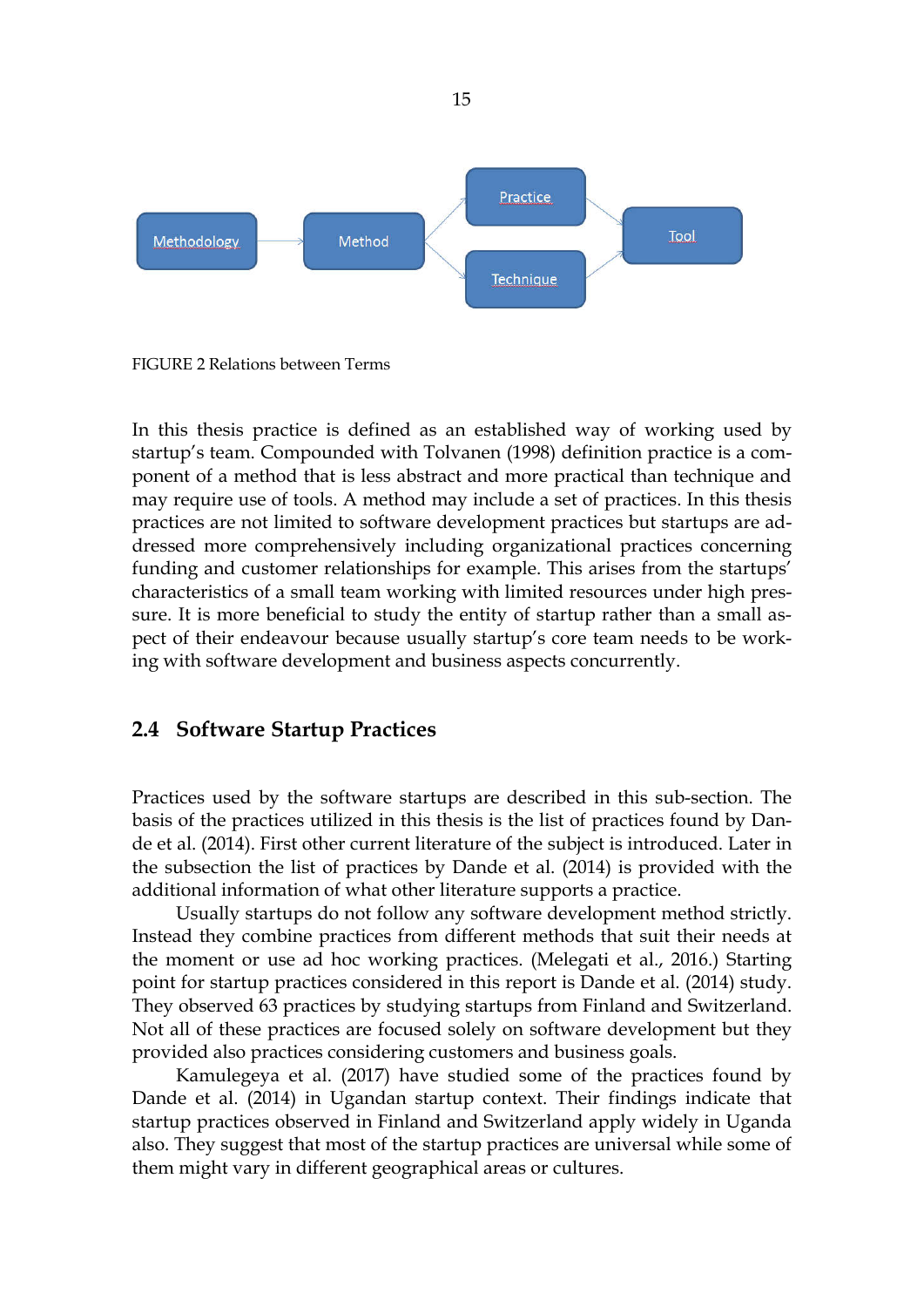In their study of software engineering anti-patterns in startups Klotins et al. (2018a) have identified some software startup practices. They focused on why software startups fail so often and identified potential challenges for these companies. They had studied reports of 88 software startups to search scenarios for potential failures. Their key findings include overscoping, failure to establish a feedback loop early enough, difficulties to scale product and focusing on more engineering rather than better engineering. They have found that many challenges that appear to be market or business related are in fact rooted partially or entirely to the software engineering. Klotins et al. (2018b) have also created a new map for categorizing software startup practices that differs from the one used by Dande et al. (2014).

Giardino et al. (2016) conducted a study to develop the Greenfield Startup Model that explains software development in early state startups. They focused on the aspects of structure, planning and control of software projects in startups based on 13 cases. In the study they found practices used by early state startups that supplement and confirm the founding of Dande et al. (2014) study.

In the systematic mapping study Paternoster et al. (2014) discovered total of 213 software development practices used in startups. They categorized practices in 4 topics: software development, managerial, process management and Tools and technologies. They discovered that startups rely on light-weight methods to pick and tailor practices that suit their situation in rapidly changing environment. For example minimum viable product (MVP) has been seen suitable for startups to fast develop a light-weight product to test and plan modifications according to the customer's needs. They didn't list all of the found practices in their paper but the practices discussed in their paper mostly support the findings of the study conducted by Dande et al. (2014).

Klotins et al. (2019) have studied software startup practices in the context of how software engineering is applied in startup context in their multi-vocal exploratory study of 88 startups experience reports. They used different categories of practices than Dande et al. (2014) as they based their research on the SWEBOK (Software Engineering Body of Knowledge) and business aspects. They found that the most frequently reported software engineering aspects were requirements engineering, software design and quality, and the most frequent business aspects were vision and strategy development. One of their main findings was that process of identifying product value proposition works as a bridge between marketing and engineering aspects of a product.

None of the considered studies had any major contradictions with the other studies. Only practices get venture capital and push your product (Dande et al., 2014; Giardino et al., 2016; Kamulegeya et al., 2017.) and fund it yourself (Dande et al., 2014; Kamulegeya et al., 2017; Yu et al., 2012) are in contradiction since they suggest completely different approach for funding. Even so they are not exclusive practices since they both might be right choice for startups in different stage of company's growth.

Rafiq et al. (2017) focused on requirements elicitation techniques of startups in their study. They also pointed out that MVP and learning from cus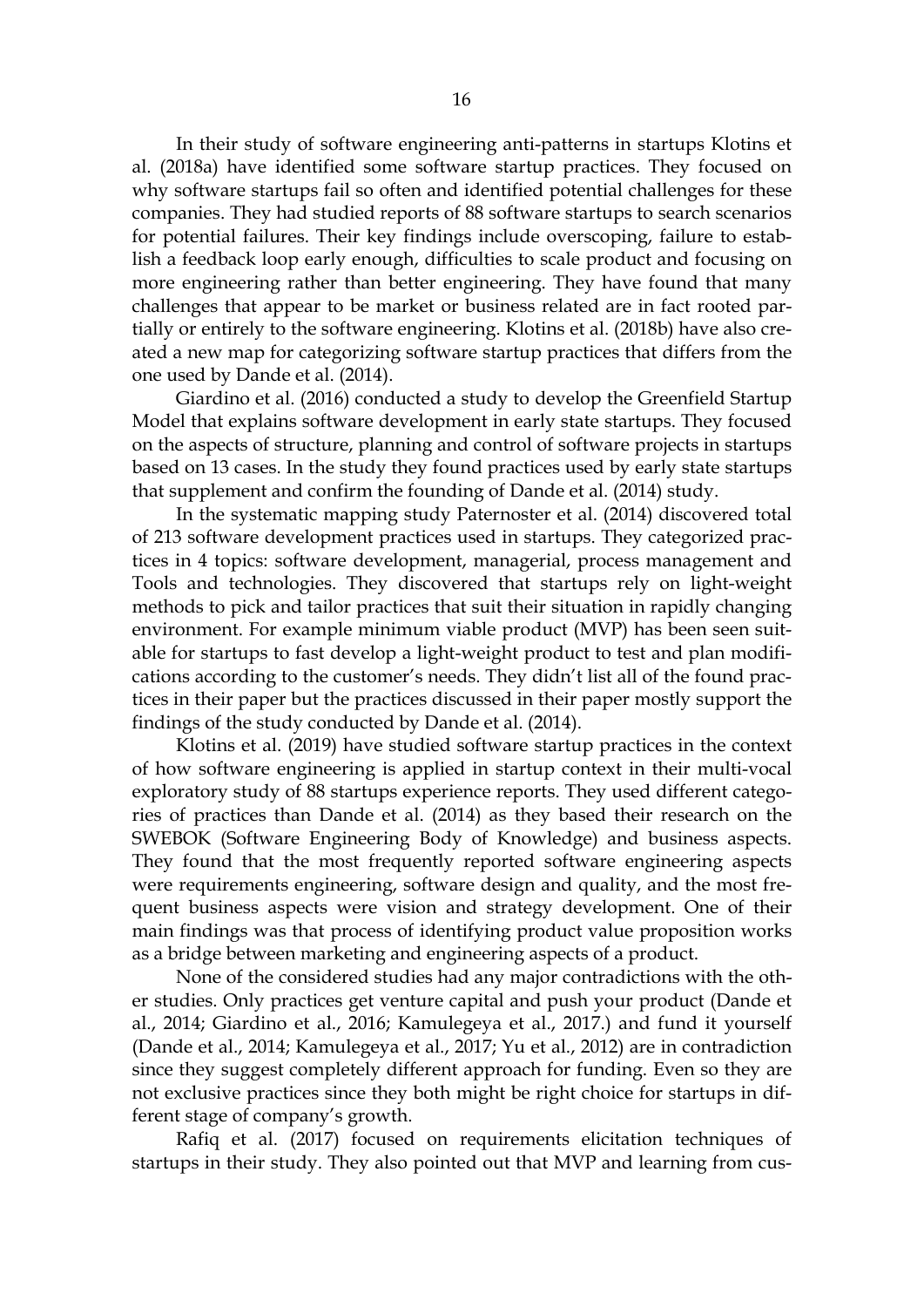tomer's feedback are crucial for startups as well as Bajwa et al. (2017) study. All of the studies were unanimous that startups need to consider customer's needs and form good relations with their customers. These same focus areas are presented in the practices found by Dande et al. (2014).

Bajwa et al. (2017) among others propose that startups need to be prepared to change their focus since they are working with high uncertainty with innovative products. They suggest that failures should be allowed and learning from mistakes should guide the future of the endeavour. Dande et al. (2014) propose that on way to achieve agile changes in focus is to let anyone in development team to release or stop release. This results in faster releases and faster feedback.

Swenson et al. (2014) have approached subject of startup practices from marketing point of view. They suggest following practices to be necessity for a startup company: *Unleash the Power of Product Advocates, Empower Early-Adopter Customers, Land an Anchor Customer, Work with Benefactors* and *Build an Advisory Board*.

Understanding competence needs is seen as crucial factor for the startups' success. Creation of the first product requires substantial knowledge and skills from startup's founder team. Seppänen et al. (2017) found that capabilities needed in startups can be divided into three categories regarding the way they are brought to team. These categories are capabilities brought by founders, capabilities of hired or subcontracted team members and capabilities developed through learning.

Hallen, Bingham and Cohen (2014) compared startups graduated from accelerator programs in the USA with startups that didn't participate in any accelerator program. They found that startups participating in top accelerator programs reached their key milestones, such as raising venture capital or gaining customer traction, faster. However participation in many of the programs was not helpful or could even be harmful for startup's development.

The formal definition of a start-up accelerator, first offered by Cohen (2013) and Cohen and Hochberg (2014), is a fixed-term, cohort-based program, including mentorship and educational components, that culminates in a public pitch event. Other somewhat similar early stage startup groups or programs or other aids are referred as startup hubs and incubators.

Winston-Smith and Hannigan (2015) suggest that participating in top accelerator programs can be even more beneficial than getting angel funding. They found that comparable startups graduated from top accelerator program received their next round of financing sooner than ones that raised angel funding from leading angel investment groups instead.

Pitching can be used as a tool for imagination and design rather than only a sales tool. Pitching to other startups, customers, investors, mentors etc. helps startups to iterate their idea and business model according to the feedback from the stakeholders. It may also lead to funding or customer acquisition as a byproduct.

Software startup practices found by Dande et al. (2014) are presented in the table 1 below with additional notes of other studies supporting the same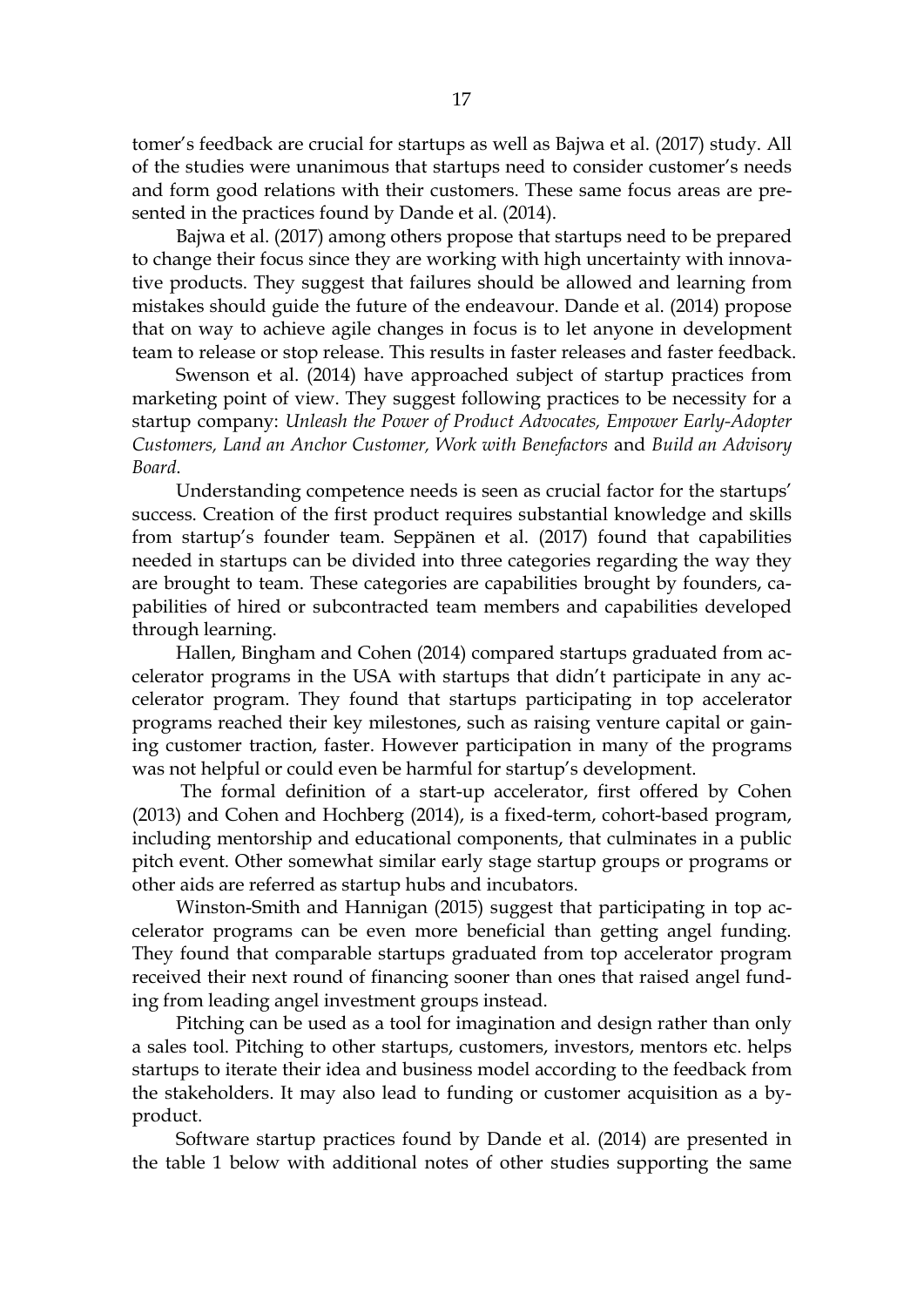practice. The practices are categorized according to the original paper. Descriptions presented in the table are shortened version of ones presented in the original paper. The last column in the table is marking other studies that support a certain practice.

It's notable that these supporting studies don't necessarily use same terms or names of the practice but they have presented the same meaning in their own words and terminology. The list is not meant to be comprehensive listing of all software startup practices but the basis of startup practices considered by this study. This list will be later elaborated and extended by the findings of the empirical part of this study.

| Identifier | TribLE I Software Startup I factices<br>Practice                                        | Category | <b>Description</b>                                                                                                                                                                                                              | <b>Supporting literature</b>                                                                                                                                                 |
|------------|-----------------------------------------------------------------------------------------|----------|---------------------------------------------------------------------------------------------------------------------------------------------------------------------------------------------------------------------------------|------------------------------------------------------------------------------------------------------------------------------------------------------------------------------|
| <b>P1</b>  | Focus your product                                                                      | Goals    | Focus on the most potential customer seg-<br>ment. Be prepared to change the focus                                                                                                                                              | Dande et al., 2014;<br>Paternoster et al., 2014;<br>Deakins & Dillon, 2005;<br>Bajwa et al., 2017;<br>Klotins et al., 2018a.                                                 |
| P2         | Find your value proposition<br>and stick to it on all levels                            | Goals    | Create a valid value proposition. Discuss with<br>experts from strategic and operational levels<br>at customer's organization.                                                                                                  | Dande et al., 2014;<br>Giardino et al., 2016;<br>Kamulegeya et al., 2017;<br>Giardino et al., 2014;<br>Cho et al., 2017; Klotins<br>et al., 2019.                            |
| P3         | Present the product as<br>facilitating rather than<br>competing to the competi-<br>tors | Goals    | Develop a product that can co-operate rather<br>than compete with competitors                                                                                                                                                   | Dande et al., 2014;<br>Assyne, 2017;                                                                                                                                         |
| <b>P4</b>  | Focus on goals, whys                                                                    | Goals    | Find real motivations behind customers'<br>wishes by asking why they want something<br>rather than just what they want. This way you<br>understand customers' needs deeper and can<br>address them in other situations as well. | Dande et al., 2014;<br>Klotins et al., 2019.                                                                                                                                 |
| <b>P5</b>  | Use proven UX methods                                                                   | Goals    | Use proven UX development methods from<br>the beginning. Validate ideas quickly by using<br>prototypes.                                                                                                                         | Dande et al., 2014;<br>Paternoster et al., 2014;<br>Giardino et al., 2014;<br>Klotins et al., 2019                                                                           |
| <b>P6</b>  | Do something spectacular                                                                | Goals    | Create WOW effects and feelings to the<br>customer to stand out in the competition.                                                                                                                                             | Dande et al., 2014; Cho<br>et al., 2017;                                                                                                                                     |
| <b>P7</b>  | Have a single product, no<br>per customer variants                                      | Goals    | Have a modular and flexible single product<br>rather than multiple per customer variants.                                                                                                                                       | Dande et al., 2014;<br>Paternoster et al., 2014                                                                                                                              |
| P8         | Restrict the number of<br>platforms that your product<br>works on                       | Goals    | Make business decisions on what platforms<br>you want to support. Focus on the most<br>important ones. For example the most used<br>browsers and operating systems.                                                             | Dande et al., 2014                                                                                                                                                           |
| P9         | Use enabling specifications                                                             | Goals    | Enable specification to guide work efficiently.<br>Let team work independently without con-<br>stant intervene from the owner or customer.                                                                                      | Dande et al., 2014;<br>Klotins et al., 2019                                                                                                                                  |
| P10        | Design and conduct exper-<br>iments to find out about<br>user preferences               | Goals    | Use experiments and communication with<br>user to determinate in which directions<br>product should be developed.                                                                                                               | Dande et al., 2014;<br>Paternoster et al., 2014;<br>Deakins & Dillon, 2005;<br>Rafiq et al., 2017; Björk<br>et al., 2013; Klotins et<br>al., 2019; Klotins et al.,<br>2018a. |
| P11        | Use tools to collect data<br>about user behaviour                                       | Goals    | Use data to acknowledge user behaviour and<br>choose best marketing channels.                                                                                                                                                   | Dande et al., 2014;<br>Klotins et al., 2019;<br>Klotins et al., 2018a.                                                                                                       |

TABLE 1 Software Startup Practices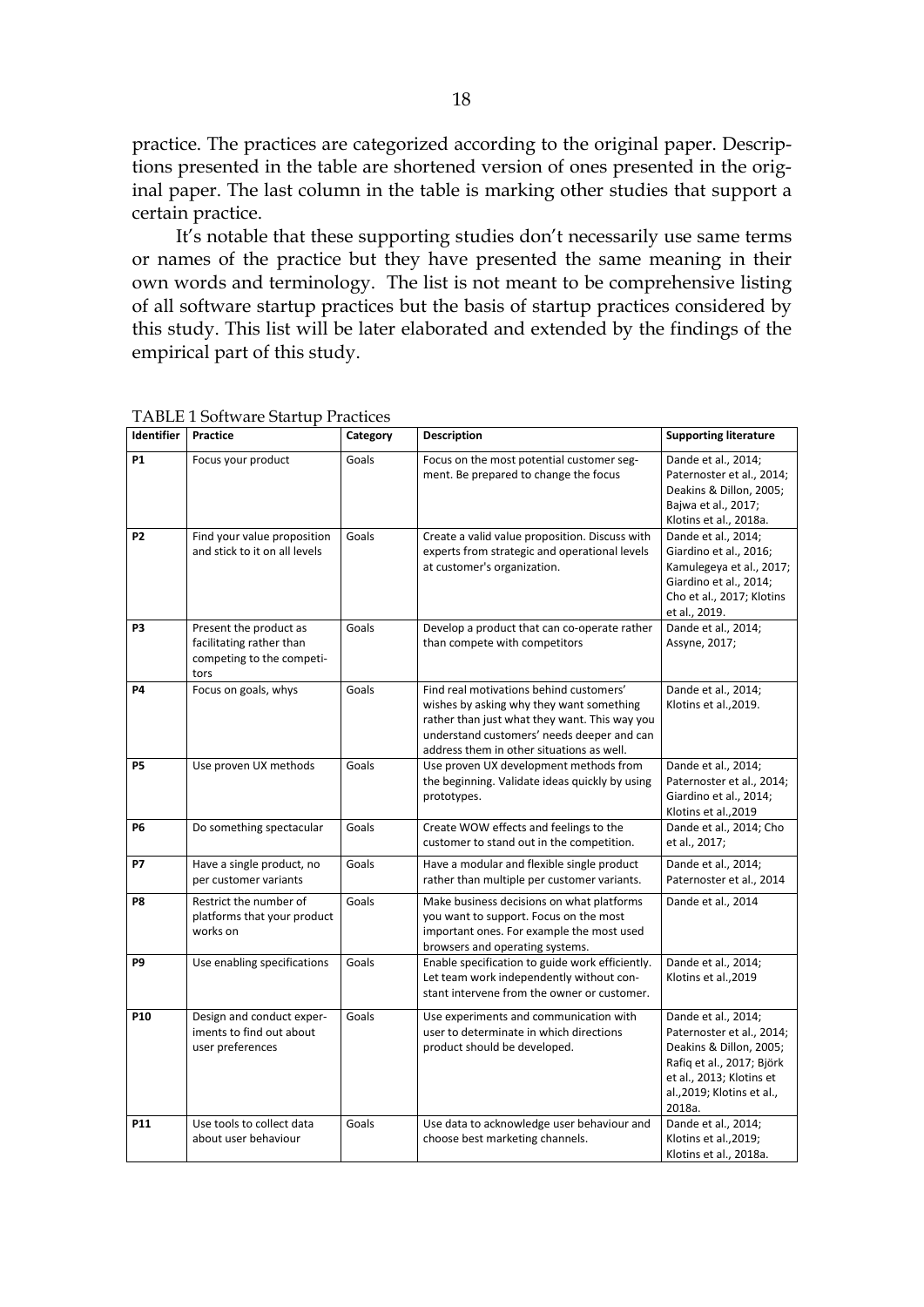| P <sub>12</sub> | Make your idea into a<br>product                                                | Goals        | Turn your ideas into products rather than<br>projects. Projects are not easily scaled.                                                                                                                                  | Dande et al., 2014;<br>Giardino et al., 2016                                                                                                                            |
|-----------------|---------------------------------------------------------------------------------|--------------|-------------------------------------------------------------------------------------------------------------------------------------------------------------------------------------------------------------------------|-------------------------------------------------------------------------------------------------------------------------------------------------------------------------|
| P <sub>13</sub> | Outsource your growth                                                           | Culture      | Use outsourcing to keep your focus on the<br>product.                                                                                                                                                                   | Dande et al., 2014                                                                                                                                                      |
| P14             | Anyone can release and<br>stop release                                          | Culture      | Allow anyone to make a release or stop it.<br>Fast releases allow quick feedback from<br>users.                                                                                                                         | Dande et al., 2014;<br>Paternoster et al., 2014;<br>Giardino et al., 2016                                                                                               |
| P <sub>15</sub> | Create the development<br>culture before processes                              | Culture      | In the beginning develop a culture that sup-<br>ports what you want to be. Processes are<br>likely to change as company evolves so focus<br>first on building the culture that fits your<br>goals and future processes. | Dande et al., 2014                                                                                                                                                      |
| P16             | Get venture capital and<br>push your product                                    | Culture      | Try to get your product profitable fast with<br>venture capital rather than develop it slowly<br>in silence with low resources.                                                                                         | Dande et al., 2014;<br>Giardino et al., 2016;<br>Kamulegeya et al., 2017;                                                                                               |
| P17             | Fund it yourself                                                                | Culture      | Getting funding with proof of concept is not<br>easy. Fund first yourself and get investment<br>later.                                                                                                                  | Dande et al., 2014;<br>Kamulegeya et al., 2017;<br>Yu et al., 2012; Cho et<br>al., 2017;                                                                                |
| P18             | Validate that your product<br>sells                                             | Culture      | Validate your idea before starting develop-<br>ment or try to get a few customers before<br>you start developing.                                                                                                       | Dande et al., 2014;<br>Giardino et al., 2016;<br>Klotins et al., 2019                                                                                                   |
| P <sub>19</sub> | Focus early on those people<br>who will give you income in<br>the long run      | Customer     | Try to get your business model running from<br>the start, even in small scale. Focus on paying<br>customers to ensure that the company is<br>profitable.                                                                | Dande et al., 2014;<br>Klotins et al., 2019;<br>Klotins et al., 2018a.                                                                                                  |
| P <sub>20</sub> | Form deep relations with<br>first customers to really<br>understand their needs | Customer     | To understand the customers and the busi-<br>ness develop as deep relations as you can<br>with the first customers.                                                                                                     | Dande et al., 2014;<br>Paternoster et al., 2014;<br>Giardino et al., 2016;<br>Giardino et al., 2014;<br>Björk et al., 2013; Cho et<br>al., 2017; Klotins et<br>al.,2019 |
| P21             | Use planning tools that<br>really show value provided<br>to customer            | Customer     | Choose tools that allow mapping the value<br>customer gets from what is done and<br>planned.                                                                                                                            | Dande et al., 2014                                                                                                                                                      |
| P22             | Start locally grow globally                                                     | Customer     | Target local customers in the beginning but<br>make all decisions considering the global<br>growth.                                                                                                                     | Dande et al., 2014                                                                                                                                                      |
| P23             | Adapt your release cycles to<br>the culture of your users                       | Customer     | Depending on your customers choose how<br>fast releases are and how much can be<br>changed at once.                                                                                                                     | Dande et al., 2014;<br>Klotins et al., 2019;                                                                                                                            |
| P24             | Keep customer communica-<br>tions simple and natural                            | Customer     | A startup needs quick and good feedback<br>from customers for development decisions.<br>Try to encourage direct contacts by email or<br>through integrated feedback mechanisms.                                         | Dande et al., 2014;<br>Kamulegeya et al., 2017;<br>Giardino et al., 2014; da<br>Rosa et al., 2017;                                                                      |
| P25             | Help customers create a<br>great showcase for you with<br>support               | Customer     | The first customers can provide a visible<br>showcase to attract other customers.                                                                                                                                       | Dande et al., 2014                                                                                                                                                      |
| P26             | Flat organization                                                               | Organization | In flat organization people are committed to<br>a common good and communications are<br>easy as they don't require intermediates.                                                                                       | Dande et al., 2014;<br>Giardino et al., 2016;<br>Klotins et al., 2019                                                                                                   |
| P27             | Consider career expecta-<br>tions of good people                                | Organization | Keep team happy by offering opportunities to<br>build up their skills. They can raise their<br>market value as an insurance for the case<br>that startup fails.                                                         | Dande et al., 2014                                                                                                                                                      |
| P28             | Don't grow in personnel                                                         | Organization | If you don't need more resources or compe-<br>tence don't grow in personnel.                                                                                                                                            | Dande et al., 2014                                                                                                                                                      |
| P29             | Bind key people                                                                 | Organization | Most important people should be sharehold-<br>ers, partners or founders because critical<br>information is easily lost.                                                                                                 | Dande et al., 2014;<br>Kamulegeya et al., 2017;                                                                                                                         |
| <b>P30</b>      | Form partnerships and<br>bonds with other startups                              | Competence   | Focus on developing your product and on<br>your core business. For other issues find<br>partnering startup. Startups are usually keen<br>to co-operate.                                                                 | Dande et al., 2014;<br>Assyne, 2017; Tripathi et<br>al., 2017; Chesbrough,<br>2003;                                                                                     |
| P31             | Make your own strength as<br>a "brand"                                          | Competence   | All startups should have exceptional skills or<br>product. Turn this strength into a brand in the                                                                                                                       | Dande et al., 2014                                                                                                                                                      |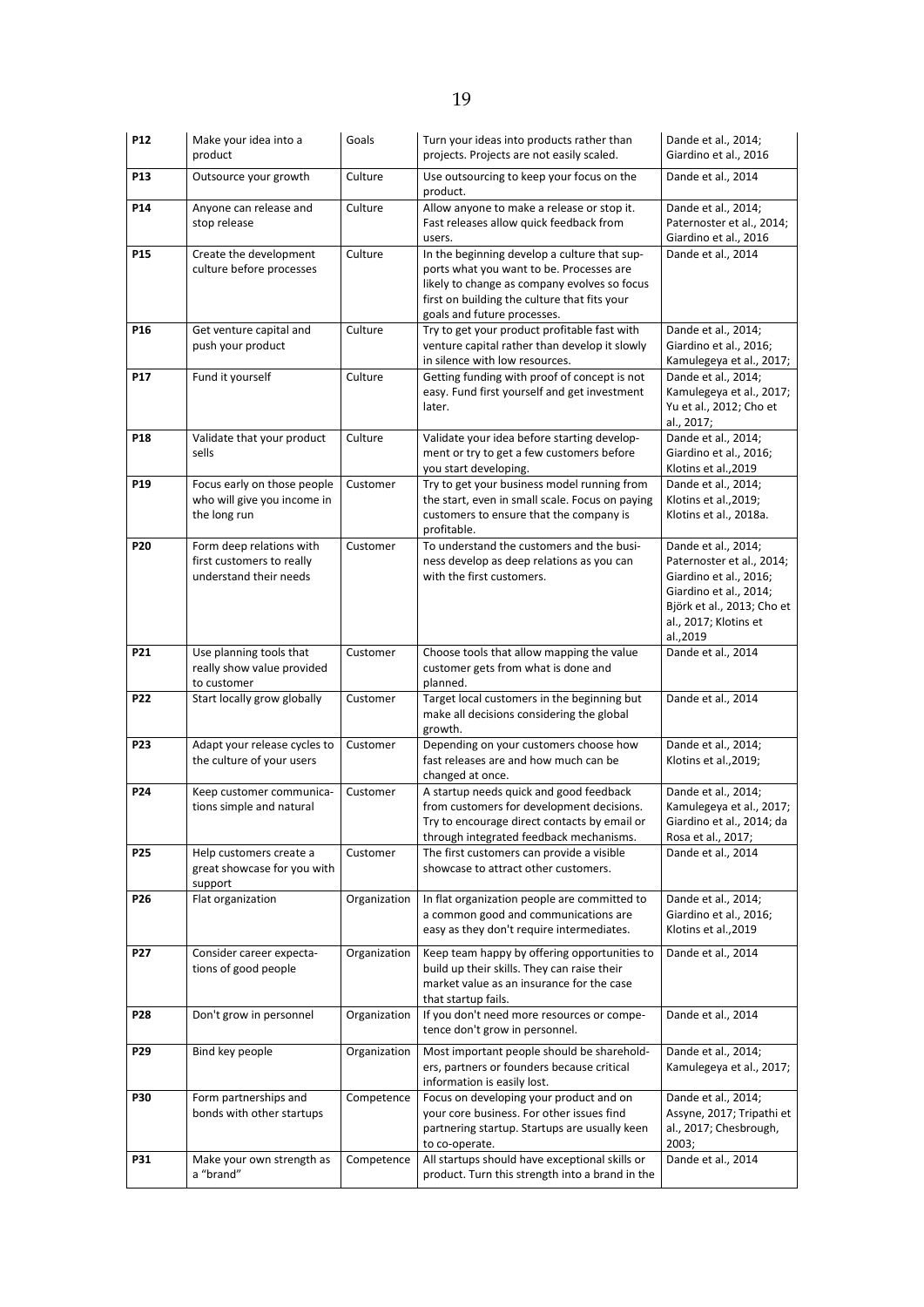|     |                                                                                                          |            | market.                                                                                                                                                                                               |                                                                                                                                  |
|-----|----------------------------------------------------------------------------------------------------------|------------|-------------------------------------------------------------------------------------------------------------------------------------------------------------------------------------------------------|----------------------------------------------------------------------------------------------------------------------------------|
| P32 | Showing alternatives is the<br>highest proof of expertise                                                | Competence | Finding different alternatives for a solution is<br>expertise. Explore alternatives to find a good<br>solution.                                                                                       | Dande et al., 2014                                                                                                               |
| P33 | In the development of<br>customer solutions, find a<br>unique value proposition in<br>your way of acting | Competence | Find the way of acting that differs from your<br>competitors. For example super-fast or<br>people centric.                                                                                            | Dande et al., 2014                                                                                                               |
| P34 | <b>Follow communities</b>                                                                                | Competence | Everyone should follow communities to know<br>what is happening and to find new values for<br>customer.                                                                                               | Dande et al., 2014                                                                                                               |
| P35 | Share ideas and get more<br>back                                                                         | Competence | Sharing ideas will help you get valuable<br>feedback.                                                                                                                                                 | Dande et al., 2014;<br>Chesbrough, 2003;                                                                                         |
| P36 | Small co-located teams                                                                                   | Team       | Small teams with scarce resources need good<br>communication to survive. Speaking in the<br>same room is the most effective way to<br>communicate.                                                    | Dande et al., 2014;<br>Giardino et al., 2016;<br>Kamulegeya et al., 2017;                                                        |
| P37 | Have multi-skilled develop-<br>ers                                                                       | Team       | Startups have usually small teams, yet there<br>are lots of different things to do. Multi-skilled<br>developers are needed to address all the<br>issues in startup without growing in person-<br>nel. | Dande et al., 2014;<br>Paternoster et al., 2014;<br>Giardino et al., 2016;<br>Kamulegeya et al., 2017;<br>Giardino et al., 2014; |
| P38 | Keep teams stable in<br>growth mode                                                                      | Team       | While growing as a company try to keep<br>teams and individual roles stable.                                                                                                                          | Dande et al., 2014                                                                                                               |
| P39 | Let teams self-select                                                                                    | Team       | Teams should be allowed to self-organize.                                                                                                                                                             | Dande et al., 2014                                                                                                               |
| P40 | Sharing competence in<br>team                                                                            | Team       | In team everyone has slightly different exper-<br>tise. Since startups need skilled developers<br>sharing competence inside the team is neces-<br>sary.                                               | Dande et al., 2014;<br>Paternoster et al., 2014;<br>Giardino et al., 2016;<br>Seppänen et al., 2017;                             |
| P41 | Start with a competence<br>focus and expand as need-<br>ed                                               | Team       | In the beginning focus on specific compe-<br>tence with a small group of people. Expand<br>team and competences later.                                                                                | Dande et al., 2014;<br>Kamulegeya et al., 2017;<br>Seppänen et al., 2017;                                                        |
| P42 | Start with small and experi-<br>enced team and expand as<br>needed                                       | Team       | Start with small and experienced team that<br>has efficient ways to communicate. Anticipat-<br>ing all needed skills beforehand is hard.                                                              | Dande et al., 2014;<br>Kamulegeya et al., 2017;<br>Seppänen et al., 2017;<br>Klotins et al., 2019                                |
| P43 | Have different processes for<br>different goals                                                          | Process    | Choose different practices for different tasks<br>if needed.                                                                                                                                          | Dande et al., 2014                                                                                                               |
| P44 | Tailored gates and done<br>criteria                                                                      | Process    | Process phases leading to something being<br>done or assessed or accepted should reflect<br>the overall process and business.                                                                         | Dande et al., 2014;<br>Klotins et al., 2019                                                                                      |
| P45 |                                                                                                          |            |                                                                                                                                                                                                       |                                                                                                                                  |
|     | Time process improvements<br>right                                                                       | Process    | Improve and change processes only when it is<br>absolutely needed. At some point of the<br>growth startup might need to change its<br>preliminary processes.                                          | Dande et al., 2014;<br>Paternoster et al., 2014;<br>Kamulegeya et al., 2017                                                      |
| P46 | Find the overall develop-<br>ment approach that fits<br>your company and its<br>business                 | Process    | Find the best approach for your business.<br>Don't follow latest trends if it's not best fit for<br>you.                                                                                              | Dande et al., 2014                                                                                                               |
| P47 | Tailor common agile prac-<br>tices for your culture and<br>needs                                         | Process    | Most textbook practices are highly general.<br>Tailor them to fit your needs and culture.                                                                                                             | Dande et al., 2014;<br>Paternoster et al., 2014;<br>Klotins et al., 2018b.                                                       |
| P48 | Fail fast, stop and fix                                                                                  | Process    | Allow developers to do things quickly and<br>freely and stop if something goes wrong.<br>They will then fix the problem and process in<br>the team.                                                   | Dande et al., 2014;<br>Paternoster et al., 2014;<br>Giardino et al., 2016;<br>Bajwa et al., 2017;                                |
| P49 | Move fast and break things                                                                               | Process    | Prefer culture with fast development and<br>where failing is acceptable.                                                                                                                              | Dande et al., 2014;<br>Giardino et al., 2016;<br>Bajwa et al., 2017;                                                             |
| P50 | Forget Software Engineer-<br>ing                                                                         | Process    | Software development may be ad hoc and<br>unorganized if it us good enough with the<br>physical product.                                                                                              | Dande et al., 2014;<br>Klotins et al., 2018b.                                                                                    |
| P51 | Anything goes in product<br>planning                                                                     | Design     | Startup needs to figure out new features,<br>system concepts and new projects.                                                                                                                        | Dande et al., 2014                                                                                                               |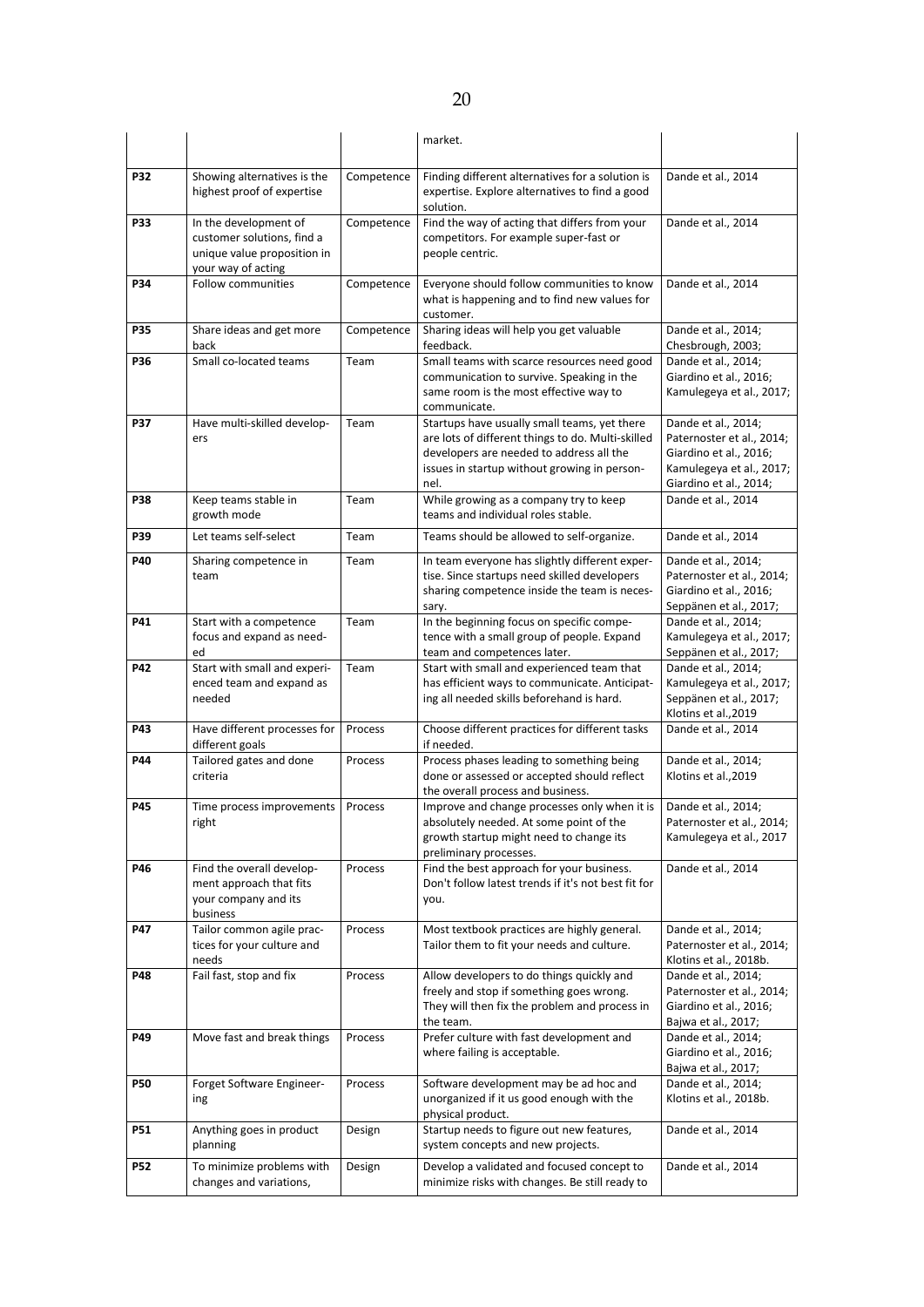|            | develop a very focused<br>concept                                |            | do changes if needed.                                                                                                                     |                                                                                                                     |
|------------|------------------------------------------------------------------|------------|-------------------------------------------------------------------------------------------------------------------------------------------|---------------------------------------------------------------------------------------------------------------------|
| <b>P53</b> | Develop only what is need-<br>ed now                             | Design     | Be efficient by developing only what is need-<br>ed now.                                                                                  | Dande et al., 2014;<br>Paternoster et al., 2014;<br>Klotins et al., 2019                                            |
| <b>P54</b> | Make features easy to<br>remove                                  | Design     | Use techniques and architecture that make<br>features easy to remove if needed.                                                           | Dande et al., 2014;<br>Giardino et al., 2016                                                                        |
| <b>P55</b> | Use extendable product<br>architecture                           | Design     | Use architecture and techniques that allow to<br>extent design easily.                                                                    | Dande et al., 2014;<br>Paternoster et al., 2014                                                                     |
| <b>P56</b> | Only use reliable metrics                                        | Testing    | Use reliable metrics to validate things. Wrong<br>metrics might do harm for validation.                                                   | Dande et al., 2014;<br>Giardino et al., 2016                                                                        |
| <b>P57</b> | <b>Bughunt</b>                                                   | Testing    | During fast development of new features<br>arrange days for bughunt. Make bughunt fun<br>occasion when everyone is searching for<br>bugs. | Dande et al., 2014                                                                                                  |
| <b>P58</b> | Test APIs automatically, UIs<br>manually                         | Testing    | APIs can be tested by tools that are easy to<br>find and cheap. Test UI manually in the<br>beginning.                                     | Dande et al., 2014                                                                                                  |
| <b>P59</b> | Use generic, non-<br>proprietary technologies                    | Technology | Use platform independent technologies to<br>avoid re-implementing features.                                                               | Dande et al., 2014;<br>Paternoster et al., 2014;<br>Giardino et al., 2016                                           |
| <b>P60</b> | Create a solid platform                                          | Technology | Keep scaling in mind while developing a<br>platform.                                                                                      | Dande et al., 2014;<br>Paternoster et al., 2014                                                                     |
| <b>P61</b> | Choose scalable technolo-<br>gies                                | Technology | Favour development techniques that scale<br>easily.                                                                                       | Dande et al., 2014;<br>Paternoster et al., 2014;<br>Giardino et al., 2016;<br>Wall, 2001; Giardino et<br>al., 2014; |
| P62        | Use the most efficient<br>programming languages<br>and platforms | Technology | With a small team choose the most efficient<br>programming languages and development<br>platforms.                                        | Dande et al., 2014;<br>Paternoster et al., 2014;<br>Giardino et al., 2016;<br>Wall, 2001;                           |
| <b>P63</b> | Start with familiar technol-<br>ogies and processes              | Technology | Save the time of learning new technologies<br>and processes by using those that team is<br>familiar with.                                 | Dande et al., 2014                                                                                                  |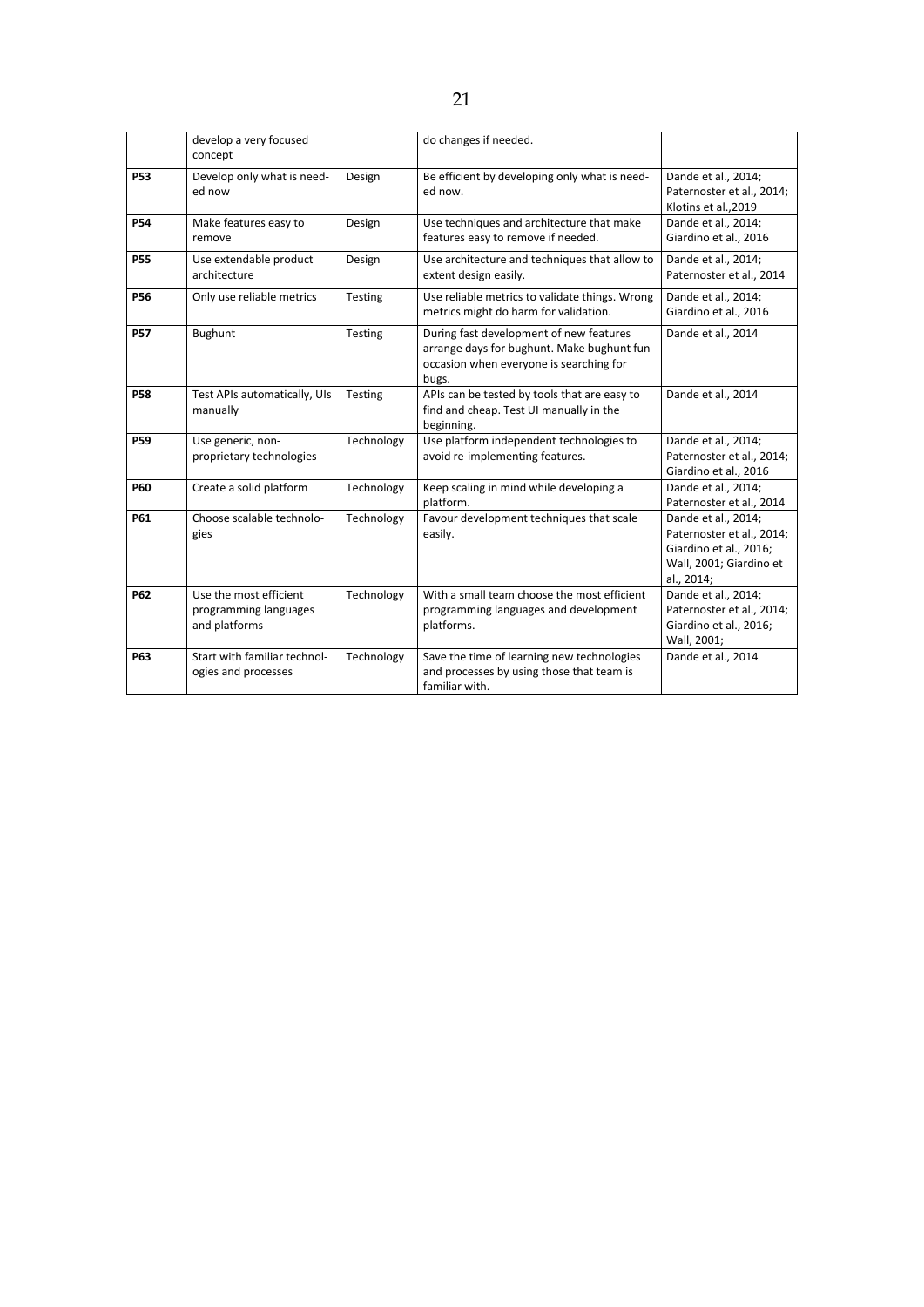# 3 ESSENCE FRAMEWORK

Software Engineering Methods and Theory's (SEMAT) Essence framework is introduced in this section of the thesis. The background of SEMAT is provided first followed by more detailed definition of the Essence framework's kernel. The use cases of the Essence are provided in the sub-section 3.3 and 3.4. Criticism of the framework and SEMAT is provided in the sub-section 3.5 and competing frameworks are introduced in the sub-section 3.6.

# 3.1 Background

The Essence was introduced by a group of people who founded SEMAT community. They felt that it is time to fundamentally change how people see software engineering methods. Goal was to redefine software engineering as a rigorous discipline according to the problems they identified for the current state of the subject. (Jacobson et al., 2012) They wrote The SEMAT Call for Action Statement (Jacobson, Meyer & Soley, 2009) to describe the current problems and issues they wish to improve with their work. The SEMAT call for action gained wide support with academia and industry while the number of supporters and signatories of SEMAT are still growing. Some critique has been raised after the SEMAT Call for Action, addressed in the subsection 3.5.

SEMAT community identified the specific problems in software engineering as following (Jacobson et al., 2009):

- *The prevalence of fads more typical of fashion industry than of an engineering discipline.*
- *The lack of a sound, widely accepted theoretical basis.*
- *The huge number of methods and method variants, with differences little understood and artificially magnified.*
- *The lack of credible experimental evaluation and validation.*
- *The split between industry practice and academic research.*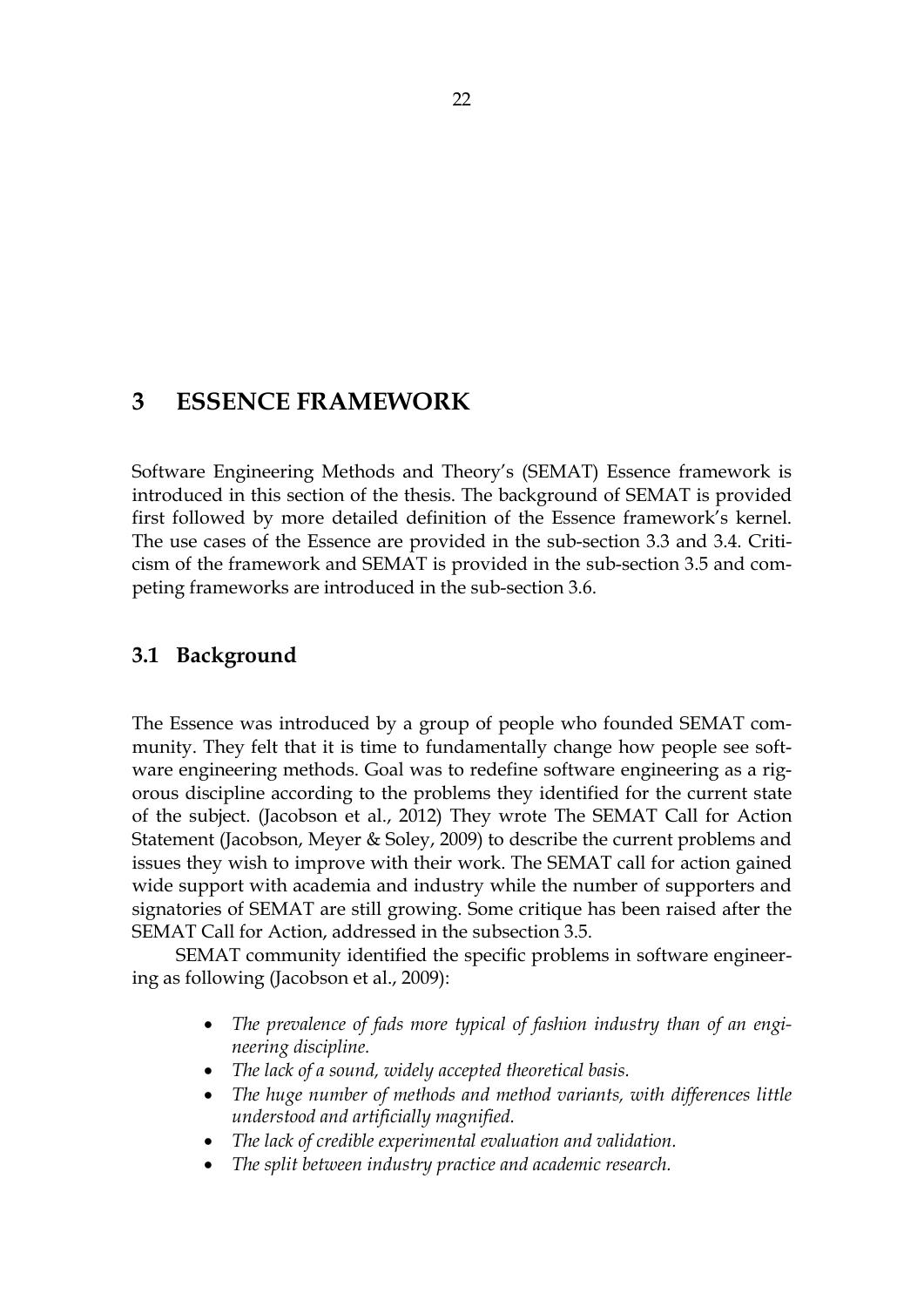They also described the key principles for the process of redefining software engineering based on a solid theory, proven principles, and best practices that:

- *Includes a kernel of widely-agreed elements, extensible for specific uses.*
- *Addresses both technology and people issues.*
- *Is supported by industry, academia, researchers and users.*
- *Supports extension in the face of changing requirements and technology.*

SEMAT community's answer to redefined software engineering is Essence. It is a framework providing the common ground for the creation, use and improvement of software development methods. The Essence consists of two parts, kernel and language. The Essence allows people to examine the essential parts of their current and future methods and practices for comparison, evaluation, tailoring and use of these methods. It also allows teams to continuously evaluate the progress and health of the software development endeavours. (Jacobson et al., 2012; Submitters, 2012.)

The kernel is the core of the Essence describing the commonalities of software development practices. It consists of the fundamental elements that are prevalent in all software development endeavours including for example team, requirements and stakeholders. Those elements have states that represent progress and health of the element. The kernel allows practitioners to compare different methods and make considered decisions about practices they use. (Submitters, 2012; Striewe, 2012.)

The language defines abstract syntax, dynamic semantics, graphic syntax, and textual syntax to describe the kernel. The language allows composing two or more practices to form a new practice. The kernel and the language together form the Essence. (Submitters, 2012.)

This theory was chosen to be a foundation of this thesis because of its universal functionality. Software development has numerous different methods and the Essence does not bind you with just one or a few of them (Dwolatzky, 2012). The Essence rather allows comparing different methods and their suitability to the issue at hand. It also enables mixing two or more methods to suit specific development situation. (Jacobson et al., 2012)

### 3.2 The Kernel

Object Management Group (OMG) standard (Submitters, 2012) defines the kernel as a simple stripped-down set of definitions of the essence of software development methods and practices. The kernel focuses on defining the common ground for the software development methods that allows comparing and tailoring of different methods. One benefit of the kernel is that it allows people to start software development endeavours with a minimal method adding practic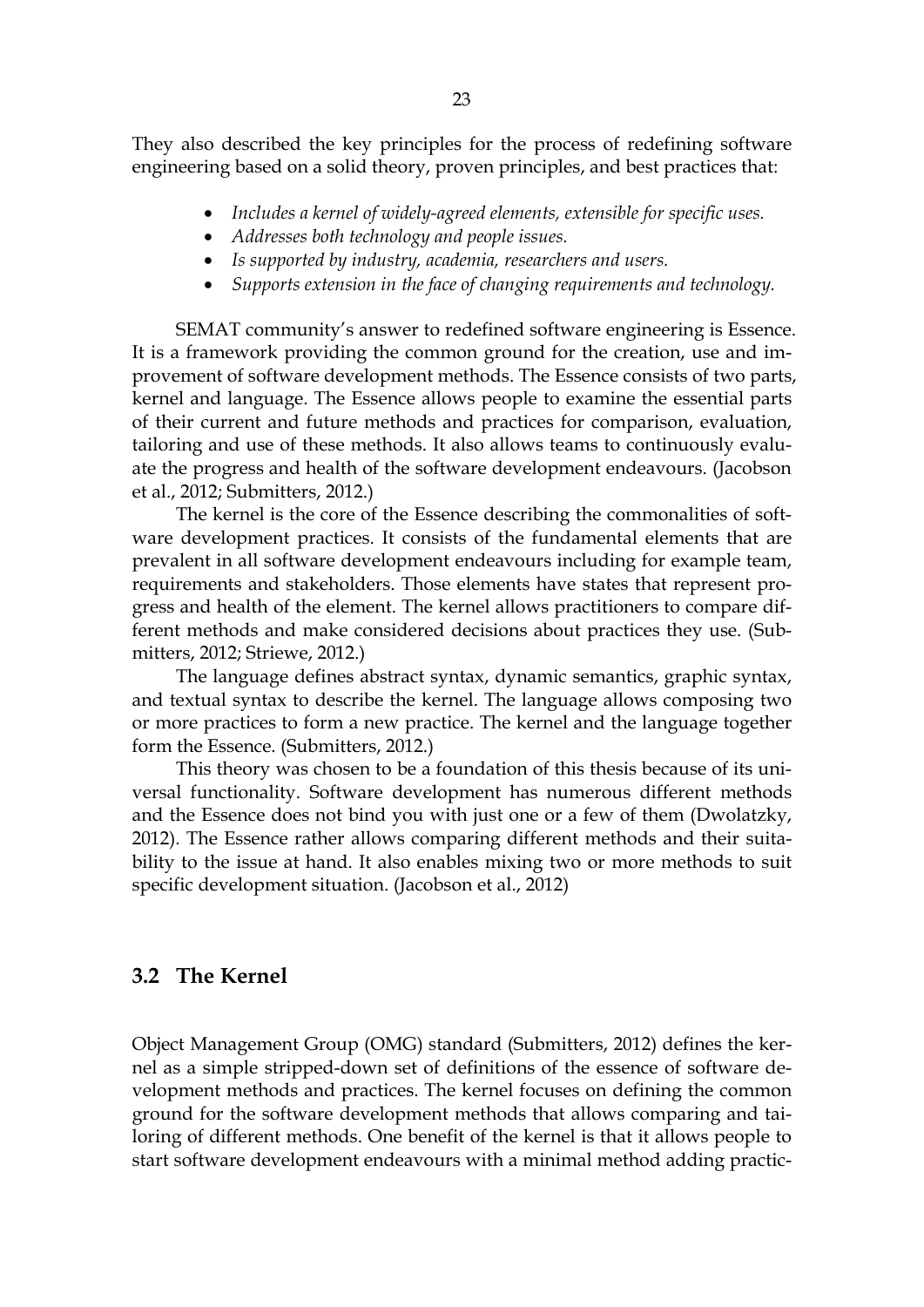es as needed in the future. In this section the kernel is introduced as it is defined in the OMG standard. (Submitters, 2012.)

The kernel is organized into three areas of concern that focus on a specific aspect of software development. These areas are: *customer, solution and endeavour*. The customer area of concern includes everything to do with the actual use and exploitation of the software system to be produced. The solution area of concern includes everything to do the specification and development of software system. The endeavour area of concern includes everything to do with the team, and the way that they approach their work.

Each area of concern contains a small number of alphas, activity spaces and competencies. Since the Essence is independent from other software development methods, that can expand it, it does not include any other elements that only make sense within the context of a specific method. (Submitters, 2012; Jacobson et al., 2019; Jacobson et al., 2012.)

The alphas represent the fundamental things to work with in software development. The alphas describe things that are needed to manage, produce and use in the process of developing, maintaining and supporting software. This means they are necessary for assessing he progress and health of a software endeavour. The alphas also work as an anchor for additional sub-alphas required by the software development methods used by the team. (Submitters, 2012; Jacobson et al., 2019; Jacobson et al., 2012.)

The activity spaces represent the essential things to do in software development. They describe the challenges that team faces while developing, maintaining and supporting software systems. They also describe the things that team needs to do to meet its objects. (Submitters, 2012; Jacobson et al., 2012.)



FIGURE 3 Activity Spaces (Submitters, 2012)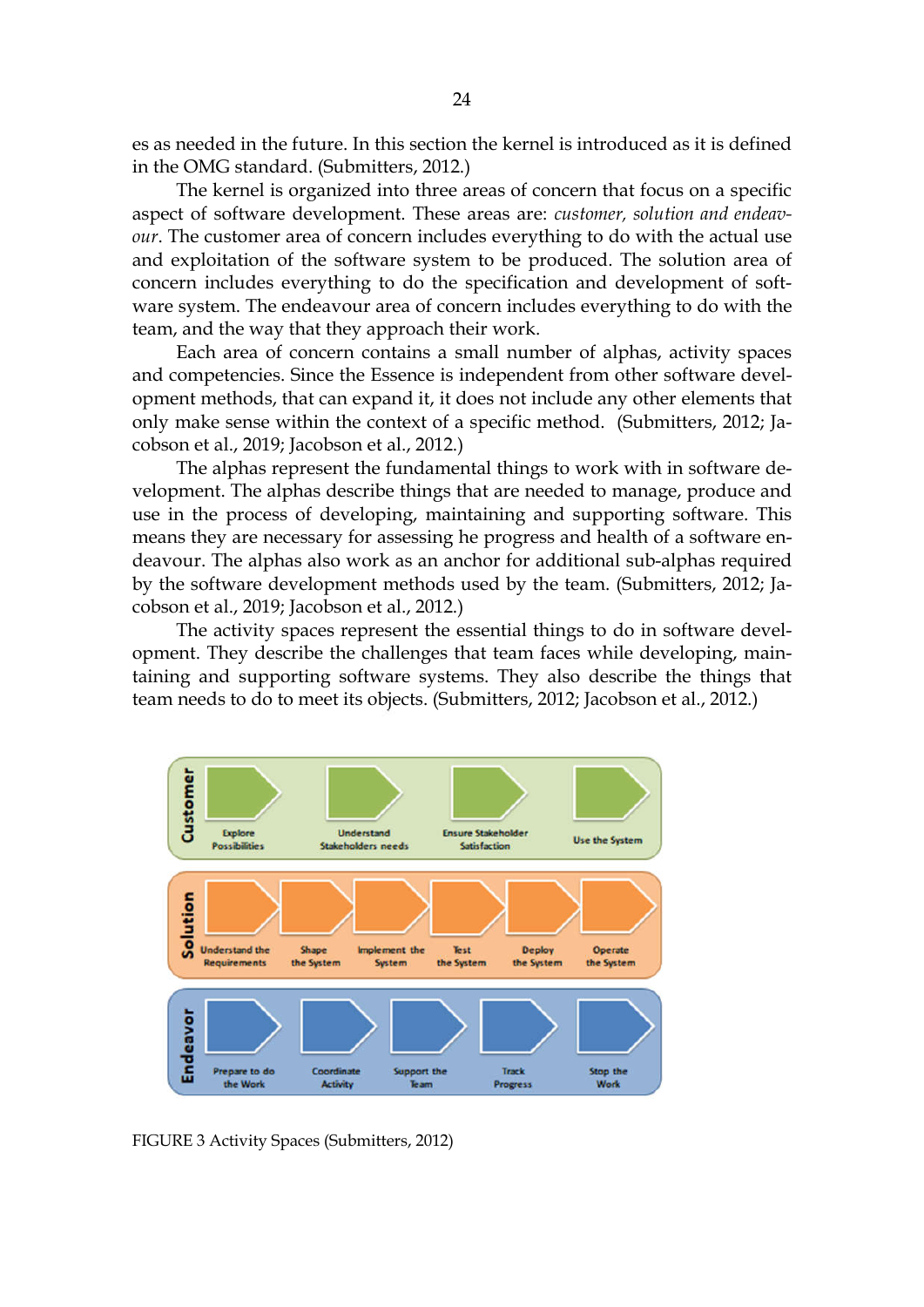Competencies represent the capabilities required for software development endeavours. The competencies complete the alphas and the activity spaces by introducing the necessary capabilities to success in the endeavour carried out by following the alphas and the activity spaces. (Submitters, 2012; Jacobson et al., 2012.)



FIGURE 4 Competencies (Submitters, 2012)

The alphas in the kernel describe the key concepts in the software development. Each of the alphas has a small set of pre-defined states. The states are used to monitor progress and health of that alpha. This means that teams can use the states to analyse and deal with the risks and challenges for the alpha. Each state has also a set of pre-defined checklists that are used to define the state of the alpha.

States are not one-way linear progression but a tool for continuous review of the progress of that alpha. Depending on the chosen practices iteration through the states can be done multiple times. Rather than seeing the alphas as physical partitioning or abstract work products they should be considered as indicators of the most important monitored things in the software development endeavour. For example team members can be both part of the team alpha and part of the stakeholders alpha. (Submitters, 2012; Ng & Huang, 2013; Jacobson et al., 2012.)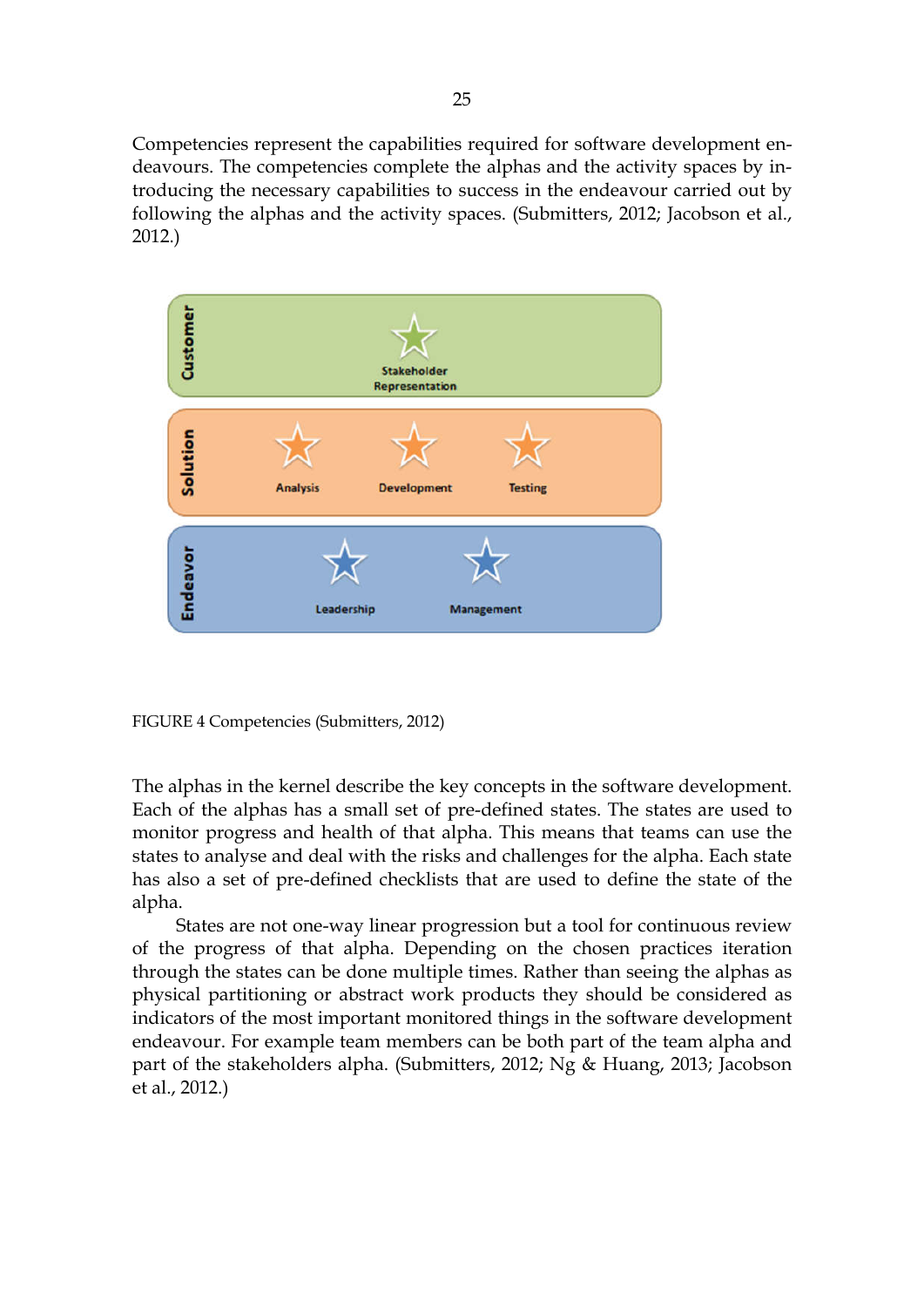

FIGURE 5 Alphas (Submitters, 2012)

#### 3.3 Essence in Practice

The Essence is designed as an abstract model of the most important monitored things related to software system development. This means while it has many purposes for monitoring the health and progress of software development endeavours it can be too abstract to actually conduct the software development work. For this reason it is designed to be used in conjunction with other selected methods and practices. For example while every software development endeavour has requirement items types of those items may vary in different projects. Some projects might use user stories while some user cases or both of them. (Jacobson et al., 2012; Submitters, 2012.)

The first use of the Essence is the project management. It allows teams to monitor their work and plan next steps regardless of chosen methods and practices as a whole. With the Essence a team can plan their actions with all of the most important aspects of development process simultaneously. By evaluating the process of all the alphas at the same time the team can choose next steps so that all of the alphas are balanced. This allows teams to progress at the same rate in all of the most important aspects of their endeavour without overlooking anything. With the Essence teams can continuously add and remove practices if endeavour situation requires it or if they come up with better fitting practices while working on a project. For example in everyday life the Essence can be used to run an iteration and entire development endeavour from idea to product. (Jacobson et al., 2012.)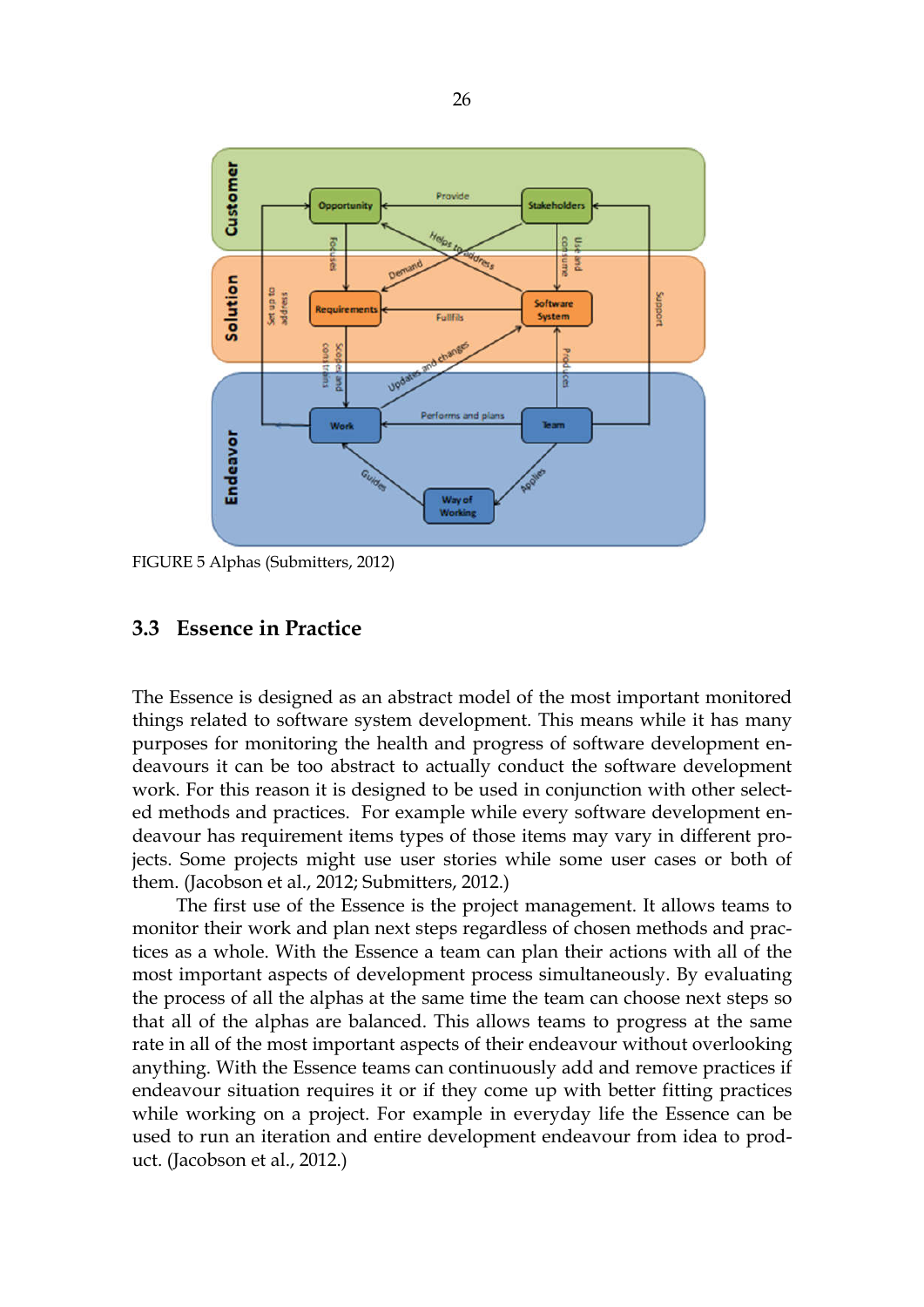The second use of the Essence is to present different software development methods and practices. Its abstract nature allows adding practices from development methods and mixing different methods. With the kernel practices are presented as distinct modular units that can be used or not or changed at any given moment. Traditionally methods are seen as indistinguishable package of practices that works only as a whole. (Jacobson et al., 2012. Jacobson et al., 2019)

Jacobson (Jacobson et al., 2019) points out that developers typically don't have time or interest to study detailed methods or practices. They learn the essentials to get team working as fast as possible rather than first learning "all" the things about subject. Jacobson (Jacobson et al., 2019) has identified that about 5% what experts know about the subject forms the essentials. In some cases team needs to focus on more than just the essentials, so they have made the Essence modular and applicable for different levels of details. See section 3.4 for more information about the modification of the Essence.

The third use case for the Essence is teaching. The Essence has been adopted by some universities to teach new software engineering students basic principles of software development endeavour. For example Gil et al. (2014) have had good preliminary experiences after adopting the Essence alongside agile methods to teach software development for bachelor students. Huang and Ng (2014) have suggested that the Essence could also be used in the software engineering research as a common framework for reporting empirical findings.

#### 3.4 Essentializing Practices

The Essence kernel and language can be used to make different practices explicit. This process of describing practices using the Essence framework is referred as essentialization. (Jacobson et al., 2019) The idea of essentialization is to make practices from different sources compatible and also to help introducing new practices to team. Practices used by team can originate from various sources with various ways to describe them or even practices that are not described previously. This means that combining them is difficult and understanding them can be hard for a new team member. The way essentialization supports these efforts is a coherent way to describe all the practices used by the team using consistent language and symbols. Essentialization also helps researchers to describe practices for different sources explicitly in consistent way. (Jacobson et al., 2019)

Making a practice explicit and reusable through the essentialization process means ensuring that practice is a proven practice and the elements described are essential elements only. Usually teams need many practices that are designed to be used together in so called practice architecture. Even though practices can be seen as separate elements they are not usually independent. Thus the practice architecture is useful to describe the relation of practices. The practice architecture can be constructed for example in a layered form with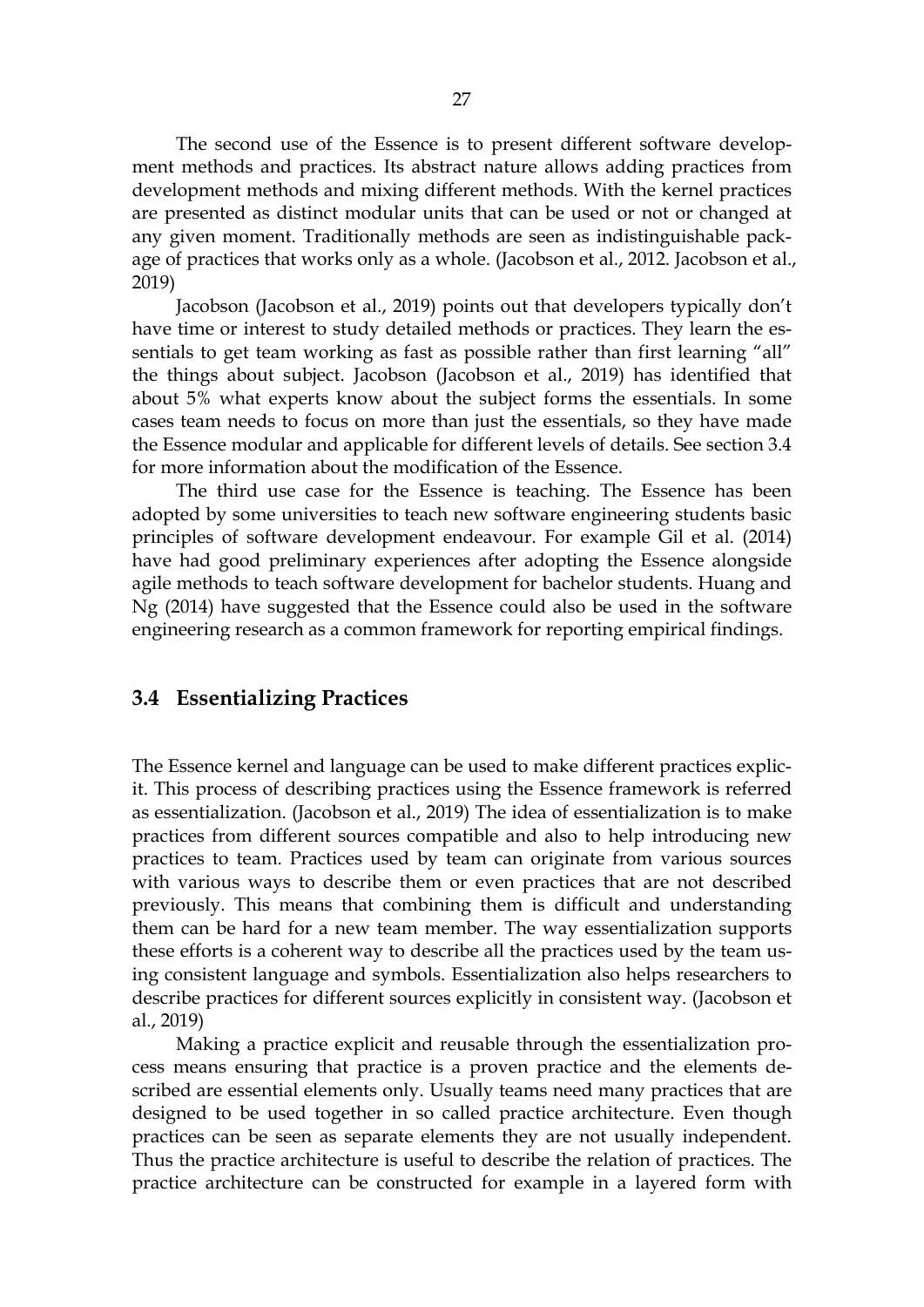more generic practices at the bottom and more specialized practices at the top. (Jacobson et al., 2019)

The core idea of essentialization process is to take chosen practice and gather the essential elements of that practice describing them with the kernel and the Essence language. The essential elements of a practice are things that need to be done (activity), abilities and capabilities needed to conduct the practice (competency), the tangible things produced using that practice (work product) and things that need to be monitored regarding their progression (alpha).

Some practices also include other essential elements (patterns). In the Essence context pattern refers to other essential elements of a practice that are not activities, competencies, work products or alphas. Pattern can be for example a role in a team or checkpoints that synchronize alpha state progression.

In a figure below is shown an example of simple essentialization of SCRUM practice added to the Essence. In the figure scrum team, product owner and scrum master roles are presented as patterns. Sprint planning, daily scrum, sprint review, and sprint retrospective are activities. Product backlog, sprint backlog, and increment are work products and sprint and product backlog Item are alphas. (Jacobson et al., 2019; Elvesæter, 2013.)



FIGURE 6 Scrum Essentialization (Jacobson et al., 2019.)

As presented in figure above, a particular method can be plugged into the Essence to extend the framework according to the needs of the team. The added alphas or sub-alphas also have their own states like alpha elements in the kernel. For practical use of the kernel the states of added alphas and sub-alphas are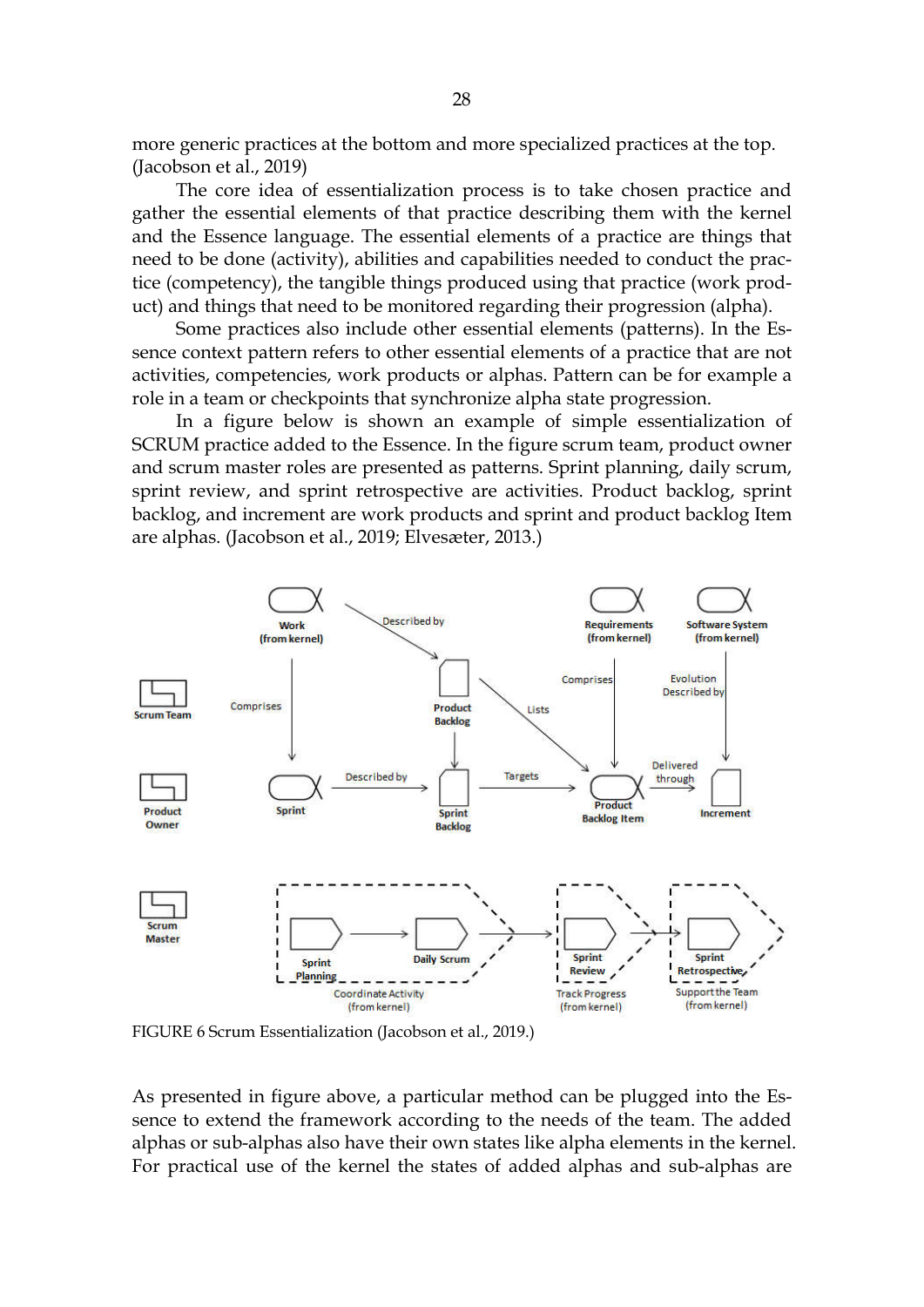necessary to monitor the progress of added practices. The language is designed to support definition of different views that are suitable for different practitioners. For example some teams might prefer using the checkpoints of the alpha states to guide the work or some might decide to use list of activities to do for monitoring progress from one state to another. (Striewe et al., 2012.)

Evensen et al. (2018) have developed a tool called Essencery which allows professionals and academics to present different software development practices and methods using the Essence language's graphical syntax. This tool can also support software startup practices by introducing them in an established manner following the Essence language. The tool can be used to add informal software startup practices to the agile methods and modify those methods to meet the reality of startup's endeavour. Combining of different formal or informal practices can be done using the tool. In their study Evensen et al. (2018) have argued that Essence lacks practical adoption and they intended to create a tool that can be used for essentialization of practices and methods. Their study suggests that the tool Essencery is easy to learn and use and can be utilized for practical use of the framework.

#### 3.5 Criticism

SEMAT has numerous signatories and supporters for their process to refine software engineering. However it has also raised some criticism in academic community. For example one of the initiators of the agile movement Alistair Cockburn (2010) has been criticizing SEMAT initiative not to be able to produce what they pursue. Most of the critique for SEMAT has been published in grey literature rather than in academic sources and they have been done during the initiative state of the process. The Essence framework is relatively new which might be a factor why only a little criticism has been raised after its publication. This subsection points out some critique SEMAT initiative and the Essence framework have generated.

Smolander and Päivärinta (2013) have proposed a model for theorizing development practices called Coat Hanger. They also point some critique for the Essence and propose some complementary elements to the Essence. They don't suggest their model to be direct rival for the Essence since they aim for a different goal. They use concepts of technical rationality and reflection in action (Schön, 2017.) to compare different mindsets behind the Essence and the Coat Hanger.

Smolander and Päivärinta (2013) argue that the goal of theorizing for SEMAT is to improve practices by evaluating and choosing best practices for the given context. In contradiction their own goal is to refine understanding and theories through learning and reflection. They criticize the Essence for having its ontology fixed and based on either previous experiences, conventional views or a best guess. They suggest that ontological difference with the Coat Hanger allows more freedom to theory creation.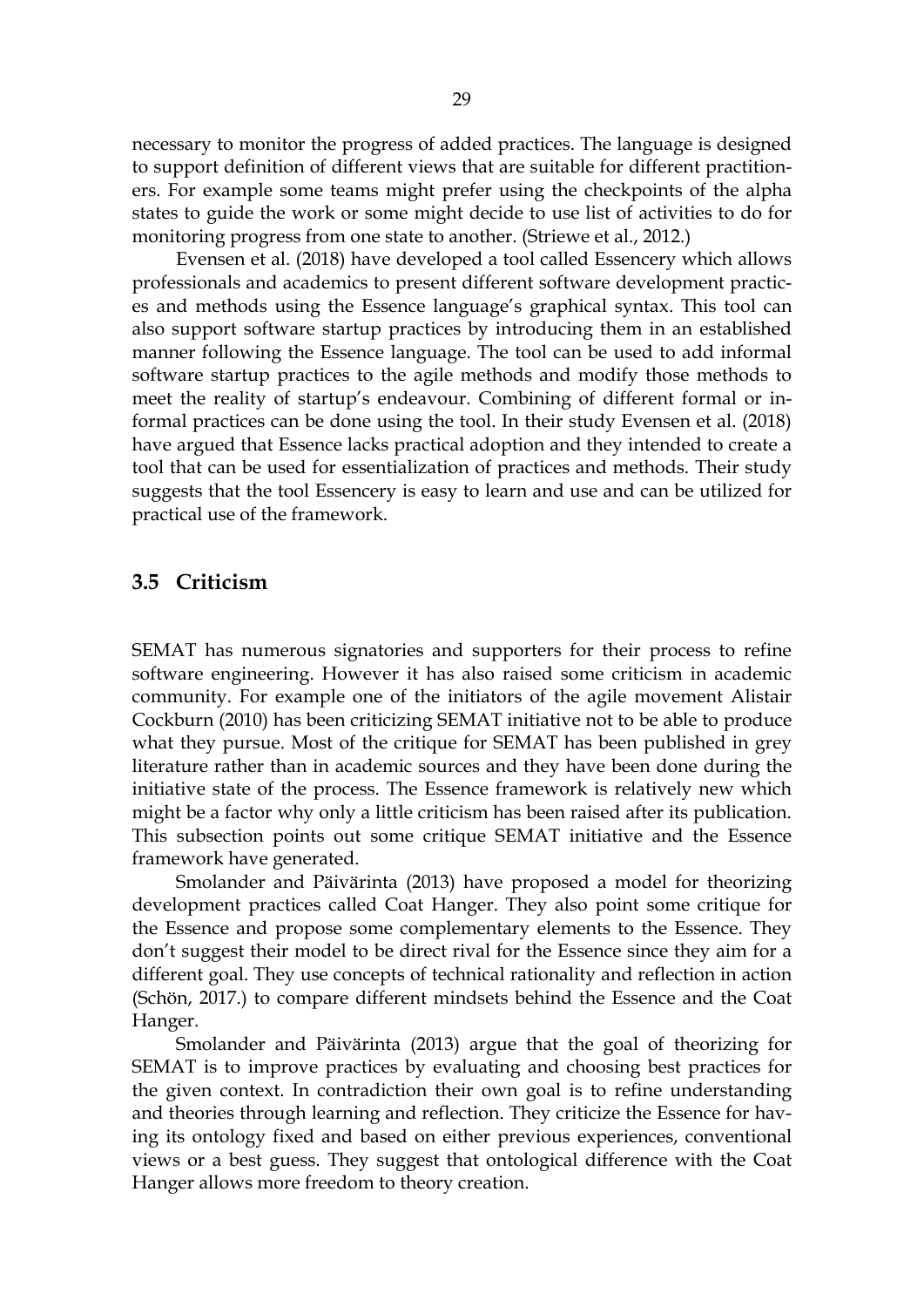The Coat Hanger does not make specific assumptions on the ontology of professional software development practices. They criticize the Essence of its one-time view and argue that theorizing software engineering should be seen as continuous dialect process between experience and theory. According to Smolander and Päivärinta (2013) SEMAT has focused on standardization angle where concepts are based on consensus. They claim that SEMAT doesn't take into account that theories should evolve. Even though the authors criticize the Essence they see it as a legitimate initiative and their main critique deals with the concepts of theories and theorizing.

The critique of the Essence raised by Smolander and Päivärinta (2013) includes a claim that the purposes of the Work alpha and the Way-of-working alphas are unclear and should be better defined. They also suggest that the alphas describing the solution and endeavour should be checked again against the literature concerning contextual issues having an impact on software engineering success. They suggest additions to the Essence in form of new alphas to describe rationale, deviations from intended practices, actual impacts, and lessons learned. They also address that the Essence should stay reflective for future theoretical advancements and that especially in organizational theory related to software development. Park et al. (n.d.) have answered to this critique that the Essence is expected to be stable but not static as it will continue to evolve while going through real applications in the field and through feedback.

Cockburn (2010) has pointed out some criticism of SEMAT initiative. His critique doesn't focus on the Essence framework but the early stages of its development and ideas behind the process. His main points of critique are:

- *1. The call-for-action was inflammatory, poorly researched and logically broken; it uses the very hype-for-fashion language that it decries, it is internally contradictory, the problems it deplores it cannot fix, and its proposed solutions do not address the problems named. It sets a direction in tone and content that does not do the topic justice. It is a red herring, intended to generate support through appeal-to-authority, hype, and ambition.*
- *2. They are unlikely to discuss either engineering or engineering theory – a more accurate name for the initiative would be the Meta-Process-Kernel initiative.*
- 3. *Whatever they produce is unlikely to affect topics that matter to the industry.*

He argues that even though Jacobson and Meyer (2009) see software development methodology as fashion or politics being prevalent with fads they are correct but unable to change that due to nature of human beings and our tendency of being attracted to new popular trends. He even suggests that SEMAT is doing this same thing with their initiative even though they criticize software engineering of it. In his opinion SEMAT call-for-action is factually and logically broken and he suggests that people who are not really versed in the field should look for critique and alternatives also. He also thinks that initiative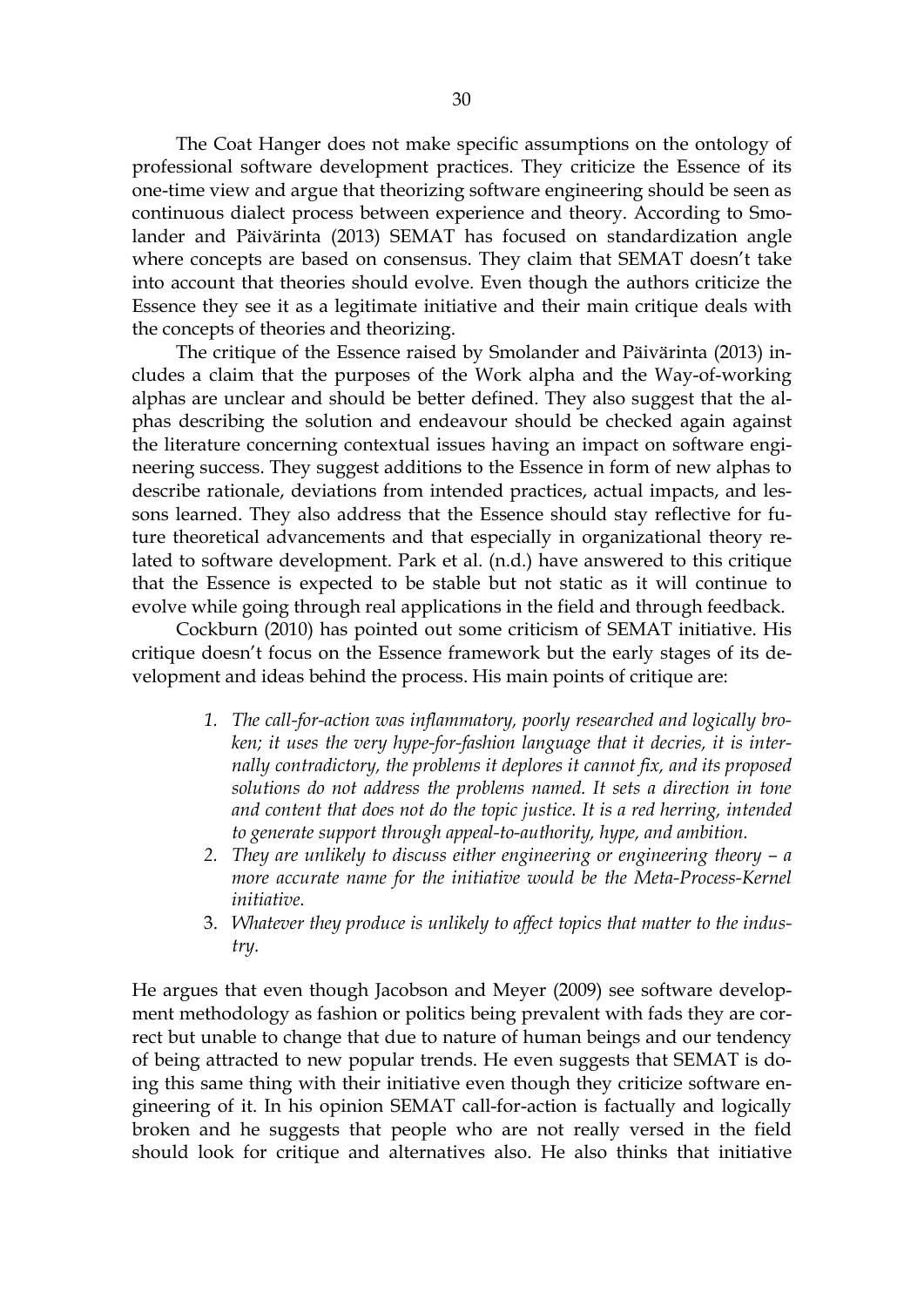should be named Meta-Method-Kernel initiative to reflect its actual goal rather than engineering theory.

Fowler (2010) widely agrees with Cockburn's (2010) critique on the Essence framework and SEMAT initiative. His main point of critique is that since people are the central element of software engineering and they are inherently non-linear and unpredictable effort to produce a software meta-method-kernel is doomed. This is especially because people are not predictable agents that can be described with tractable mathematics. Zalewski (2013) has reviewed a book "The essence of software engineering : applying the SEMAT kernel" (Jacobson et al., 2013.) his focus is on book review but he also points out that the Essence is not focusing enough on the aspect of design in software development, or at least not in the case of this book.

Aranda (2009) agrees with Cockburn's (2010) and Fowler's (2010) critique on the Essence framework and SEMAT initiative. He adds to the critique that software development has little to do with most established engineering disciplines and disagrees with initiative's aim to pull software engineering discipline closer to other engineering disciplines. He also points out that fads are not necessarily bad thing for discipline since many fads have turned out to be good ideas that have evolved to mainstream practices. For example object orientation was seen as a fad but it's now widely accepted and used. In Aranda's opinion SEMAT is right that software engineering lacks a sound and widely accepted theoretical basis but he disagrees that it is possible to create universal methods for software development since different settings in software development will always require different methods. For example developing an operating system is not the same as developing videogames. He also agrees with SEMAT initiative that there is too much split between industry practices and academic research in this field.

Ibargüengoitia and Oktaba (2014) have studied the Essence in context of teaching and inexperienced practitioners. They argue that the Essence works well as a tool for software industry for measuring the progress of projects with experienced teams. On contrary they suggest the activity spaces are too general to serve as a guide of what to do for inexperienced practitioners and students while they don't necessarily know how to get from one alpha state to another.

#### 3.6 Competing Frameworks

Software and Systems Process Engineering Metamodel (SPEM) is another proposal for methods and practices presentation that addresses roughly the same issues than the Essence. Its aim is to provide a common framework for represent practices, methods and software development models. OMG standard (2008) describes SPEM as "a process engineering meta-model as well as conceptual framework, which can provide the necessary concepts for modelling, documenting, presenting, managing, interchanging, and enacting development methods and processes. An implementation of this meta-model would be tar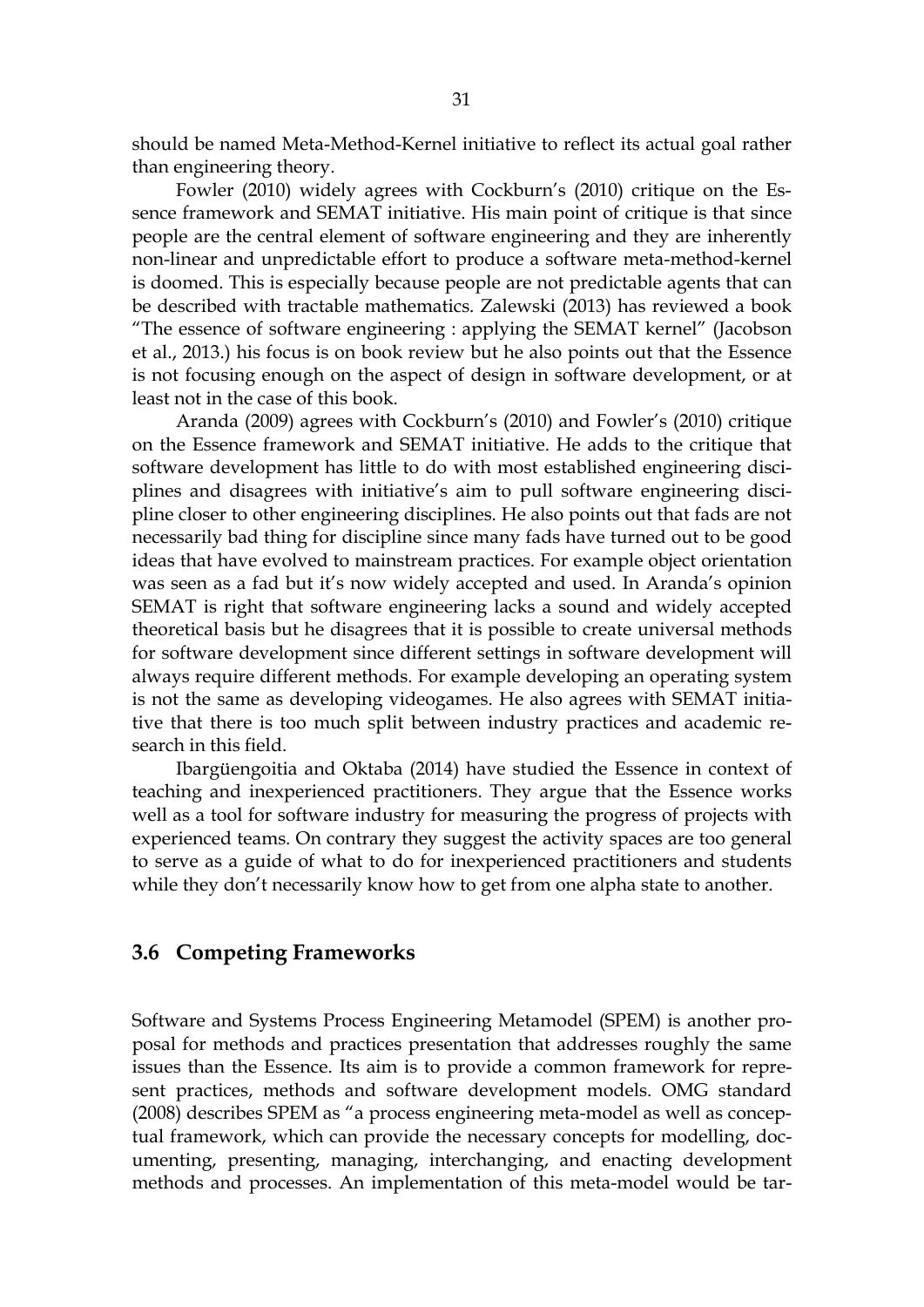geted at process engineers, project leads, project and program managers who are responsible for maintaining and implementing processes for their development organizations or individual projects."

SPEM's downside is that it is more complex and it doesn't provide the support for monitoring projects progress as the kernel. Even though SPEM is older alternative than the Essence it has not been widely recognized or adopted. It focuses on organizations with separate group of individuals that are in charge of maintaining processes. Its main focus is on process engineers, project leaders and managers. (González-Pérez et al., 2014; Striewe et al., 2012.) In this thesis the Essence has been chosen as underlying framework because of these issues and the fact that the Essence supports enactment better while also being easier to learn and use in practice.

Smolander and Päivärintä (2013) have created Coat Hanger framework for theorizing development practices. The main difference between the Essence and the Coat Hanger is that the Coat Hanger focuses more on learning and reflection rather than providing common ground for all software development endeavours. It doesn't provide any tangible way to describe practices used by an organization but it focuses on how new theories should be created in the academia. This is the reason why the Essence fits better for the purpose of this thesis.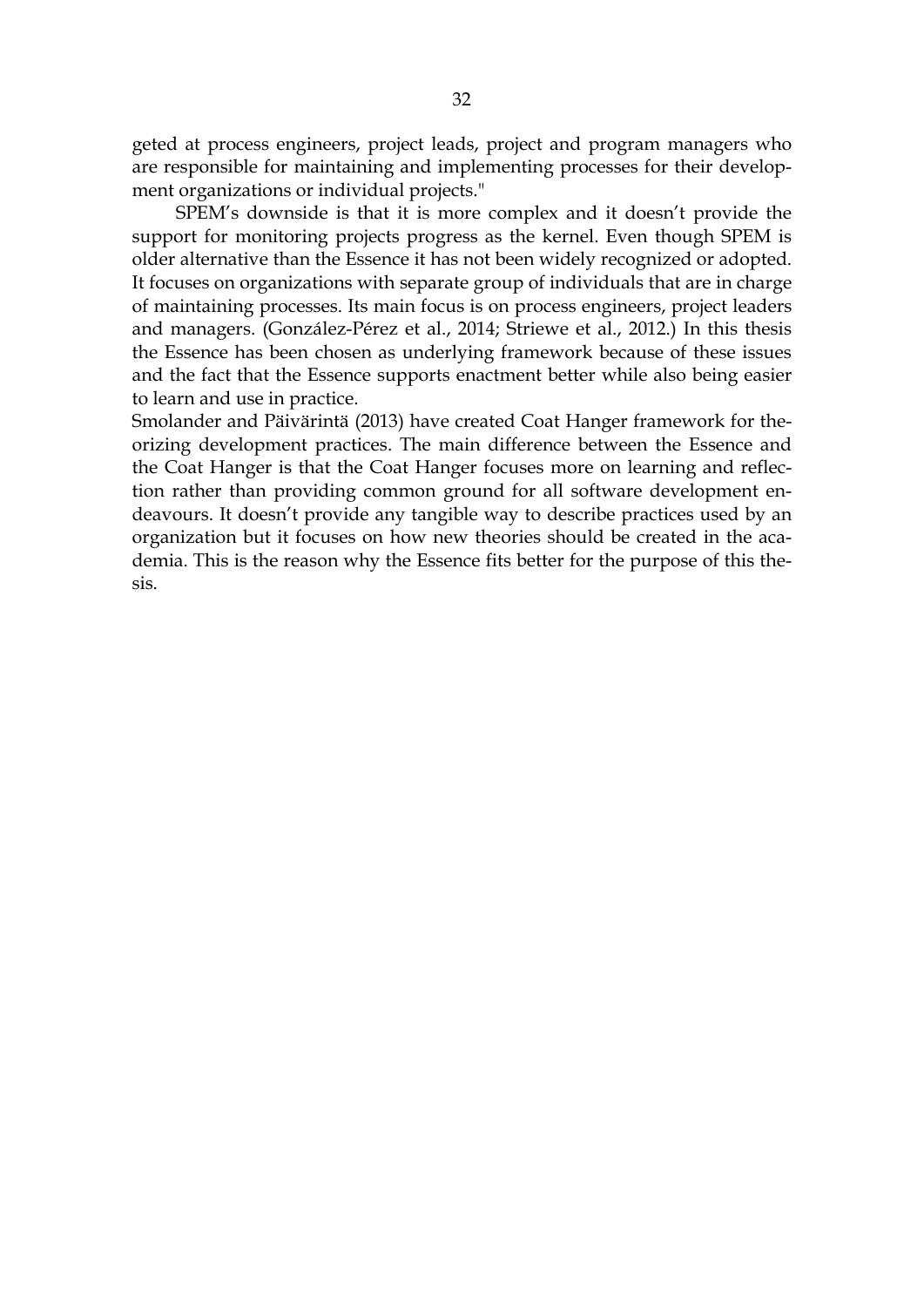# 4 THEORETICAL FRAMEWORK

This section provides summary of theoretical framework of this thesis. This theoretical framework was used as a basis of interviews for empirical data collection (chapter 5). Theoretical framework is based on the literature review presented in the sections 2 and 3. Theoretical framework was later used as a basis for empirical part of this thesis. First the alphas from the Essence kernel are introduced. These will be used as categories for the studied practices. Later the practices found by Dande et al. (2014) will be re-categorized by replacing original categories with the alphas.

The Essence provides a framework describing the ubiquitous parts of software development. It can also be used as a tool for presenting different software development practices and methods using same syntax and language. Third usage of the Essence is evaluation of software development progress in all of the most important aspects of endeavour. (Submitters, 2012.)

The Essence isn't only suitable framework to categorize practices used by software startups as for example Klotins et al. (2019) have conducted a study on software startup practices using categorization from SWEBOK knowledge areas. The Essence was chosen as framework for its multiple usages for academia and professionals and since it hasn't been widely tested in the startup environment. Klotins et al. (2018b) have also formed a startup context map to categorize startup practices under different goals and environmental factors.

For this thesis the central part of the Essence is the kernel. The kernel was chosen as a framework because it presents the most important sectors of software development called alphas (Submitters, 2012). These alphas present the areas of startup's activities that are significant for this study. Under the alphas can be included different practices a certain team uses for their development endeavour (Submitters, 2012). The following figure 7 is the basis of theoretical framework and empirical study of this thesis.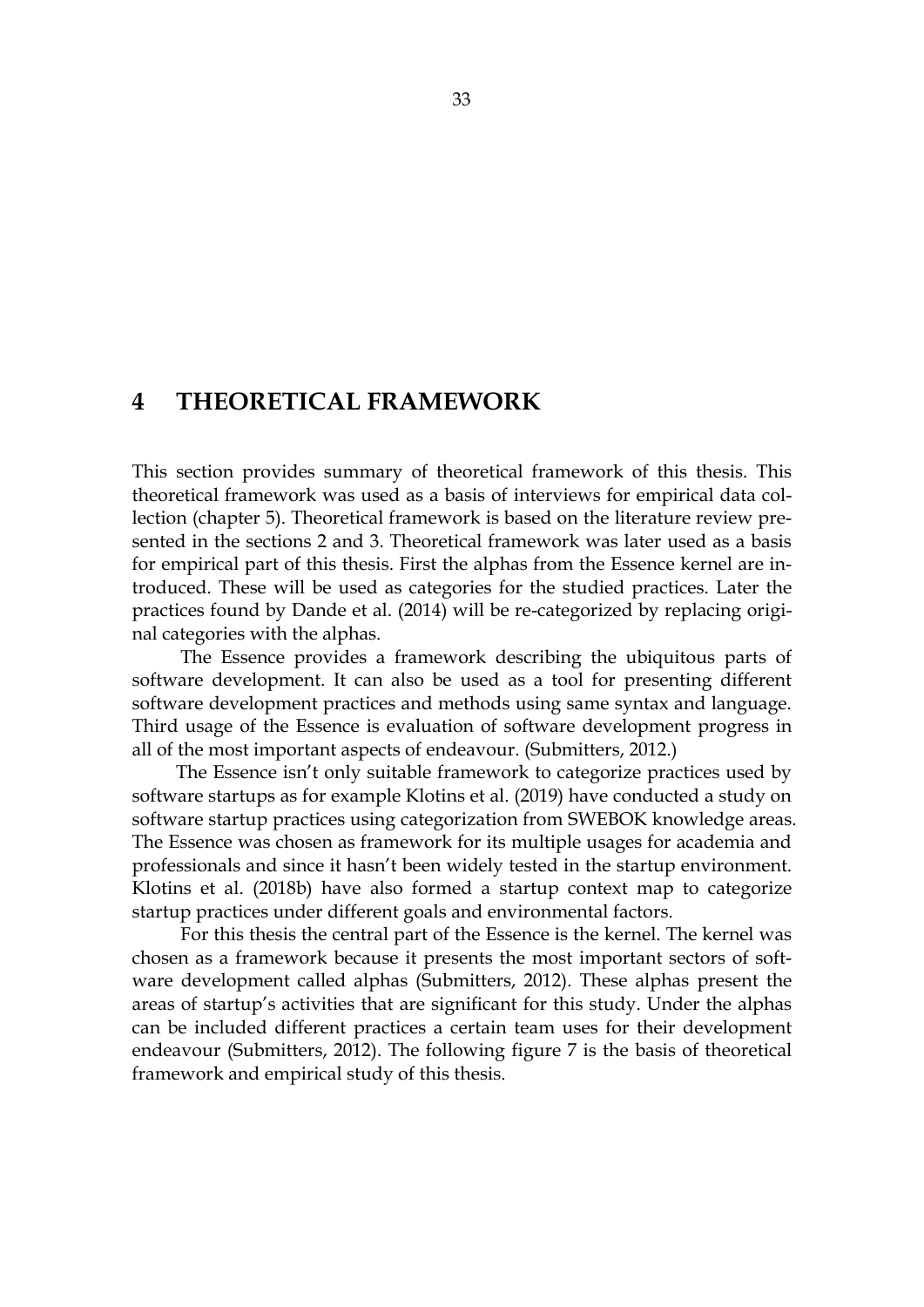

FIGURE 7 Framework

These alphas presented in this section and following subsections provide the theoretical framework that guides the empirical study of this thesis. They work as a basis for interviews conducted to gain empirical material. Results of the empirical study are also presented and categorized following the kernel and its alphas. In the following subsections the alphas are described and software startup practices found by Dande et al. (2014) are re-categorised under the alphas. Those practices not distinctly fitting under an alpha are presented in the subsection 4.8.

# 4.1 Opportunity

Opportunity alpha is described as "The set of circumstances that makes it appropriate to develop or change a software system." by Submitters (2012). The opportunity deals with the reasons to develop or change software system. It also includes the teams understanding of the needs stakeholders have. These needs should guide the requirements and provide the justification of the development endeavour. (Jacobson et al., 2012; Submitters, 2012.) In the table 2 the practices focusing on the aspects that are associated with the opportunity alpha are listed.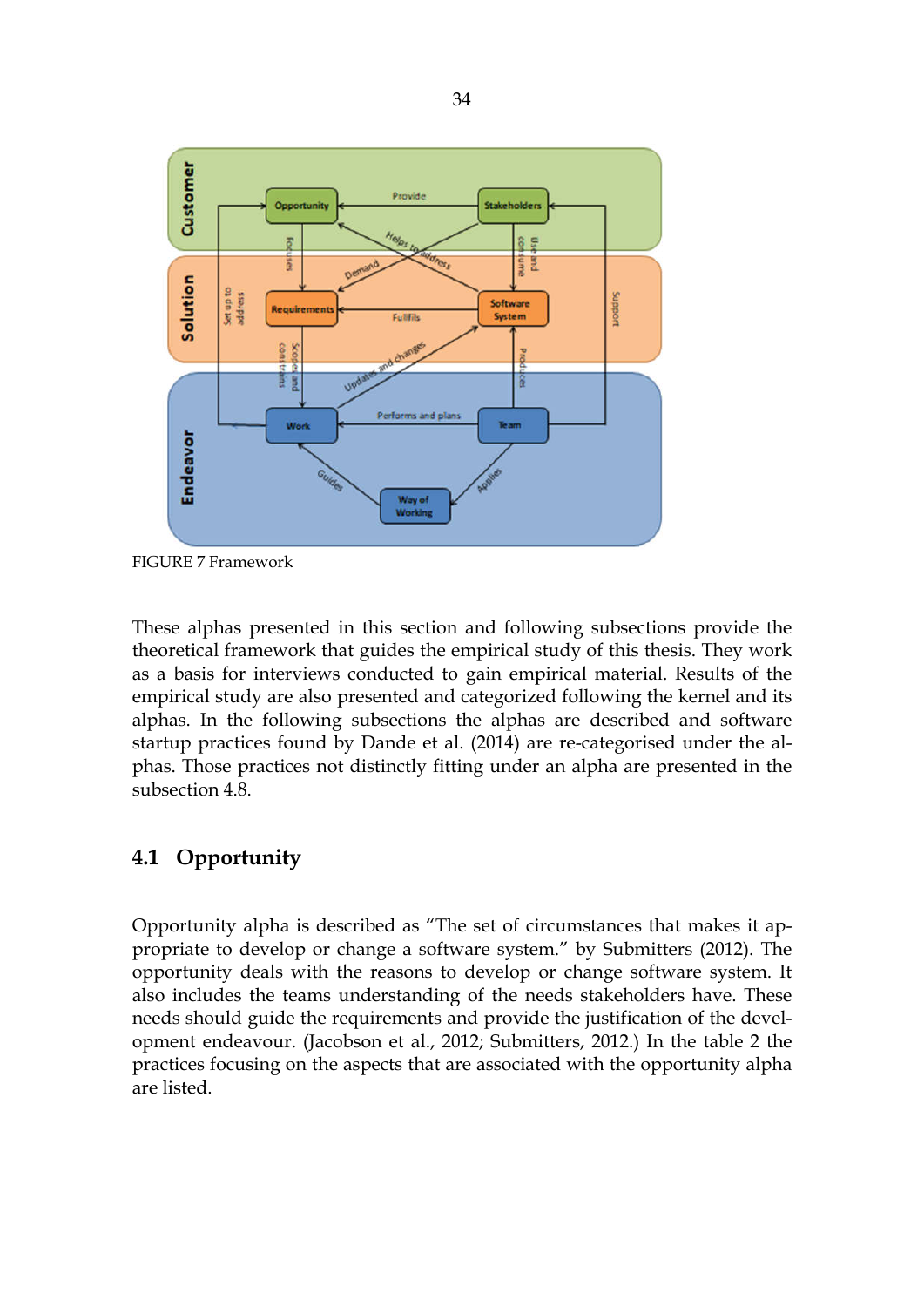| <b>Identifier</b> | Practice                                                                                                | <b>Description</b>                                                                                                                                                                                                           | Alpha       |
|-------------------|---------------------------------------------------------------------------------------------------------|------------------------------------------------------------------------------------------------------------------------------------------------------------------------------------------------------------------------------|-------------|
| <b>P1</b>         | Focus your product                                                                                      | Focus on the most potential customer segment. Be prepared<br>to change the focus                                                                                                                                             | Opportunity |
| P <sub>2</sub>    | Find your value proposition and stick<br>to it on all levels                                            | Create a valid value proposition. Discuss with experts from<br>strategic and operational levels at customer's organization.                                                                                                  | Opportunity |
| P <sub>4</sub>    | Focus on goals, whys                                                                                    | Find real motivations behind customers' wishes by asking why<br>they want something rather than just what they want. This<br>way you understand customers' needs deeper and can address<br>them in other situations as well. | Opportunity |
| P18               | Validate that your product sells                                                                        | Validate your idea before starting development or try to get a<br>few customers before you start developing.                                                                                                                 | Opportunity |
| P <sub>20</sub>   | Form deep relations with first cus-<br>tomers to really understand their<br>needs                       | To understand the customers and the business develop as<br>deep relations as you can with the first customers.                                                                                                               | Opportunity |
| P33               | In the development of customer<br>solutions, find a unique value propo-<br>sition in your way of acting | Find the way of acting that differs from your competitors. For<br>example super-fast or people centric.                                                                                                                      | Opportunity |
| P34               | <b>Follow communities</b>                                                                               | Everyone should follow communities to know what is happen-<br>ing and to find new values for customer.                                                                                                                       | Opportunity |

## 4.2 Stakeholders

Stakeholders alpha embodies the people and organizations affecting or affected by a software system. They can be groups of people or a single person who's somehow connected to a software system that is developed. One part of the stakeholder alpha is always a customer or a user of the software system. It also includes people who will make software system development possible. Stakeholders provide the opportunity by supporting the team and ensuring that acceptable software system is being developed. (Jacobson et al., 2012; Submitters, 2012.) The practices concerning the stakeholders alpha are listed in the table 3 bellow.

| Identifier      | Practice                                                  | <b>Description</b>                                                                                                                                                           | Alpha        |
|-----------------|-----------------------------------------------------------|------------------------------------------------------------------------------------------------------------------------------------------------------------------------------|--------------|
| P <sub>24</sub> | Keep customer communications<br>simple and natural        | A startup needs quick and good feedback from customers for<br>development decisions. Try to encourage direct contacts by<br>email or through integrated feedback mechanisms. | Stakeholders |
| P32             | Showing alternatives is the highest<br>proof of expertise | Finding different alternatives for a solution is expertise. Ex-<br>plore alternatives to find a good solution.                                                               | Stakeholders |
| P35             | Share ideas and get more back                             | Sharing ideas will help you get valuable feedback.                                                                                                                           | Stakeholders |

TABLE 3 Stakeholders Related Practices

## 4.3 Requirements

Requirements alpha includes the features software system has to have to address the opportunity and satisfy stakeholders. Requirements of the software system need to be addressed to share the knowledge among the team what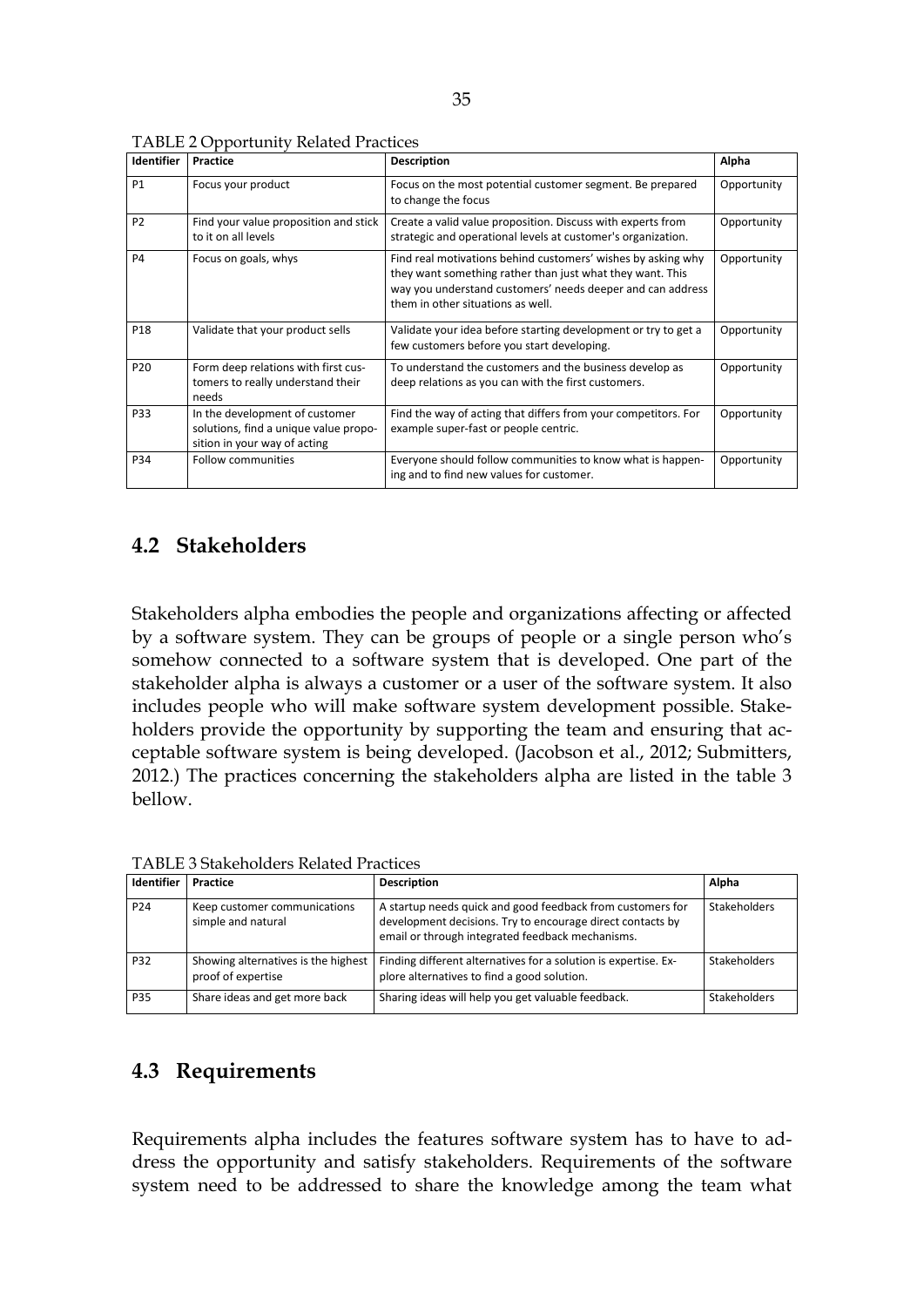software must do to respond to the opportunity. Requirements are what drive the development and testing of a new system. (Jacobson et al., 2012; Submitters, 2012.) The following table 4 presents the practices related to the requirements alpha.

| Identifier      | Practice                                                                               | <b>Description</b>                                                                                                 | Alpha        |
|-----------------|----------------------------------------------------------------------------------------|--------------------------------------------------------------------------------------------------------------------|--------------|
| P <sub>3</sub>  | Present the product as facilitating<br>rather than competing to the<br>competitors     | Develop a product that can co-operate rather than compete<br>with competitors                                      | Requirements |
| <b>P5</b>       | Use proven UX methods                                                                  | Use proven UX development methods from the beginning.<br>Validate ideas quickly by using prototypes.               | Requirements |
| P <sub>10</sub> | Design and conduct experiments<br>to find out about user preferences                   | Use experiments and communication with user to determinate<br>in which directions product should be developed.     | Requirements |
| P21             | Use planning tools that really<br>show value provided to customer                      | Choose tools that allow mapping the value customer gets from<br>what is done and planned.                          | Requirements |
| <b>P51</b>      | Anything goes in product planning                                                      | Startup needs to figure out new features, system concepts and<br>new projects.                                     | Requirements |
| <b>P52</b>      | To minimize problems with<br>changes and variations, develop a<br>very focused concept | Develop a validated and focused concept to minimize risks<br>with changes. Be still ready to do changes if needed. | Requirements |
| <b>P53</b>      | Develop only what is needed now                                                        | Be efficient by developing only what is needed now.                                                                | Requirements |

TABLE 4 Requirements Related Practices

## 4.4 Software system

The alpha called software system considers a system that is being developed or changed. It includes software, hardware and data used to create a software system. It is the product the team is working on and it can be also used to describe a part of a bigger software, hardware, business or social solution. (Jacobson et al., 2012; Submitters, 2012.) The practices associated with the software system alpha are presented in the table 5.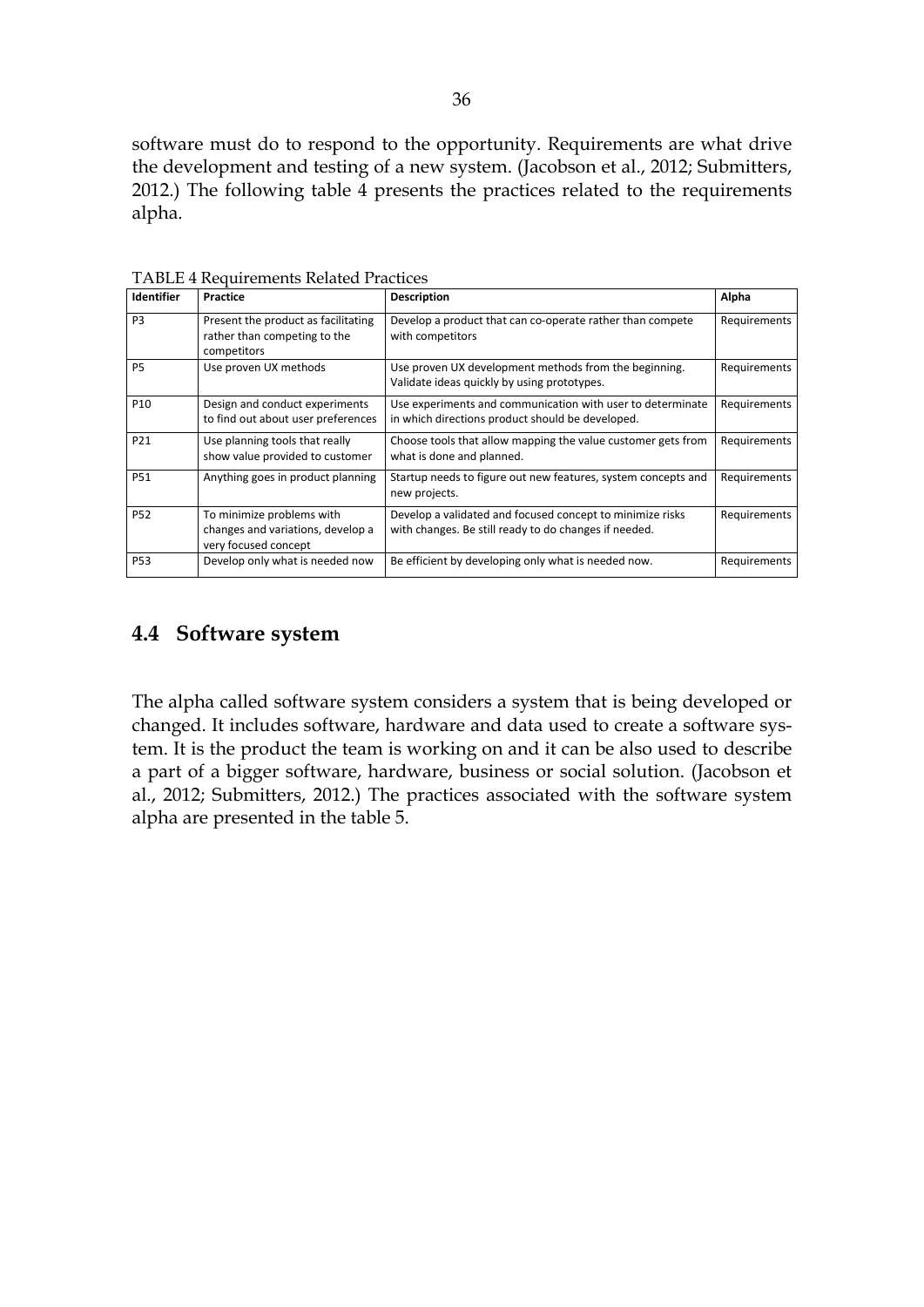|                 |                                                                |                                                                                                                                                                  | Alpha           |
|-----------------|----------------------------------------------------------------|------------------------------------------------------------------------------------------------------------------------------------------------------------------|-----------------|
| <b>P7</b>       | Have a single product, no per<br>customer variants             | Have a modular and flexible single product rather than<br>multiple per customer variants.                                                                        | Software System |
| P <sub>8</sub>  | Restrict the number of platforms<br>that your product works on | Make business decisions on what platforms you want to<br>support. Focus on the most important ones. For example<br>the most used browsers and operating systems. | Software System |
| P <sub>14</sub> | Anyone can release and stop<br>release                         | Allow anyone to make a release or stop it. Fast releases<br>allow quick feedback from users.                                                                     | Software System |
| P <sub>23</sub> | Adapt your release cycles to the<br>culture of your users      | Depending on your customers choose how fast releases<br>are and how much can be changed at once.                                                                 | Software System |
| <b>P54</b>      | Make features easy to remove                                   | Use techniques and architecture that make features easy<br>to remove if needed.                                                                                  | Software System |
| <b>P55</b>      | Use extendable product architec-<br>ture                       | Use architecture and techniques that allow to extent<br>design easily.                                                                                           | Software System |
| <b>P57</b>      | Bughunt                                                        | During fast development of new features arrange days for<br>bughunt. Make bughunt fun occasion when everyone is<br>searching for bugs.                           | Software System |
| <b>P58</b>      | Test APIs automatically, UIs man-<br>ually                     | APIs can be tested by tools that are easy to find and<br>cheap. Test UI manually in the beginning.                                                               | Software System |
| <b>P59</b>      | Use generic, non-proprietary<br>technologies                   | Use platform independent technologies to avoid re-<br>implementing features.                                                                                     | Software System |
| <b>P60</b>      | Create a solid platform                                        | Keep scaling in mind while developing a platform.                                                                                                                | Software System |

TABLE 5 Software System Related Practices

#### 4.5 Work

Work alpha describes all the mental and physical work done to develop or change a software system. It is everything that the team needs to do to achieve the goals of endeavour matching the requirements and addressing the opportunity presented by stakeholders. (Jacobson et al., 2012; Submitters, 2012.) The practices concerning the work alpha are presented in the following table 6.

TABLE 6 Work Related Practices

| Identifier | Practice                                                         | <b>Description</b>                                                                                                                                 | Alpha |
|------------|------------------------------------------------------------------|----------------------------------------------------------------------------------------------------------------------------------------------------|-------|
| P44        | Tailored gates and done<br>criteria                              | Process phases leading to something being done or assessed or<br>accepted should reflect the overall process and business.                         | Work  |
| <b>P48</b> | Fail fast, stop and fix                                          | Allow developers to do things quickly and freely and stop if some-<br>thing goes wrong. They will then fix the problem and process in the<br>team. | Work  |
| P62        | Use the most efficient<br>programming languages<br>and platforms | With a small team choose the most efficient programming lan-<br>guages and development platforms.                                                  | Work  |

## 4.6 Team

Team alpha is a group of people who are actively part of the development endeavour. They can work with development itself or maintenance, delivery, or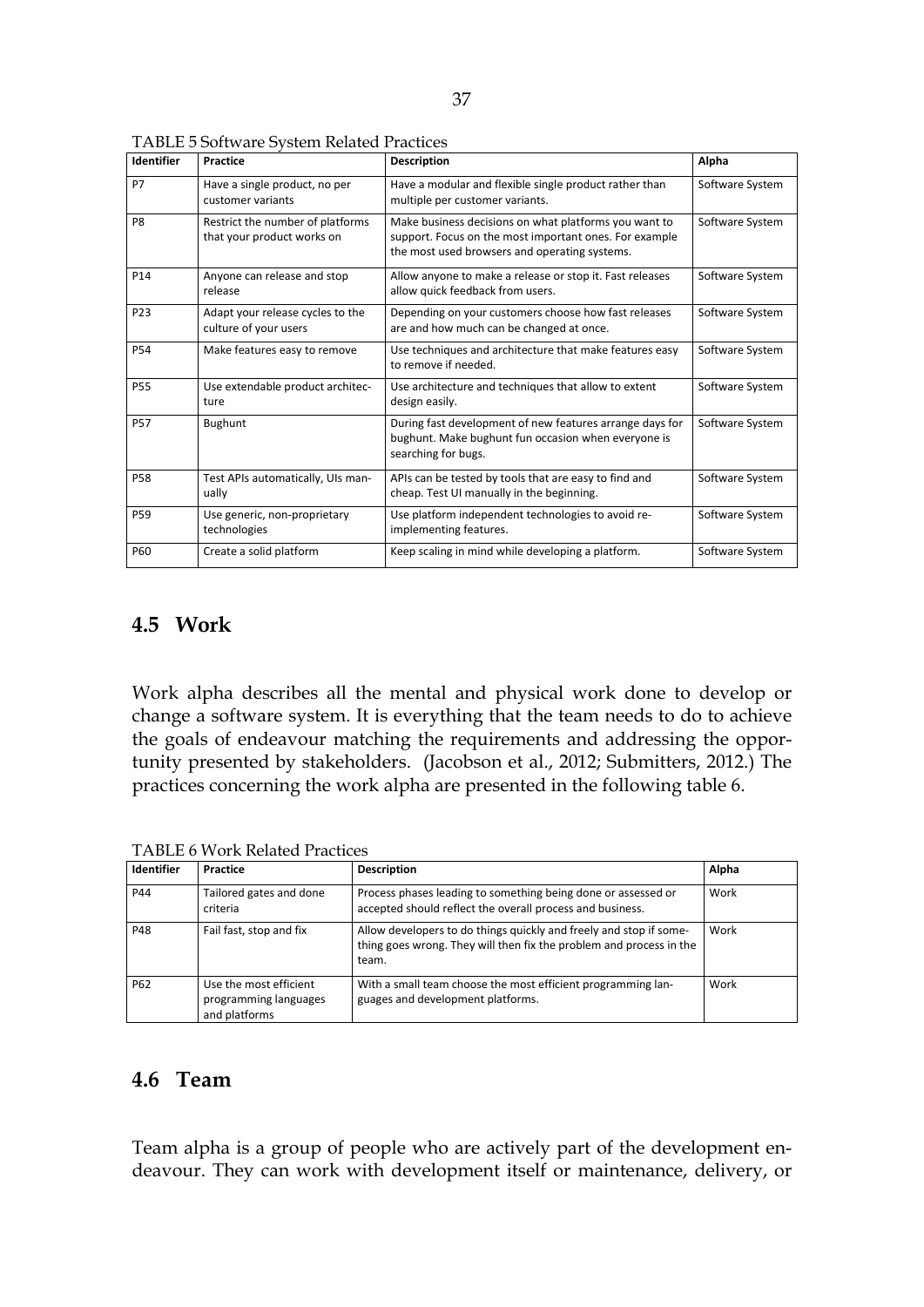support of a software system for example. In bigger projects multiple teams might be working together to achieve the goal of a working software system. Team plans and performs all the work needed for the endeavour. (Jacobson et al., 2012; Submitters, 2012.) The following table 7 introduces the practices concerning the team alpha.

| Identifier      | Practice                                                           | <b>Description</b>                                                                                                                                                                            | Alpha |
|-----------------|--------------------------------------------------------------------|-----------------------------------------------------------------------------------------------------------------------------------------------------------------------------------------------|-------|
| P <sub>26</sub> | Flat organization                                                  | In flat organization people are committed to a common good and<br>communications are easy as they don't require intermediates.                                                                | Team  |
| P <sub>27</sub> | Consider career expectations<br>of good people                     | Keep team happy by offering opportunities to build up their<br>skills. They can raise their market value as an insurance for the<br>case that startup fails.                                  | Team  |
| P <sub>28</sub> | Don't grow in personnel                                            | If you don't need more resources or competence don't grow in<br>personnel.                                                                                                                    | Team  |
| P <sub>29</sub> | Bind key people                                                    | Most important people should be shareholders, partners or<br>founders because critical information is easily lost.                                                                            | Team  |
| P36             | Small co-located teams                                             | Small teams with scarce resources need good communication to<br>survive. Speaking in the same room is the most effective way to<br>communicate.                                               | Team  |
| P37             | Have multi-skilled developers                                      | Startups have usually small teams, yet there are lots of different<br>things to do. Multi-skilled developers are needed to address all<br>the issues in startup without growing in personnel. | Team  |
| P38             | Keep teams stable in growth<br>mode                                | While growing as a company try to keep teams and individual<br>roles stable.                                                                                                                  | Team  |
| P40             | Sharing competence in team                                         | In team everyone has slightly different expertise. Since startups<br>need skilled developers sharing competence inside the team is<br>necessary.                                              | Team  |
| P41             | Start with a competence focus<br>and expand as needed              | In the beginning focus on specific competence with a small group<br>of people. Expand team and competences later.                                                                             | Team  |
| P42             | Start with small and experi-<br>enced team and expand as<br>needed | Start with small and experienced team that has efficient ways to<br>communicate. Anticipating all needed skills beforehand is hard.                                                           | Team  |

TABLE 7 Team Related Practices

# 4.7 Way of Working

Way-of-working is the alpha that describes working practices that guide the work. It is closely connected to work alpha since it includes all the tools and practices that guide work itself. Way of working evolves while team performs work and learns new better ways to conduct the work. (Jacobson et al., 2012; Submitters, 2012.)In the following table 8 the practices associated with the way of working alpha are introduced.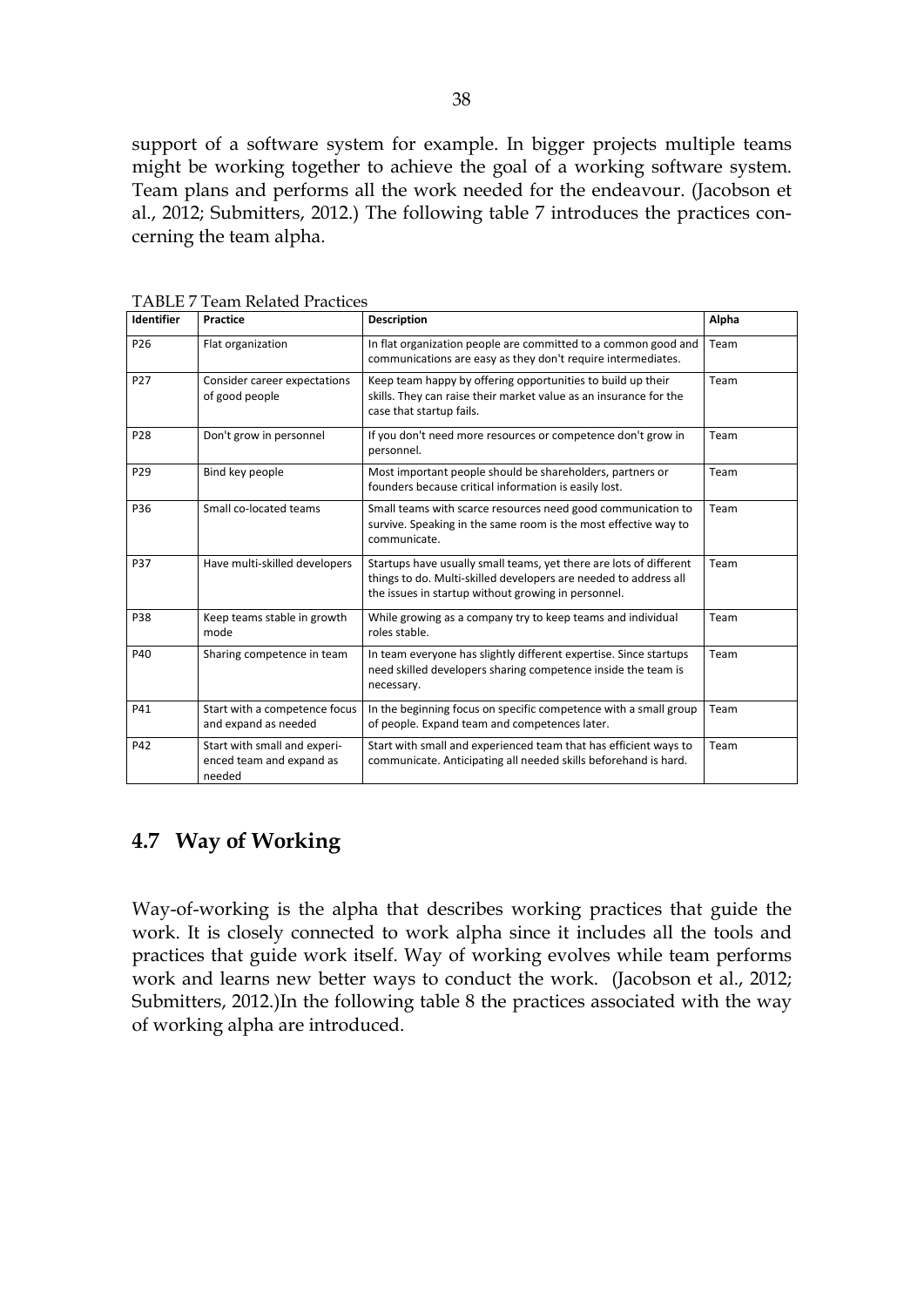| <b>Identifier</b> | <b>Practice</b>                                                                       | <b>Description</b>                                                                                                                                                                                                 | Alpha          |
|-------------------|---------------------------------------------------------------------------------------|--------------------------------------------------------------------------------------------------------------------------------------------------------------------------------------------------------------------|----------------|
| P <sub>9</sub>    | Use enabling specifications                                                           | Enable specification to guide work efficiently. Let team work<br>independently without constant intervene from the owner or<br>customer.                                                                           | Way of Working |
| P <sub>15</sub>   | Create the development<br>culture before processes                                    | In the beginning develop a culture that supports what you<br>want to be. Processes are likely to change as company evolves<br>so focus first on building the culture that fits your goals and<br>future processes. | Way of Working |
| P39               | Let teams self-select                                                                 | Teams should be allowed to self-organize.                                                                                                                                                                          | Way of Working |
| P43               | Have different processes for<br>different goals                                       | Choose different practices for different tasks if needed.                                                                                                                                                          | Way of Working |
| P45               | Time process improvements<br>right                                                    | Improve and change processes only when it is absolutely<br>needed. At some point of the growth startup might need to<br>change its preliminary processes.                                                          | Way of Working |
| P46               | Find the overall development<br>approach that fits your com-<br>pany and its business | Find the best approach for your business. Don't follow latest<br>trends if it's not best fit for you.                                                                                                              | Way of Working |
| P47               | Tailor common agile practices<br>for your culture and needs                           | Most textbook practices are highly general. Tailor them to fit<br>your needs and culture.                                                                                                                          | Way of Working |
| P49               | Move fast and break things                                                            | Prefer culture with fast development and where failing is<br>acceptable.                                                                                                                                           | Way of Working |
| P50               | <b>Forget Software Engineering</b>                                                    | Software development may be ad hoc and unorganized if it us<br>good enough with the physical product.                                                                                                              | Way of Working |
| P61               | Choose scalable technologies                                                          | Favour development techniques that scale easily.                                                                                                                                                                   | Way of Working |
| P63               | Start with familiar technolo-<br>gies and processes                                   | Save the time of learning new technologies and processes by<br>using those that team is familiar with.                                                                                                             | Way of Working |

TABLE 8 Way of Working Related Practices

### 4.8 Other Practices

In this subsection the practices found by Dande et al. (2014) that do not fit distinctly under any alpha from the Essence are presented. The practices are displayed in the table 9. Most of the practices that do not fit distinctively under any of the alphas from the Essence kernel deal with business related issues such as branding, marketing or business model development. It is natural that these do not find clear category in the Essence framework since the framework was designed considering software development and practices found by Dande et al. are studied from startup companies that develop software systems as their product or part of it and also have to design their business and perform business related tasks simultaneously. Klotins et al. (2019) have also discovered in their study that software startup practices are not limited to the software engineering practices but rather joint together with business aspects.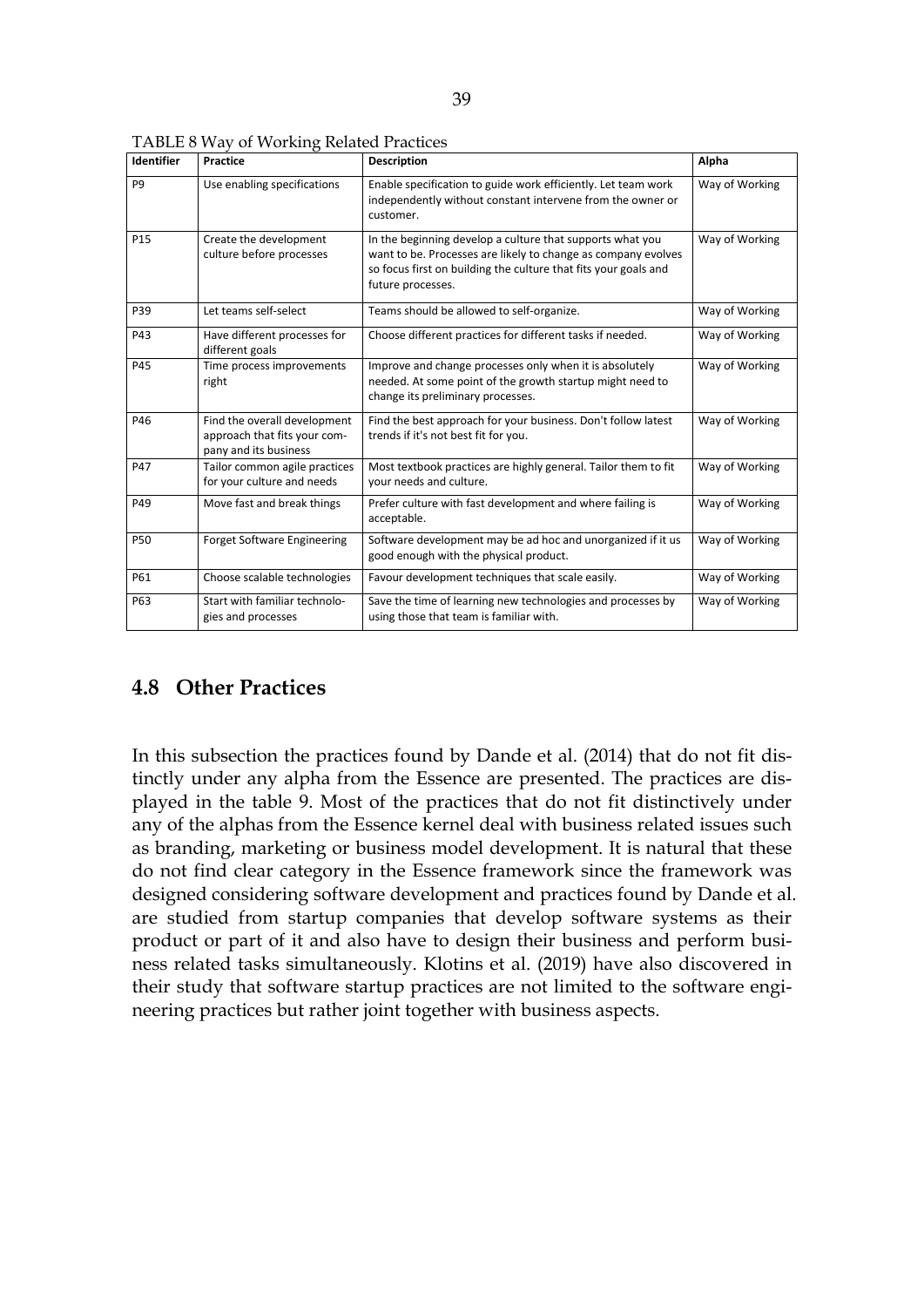| Identifier      | Practice                                                                   | <b>Description</b>                                                                                                                                     | Area related to                      |
|-----------------|----------------------------------------------------------------------------|--------------------------------------------------------------------------------------------------------------------------------------------------------|--------------------------------------|
| <b>P6</b>       | Do something spectacular                                                   | Create WOW effects and feelings to the customer to stand<br>out in the competition.                                                                    | Marketing                            |
| P11             | Use tools to collect data about<br>user behaviour                          | Use data to acknowledge user behaviour and choose best<br>marketing channels.                                                                          | <b>Business metrics</b>              |
| P <sub>12</sub> | Make your idea into a product                                              | Turn your ideas into products rather than projects. Projects<br>are not easily scaled.                                                                 | <b>Business process</b>              |
| P <sub>13</sub> | Outsource your growth                                                      | Use outsourcing to keep your focus on the product.                                                                                                     | <b>Business process</b>              |
| P <sub>16</sub> | Get venture capital and push<br>your product                               | Try to get your product profitable fast with venture capital<br>rather than develop it slowly in silence with low resources.                           | Funding                              |
| P <sub>17</sub> | Fund it yourself                                                           | Getting funding with proof of concept is not easy. Fund first<br>yourself and get investment later.                                                    | Funding                              |
| P <sub>19</sub> | Focus early on those people<br>who will give you income in<br>the long run | Try to get your business model running from the start, even<br>in small scale. Focus on paying customers to ensure that the<br>company is profitable.  | <b>Business / Revenue</b><br>streams |
| P <sub>22</sub> | Start locally grow globally                                                | Target local customers in the beginning but make all deci-<br>sions considering the global growth.                                                     | <b>Business / Market-</b><br>ing     |
| P25             | Help customers create a great<br>showcase for you with sup-<br>port        | The first customers can provide a visible showcase to attract<br>other customers.                                                                      | Marketing                            |
| P30             | Form partnerships and bonds<br>with other startups                         | Focus on developing your product and on your core busi-<br>ness. For other issues find partnering startup. Startups are<br>usually keen to co-operate. | <b>Business process</b>              |
| P31             | Make your own strength as a<br>"brand"                                     | All startups should have exceptional skills or product. Turn<br>this strength into a brand in the market.                                              | Marketing                            |
| P56             | Only use reliable metrics                                                  | Use reliable metrics to validate things. Wrong metrics might<br>do harm for validation.                                                                | <b>Business metrics</b>              |

TABLE 9 Other Practices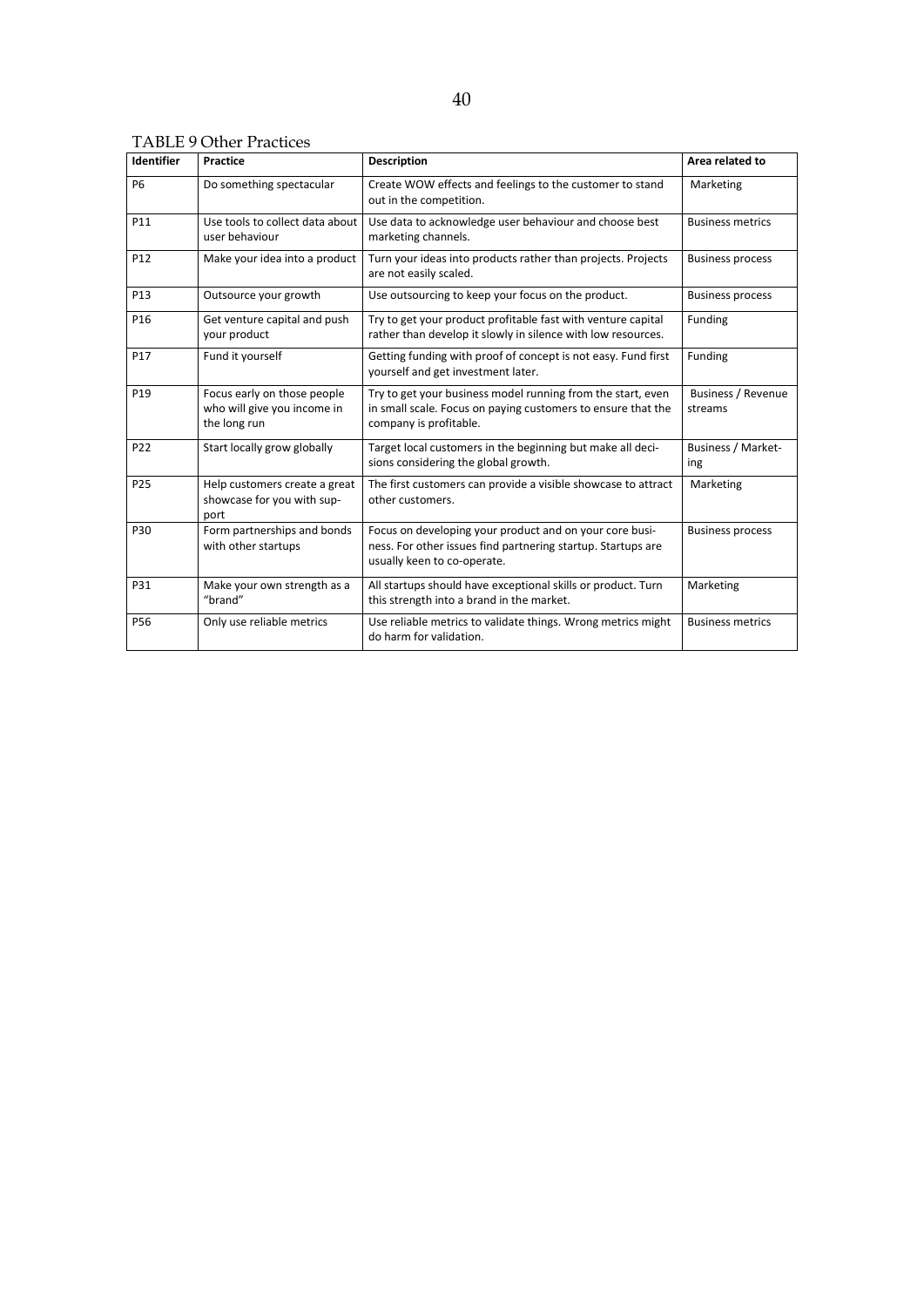# 5 RESEARCH DESIGN AND METHODOLOGY

This section describes the research methodologies and the data collection methods used in this thesis. This section also describes how research process was conducted in practice. The purpose of the empirical section of the thesis is to validate and improve theoretical framework. Considering the essence of researching software startups, a qualitative research approach in form of a multiple case-study has been chosen as the method for the empirical research.

### 5.1 Research Methodology and Data Collection

The empirical section of the thesis consists of thirteen case studies. Case studies can include only quantitative data, only qualitative data or both of them (Yin, 2013). A qualitative method was chosen in order to understand the practices software startups adopt in their endeavours. The study aims to create understanding of practices used by software startups which can be further tested with quantitative studies to generate solid knowledge in the future. Qualitative analysis can be used to find patterns or often reappearing themes inside the field of interest (Caracelli and Greene, 1993).

In qualitative research data collection can be done through interviews, archival research or observational techniques. Written data sources may include published or unpublished documents, reports, memos, letters and so forth. Meyers and Newman (2006) suggest interviews as a sufficient way of conducting qualitative research. Interviews can be structured, semi-structured or unstructured.

Structured interviews typically have a rigid order and form of the questions without any room for improvisation. Thematic and other semi-structured interviews have a set of themes that are considered in all of the interviews but order and form of the questions are less rigid leaving room for more detailed questions if needed. Unstructured interviews have no script while it is conduct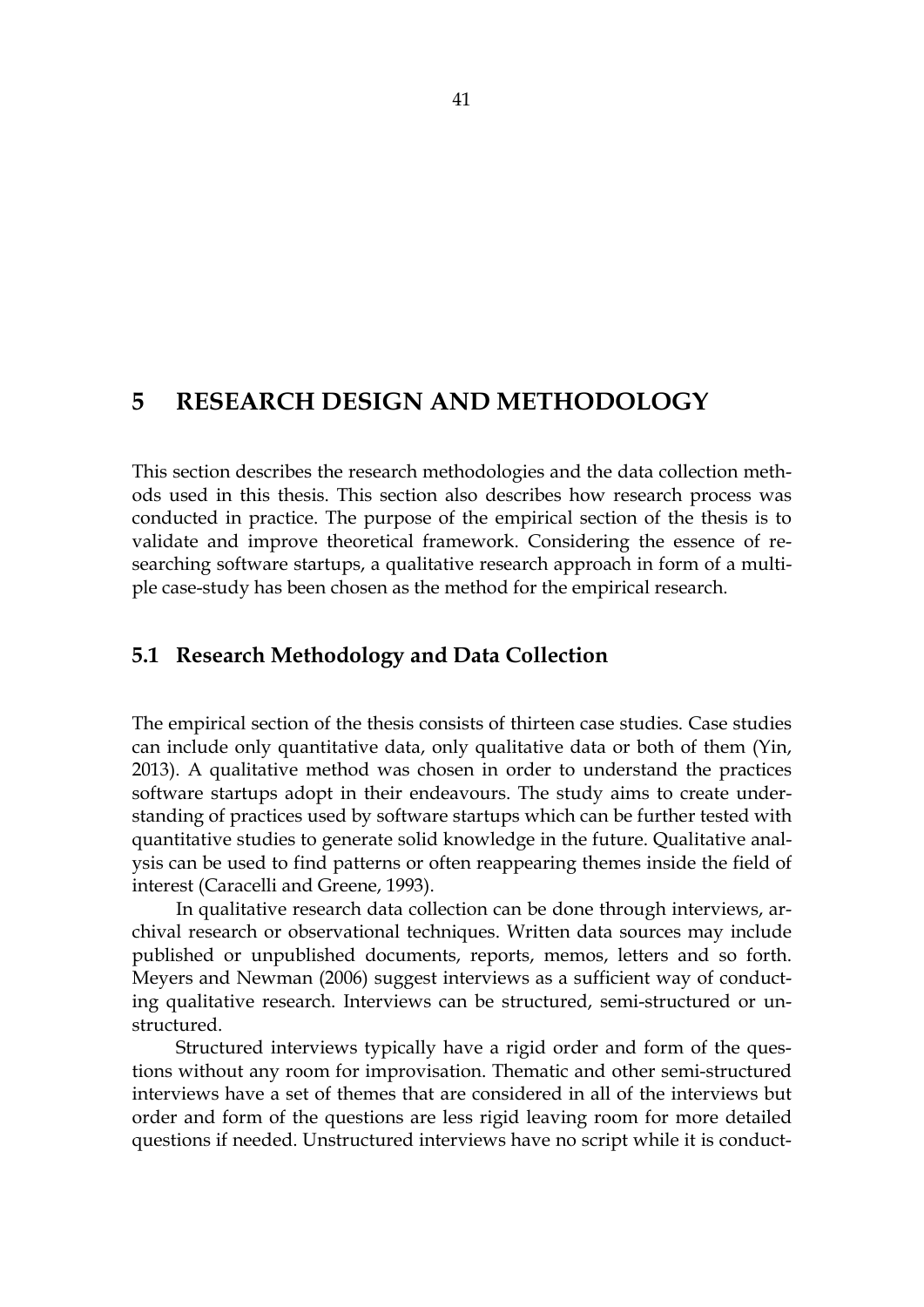ed in a conversational manner. Group interviews include two or more people interviewed at once in a structured or unstructured approach.

Thematic interviews were chosen as a data collection method of this thesis because its suitability for the context. Thematic interviews work well for situation where researcher wants to know *why* and *how* some phenomenon happens. The purpose of this thesis is to find out how software startups work with their endeavours. Thematic interview also secures that all the necessary topics are addressed during the interview.

Structured interview would not work in this context since most startups don't follow any information system development methods but develop their software ad hoc and they tend to use different terminology than academia. Thematic interview leaves room for discussion and lets the interviewee describe his or hers own experiences without strict script. This will provide more comprehensive understanding of practices used in case startups.

Interviews were recorded and transcribed. Recording was be done by recording applications of mobile phone and laptop. Dual recording was used to ensure at least one working recording of the interview. Recordings were transcribed as soon as possible after the interview. Themes of interviews were derived from theoretical framework of this study. Chosen themes were alphas from the Essence framework. Frame of the interviews can be found from appendix 2.

Themes for interviews in this research were the alphas from the Essence kernel: Opportunity, Stakeholders, Requirements, Software Systems, Team, Work and Way of working. These themes are introduced in section 4. Interviews were conducted during between April 2018 and September 2018. Interviews were 35-85 minutes long.

Five interviews were conducted by the researcher himself and eight were obtained from the earlier study conducted by different team of researchers. These eight interviews were conducted in the similar manner. Thematic interview process was used and they were transcribed shortly after the interviews. These interviews were also 35-90 minutes long.

# 5.2 Participants

Runeson et al. (2008) suggest that the number of cases and criteria of case selection should be defined early on in the process. The criteria for these cases in research process were defined as following:

- 1. The case is a software startup. See section 2.1 for definition.
- 2. The unit of analysis is someone who has extensive understanding about the practices used in a startup, such as a founder or CEO.
- 3. Availability to the researcher.

Sampling was done by selecting cases available to the researcher that match sampling criteria above. Patton (2002) has introduced eight different sampling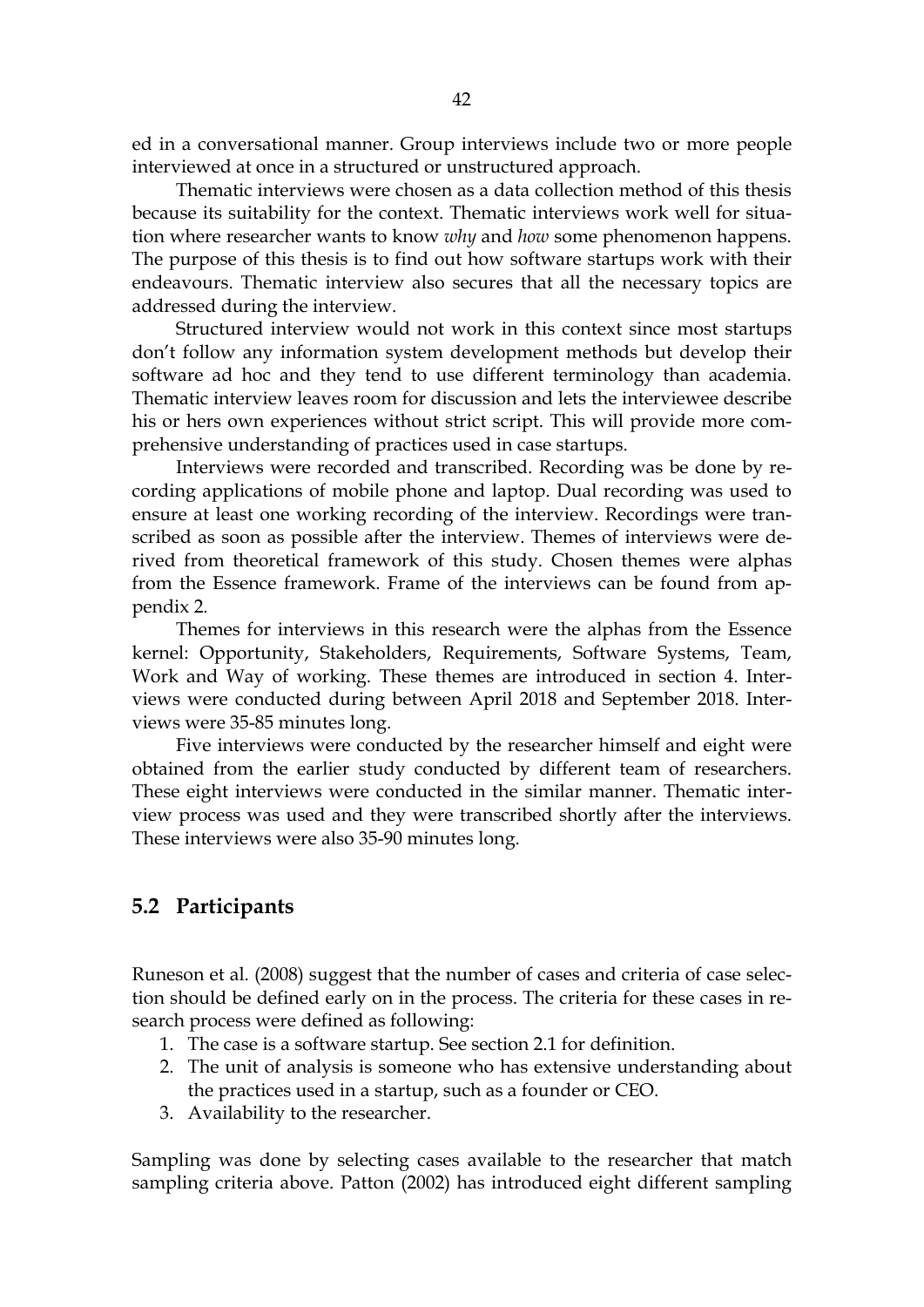strategies for case study. Strategy applied in this study is a mix of typical case sampling and sampling by convenience according to the Patton's descriptions. Selected cases were typical early stage software startups available for the researcher.

Holistic approach for this study was chosen considering the nature of software startups and underlying phenomenon of the study. Also no logical subunits can be identified from the cases. In the holistic approach of case study only one unit of analysis is studied from the case compared to embedded approach where multiple units of analysis are considered inside a case. (Yin, 2013.)

Myers and Newman (2007) suggest that so-called elite bias could be one of the problems for qualitative interviews. This means interviewing only certain high status people inside a case therefore failing to understand the broader situation. This bias is easily avoided while studying startups since startups usually have a small team and flat organization (Paternoster et al., 2014.) which naturally eliminates the elite bias. The multiple-case study will consist of several separate holistic cases and the cases should be conducted in consistent manner in order to obtain ecological validity.

Usually in multiple-case study adding of new cases stops when theoretical saturation is reached. Theoretical saturation means the point at which incremental learning is minimal while researcher has seen observed phenomena before. (Pare, 2004.) In this thesis cases were chosen at the same time and planned to extend to new cases if needed after the primary five cases. Eight already conducted and transcribed interviews were added after the primary five interviews. Whit these additional interviews saturation was reached.

Cases studied were early stage startups from Finland. The interviews were conducted in finish which was the language of all of the participants and interviewer himself for the minimum risk of misunderstanding between interviewee and interviewer. Eight external interviews were conducted in English since some of the interviewers and interviewees were not Finnish persons.

Interviews with startups 1, 4 and 5 were done with one person of the startup attending the interview. Interview with startups 3 had two persons from the startup participating and with startup 2 three people participated in the interview. All of the participants were either CEOs or founders of the startup. The external interviews were conducted with only one participant from every startup.

The external empirical material originally included interviews of eleven startups. Some of the companies didn't match the definition of software startup used in this theses and were excluded from the analysis resulting in the eight additional interviews. For example these startups were producing only physical products or they were new companies founded by engineers who made customer projects as consulting and didn't have any own software they were developing or selling. All of the studied cases are presented in the following table 10.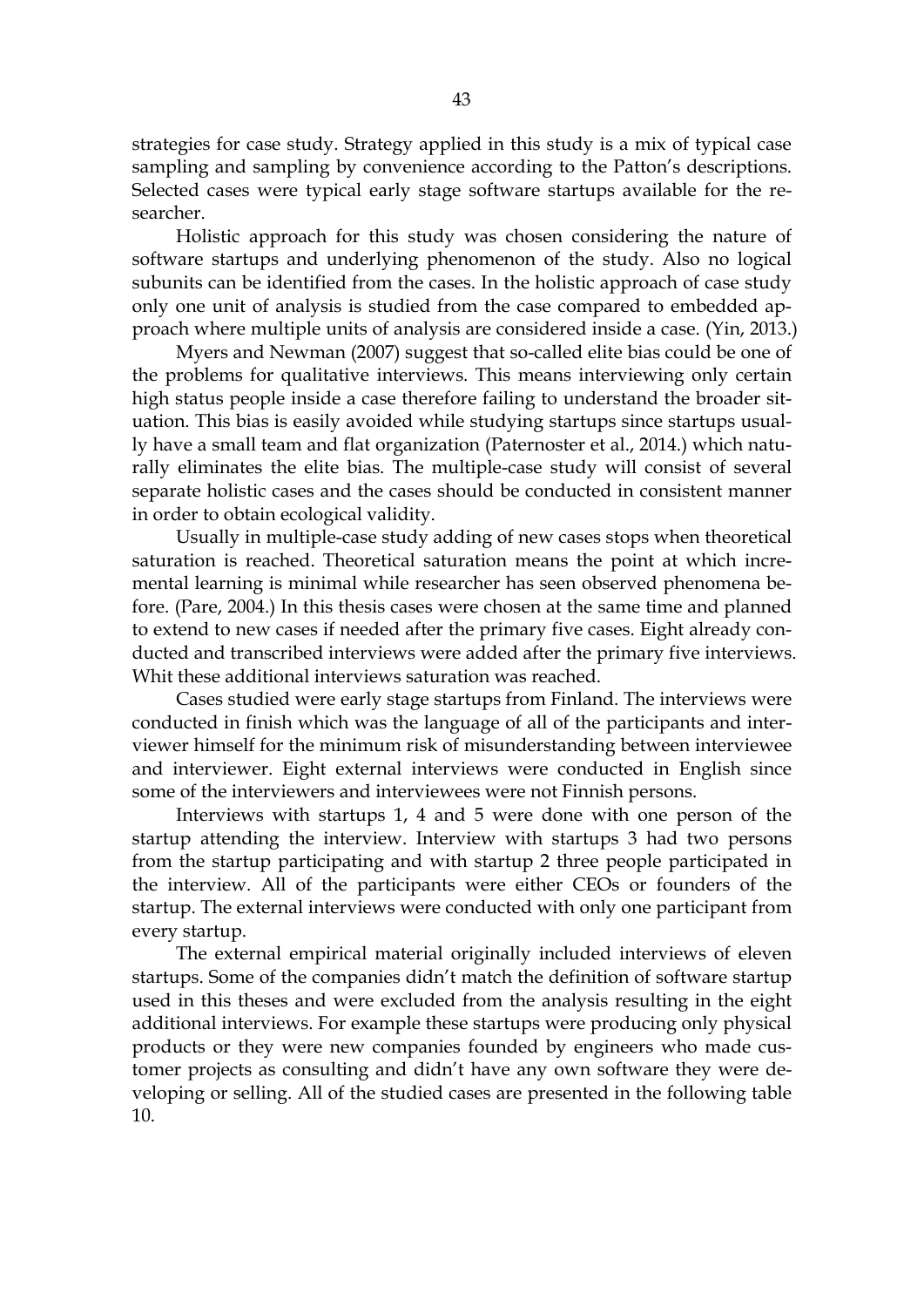| Case | <b>Company size (Persons)</b> | <b>Company domain</b>       |
|------|-------------------------------|-----------------------------|
| #1   | 6                             | Software / Physical product |
| #2   | 5                             | Software                    |
| #3   | 3                             | Software / Physical product |
| #4   | 5                             | Software                    |
| #5   | 7                             | Software / Consulting       |
| #6   | 3                             | Software / Physical product |
| #7   | 8                             | Software                    |
| #8   | 12                            | Software                    |
| #9   | 6                             | Software                    |
| #10  | 5                             | Software                    |
| #11  | 85                            | Software / Physical product |
| #12  | 5                             | Software / Physical product |
| #13  | 6                             | Software                    |

TABLE 10 Studied Cases

As can be seen two of the startups had already been discontinued and one of the companies had matured. These companies focused on their interviews on startup phases of the company rather than their current situation.

#### 5.3 Data Analysis

The goal of qualitative data analysis is to develop an understanding or interpretation of the phenomenon. This is done by an iterative process starting by developing an initial understanding of the setting. The next step is testing and modifying the initial understanding through cycles of additional data collection and analysis until an adequately coherent interpretation is reached. (Kaplan & Maxwell, 2005.) Coding and categorizing strategy were used for analysing the transcripts of the interviews in this thesis.

Data analysis in qualitative research can be done through various approaches. However qualitative data analysis always uses some basic principles: extract data, data coding and forming an interpretation. There is not one universal right or superior technique to execute data analysis. Kvale (1996) has introduced different techniques for data analysis. Data analysis starts by reading the text. Reading cannot be passive but it must be done to comprehend. (Dey, 2003.) One way to conduct a data analysis is through thematic synthesis (Cruzes et al., 2011). They suggest 5 steps for data analysis: extract data, code data, translate code into themes, create a model of higher-order themes and at last assess the trustworthiness of the synthesis.

Data collection, data analysis, interpretation, and even research design are linked and dependable on each other. Kaplan and Maxwell (2005) have identified four basic techniques of qualitative data analysis: coding, analytical memos, displays, and contextual and narrative analysis. They can be used separately or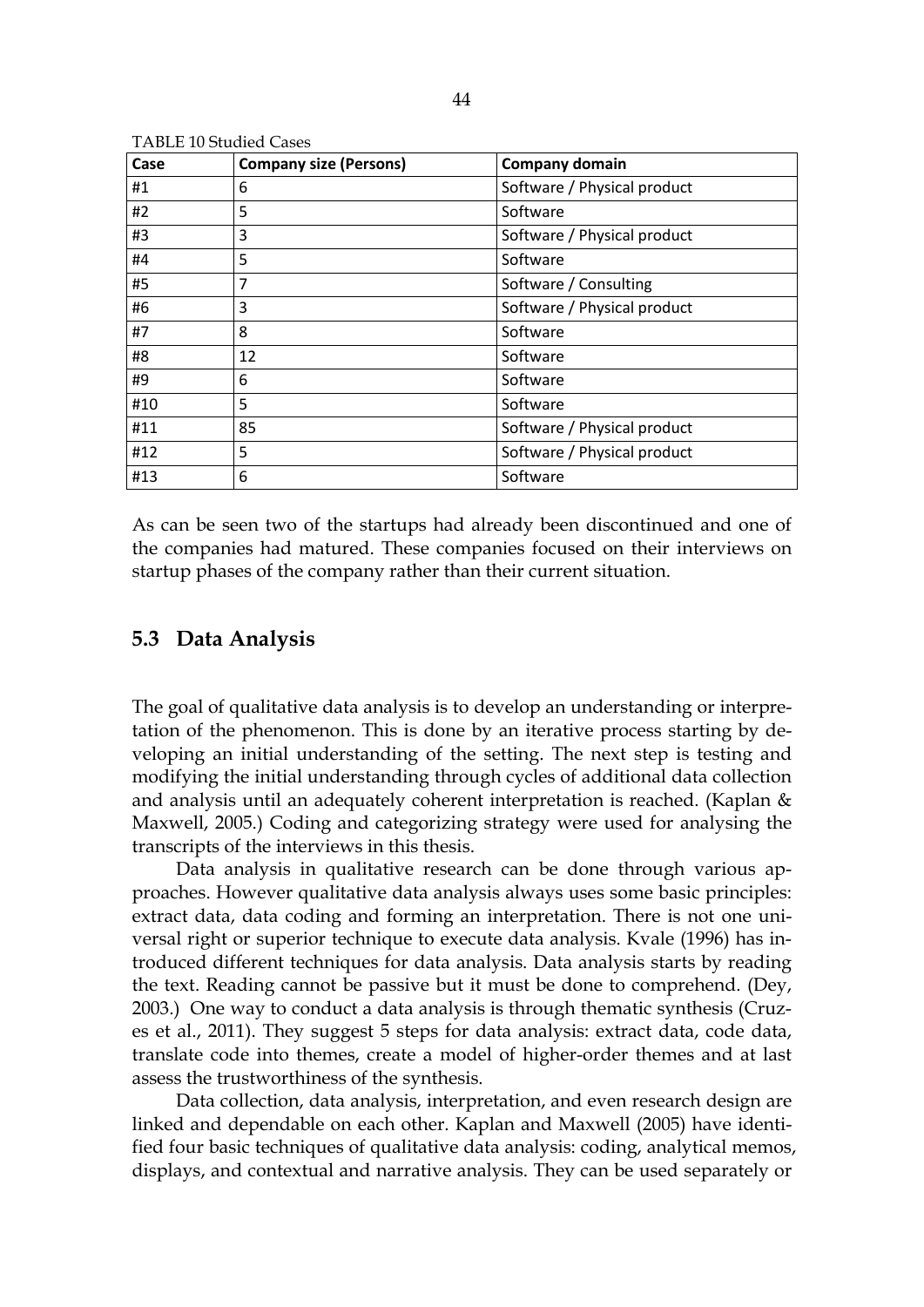in combination to identify themes, develop categories, and explore similarities and differences in the data.

Coding in qualitative research is done by selecting particular segments of data and sorting these into categories that facilitate insight, comparison, and the development of theory. Most of the categories are developed inductively by the researcher during the analysis while some categories might rise from the existing theory or prior knowledge. Some categories might also be taken from the language and conceptual structure of the people studied. The most important aspect of qualitative coding is that it is grounded in the data. (Kaplan & Maxwell, 2005.)

Researchers can use memos as a tool alongside direct field notes and transcripts. The most important use of memos is to get ideas down on a paper. Maxwell and Kaplan (2005) suggest memos to be an important analysis technique since they help researchers to convert their perceptions and thoughts into a visible form allowing reflection and further processing.

The analysis of the empirical material in this thesis was conducted following the thematic synthesis (Cruzes et al., 2011). The material was first transcribed. The external interviews were transcribed by the original researchers. Second the material was read through thoroughly and some notes were made from the material. After this step the interviews were coded and the codes were categorized under different themes. The original themes were then fitted to the theoretical framework of this thesis and those themes that didn't fit under the categories of the framework were analysed by creating additions to the original theoretical framework.

#### 5.4 Research Validity and Reliability

In qualitative research researcher is the instrument for collecting and analysing data. This means that with the same research question different researcher may collect different data or interpret the same data differently and all researcher's biases, interests, perceptions, observations and knowledge play a role in the research. As a result qualitative research is always to some extent subjective. To address these issues researchers should acknowledge their role as research instruments by making it an explicit part of data collection, analysis, and reporting. (Kaplan & Maxwell, 2005.)

In qualitative research it is important to include reports of researchers' background to participants and research community for evaluation of potential influence in research results. Researchers must also recognize how their personal experiences and theoretical tendency influence their choice of evaluation questions, data, and interpretation. As a result researchers have to constantly doubt every observation and every interpretation to help avoid being blinded or misdirected by how they influence the study themselves. (Kaplan & Maxwell, 2005.)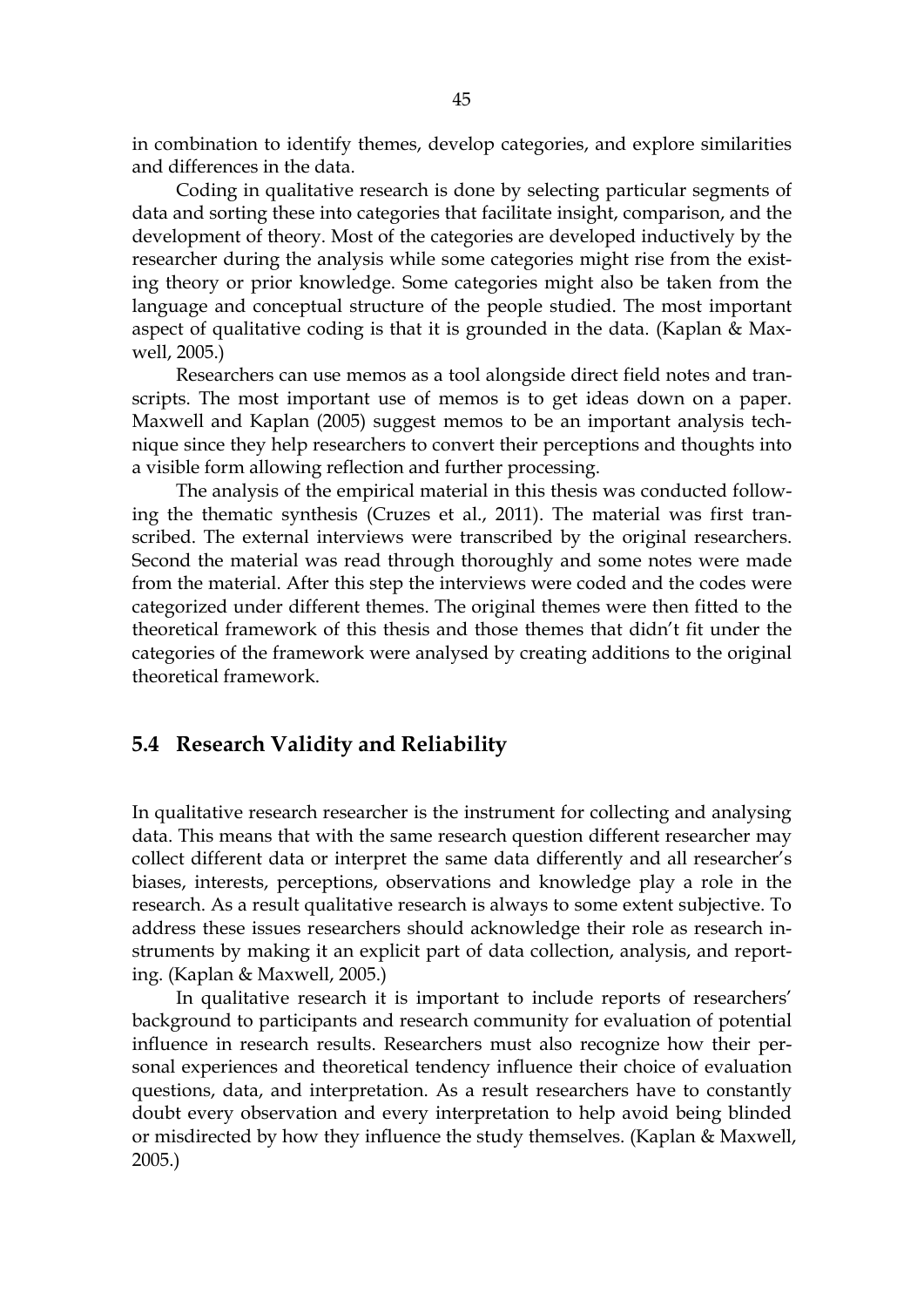Kaplan and Maxwell (2005) suggest that reliability is usually weaker in qualitative that in quantitative studies but validity is stronger because of flexibility and individual judgment. These issues mean closer attention to meaning, context, and processes while making researchers less likely to ask the wrong questions or overlook or exclude important data (Kirk & Miller, 1986).

Kaplan and Maxwell (2005) have identified strategies to ensure validity in qualitative research. They discussed five following strategies:

- Collecting rich data
- Paying attention to puzzles
- Triangulation
- Feedback or member checking
- Searching for discrepant evidence and negative cases

Rich data is data that is detailed and varied enough for providing a comprehensive description of what is going on. Collection of rich data provides a basis for developing theories rather than only supporting researchers' own prejudices and expectations. (Kaplan & Maxwell, 2005.)

Paying attention to puzzles deals with the underlying assumption of qualitative research that things make sense. Usually things make sense only to the people involved. If researcher cannot understand how situation makes sense he or she has not yet achieved an adequate interpretation. This may result from not having collected enough data or approaching the problem from the wrong angle or theoretical framework. As a result researcher must focus on resolving puzzles to develop a valid interpretation. (Kaplan & Maxwell, 2005.)

In qualitative research data is typically collected from a set of individuals and settings. Multiple sources and methods affect the robustness of results by allowing findings to be strengthened by cross-validation or in other words triangulation. If different kinds of data from different sources are found congruent the results have stronger credibility than basing only on one method and source. (Kaplan & Maxwell, 2005; Jick, 1979; Yin, 2013;)

Feedback and member checking mean systematically gathering feedback about conclusions made by researcher from others who are familiar with the setting. Kaplan and Maxwell (2005) consider this to be the most important way of ruling out possible misinterpretations. This is also an important way to identify researcher's biases. (Kaplan & Maxwell, 2005.)

Identifying and analysing discrepant data and negative cases plays important part in validity testing in qualitative research. Researchers might feel strong pressure to ignore data that does not support prior theories or conclusions they are making. But examining of both discrepant and supporting data is important for the research to point out possible defects. Good solution is to include reporting of the discrepant evidence and allowing readers to form their own conclusions. (Kaplan & Maxwell, 2005.)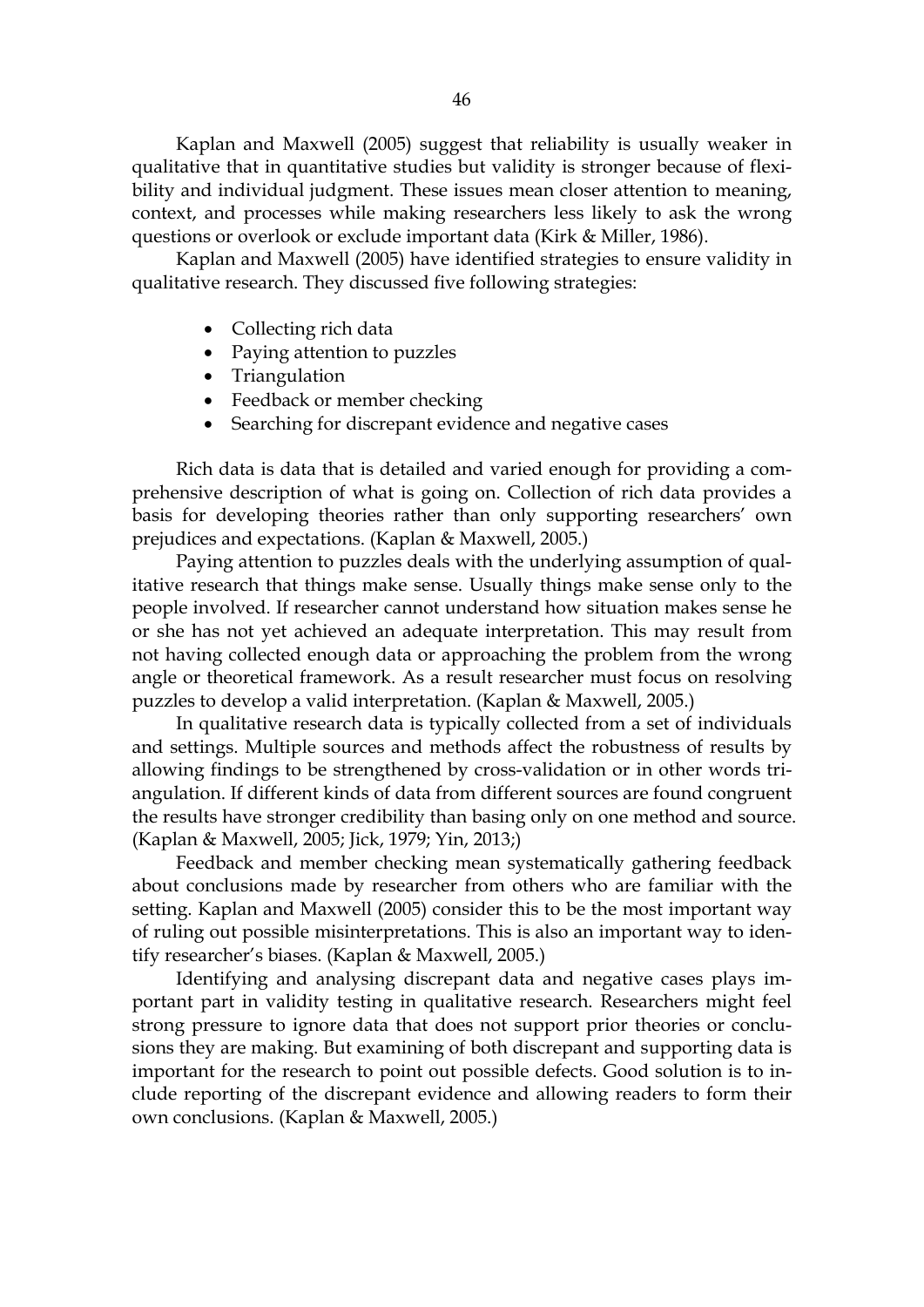## 5.5 Research Ethics

All researched companies will be informed about their rights to be anonymous and possibility to read through the thesis before publication. Interviewees have also a right to quit the interview anytime they wish. The research is conducted following the guidelines of The Finnish Advisory Board on Research Integrity (Varantola et al., 2013).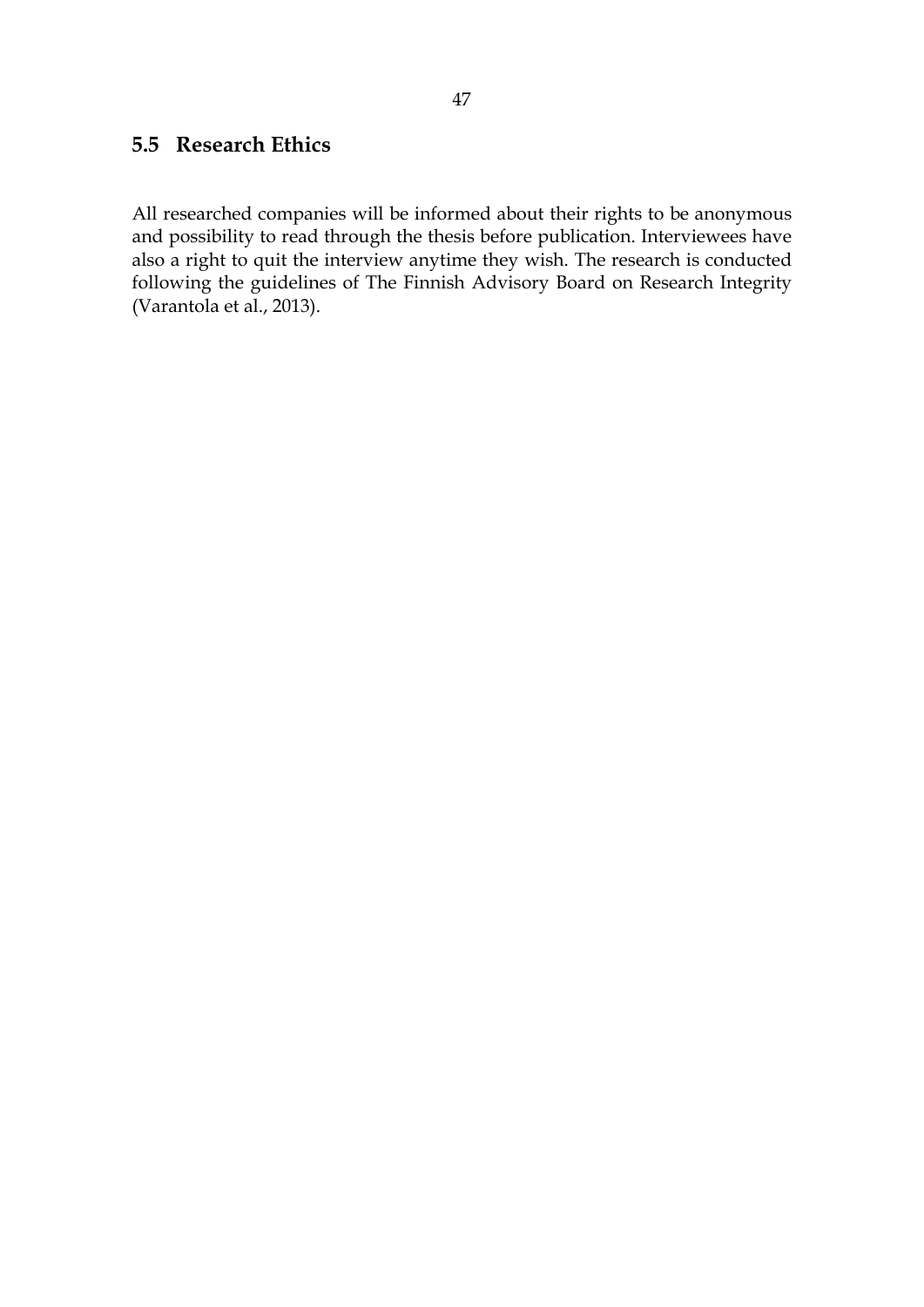# 6 EMPIRICAL RESULTS

In this section results of the study are presented based on the empirical material. The results are categorized following the theoretical framework of this study. Most important findings are presented as primary empirical conclusions (PEC). PECs are further discussed in the section 7. Empirical conclusions (EC) are also used as a tool to point at certain empirical findings from the study's material that form primary empirical conclusions.

The results are presented following the empirical framework. Categories according to which the results are divided are alphas from the Essence framework. Which case has stated certain information has been introduced as a startup or case following the identifying number of said case. Case startups and identifying numbers are presented in the table 10 in the section 5.2. It is notable that startups interviewed didn't discuss all of the listed practices so there might be more supporting or conflicting startups.

Thirteen new practices were found from the empirical material that were absent from the original list from Dande et al. (2014). These added practices were those that at least two different cases clearly stated. Some of the startups also described other new practices. These were excluded from the study if they were only address by one startup. These new practices are presented in the following table 11.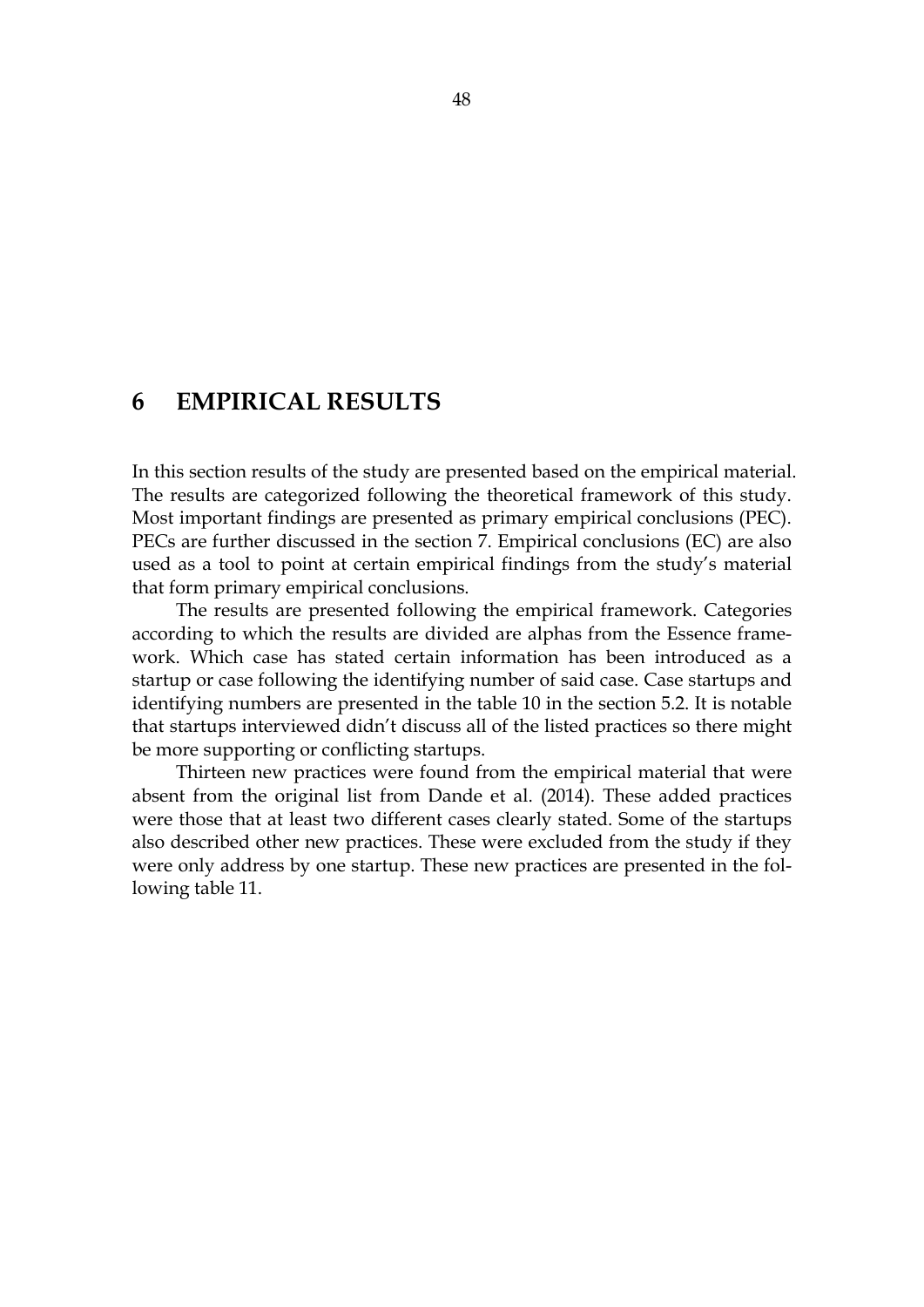|  | <b>TABLE 11 New Practices</b> |
|--|-------------------------------|
|--|-------------------------------|

| Identifier | Practice                                           | <b>Description</b>                                                                                                | Alpha             |
|------------|----------------------------------------------------|-------------------------------------------------------------------------------------------------------------------|-------------------|
|            |                                                    |                                                                                                                   |                   |
| P64        | Study subjects that support<br>startup             | Studying while working on a startup gains competence in the team<br>without growing in personnel.                 | Team              |
| P65        | Attend startup events                              | Startup events provide opportunity for feedback from experts and<br>allows you to meet potential investors        | N/A               |
| <b>P66</b> | Create an MVP in the beginning                     | MVP helps you to focus on the most important features in the begin-<br>ning                                       | Require-<br>ments |
| <b>P67</b> | Test features with customers                       | Testing features with real customers gets you the best feedback                                                   | Require-<br>ments |
| <b>P68</b> | Get advisors                                       | Experienced professionals or investors can help startup to grow in<br>advisor or mentor role                      | Stakehold-<br>ers |
| P69        | Use efficient tools to plan your<br>business model | Business model canvas, pitch deck etc. help you to focus your busi-<br>ness idea and are easy to change if needed | N/A               |
| P70        | Test different tools                               | Start with tools team is familiar with and test different ones to find<br>those that work the best for you        | Way of<br>Working |
| P71        | Conduct market research                            | Research the markets and competitors to focus your idea and to find<br>your unique value proposition.             | N/A               |
| P72        | Have frequent meetings with<br>whole team          | Use meetings to organize and plan your work at least once a week                                                  | Way of<br>Working |
| P73        | Don't have strict roles                            | Let the team co-operate in all of the tasks                                                                       | way of<br>working |
| P74        | Create prototype                                   | Create prototype to validate your product or features                                                             | Require-<br>ments |
| P75        | Use efficient communication<br>tools               | Use tools that allow natural communication inside the team when<br>not working in the same space.                 | Way of<br>Working |
| P76        | Prioritize features                                | Choose which features are needed now and plan others for future<br>releases.                                      | Require-<br>ments |

In the following subsections the practices found by Dande et al. (2014) are presented with additional information of which cases studied in this thesis support or conflict with those practices. Also the practices presented above are added to the lists.

PEC 1: The list of practices found by Dande et al. (2014) is not comprehensive enough. Startups have more working practices than presented in their study.

# 6.1 Opportunity

The Opportunity alpha deals with the circumstances that make software development or changes appropriate and the team understanding of the stakeholder's needs. There were no cases conflicting with any of the practices considering the opportunity alpha. No new practices were derived from the cases considering the opportunity alpha neither. The practices of opportunity alpha are presented in the table 12 below.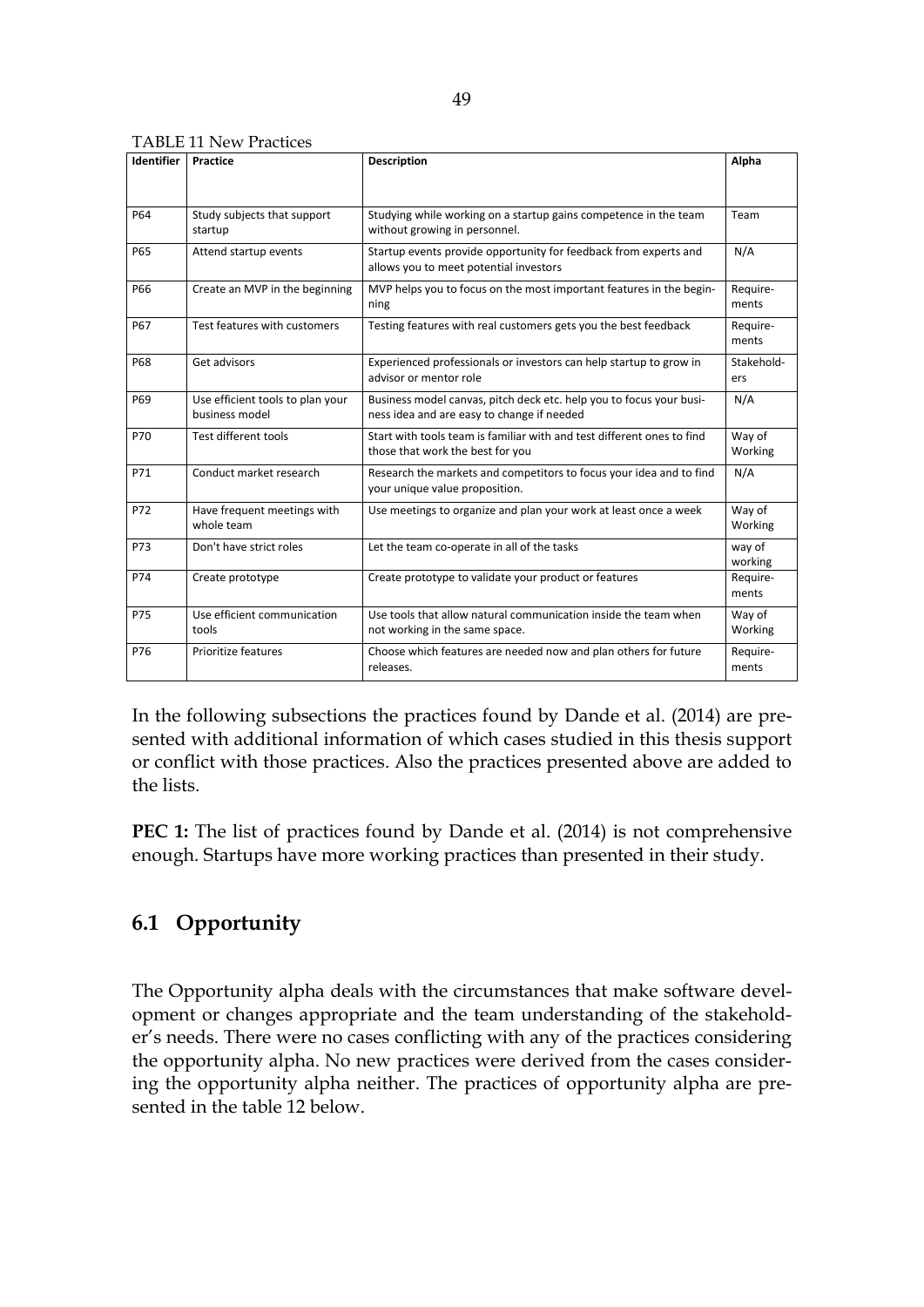| Identifier      | <b>Practice</b>                                                                                                  | <b>Description</b>                                                                                                                                                                                                              | Alpha       | Case<br>supporting             | Case<br>conflicting |
|-----------------|------------------------------------------------------------------------------------------------------------------|---------------------------------------------------------------------------------------------------------------------------------------------------------------------------------------------------------------------------------|-------------|--------------------------------|---------------------|
| <b>P1</b>       | Focus your product                                                                                               | Focus on the most potential customer segment.<br>Be prepared to change the focus                                                                                                                                                | Opportunity | 1, 2, 6, 7, 8, 9, 1<br>1,12,13 |                     |
| P <sub>2</sub>  | Find your value<br>proposition and<br>stick to it on all<br>levels                                               | Create a valid value proposition. Discuss with<br>experts from strategic and operational levels at<br>customer's organization.                                                                                                  | Opportunity | 9,13                           |                     |
| <b>P4</b>       | Focus on goals,<br>whys                                                                                          | Find real motivations behind customers' wishes<br>by asking why they want something rather than<br>just what they want. This way you understand<br>customers' needs deeper and can address them<br>in other situations as well. | Opportunity | 9                              |                     |
| P18             | Validate that your<br>product sells                                                                              | Validate your idea before starting development or<br>try to get a few customers before you start de-<br>veloping.                                                                                                               | Opportunity | 1, 2, 4, 5, 7, 8, 1<br>1       |                     |
| P <sub>20</sub> | Form deep rela-<br>tions with first<br>customers to really<br>understand their<br>needs                          | To understand the customers and the business<br>develop as deep relations as you can with the first<br>customers.                                                                                                               | Opportunity | 1,6,9,11,13                    |                     |
| P33             | In the develop-<br>ment of customer<br>solutions, find a<br>unique value<br>proposition in your<br>way of acting | Find the way of acting that differs from your<br>competitors. For example super-fast or people<br>centric.                                                                                                                      | Opportunity | 1,2,3,5,6,8,9                  |                     |
| P34             | Follow communi-<br>ties                                                                                          | Everyone should follow communities to know<br>what is happening and to find new values for<br>customer.                                                                                                                         | Opportunity | 1,2                            |                     |

TABLE 12 Results of Practices Related to Opportunity

Practice P1 was especially supported practice in this category alongside P18, P20 and P33. These practices deal with focusing the product to suit a certain customer segment and validating that the focus and the product are set right. Startup 13 discussed practice P13 as following.

We have a second customer and they are operating in a completely different business but still they are really similar. Because our main target in those customers, it's on their technical services side. On their maintenance, repair and overhaul departments. Even if they are maintaining and operating different things the maintenance processes, they are similar and have similar needs. This kind of maintenance services are what we can improve. (Case #13)

Practice P33 deals with the idea to create something unique that is missing from the market or to have a company that creates something in a unique way. Seven of the startups studied discussed this idea and thought their product or company is doing this. This was not confirmed by any further analysis of their competitors by researcher as startup's own insight of this was sufficient for this study. Even if their insight was proven wrong their effort to create something unique for the market means that they follow this practice. Startup 2 discussed this effort to find unique value proposition as following:

Yes there was some competitors making similar products but they were still a bit different. We had a completely new point of view on these kinds of services. Most of the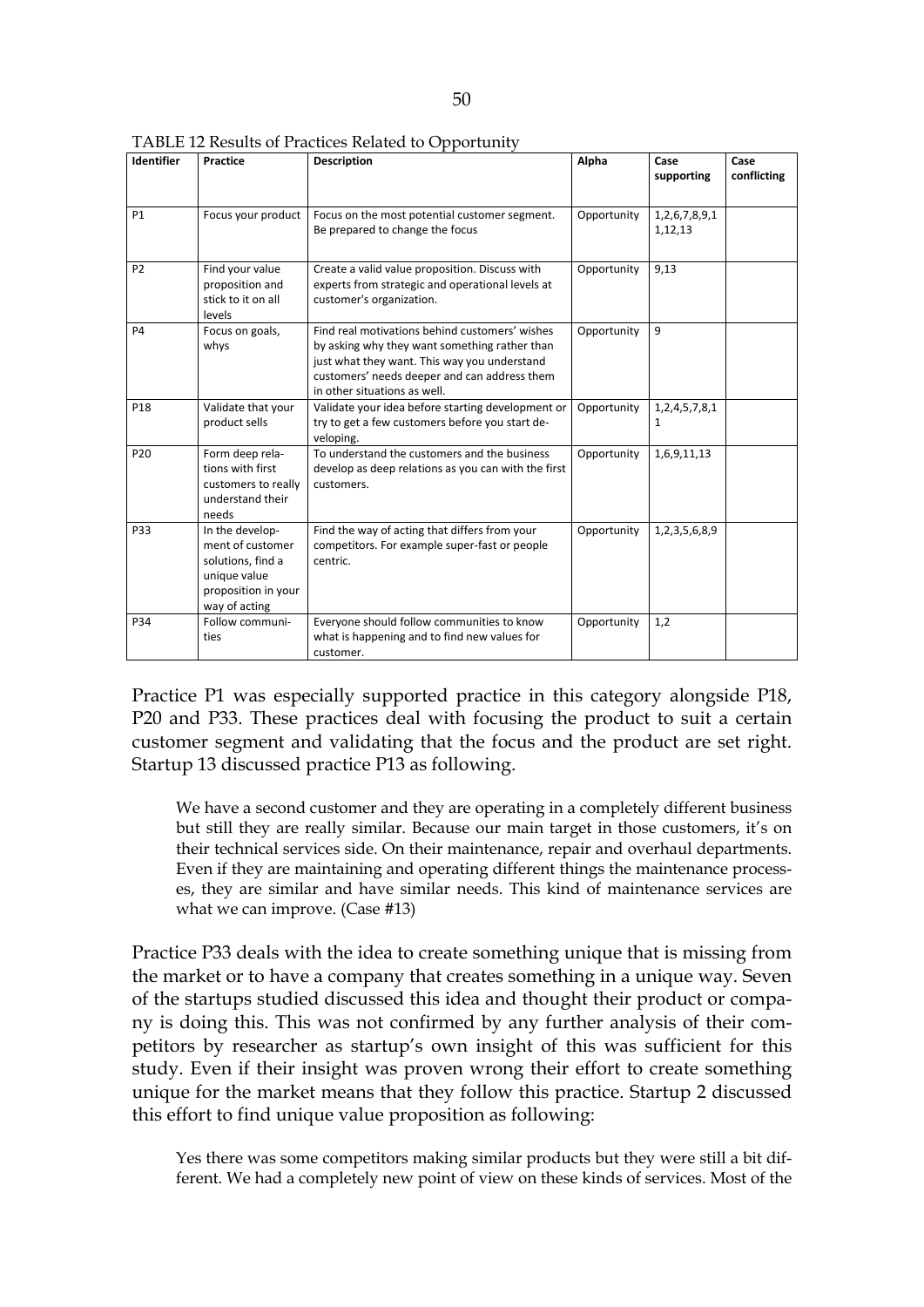competitors we found were really in general. They offered something for everyone and we had focused on this only. We were also only ones in the market that but companies and customers to the same platform. All of existing services were only for consumers. (Case #2)

Seven of the studied startups discussed how important it is to form deep relationships with the first customers in their opinion. This idea of involving customers to validate and improve the business idea and product lines with the practice P18 found by Dande et al. (2014). Startup 1 discussed their relationship with the first customer as following:

We had talks with some customers before we started the development and they gave us green light that this is something they want to use. We also got some ideas to which kind of companies could use our product and got some new ideas. We found a couple customers with whom we could test the product as soon as we had one. (Case #1)

PEC 2: The most important practices regarding the opportunity alpha are related to the customer relationship and focus of the product.

Interestingly it seems that startups subject to this study hadn't followed the practice P4 or didn't mention that aspect in the interviews. It seems that they were focused on what their customers want or need and not so much on the aspect of why people want something. It seems that startups ware basing their product to suit a certain need or want of the customers but weren't so eager on finding the deeper meanings of these wants to enhance their product or service according to the deeper needs of customers. They used some tools and market research to validate customers wants. These tools or techniques are further described in the section 6.3.

### 6.2 Stakeholders

Stakeholders provide the opportunity for startup to produce software and build business. The most notable stakeholders for usual case of a startup are investors and customers. Investors provide resources for startup to keep up their work and customers are the goal for whose needs startup's product aims to fulfil. This means that together they provide the opportunity for a startup. Additional practice concerning stakeholders was added after the analysis of empirical material. This new practice P68 concerns stakeholder group called advisors. These advisors were experienced entrepreneurs or professionals who helped startup to achieve their goal by mentoring the team. In some cases advisors were also startups investors.

None of the cases studied had practices conflicting with Dande et al.'s (2014) practices regarding the stakeholders alpha. Neither did they support a lot of those practices except the newly added P68. Only startups 1 and 2 backed up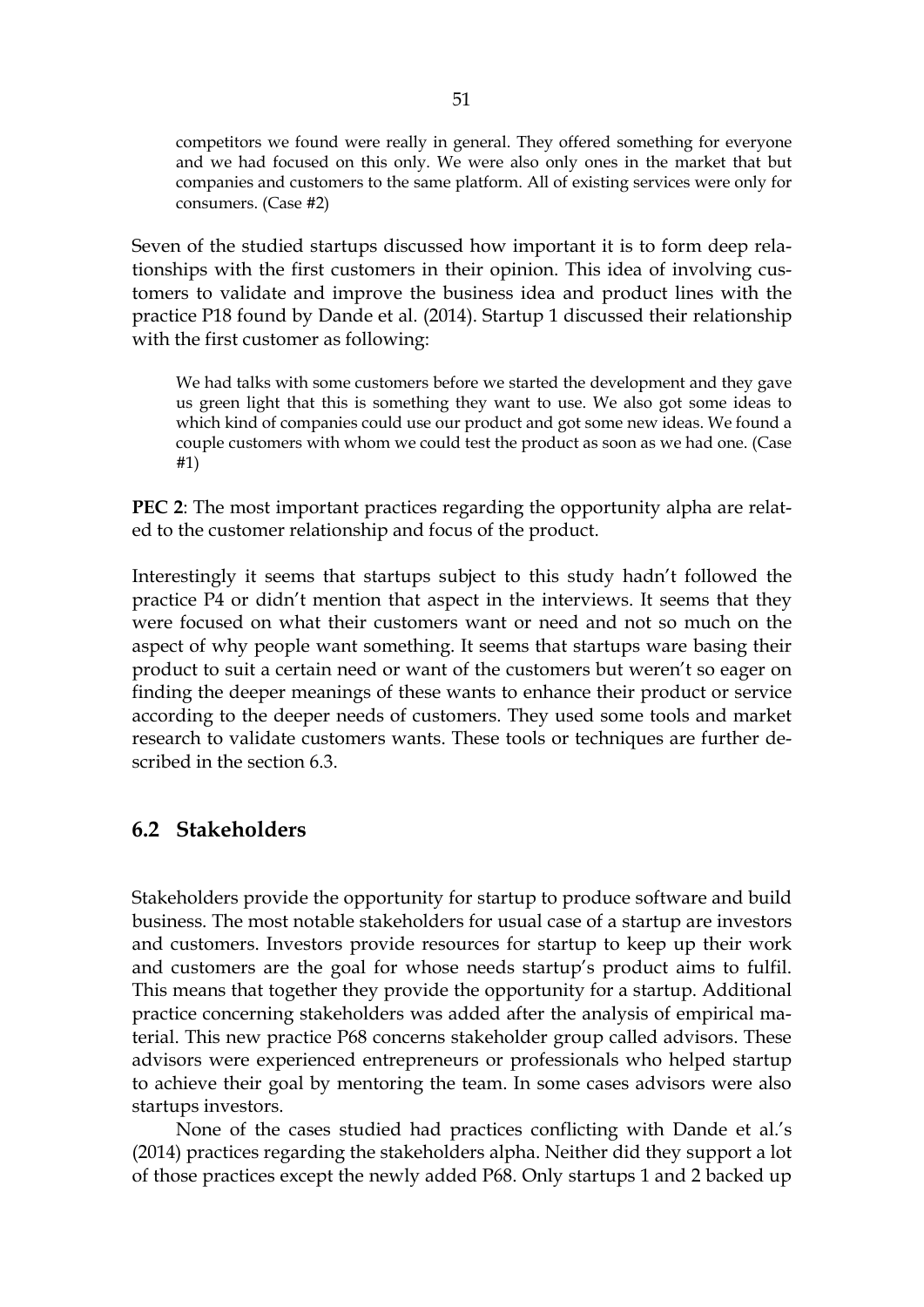practice P35 and startup 6 backed up practice P24. Practices from this category and cases supporting them are presented in the table 13.

| Identifier | Practice                                                  | <b>Description</b>                                                                                                                                                              | Alpha               | Case<br>supporting | Case<br>conflicting |
|------------|-----------------------------------------------------------|---------------------------------------------------------------------------------------------------------------------------------------------------------------------------------|---------------------|--------------------|---------------------|
| P24        | Keep customer communica-<br>tions simple and natural      | A startup needs quick and good feedback<br>from customers for development decisions.<br>Try to encourage direct contacts by email or<br>through integrated feedback mechanisms. | Stakeholders        | 6                  |                     |
| P32        | Showing alternatives is the<br>highest proof of expertise | Finding different alternatives for a solution is<br>expertise. Explore alternatives to find a good<br>solution.                                                                 | <b>Stakeholders</b> |                    |                     |
| P35        | Share ideas and get more<br>back                          | Sharing ideas will help you get valuable feed-<br>back.                                                                                                                         | <b>Stakeholders</b> | 1.2                |                     |
| <b>P68</b> | Get advisors                                              | Experienced professionals or investors can<br>help startup to grow in advisor or mentor role                                                                                    | Stakeholders        | 1,4,5,6,8,9        |                     |

TABLE 13 Results of Practices Related to Stakeholders

PEC 3: Startups usually use advisors or mentors to guide their work in the early stages. This is one of the major stakeholder groups along the customers and investors.

The practice P35 concerns startups sharing their ideas. This sharing was done and discussed by startups 1 and 2. They had shared their ideas in the startup events or communities with other startup teams and coaches to get new ideas for their work. They didn't indicate that they had been afraid of others stealing their ideas but rather find it useful to get feedback from outside of the relatively small team. Startup 2 discussed their idea sharing as following:

We went to pitching competition and shared our ideas with investors there and got a lot of feedback. We also had working spaces in Jyväskylän Yritystehdas where we attended events with our idea and talked with investors and such. From them we got validation that this is idea is working. (Case #2)

### 6.3 Requirements

Requirements scope the work. They guide what team does and what the software system should include. In the category of requirements alpha most of the practices were well supported. For example practice P52 was confirmed by startups 1, 2, 3, 4, 5, 6, 7, 12 and 13. Only practice that had conflict with the results was P3. P3 was described by Dande et al. (2014) that startups should present their product as facilitating rather than competing to the competitors. Startups 1, 2 and 6 stated in the interviews that they had been focusing on how to compete with other products on the market. None of the cases studied discussed about the opportunity to facilitate products of competitors. It's notable that this practice is highly dependent on a company's product and not so much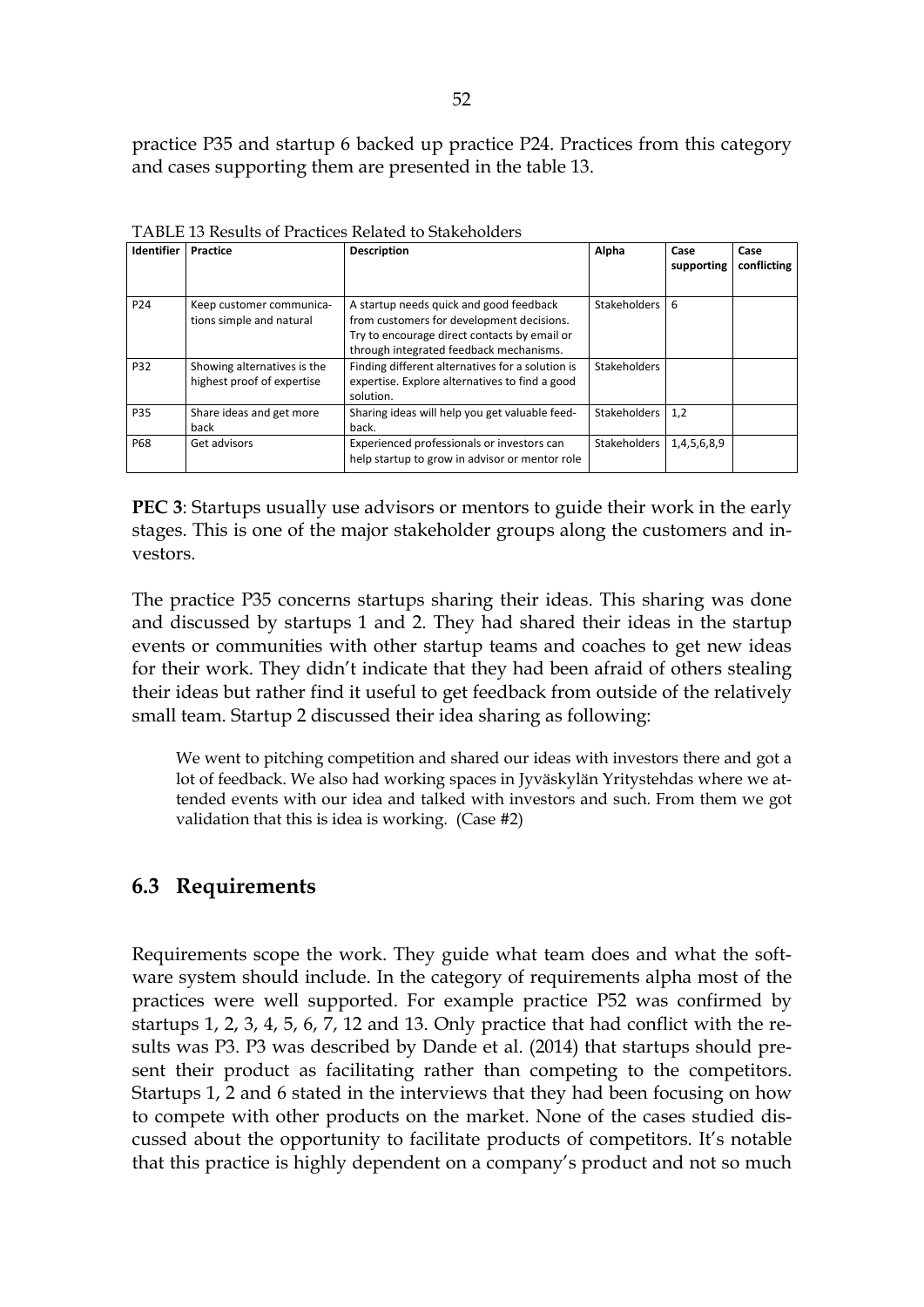on a company's stage. For example startup 6 stated their intensions on the market as following.

It is business to business market. It's by no means consumer product. What our idea in this business was to make it cheaper. Make it simply cheaper and technically better than the existing competitor to get the market. (Case #6)

All of the practices concerning requirements alpha are listed in the table 14 below. Four new practices were added to this category after the interviews (P66, P67, P74 and P76). Practice P74 was added as a new practice even though Dande et al.'s (2014) practice P5 also suggests creating the prototype. Dande et al. focus on UX in their practice involving the prototype. They suggest that prototype should be used to test UX. After the analysis of empirical material it was clear that startups use prototype also for testing other features than just UX. This was the reason for the new practice to be added to the list.

Practices P52 and P74 were also particularly well supported practices. It seems that startups are focusing highly on their core product and validating that it's working and what their customers want. This results in a very focused concept of business and product. It seems that main tool to validate the business idea and product as well as its features is a prototype. Prototypes were widely used to test the preliminary product and its different features with pilot or potential customers. Startup 3 discussed this practice as following.

We made a proof of concept kind of prototype. To test which kinds of technologies could be used for this. We found quite many and tested them. We also chose some features we thought would be good and made a very basic version of it to see how it's working and how the data flows and such. Basically we tested that it can be done and what features we need and now we just have to focus on creating a first real version of it. (Case #3)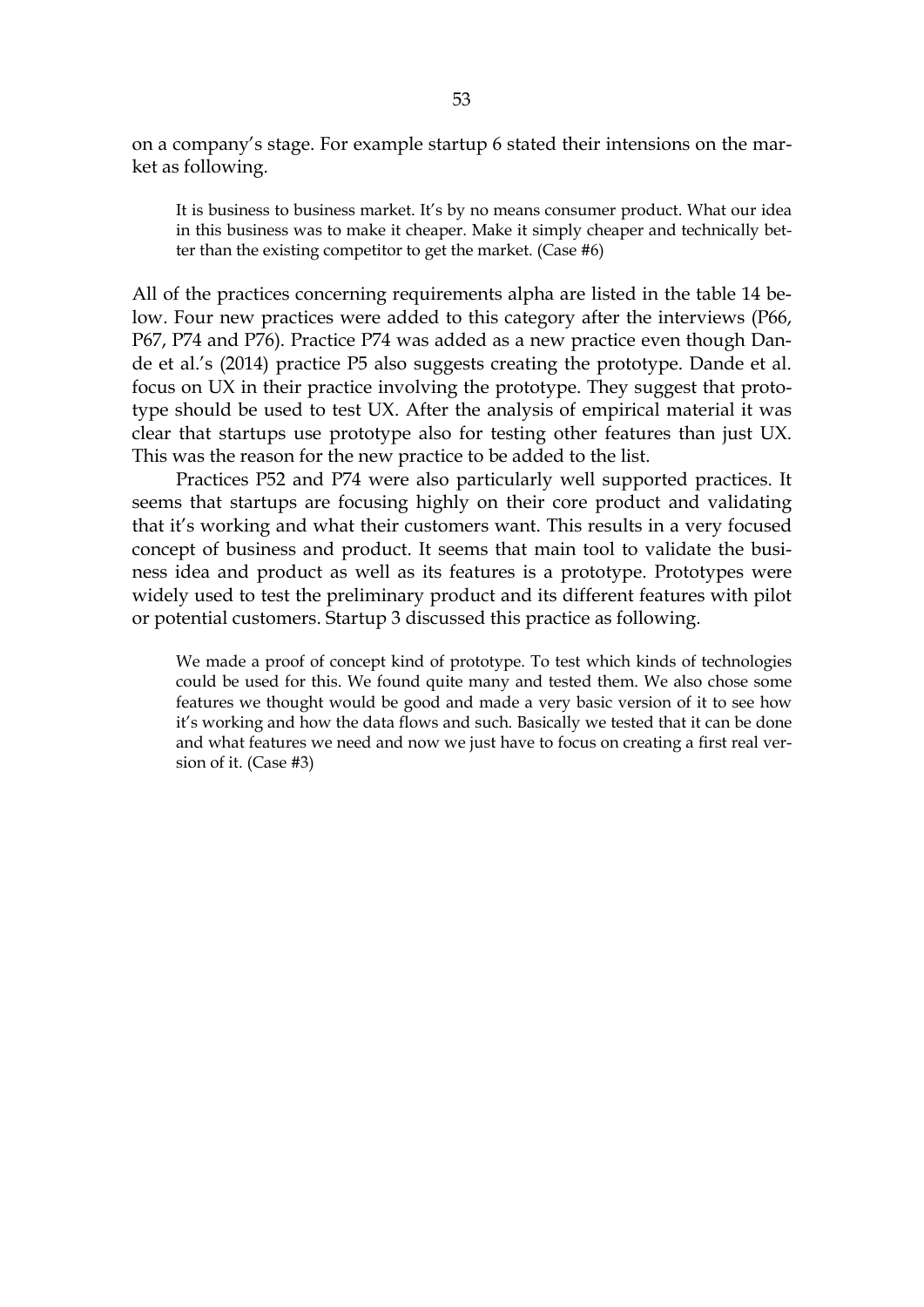| Identifier      | Practice                                                                                    | <b>Description</b>                                                                                                      | Alpha        | <b>Case supporting</b>          | Case<br>conflicting |
|-----------------|---------------------------------------------------------------------------------------------|-------------------------------------------------------------------------------------------------------------------------|--------------|---------------------------------|---------------------|
| P <sub>3</sub>  | Present the product as<br>facilitating rather than<br>competing to the com-<br>petitors     | Develop a product that can co-operate<br>rather than compete with competitors                                           | Requirements |                                 | 1,2,6               |
| P <sub>5</sub>  | Use proven UX methods                                                                       | Use proven UX development methods<br>from the beginning. Validate ideas<br>quickly by using prototypes.                 | Requirements | 12                              |                     |
| P <sub>10</sub> | Design and conduct<br>experiments to find out<br>about user preferences                     | Use experiments and communication<br>with user to determinate in which<br>directions product should be devel-<br>oped.  | Requirements | 1,2,4,6,9,12,13                 |                     |
| P21             | Use planning tools that<br>really show value pro-<br>vided to customer                      | Choose tools that allow mapping the<br>value customer gets from what is done<br>and planned.                            | Requirements | $\overline{2}$                  |                     |
| P51             | Anything goes in product<br>planning                                                        | Startup needs to figure out new fea-<br>tures, system concepts and new pro-<br>jects.                                   | Requirements | 1, 2, 11                        |                     |
| <b>P52</b>      | To minimize problems<br>with changes and varia-<br>tions, develop a very<br>focused concept | Develop a validated and focused con-<br>cept to minimize risks with changes. Be<br>still ready to do changes if needed. | Requirements | 1, 2, 3, 4, 5, 6, 7, 12, 1<br>3 |                     |
| <b>P53</b>      | Develop only what is<br>needed now                                                          | Be efficient by developing only what is<br>needed now.                                                                  | Requirements | 1, 2, 3, 12                     |                     |
| P66             | Create an MVP in the<br>beginning                                                           | MVP helps you to focus on the most<br>important features in the beginning                                               | Requirements | 1,2,4,13                        |                     |
| <b>P67</b>      | Test features with cus-<br>tomers                                                           | Testing features with real customers<br>gets you the best feedback                                                      | Requirements | 1, 3, 4, 5, 6, 7, 8, 9, 11      |                     |
| P74             | Create prototype                                                                            | Create prototype to validate your<br>product or features                                                                | Requirements | 1, 2, 3, 4, 5, 6, 9, 12         |                     |
| P76             | Prioritize features                                                                         | Choose which features are needed now<br>and plan others for future releases.                                            | Requirements | 1,2,3,9,11                      |                     |

TABLE 14 Results of Practices Related to Requirements

Newly added practice P76 describes the practice of prioritizing product features. This is closely connected to the practice P51 which suggest that startup team should always be open for new ideas for their product but as seen in the practice P52 concept should be focused. This leads to the need of prioritizing features in order to keep the concept focused and team's focus on most important features in the beginning. Startup 2 discussed this process of prioritizing the features as following:

Basically we had thought what kind of functionalities we will create. After that we sat down and gave each functionality a priority and made a list arranged by those priorities and made groups of functionalities to form logic entities. Then we started working on those groups in order to make most important ones in the beginning and so on. (Case #2)

PEC 4: Software startup's most used practices regarding the requirements are focused on prioritizing the product features that are the most needed now and focusing the concept. These both are tested and validated.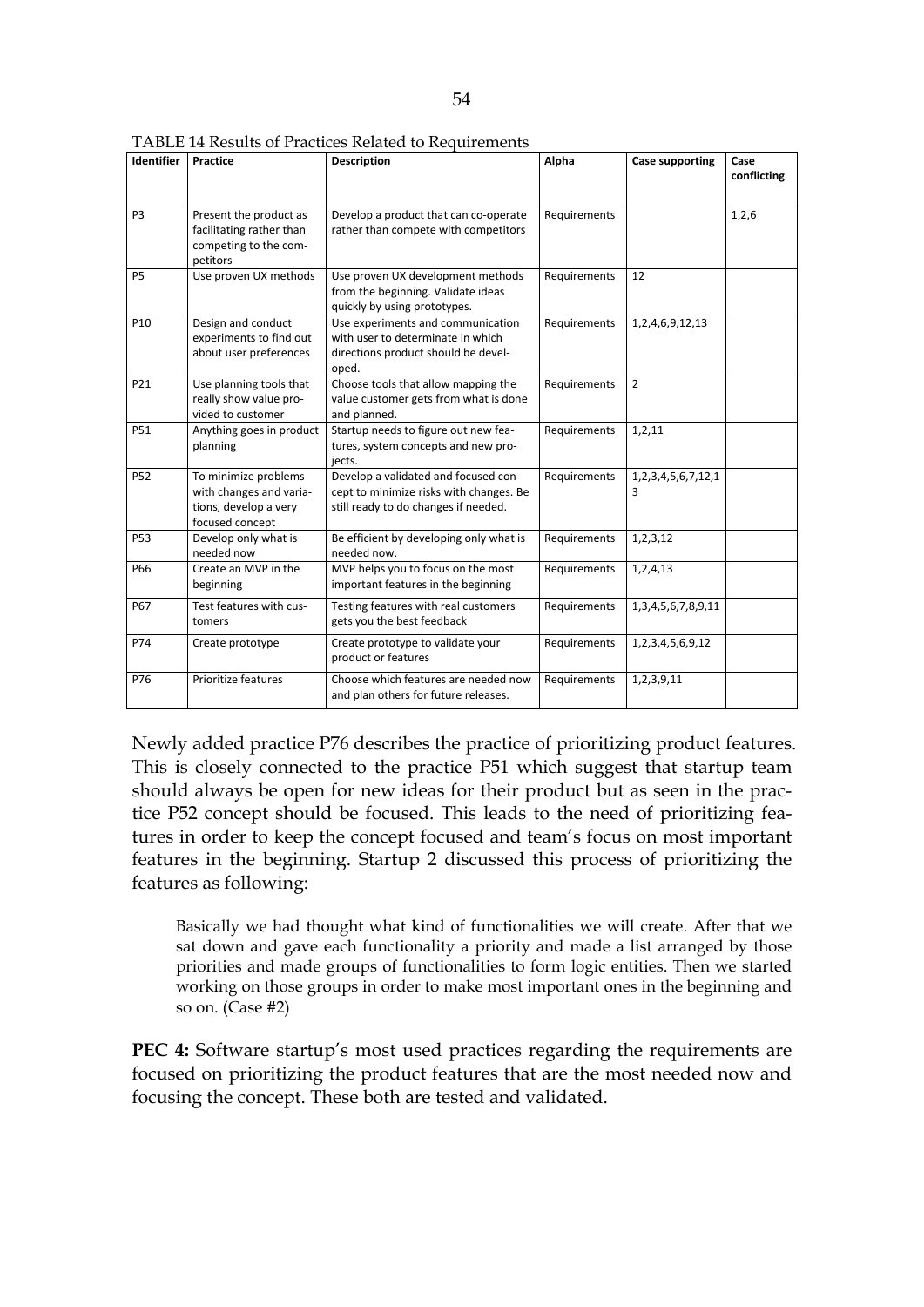#### 6.4 Software system

Software system category addresses the product a startup is selling to its customers. It can be either a software system or a mix of a software system and physical product or another service. Practices regarding the software system alpha were somewhat divided. Practice P7 had eight startups supporting the practice and two cases against it. P7 indicates that a startup should have a single product rather than per customer variants. This is something that is also domain dependent and that might cause some startups to oppose it if their product just cannot be as general as mediocre startup's. None of the other practices were conflicting by any of the startups studied.

Practices P23, P54 and P57 weren't discussed by startups in the interviews. This doesn't necessarily mean that they are absent in the startups' endeavours but just not mentioned in the interview. Interviewed persons from the startups didn't have the main responsibility of programming which might affect that they didn't provide information on such things as release cycles. All the practices concerning the software system alpha are presented in the table 15 below. No new practices were added to this category.

| <b>Identifier</b> | Practice                                                          | <b>Description</b>                                                                                                                                                  | Alpha              | Case<br>supporting         | Case<br>conflicting |
|-------------------|-------------------------------------------------------------------|---------------------------------------------------------------------------------------------------------------------------------------------------------------------|--------------------|----------------------------|---------------------|
| <b>P7</b>         | Have a single product, no<br>per customer variants                | Have a modular and flexible single product rather<br>than multiple per customer variants.                                                                           | Software<br>System | 1, 2, 3, 5, 7, 8,<br>11,12 | 6,13                |
| P <sub>8</sub>    | Restrict the number of<br>platforms that your<br>product works on | Make business decisions on what platforms you<br>want to support. Focus on the most important<br>ones. For example the most used browsers and<br>operating systems. | Software<br>System | 1, 2, 3, 4, 7, 12          |                     |
| P14               | Anyone can release and<br>stop release                            | Allow anyone to make a release or stop it. Fast<br>releases allow quick feedback from users.                                                                        | Software<br>System | $\overline{2}$             |                     |
| P23               | Adapt your release cycles<br>to the culture of your<br>users      | Depending on your customers choose how fast<br>releases are and how much can be changed at<br>once.                                                                 | Software<br>System |                            |                     |
| P54               | Make features easy to<br>remove                                   | Use techniques and architecture that make<br>features easy to remove if needed.                                                                                     | Software<br>System |                            |                     |
| <b>P55</b>        | Use extendable product<br>architecture                            | Use architecture and techniques that allow to<br>extent design easily.                                                                                              | Software<br>System | 1,2,3,9,11                 |                     |
| <b>P57</b>        | Bughunt                                                           | During fast development of new features arrange<br>days for bughunt. Make bughunt fun occasion<br>when everyone is searching for bugs.                              | Software<br>System |                            |                     |
| <b>P58</b>        | Test APIs automatically,<br>Uls manually                          | APIs can be tested by tools that are easy to find<br>and cheap. Test UI manually in the beginning.                                                                  | Software<br>System | 2,13                       |                     |
| P59               | Use generic, non-<br>proprietary technologies                     | Use platform independent technologies to avoid<br>re-implementing features.                                                                                         | Software<br>System | 2,7                        |                     |
| P60               | Create a solid platform                                           | Keep scaling in mind while developing a platform.                                                                                                                   | Software<br>System | 3,8,9,11                   |                     |

TABLE 15 Results of Practices Related to Software System

The most endorsed practices concerning the software system alpha were P7, P8, P55 and P60. P7 suggests that a startup should have a single product with pos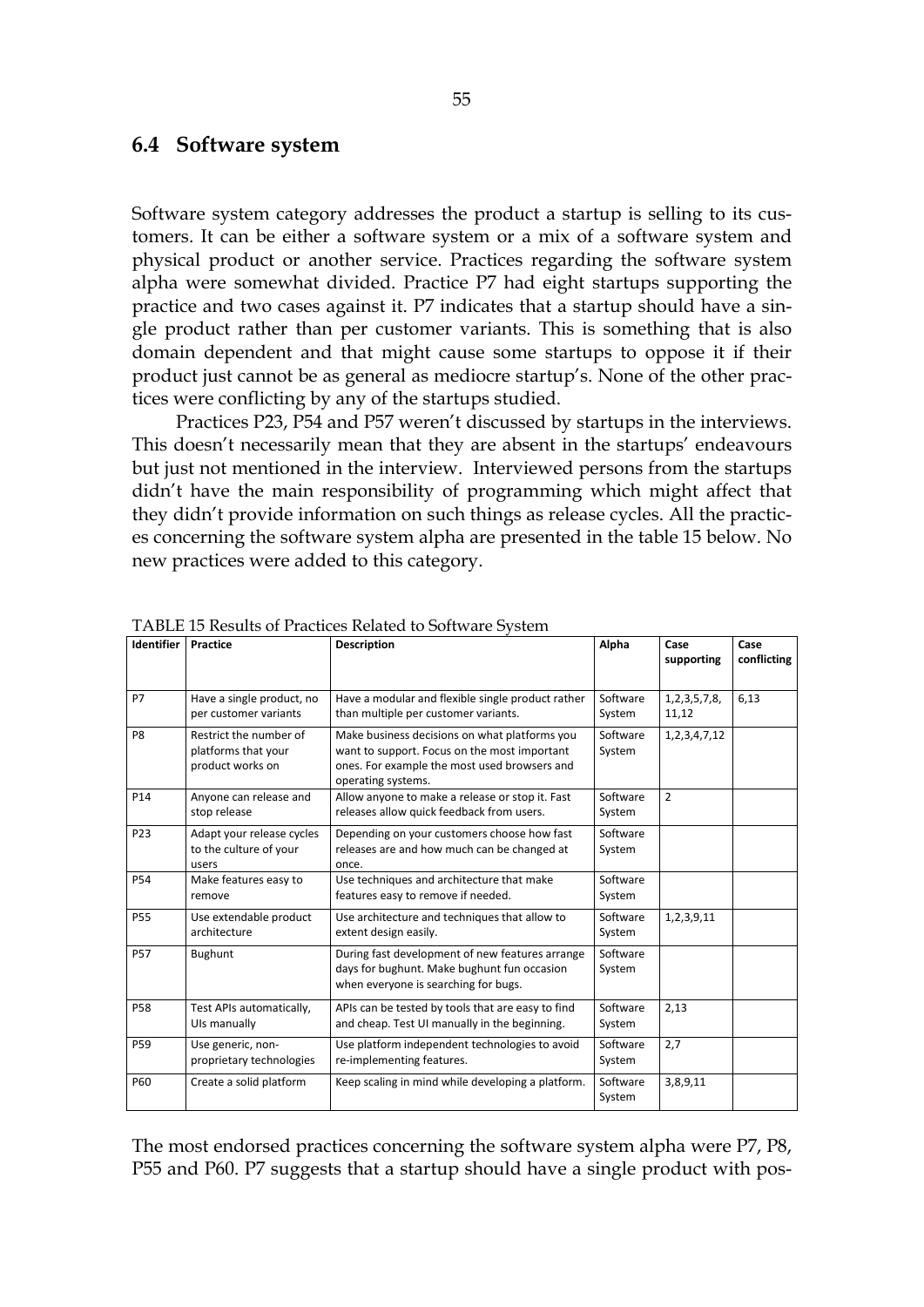sibility to modify it slightly. Most of the startups wee following this idea as startup 11 discussed their opinion

It was IOT product. The hardware is a bit expensive but then the software configuration should be so easy that anyone can do it. This way we have one hardware we developed for this particular use case but it can be used to all the different use cases just by configuring it differently. (Case #11)

The practice P8 discusses the potential of focusing on a single platform for the product in the market entry phase. Originally Dande et al. (2014) thought that this should be chosen according to which platform is the most used in the market. Some of the startups made their choice also according to which platform is easiest or cheapest for them to start with.

P60 is closely connected to the practices P7, P8, P55 and P59. It suggests that the product should be developed with scaling in mind. These other practices also implicate the same or guide the product towards scalable result. P55 implies that product architecture should be scalable and P60 confirms that with the aspect of platform.

#### 6.5 Work

The Essence describes work as software system development. As startup's unique characteristic is that a small team does both the software development and business model development a work alpha in startup circumstances should include work towards healthy business model and revenue streams or an exit for owners. With software startups software development and business model development cannot be separated. This simultaneous work on product and business model was noticed during the analysis of empirical material.

Work alpha related practices were least found from the Dande et al.'s (2014) study compared to other alphas alongside the stakeholders alpha. These two were also the least backed up by the results of this study. None of the startups conflicted with any of these practices. All of the practices were slightly supported by the interviews but not as clearly as some of the other categories' practices. There were no new practices that emerged from the empirical material that fit under this category.

Practices concerning the work alpha are presented in the following table 16. As can be seen from the table these practices were not well supported by this study. It's notable that most of the persons interviewed didn't have main responsible on programming in their startup which can affect that they didn't talk a so much about these practices or were unable to answer in the detail when asked. This means that these practices might have be found more from the startups if the interviewed person had been more programming oriented person.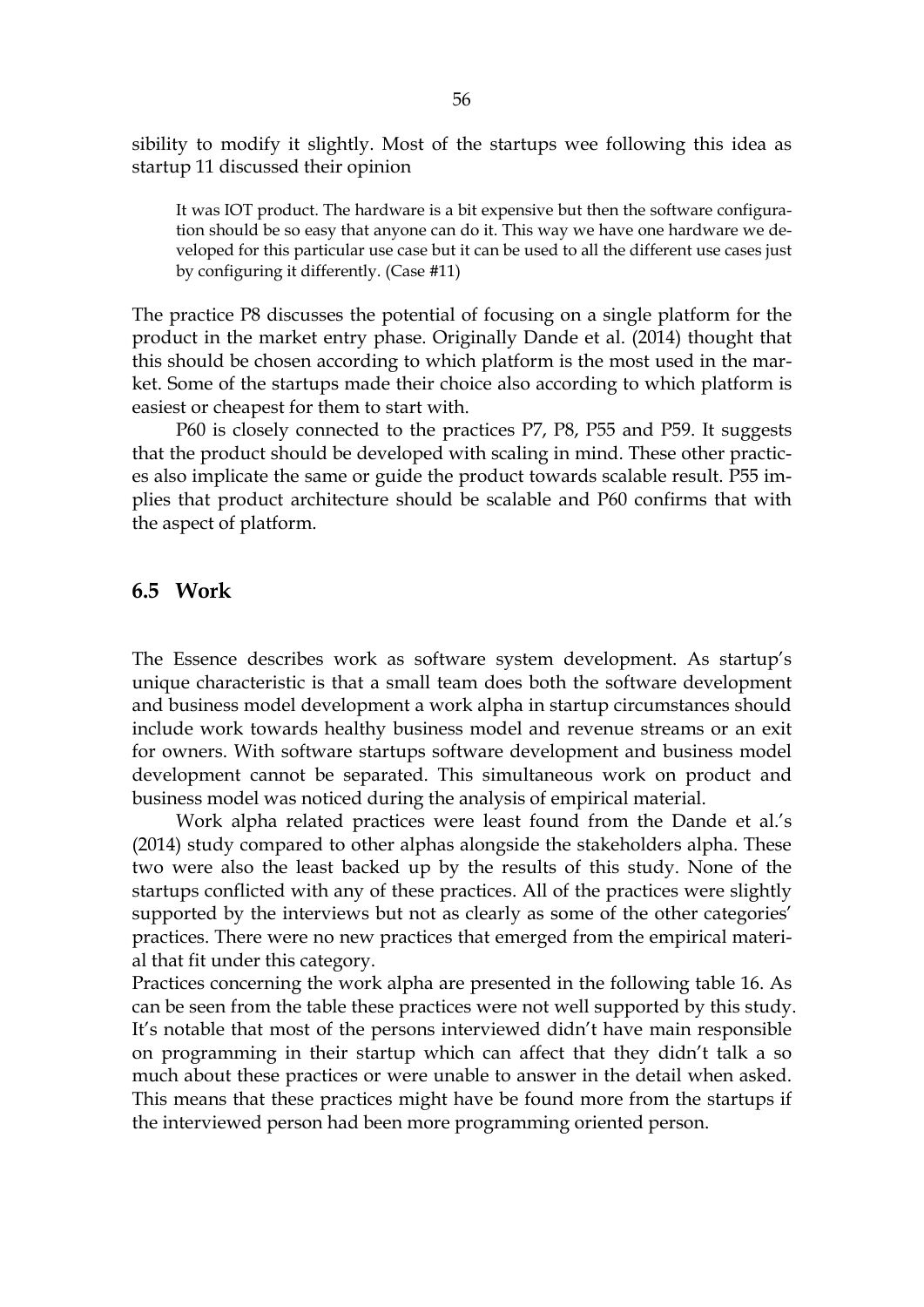| <b>Identifier</b> | Practice                                                           | <b>Description</b>                                                                                                                               | Alpha | Case<br>supporting | Case<br>conflicting |
|-------------------|--------------------------------------------------------------------|--------------------------------------------------------------------------------------------------------------------------------------------------|-------|--------------------|---------------------|
| P44               | Tailored gates and done crite-<br>ria                              | Process phases leading to something being done<br>or assessed or accepted should reflect the<br>overall process and business.                    | Work  | 8                  |                     |
| P48               | Fail fast, stop and fix                                            | Allow developers to do things quickly and freely<br>and stop if something goes wrong. They will<br>then fix the problem and process in the team. | Work  |                    |                     |
| P62               | Use the most efficient pro-<br>gramming languages and<br>platforms | With a small team choose the most efficient<br>programming languages and development<br>platforms.                                               | Work  | 2,3,7              |                     |

TABLE 16 Results of Practices Related to Work

The most supported practice in this category was P62 that was found from the work of three studied startups. They described efficient as efficient for themselves as chosen languages and development platforms were known to them before and fastest for them to start working with. They didn't discuss overall efficiency of different programming languages in general. For example startup 7 discussed how they chose development platforms as following

We just made a website, standard website of course. Completely coded by ourselves because boys didn't believe anything else but what they can code. So we coded a standard HTML, CSS, PHP platform and we were in a super hurry. (Case #7)

#### 6.6 Team

Team is the group of people who work on a startup. They can be founders, owners or paid workers of the startup. From the table 17 can be seen team sizes of all the startups subject to this study. As can be seen startup 11 had already 85 people working for them. They had already grown out of the startup phase which is the reason for so high number of workers. In the interview they discussed their work in the early stages but didn't mention the original team size in numbers or when the team had had its biggest growth. One new practice (P64) was added from the empirical material to this category. Startups 1, 2, 3, 4, 8 and 9 discussed the practice P64 as their team members or some of them were students while working on a startup and had benefitted from their studies.

Interviews supported well all of the practices categorized to the team alpha despite a few conflicting interviews. Startup's original teams form from were different basis depending on where and by whom the idea of the startup comes from. It's quite natural that all of the practices cannot suit every startup since the teams experience for example might not always be optimal if the idea comes from the student group for example. This might also effect on how fast and on what basis team growth is based on.

Practice P41 was one of the practices that were highly supported. It was clear from the empirical material that startups need to focus their recruits on certain competences they are lacking. Also P26 was clearly supported practice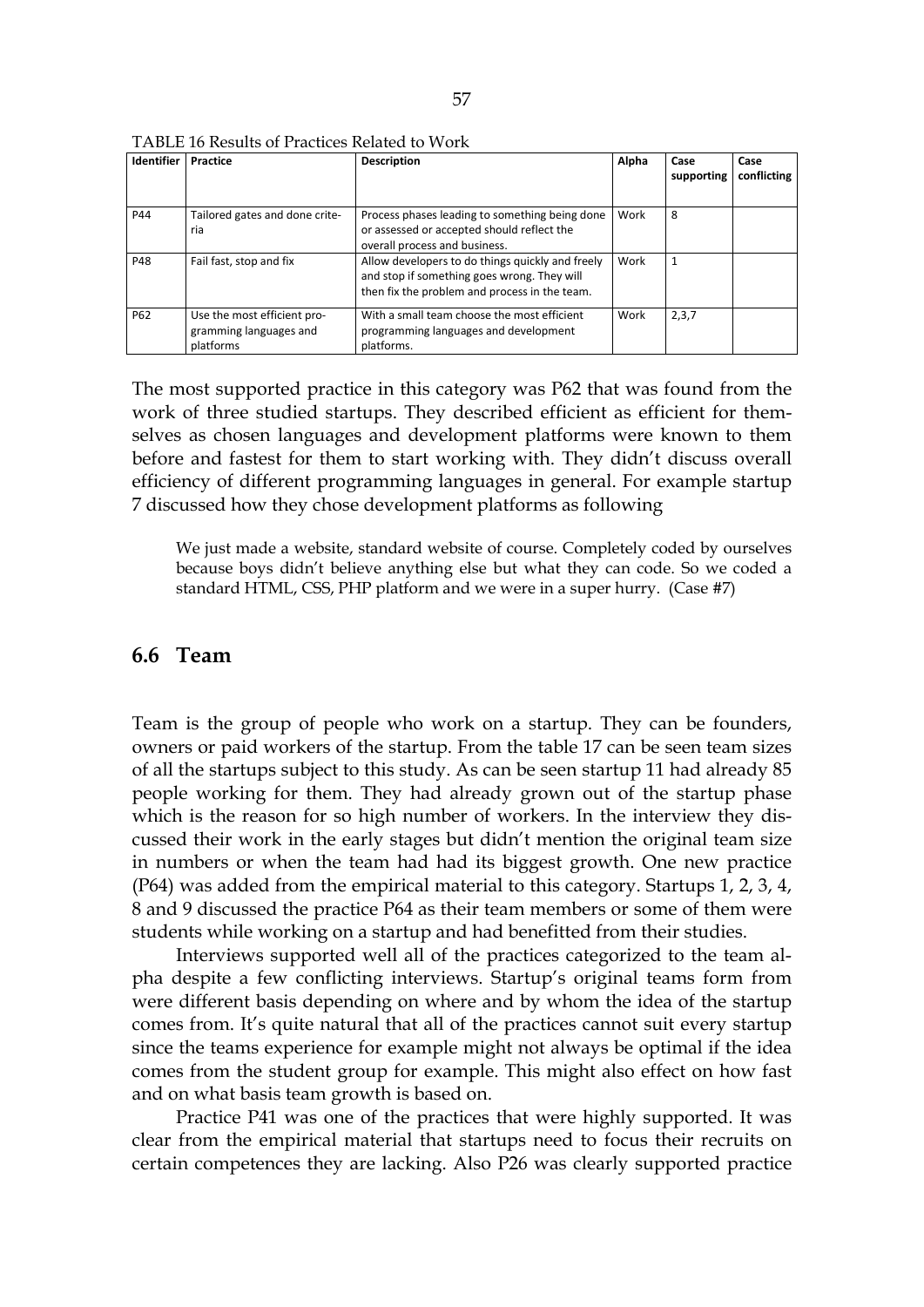which suggests having a flat organizational structure. For example startup 1 stated following:

Even though I was the founder and I had 51% of the shares and I had the official decision making power we made all the decisions with democracy so that we follow a shared vision and nobody starts to make solo decisions or bossing around. We had active conversations and we made sure that we don't have too strict roles. (Case #1)

As seen from the quote startups feel that flat organization suits small and cooperative teams well. Some of the other startups also indicated that their organizational structure is quite flat but didn't clearly state that or describe structure in detail.

| Identifier      | Practice                                                         | <b>Description</b>                                                                                                                                                                               | Alpha | Case<br>supporting         | Case<br>conflicting |
|-----------------|------------------------------------------------------------------|--------------------------------------------------------------------------------------------------------------------------------------------------------------------------------------------------|-------|----------------------------|---------------------|
| P <sub>26</sub> | Flat organization                                                | In flat organization people are committed to a com-<br>mon good and communications are easy as they don't<br>require intermediates.                                                              | Team  | 1,2,3,5,9                  |                     |
| P27             | Consider career expec-<br>tations of good people                 | Keep team happy by offering opportunities to build up<br>their skills. They can raise their market value as an<br>insurance for the case that startup fails.                                     | Team  | 4,9                        |                     |
| P28             | Don't grow in personnel                                          | If you don't need more resources or competence<br>don't grow in personnel.                                                                                                                       | Team  | 1,2,3,12                   |                     |
| P <sub>29</sub> | Bind key people                                                  | Most important people should be shareholders,<br>partners or founders because critical information is<br>easily lost.                                                                            | Team  | 2,3,6,7                    |                     |
| P36             | Small co-located teams                                           | Small teams with scarce resources need good com-<br>munication to survive. Speaking in the same room is<br>the most effective way to communicate.                                                | Team  | 1,2,3,4,5,6                | 12                  |
| <b>P37</b>      | Have multi-skilled<br>developers                                 | Startups have usually small teams, yet there are lots<br>of different things to do. Multi-skilled developers are<br>needed to address all the issues in startup without<br>growing in personnel. | Team  | 1,2,3,12                   |                     |
| P38             | Keep teams stable in<br>growth mode                              | While growing as a company try to keep teams and<br>individual roles stable.                                                                                                                     | Team  | 1,2,3,4,6,7,<br>13         | 9                   |
| P40             | Sharing competence in<br>team                                    | In team everyone has slightly different expertise.<br>Since startups need skilled developers sharing compe-<br>tence inside the team is necessary.                                               | Team  | 4,5                        |                     |
| P41             | Start with a compe-<br>tence focus and expand<br>as needed       | In the beginning focus on specific competence with a<br>small group of people. Expand team and competences<br>later.                                                                             | Team  | 1,2,3,4,6,8,<br>9,13       |                     |
| P42             | Start with small and<br>experienced team and<br>expand as needed | Start with small and experienced team that has effi-<br>cient ways to communicate. Anticipating all needed<br>skills beforehand is hard.                                                         | Team  | 1, 2, 3, 4, 7, 8,<br>12,13 | 1,2,3               |
| P64             | Study subjects that<br>support startup                           | Studying while working on a startup gains compe-<br>tence in the team without growing in personnel.                                                                                              | Team  | 1,2,3,4,8,9                |                     |

TABLE 17 Results of Practices Related to Team

The practice P42 was conflicted by the interviews of startups 1, 2 and 3. This doesn't mean that they didn't want to start with a small and experienced team but they rather started the startup by group of friends who were students at the moment. All of them described their biggest challenge as their inexperience in the field. They and a few other studied startups were fixing the lack of compe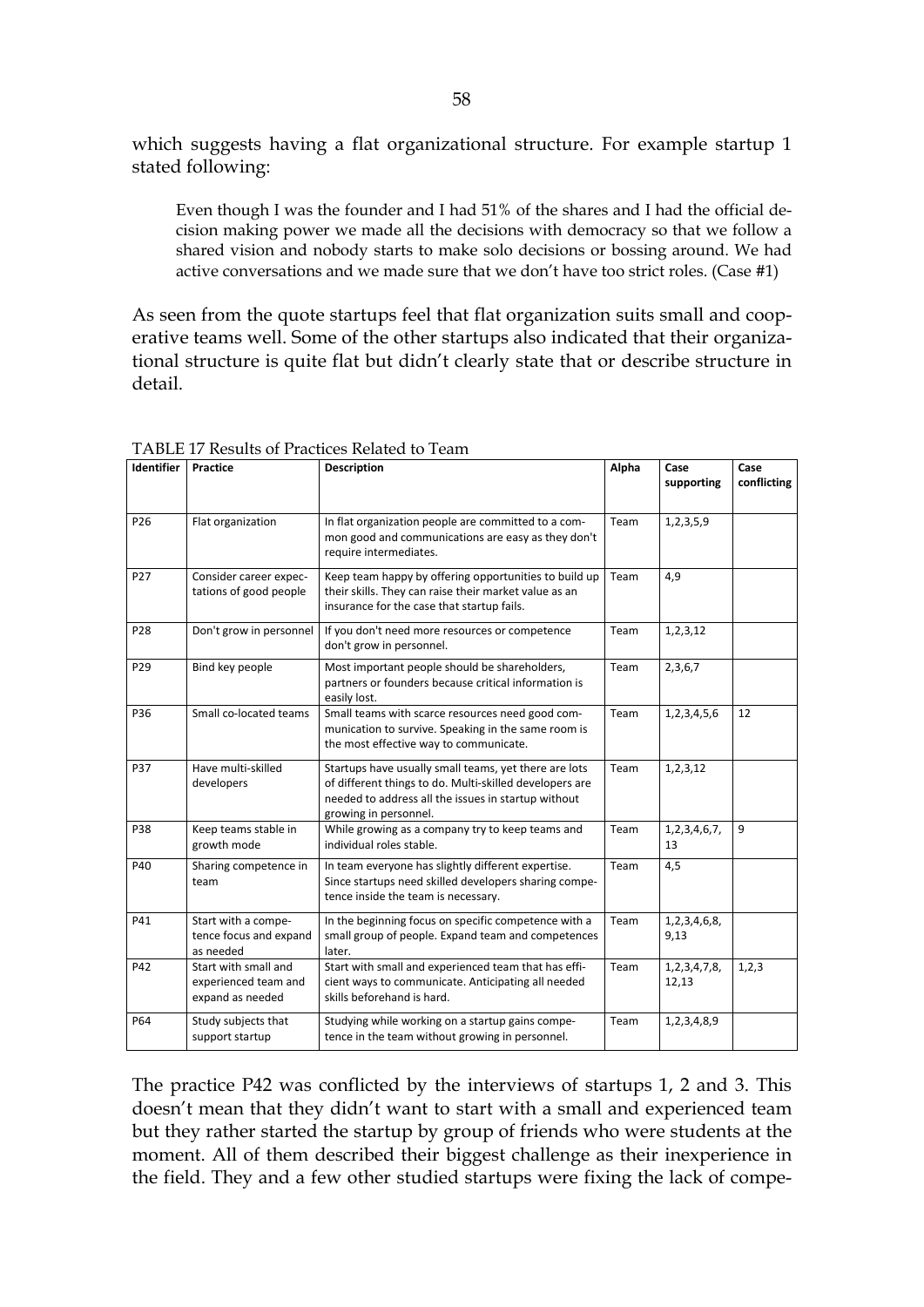tence by studying in the university subjects that are helpful for their endeavour. This simultaneously studying and working on a startup was found in so many cases that a new practice was derived from that.

Seven of the studied startups indicated that they wanted to keep the team stable in the early stages of the startup and recruited new members only when absolutely necessary. This practice was also noticed by Dande et al. (2014) in their study and presented in this thesis as the practice P38. One startup was doing the opposite as they changed the team many times during the first two years of the company.

The practice p36 implies that startups work the most efficiently with a small co-located team. Six of the studied startups indicated the same and a couple discussed during the interview that a chance to work in the same space could have helped them succeed. Only one startup discussed how they had managed to create an efficiently working environment with the team that only met in the same room occasionally.

PEC 5: Flat and self-organizing teams are the most used organization structure by software startups.

# 6.7 Way of Working

Way of working alpha in the Essence includes practices and tools a team uses to support their work. It also includes processes how a team improves their working practices. Basic tools used in the cases were quite similar. They included instant messaging software such as Slack and Whatsapp for daily communication and Google Drive for file sharing for example.

The practices concerning the way of working alpha had some dispersion. Only one case conflicted with one practice but some of the practices were not clearly supported either. Still most of the practices had clear support from the empirical material. Four new practices were also found from this category (P70, P72, P73 and P75). The practices from this category are presented in the table 18.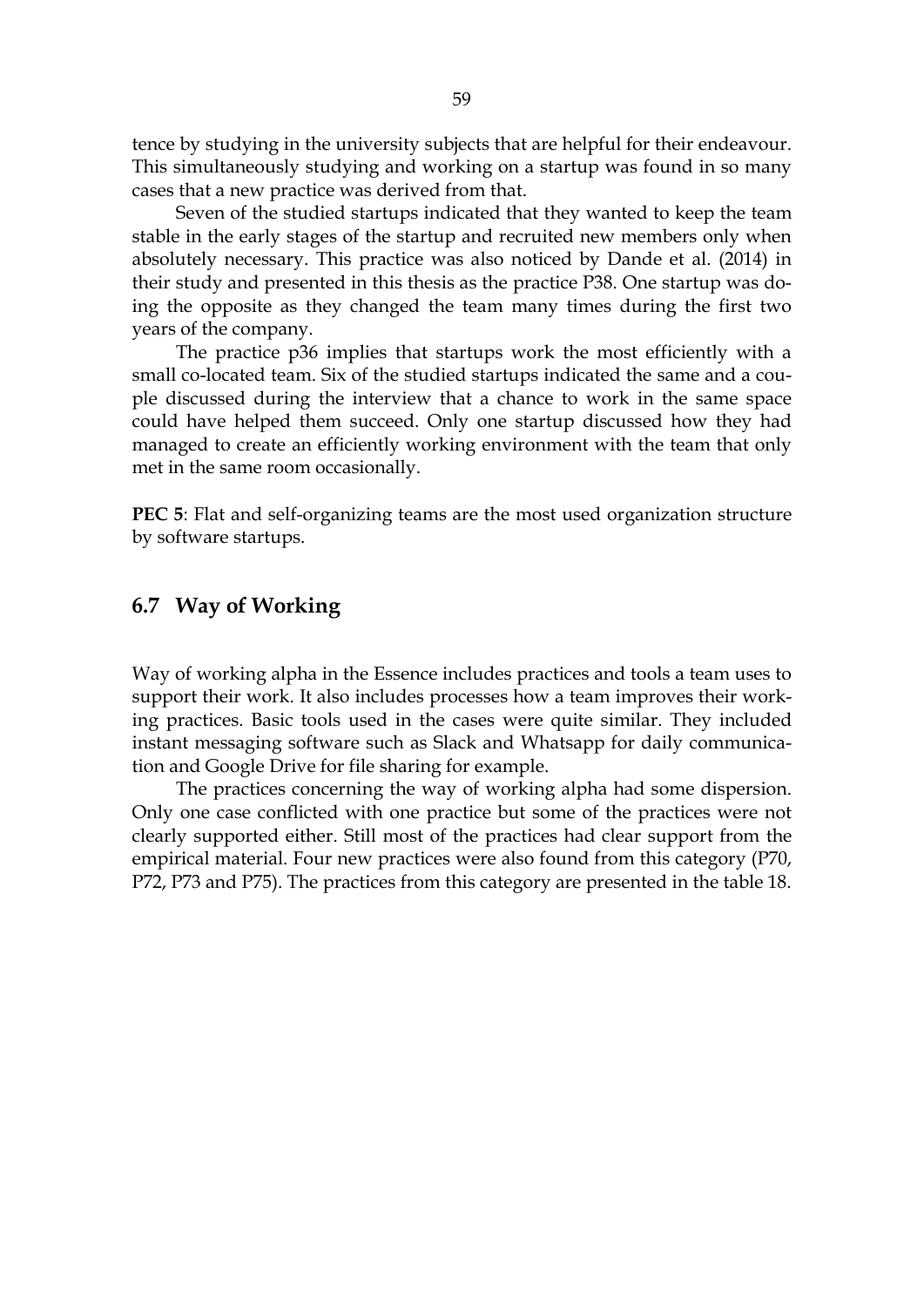| Identifier      | Practice                                                                                 | <b>Description</b>                                                                                                                                                                                                      | Alpha             | Case<br>supporting                    | Case<br>conflicting |
|-----------------|------------------------------------------------------------------------------------------|-------------------------------------------------------------------------------------------------------------------------------------------------------------------------------------------------------------------------|-------------------|---------------------------------------|---------------------|
| P <sub>9</sub>  | Use enabling specifica-<br>tions                                                         | Enable specification to guide work efficiently.<br>Let team work independently without constant<br>intervene from the owner or customer.                                                                                | Way of<br>Working | 1,2,3                                 |                     |
| P <sub>15</sub> | Create the development<br>culture before processes                                       | In the beginning develop a culture that sup-<br>ports what you want to be. Processes are likely<br>to change as company evolves so focus first on<br>building the culture that fits your goals and<br>future processes. | Way of<br>Working | 1,8,11                                |                     |
| P39             | Let teams self-select                                                                    | Team should be allowed to self-organize.                                                                                                                                                                                | Way of<br>Working | 1,2,3,5,8                             |                     |
| P43             | Have different processes<br>for different goals                                          | Choose different practices for different tasks if<br>needed.                                                                                                                                                            | Way of<br>Working |                                       |                     |
| P45             | Time process improve-<br>ments right                                                     | Improve and change processes only when it is<br>absolutely needed. At some point of the growth<br>startup might need to change its preliminary<br>processes.                                                            | Way of<br>Working | 3                                     |                     |
| P46             | Find the overall develop-<br>ment approach that fits<br>your company and its<br>business | Find the best approach for your business. Don't<br>follow latest trends if it's not best fit for you.                                                                                                                   | Way of<br>Working |                                       |                     |
| P47             | Tailor common agile<br>practices for your culture<br>and needs                           | Most textbook practices are highly general.<br>Tailor them to fit your needs and culture.                                                                                                                               | Way of<br>Working | 1,2,3,4,6,7,8,<br>13                  |                     |
| P49             | Move fast and break<br>things                                                            | Prefer culture with fast development and<br>where failing is acceptable.                                                                                                                                                | Way of<br>Working | 4,7                                   |                     |
| <b>P50</b>      | Forget Software Engineer-<br>ing                                                         | Software development may be ad hoc and<br>unorganized if it us good enough with the<br>physical product.                                                                                                                | Way of<br>Working | $\mathbf{1}$                          |                     |
| P61             | Choose scalable technol-<br>ogies                                                        | Favour development techniques that scale<br>easily.                                                                                                                                                                     | Way of<br>Working | 2,3,9,11                              |                     |
| P63             | Start with familiar tech-<br>nologies and processes                                      | Save the time of learning new technologies and<br>processes by using those that team is familiar<br>with.                                                                                                               | Way of<br>Working | 1, 2, 3, 7                            |                     |
| P70             | Test different tools                                                                     | Start with tools team is familiar with and test<br>different ones to find those that work the best<br>for you                                                                                                           | Way of<br>Working | 1,3                                   |                     |
| P72             | Have frequent meetings<br>with whole team                                                | Use meetings to organize and plan your work at<br>least once a week                                                                                                                                                     | Way of<br>Working | 1, 2, 3, 4, 5, 8, 1<br>$\overline{2}$ |                     |
| P73             | Don't have strict roles                                                                  | Let the team co-operate in all of the tasks                                                                                                                                                                             | way of<br>working | 1,2,3                                 | 9                   |
| P75             | Use efficient communica-<br>tion tools                                                   | Use tools that allow natural communication<br>inside the team when not working in the same<br>space.                                                                                                                    | Way of<br>Working | 2,3,5                                 |                     |

TABLE 18 Results of Practices Related to Way of Working

The most supported practice concerning way of working alpha was P47 which suggest tailoring common agile methods to suit a particular startup's work. Most of the cases had chosen some agile methods as basis of their work but didn't apply them in the textbook way but rather tailoring them to suit their team and work. For example the startup 6 discussed this as following.

We are sitting in the same room and we are, having a kind of agile, we have had a kind of an agile process which is very practice-oriented in such a way that it fits to that, I would say that we have done plenty of agile principles. We have followed plenty of agile principles without much formalism. We divide the work in such a way like a typical scrum team is doing. You are doing this and I am doing this and then we check how it works. We have a kind of continuous integration and continuous testing. It is not automatic testing is not automatic because of the embedded na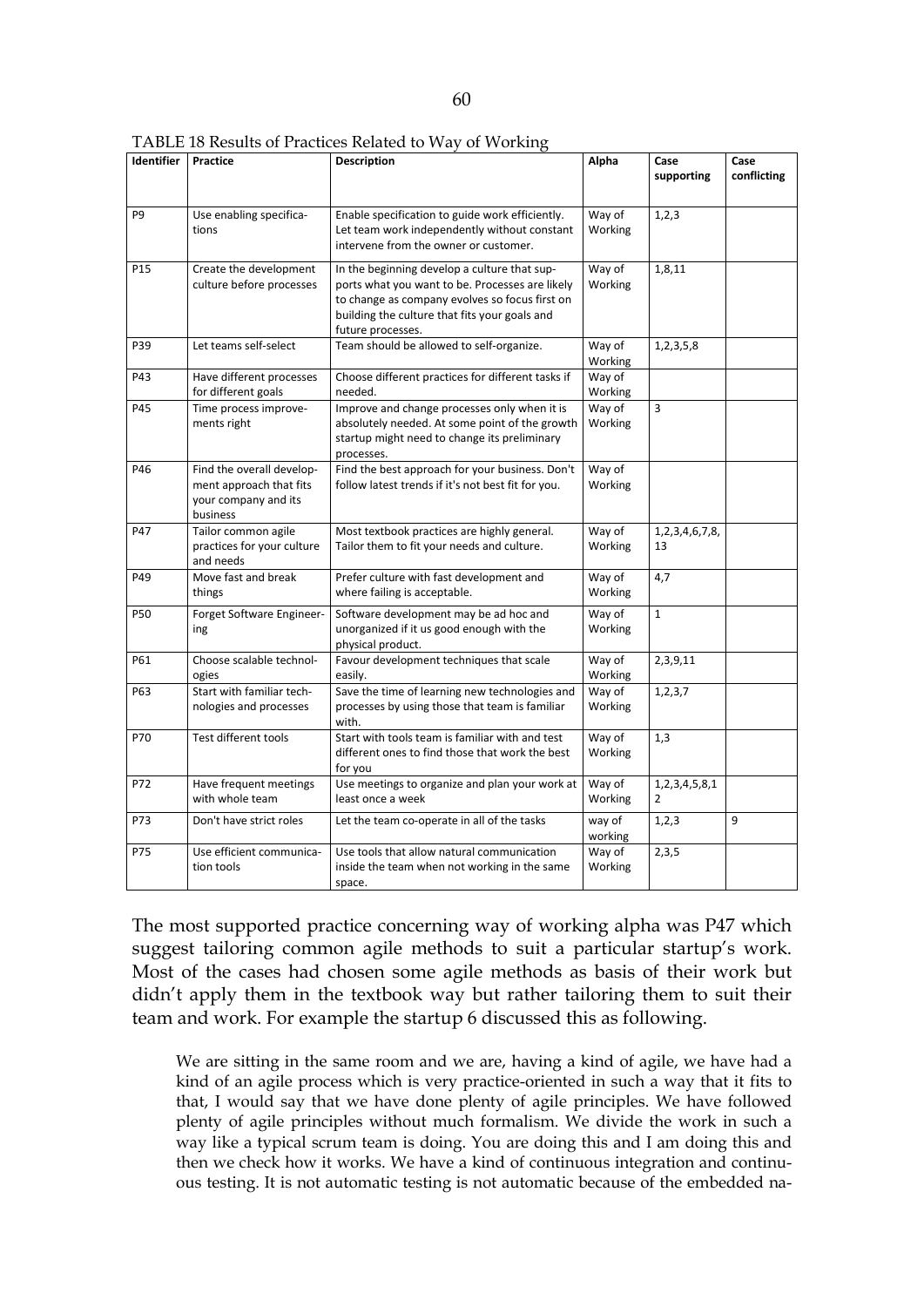ture of the product it is difficult to make any automatic software testing on digital signal processing. Then we have done refactoring and even some parts programming and such stuff. But we haven't had let's say that the paradigm has been kind of agile, but without formalism. (Case #6)

The practice P72 was also well supported. It was added after the analysis of the empirical material. It suggests that frequent meetings with the whole team help to achieve startups goals. The most used schedule for meetings was weekly meetings. Also the programming part of the team usually had own daily meetings.

The practice P39 was also well supported in this category. It is closely connected to the practice P26 as flat organization and self-organizing team seems to be linked since in the flat organization there isn't usually supervisor to guide the work or assign tasks. The startup 2 discussed their views of self-organizing team as following.

So we had weekly meetings every Monday and in those meetings we thought what should be done next and who wants to focus on what and so on. Like he said the Monday meeting was kind of round up meeting. Then in between the meetings everyone did what was agreed as they wanted and then we met again to check the progress. (Case #2)

PEC 6: Startups tend to tailor common agile methods to form their own working practices.

### 6.8 Other Practices

All of the startup practices used as basis of this thesis or ones that were derived from the empirical material don't fit into existing alphas from the Essence kernel. Most of the practices that didn't fit for any of the alphas dealt with clearly business aspects. They considered such things as marketing, business model development or funding. The Essence was developed as a tool for the software system development which causes this problem in the software startups case since they can't only develop the software system but also business model in the close co-operation. These practices that don't fit under any of the existing alphas are presented in the following table 19.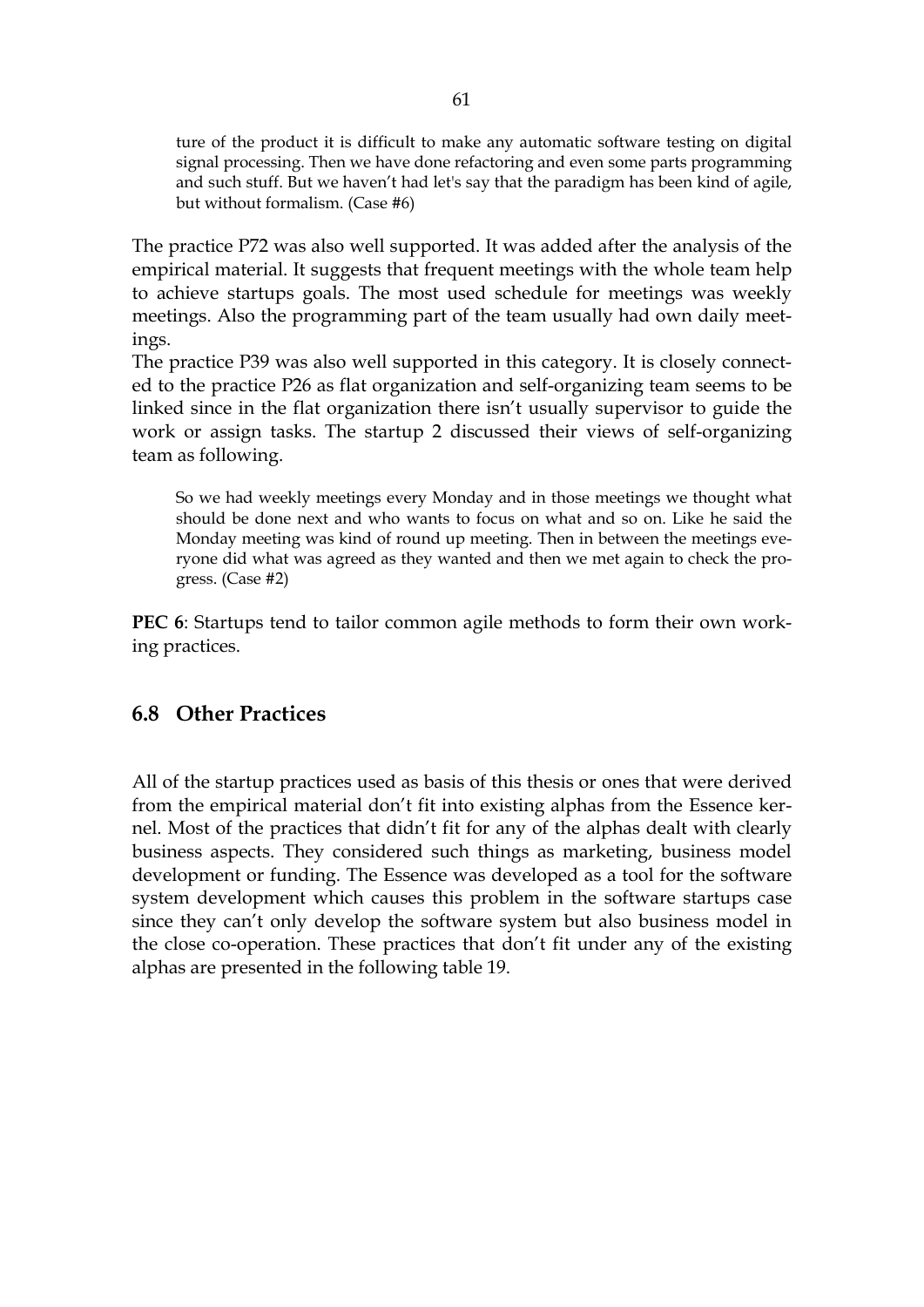| <b>TABLE 19 Results of Other Practices</b> |  |
|--------------------------------------------|--|
|--------------------------------------------|--|

| <b>Identifier</b> | <b>Practice</b>                                                               | <b>Description</b>                                                                                                                                      | Case<br>supporting               | Case<br>conflicting |
|-------------------|-------------------------------------------------------------------------------|---------------------------------------------------------------------------------------------------------------------------------------------------------|----------------------------------|---------------------|
| <b>P6</b>         | Do something spec-<br>tacular                                                 | Create WOW effects and feelings to the customer<br>to stand out in the competition.                                                                     |                                  |                     |
| P11               | Use tools to collect<br>data about user behav-<br>iour                        | Use data to acknowledge user behaviour and<br>choose best marketing channels.                                                                           | 1, 2, 7                          |                     |
| P12               | Make your idea into a<br>product                                              | Turn your ideas into products rather than projects.<br>Projects are not easily scaled.                                                                  | 1, 2, 3, 4, 5, 6, 7, 8,<br>12,13 | 11                  |
| P <sub>13</sub>   | Outsource your growth                                                         | Use outsourcing to keep your focus on the product.                                                                                                      | 5,9,11,12,13                     | 3                   |
| P16               | Get venture capital and<br>push your product                                  | Try to get your product profitable fast with venture<br>capital rather than develop it slowly in silence with<br>low resources.                         | 1,2,4,5,8,9                      | 3                   |
| P17               | Fund it yourself                                                              | Getting funding with proof of concept is not easy.<br>Fund first yourself and get investment later.                                                     | 1,2,3,7,9                        |                     |
| P19               | Focus early on those<br>people who will give<br>you income in the long<br>run | Try to get your business model running from the<br>start, even in small scale. Focus on paying custom-<br>ers to ensure that the company is profitable. | 5,6,7,8,11,13                    |                     |
| P22               | Start locally grow<br>globally                                                | Target local customers in the beginning but make all<br>decisions considering the global growth.                                                        | 1, 2, 3, 6, 7, 8, 9, 1<br>3      |                     |
| P <sub>25</sub>   | Help customers create<br>a great showcase for<br>you with support             | The first customers can provide a visible showcase<br>to attract other customers.                                                                       | 1,6,8,9                          |                     |
| P30               | Form partnerships and<br>bonds with other<br>startups                         | Focus on developing your product and on your core<br>business. For other issues find partnering startup.<br>Startups are usually keen to co-operate.    | 1, 3, 4, 5, 13                   |                     |
| P31               | Make your own<br>strength as a "brand"                                        | All startups should have exceptional skills or prod-<br>uct. Turn this strength into a brand in the market.                                             | 8                                |                     |
| P56               | Only use reliable met-<br>rics                                                | Use reliable metrics to validate things. Wrong<br>metrics might do harm for validation.                                                                 | 5,6,7                            |                     |
| P65               | Attend startup events                                                         | Startup events provide opportunity for feedback<br>from experts and allows you to meet potential<br>investors                                           | 1,2,3,4,8                        |                     |
| P69               | Use efficient tools to<br>plan your business<br>model                         | Business model canvas, pitch deck etc. help you to<br>focus your business idea and are easy to change if<br>needed                                      | 1, 2, 3                          |                     |
| P71               | Conduct market re-<br>search                                                  | Research the markets and competitors to focus<br>your idea and to find your unique value proposition.                                                   | 1,2,6,12                         |                     |

The practices P6, P11, P25, P31 and P71 concern marketing activities. They imply practices startups could use for their marketing efforts and to find their place in the market. For example P25 describes the idea to gain first few customers as pilot customers with whom to form deep relationships and who can be used as reference customers in the marketing. They also help to test and validate ideas if the relationships are good and the customer is involved in the development. For example startup 6 discussed this following

We have two kinds of customers. We have customers who had understanding of that phenomenon and we have customers who were unhappy and were not willing to cooperate. Now we have got the first order of that unfriendly customer too because we were able to show that customer we were piloting with. We could make them believe we can make it with that pilot. (Case #6)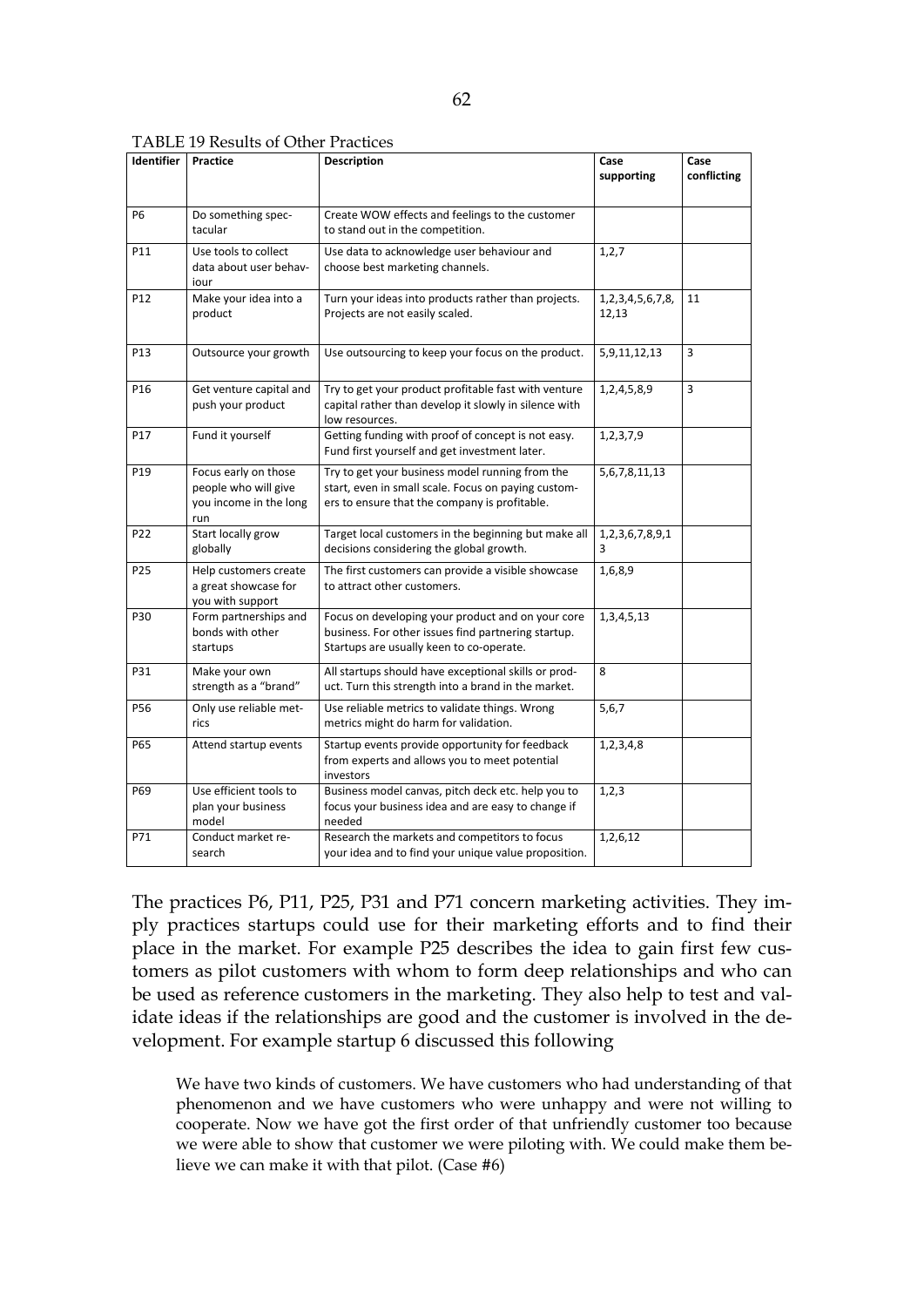EC: There is no current alpha that can be used to monitor the progress of marketing activities.

The practices P16 and P17 consider funding of the startup. They are essentially opposites of each other but don't necessarily mean that startup should choose one of them since they might be justified in the same startup in different states. Only startup 3 was marked as conflicting case since they stated that they didn't want to search for the external funding in the point they were. Even so they kept the option open that they might search investors later.

EC: There is no current alpha that can be used to monitor the progress of funding.

Others practices in this category dealt with overall business planning and business model development. For example practice P19 discusses that s startup should get their business running as soon as possible even in the small scale. This will help securing funding and validating that the idea works in the market. P13 suggest that sometimes outsourcing of some sector can help to focus on the core of the startup. For example this was done to outsource the production of physical product and focus on the software that the product uses.

EC: There is no current alpha that can be used to monitor the progress of business model development.

PEC 7: Current alphas don't take business aspects into consideration well enough to cover software startups' work.

# 6.9 Summary of Results

Dande et al.'s (2014) startup practices are widely supported by the results of this study. Some conflicts were found but they seem to be minor ones. Some new practices were also added due to incompleteness of the original list of the practices. Other new practices also emerged from the interviews but were excluded from this analysis since only one case startup discussed them. It also seems that the Essence kernel supports software startups work well but some modification might be needed. These recommended modifications are further discussed in the chapter 7.

The most conflicting practices were found under the team alpha where three practices had conflicting evidence from the empirical material. The most supported alpha was opportunity where all of the practices under that category were supported by at least one startup and none had conflicting evidence from the empiric material.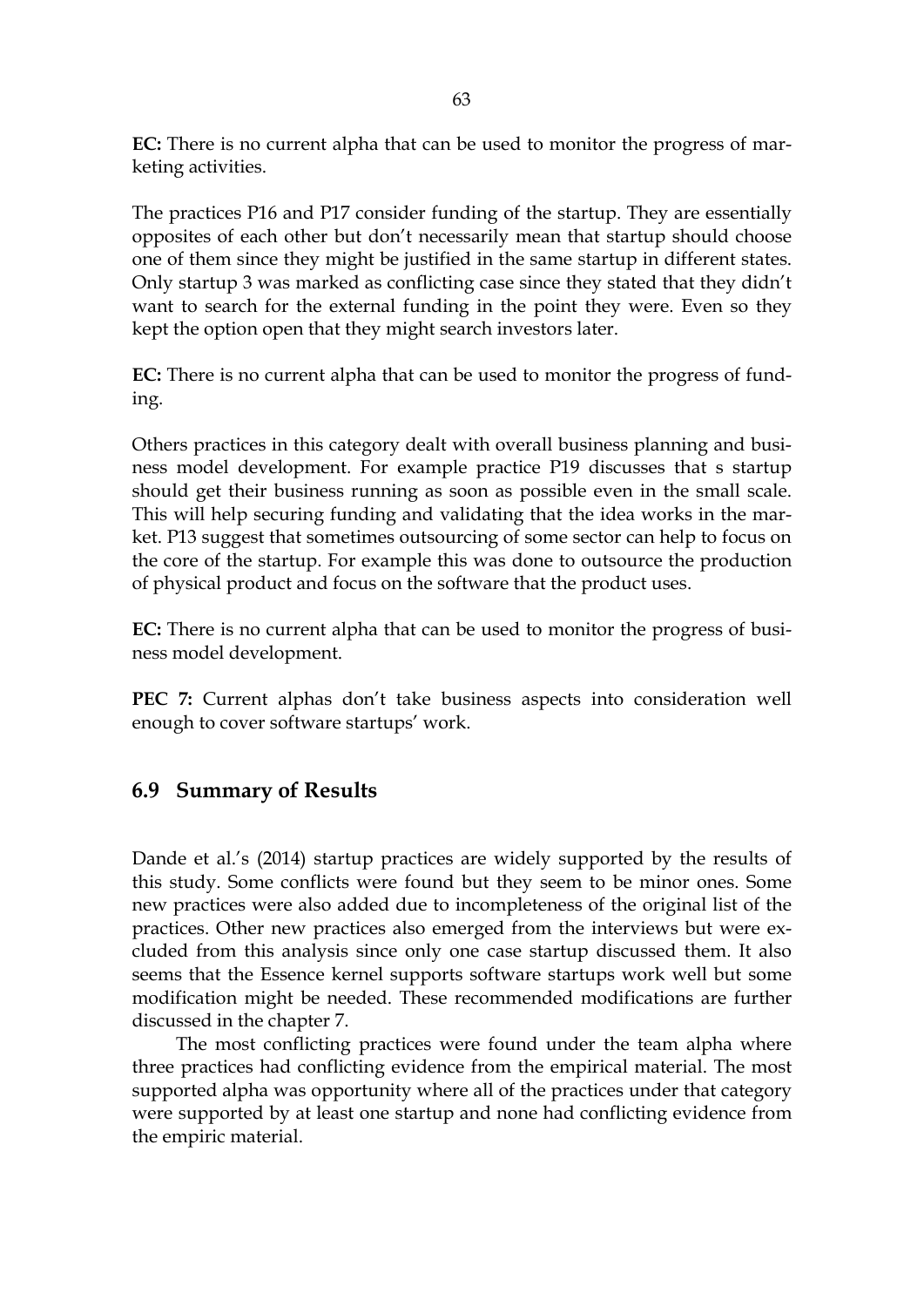# 7 DISCUSSION

In this section the results based on the analysis will be discussed. The discussion is done through primary empirical conclusions founded in the section 6 and its subsections. Primary empirical conclusions (PECs) are listed below:

TABLE 20 Primary empirical conclusions

| <b>PEC</b> | <b>Description</b>                                                                                                                                                                                                   |
|------------|----------------------------------------------------------------------------------------------------------------------------------------------------------------------------------------------------------------------|
| #1         | The list of practices found by Dande et al. (2014) is not comprehensive<br>enough. Startups have a lot more working practices.                                                                                       |
| #2         | The most important practices regarding the opportunity alpha are re-<br>lated to the customer relationship and focus of the product.                                                                                 |
| #3         | Startups usually use advisors or mentors to guide their work in the ear-<br>ly stages. This is one of the major stakeholder groups along the custom-<br>ers and investors.                                           |
| #4         | Software startup's most used practices regarding the requirements are<br>focused on prioritizing the product features that are the most needed<br>now and focusing the concept. These both are tested and validated. |
| #5         | Flat and self-organizing teams are the most suitable structure for soft-<br>ware startups.                                                                                                                           |
| #6         | Startups tend to tailor common agile methods to form their own work-<br>ing practices.                                                                                                                               |
| #7         | Current alphas don't take business aspects into consideration well<br>enough to cover software startups' work.                                                                                                       |

# 7.1 Theoretical Implications

In this subsection the theoretical implications of this thesis are presented. The theoretical framework of this thesis is based on literature concerning the Es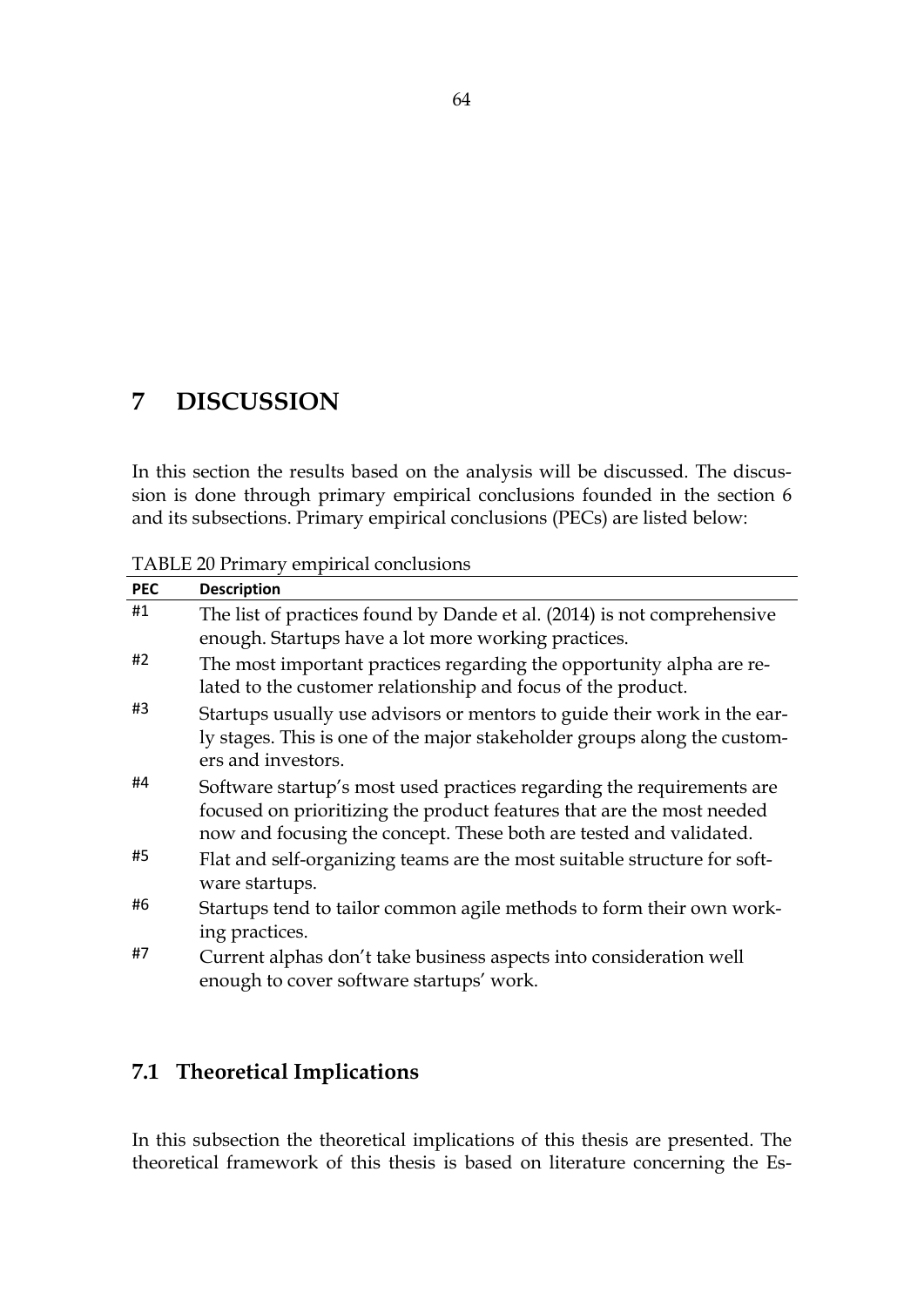sence framework and software startup practices. For example Paternoster et al. (2014) have already studied software startup practices but this study goes to more detailed level of practices as they focused on higher level groups of practices on their results. Klotins et al. (2019) have also studied software startup practices following different categorization.

The basis for the software startup practices was Dande et al. (2014) study of software startup practices. These practices were validated by the other literature concerning the same issue. The theoretical framework was developed combining those practices with the Essence framework and categorizing the practices under the Essence alphas. Unterkalmsteiner et al. (2016) have created a research agenda regarding software startup studies. This thesis aimed to address software startups' practices in general level of their work not focusing solely on their software development work or business activities which expanded this study to concern multiple sections of their research agenda.

The opportunity alpha takes some business aspects into consideration since it focuses on the aspects that make software development endeavour feasible (Submitters, 2012). It was clear after the analysis of the empirical material that even though some business aspects can be seen in the opportunity alpha it is not comprehensive enough to describe startups work. It is understandable since the Essence framework was designed as a tool for software development projects and startups are more than just that. It seems that some new alphas need to be added to the Essence for it to support whole endeavour of software startup companies as stated in PEC 7.

Findings of the study conducted by Klotins et al. (2019) support this suggestion. They have concluded in their study that software startups software engineering and business development practices are tightly connected. Most of the Essence kernel's alphas seem to suit software startups' work satisfyingly as it is. This seems to originate from the fact that software development is the key aspect of the endeavours of these startups. In their study Klotins et al. (2018a) have pointed that most cases where software startups fail due to issues that first seem to concern business aspects originate in fact to software engineering processes. This indicates that business and software development practices of software startups should be presented in the same framework since they are not separable.

Alphas that should be added to the Essence are funding, marketing and business model. These are things that all startups have to address somehow. For example funding can be searched from investors outside the team or the startup could be funded by its founders or by the combination of these. No matter which approach is chosen it's necessary to monitor that source of funding has been found, funding is secured and the funding is adequate for them to enter the market with profitable business. Marketing and sales in the other hand are the main work by company to acquire its customers and if not considered in the company there's change for the startup to become a project that develops a prototype or a product but not profitable business. Business model should be developed and measured in deep co-operation with the actual product to make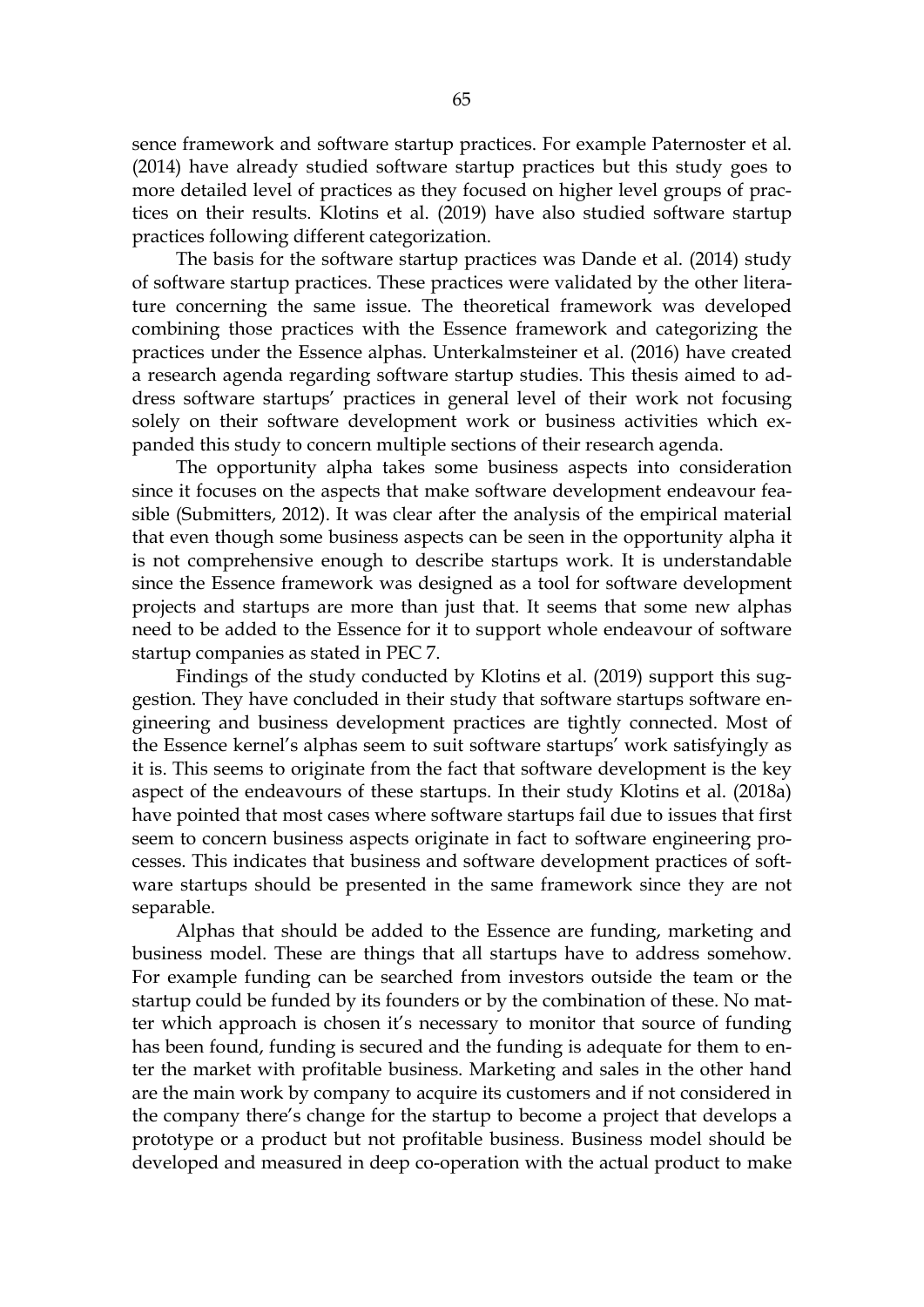sure that revenue streams are gained and startup provides income for its founders and employees.

The importance of the funding for startups has already been acknowledged in the literature (Chang, 2004). This aspect seems to be missing from the Essence framework and should be addressed in order to support the whole endeavour of software startup. Even though stakeholder alpha is concerning stakeholders that provide the opportunity for software endeavour and funding for the startup is provided by these stakeholders i.e. investors it doesn't take into consideration the funding itself but the relationships with the people who provides the funding. The search for investors and securing the funding is such major part of startups early stages that adding a new alpha considering funding should be considered. Submitters (2012) stated that the alphas are the most important aspects of software development endeavour whose progress should always be tracked. Funding is one of these things in a software startup case as it could be broken into states that can be progressed. For example potential investors found, talks with investors, primary funding secured, sufficient funds acquired for startup to run on own revenue streams. This process doesn't fit into the sates of Stakeholder alpha as they deal with more generalized states of identification and involving of stakeholders.

The importance of the Marketing is widely studied subject in the academia. For example Weerawardena (2003) has pointed out its importance for the companies' success. The startups are not exception on this as Crowne (2002) has stated. In the Essence framework opportunity addresses the situation that makes software development feasible (Submitters, 2012). This way marketing activities might be seen to fit under that category but it's reasonable to argue that since the opportunity alpha considers the circumstances that provide opportunity for software development the marketing activities should be extracted from the opportunity alpha and presented under their own alpha because marketing doesn't only provide opportunity but it also is vital part of making the product successful in the market. Klotins et al. (2018a) have pointed that difficulty to find potential customers and convert them into paying customers is one of the biggest challenges for software startups. Even superior products can be hard to sell if they are not marketed correctly and the market segment is chosen incorrect. Marketing is also closely linked up with business model development. Sales and marketing activities could be tied together under this new alpha.

Business model is seen as one of the most important aspects of early stage startups in the current literature (Lueg, Malinauskaite, & Marinova, 2014). Many startups design their preliminary business model using tools like business model canvas or lean canvas. As the Essence framework was designed to cover all the ubiquitous aspects of software development these kinds of business aspects are missing from it. In order to cover the ubiquitous aspects of software startups' work the business model development should be added as a new alpha. The business model and the business decisions on startup affect the requirements and opportunity as they deal with the issues such as will the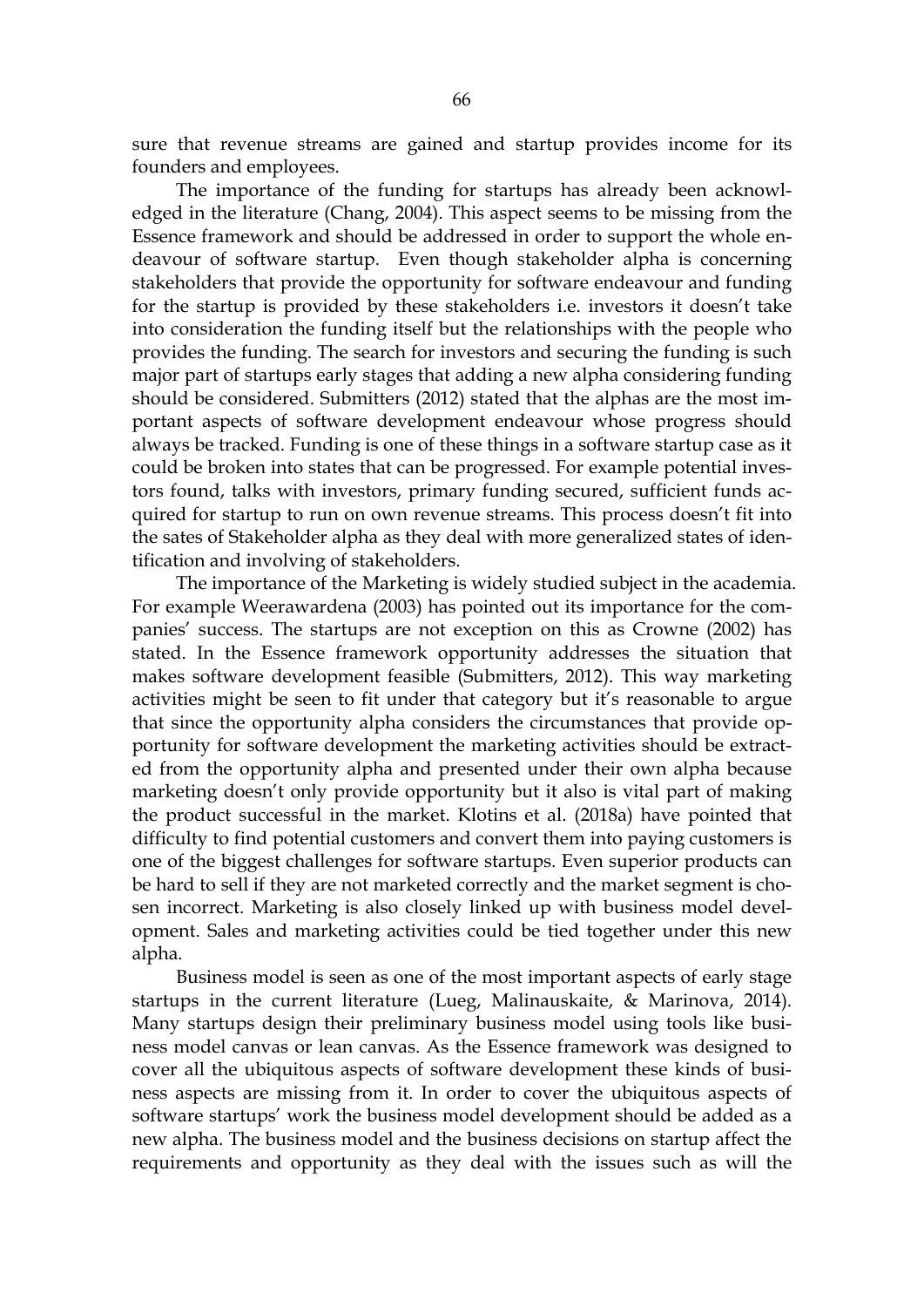product be profitable for the company when it's on the market and what kind of technologies should be used to make profit with the product. It also effects on the marketing since the decisions like whether to start locally and grow later or to go straight to global markets change the way the marketing is done. The business model is also presented to the potential investors while searching the funding for the startup. This is so critical and broad part of the startups' work that it should be monitored and addressed as its own, not part of other existing alphas.

The list of the startup practices found by Dande et al. (2014) was supported well by the empirical material of this thesis but still thirteen new practices were added because of the minor limitations of the original list as stated in PEC 1. The most supported categories of practices were opportunity, requirements, team and way of working. Software system category was also quite well supported alongside with the practices that didn't fit into any existing alphas. From the thirteen new practices four fitted into the requirements alpha, one under the stakeholders, one to the team, four under the way of working alpha while three were considering business aspects that didn't fit under the existing Essence framework's alphas.

Overall the Essence framework seems to support the software startups' practices well. With additional alphas of marketing, funding and business model startup practices found by Dande et al. (2014) fit into the Essence framework. Some of the practices might be case-by-case practices since they are not ubiquitous on software startup but may differ by basis of startup and the fact of which kind of product or service they are offering. For example team related practices seem to differ with startups whose preliminary teams are found from different backgrounds. It was notable that most of the practices also fitted to the Ries (2011) lean startup method as most of the cases described their work to focus on only the necessary things at the moment and they tended to use the process of doing fast, testing, learning and improving.

#### 7.2 Practical Implications

Based on the empirical material some practical suggestions can also be made for software startups. Software startups should have advisors as advisor board or by involving more experienced people from the field, for example their funders, to discuss their business model and work (PEC 3). This way they get new ideas, validate their ideas by more experienced view and get help for their work in general. Advisors also can be helpful while networking with customers and other startups.

Flat organization and self-organizing team seem to be effective way to construct the initial team for the startup stages of the company as stated in PEC 5. In many cases the startup is formed by the people who also work elsewhere or study while performing the initial activities of the startup such as developing a prototype and validating the idea. This leads to the fact that self-organizing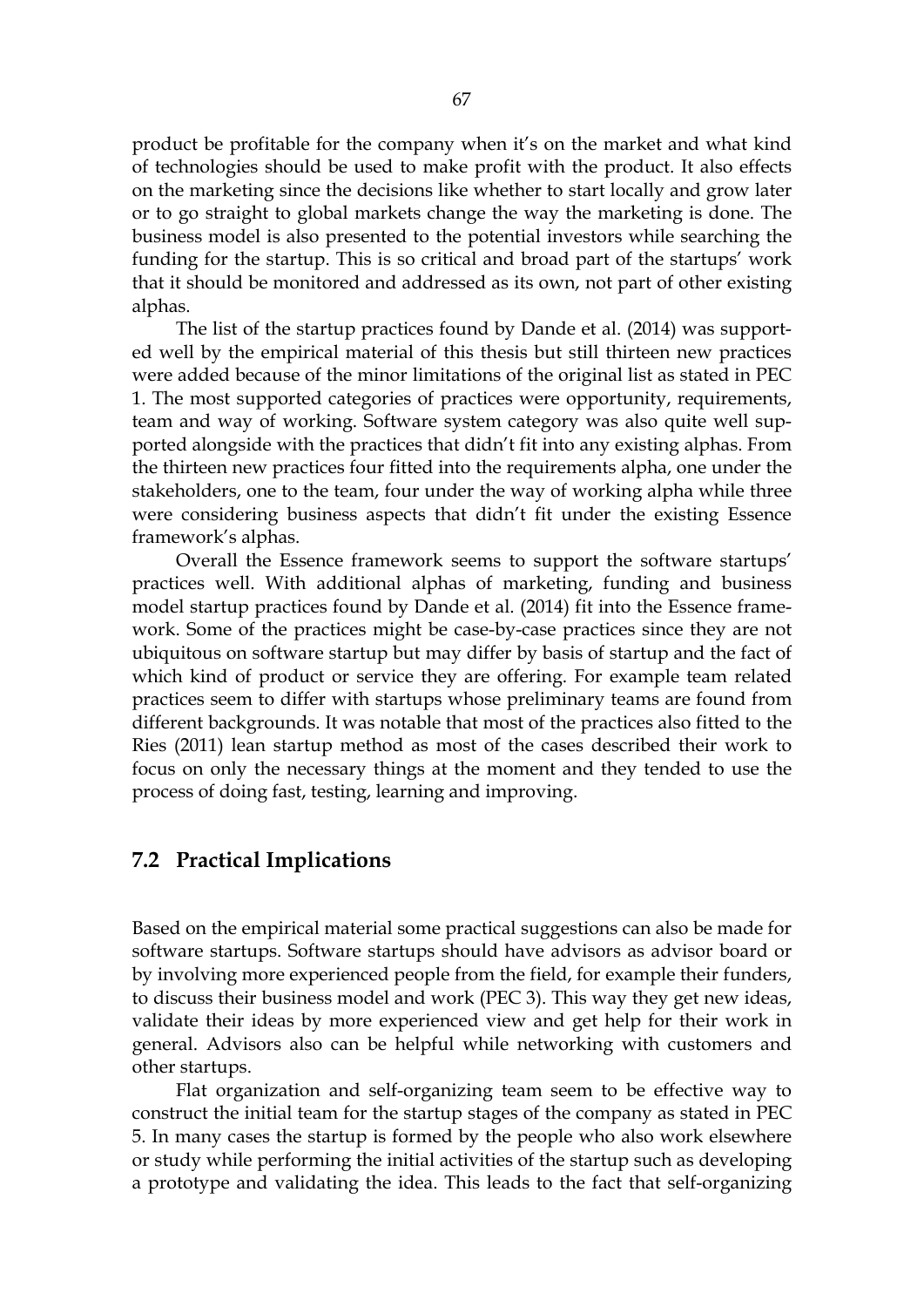teams that are not strictly divided into different roles is effective as people's allocation of time for the startup might change. Initial team members are also usually co-partners so flat organization might result in more committed team.

The empirical material of this thesis suggests that focusing the product features to what is needed at the given moment and focusing the product to serve the most important customer segment helps the startup to succeed, stated in PEC 4. The startup works with the limited resources which means that they cannot do everything they want simultaneously so keeping tight focus on the most important things for the moment they can succeed on those and change or expand the focus later. Koltins et al. (2018a) have also pointed out that overscoping the product or MVP is one of the most frequent reasons for failure of software startup. They suggest that scope of the product, especially in the early stage, should be chosen carefully to avoid adding too much features in the initial versions of product.

Usually startups have to start their work by funding from the founders or with small funding sources in the beginning. With this preliminary funding they can design their product and business and sometimes develop a prototype of the product. From the empirical material it is clear that securing investments from outside the team are usually the best way to make sure that the team has needed resources to develop profitable product and business model.

Forming deep relationship with the first customers is suggested by the empirical material. This will help startups to validate their product features with actual customers rather than just testing them inside the team (PEC 2). First customers can also be involved in the marketing activities if they agree to be references for the company which helps convincing others to buy the product or the service.

As PEC 6 stated it's notable that software startups tend to use common agile methods as the basis of their working methods but they tailor those methods to better suit their work. For example some of the interviewed startups told that they had implemented daily meetings from scrum but had left other parts of that method unimplemented because they didn't find those relevant for their current work.

Even though the Essence is a framework discussing the ubiquitous parts of software development it has also practical use. Especially after the suggested new alphas this framework could be used as a tool for software startups to monitor their progress in the most important areas of their work. Even without suggested modification the Essence could be used as a tool to monitor the progress of the software development and for documenting the working practices in a simple manner.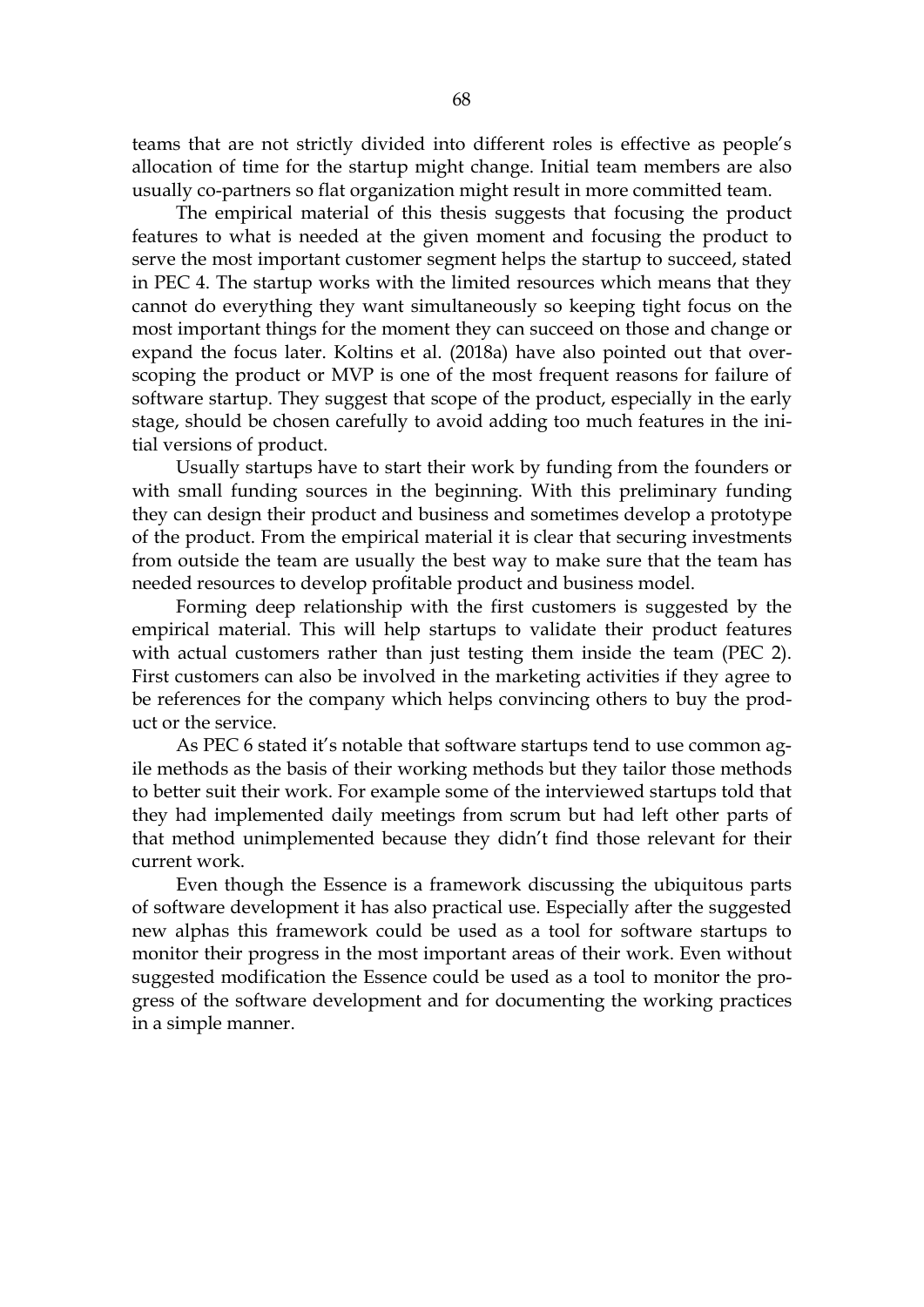# 8 CONCLUSION

This thesis studied what is the essence of software startup. The list of software startup practices was used as a tool to point out the most crucial areas of software startups' endeavour to find the ubiquitous areas that always have to be addressed and progress measured. In the theoretical framework the practices were categorized under the Essence framework alphas to see how well they fit under those areas that are always present in the software development according to the Essence framework. Later thirteen new practices were added after the analysis of the empirical material and three new alphas (marketing, funding and business model) were suggested to be added to the Essence framework for it to support the whole endeavour of software startups.

The study was conducted following the qualitative case study method. The participants for the interviews were founders or CEOs of software startups. Five of the interviews were conducted by the researcher himself and eight of them were acquired from the previous s1tudy concerning early stage startups pivots and prototype development. These eight interviews were conducted and transcribed by the researchers of the original study.

The data collection method along with the research methods were presented in the section 5. The empirical results were presented in the section 6 and further discussed in the section 7 with the practical and theoretical implications of this study. In this section 8 the thesis is concluded. First the research question is answered in the subsection 8.1 and the limitations and future research possibilities are presented in the subsections 8.2 and 8.3.

#### 8.1 Answer to Research Questions

This thesis aimed to answer the question: *How software startups' working practices fit under the alphas of the Essence framework?* The main question is divided into sub-questions:

1. How to define a software startup?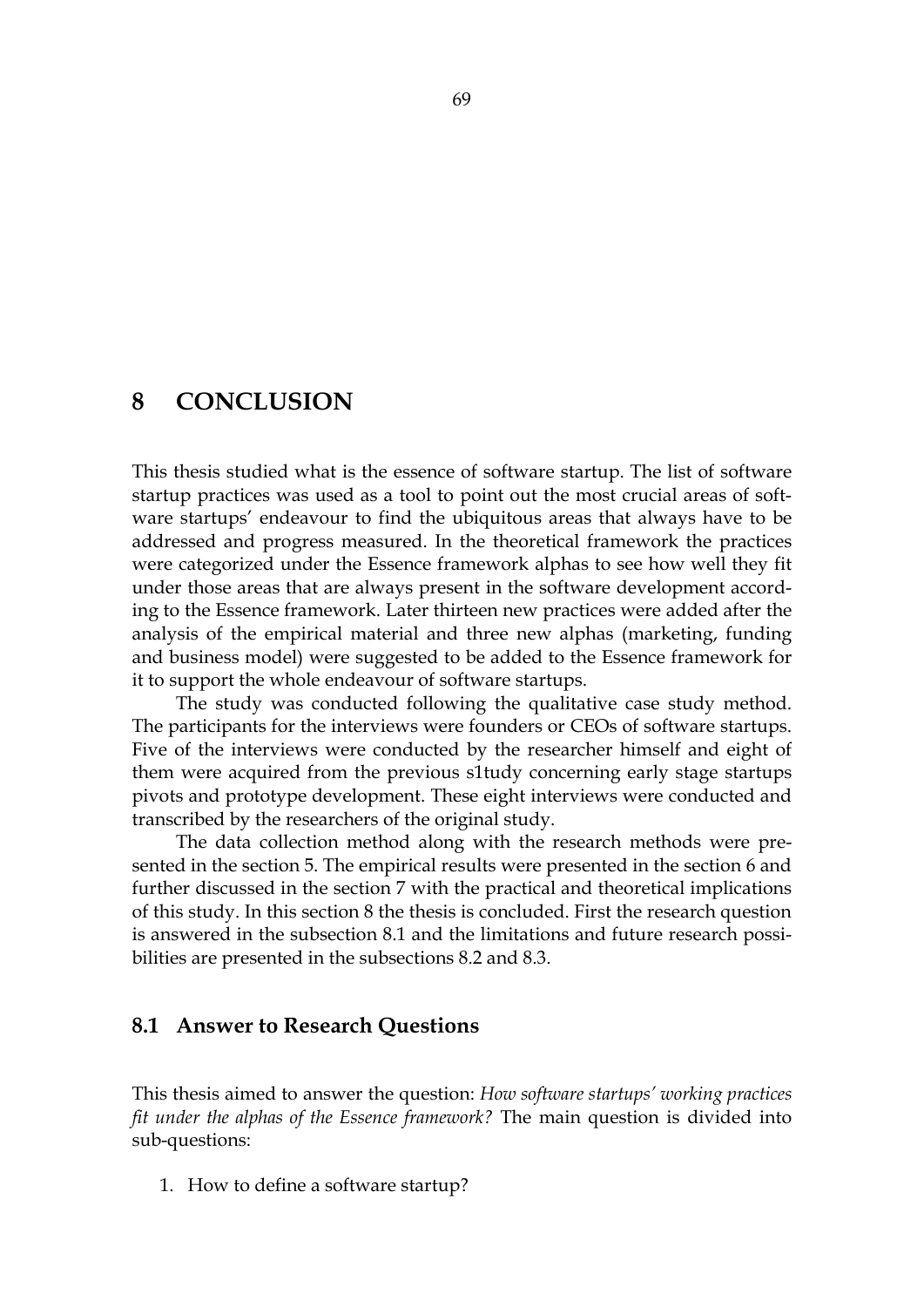- 2. What practices are universal for all software startups?
- 3. What aspects of the essence of software development are not universal for all software startups?

The first sub-question was answered through the literature. Software startups were defined following the characterization created by Paternoster et al. (2014). This was chosen since it's the most widely used in resent startup research. They extend the startup definition created by Sutton (2000). Sutton's definition focuses on the characteristics: scarce resources, multiple influences, little or no operating history and dynamic technologies and markets. Paternoster et al. (2014) expanded this definition by adding the characteristics: creating innovative products, fast growth, flat organization structures, focusing on one product, third party dependency and time pressure. Therefore not all newly founded companies are startups but those fitting under this characterizing. Software startup is a company following characteristics created by Paternoster et al. (2014) whose product is software system or combination of software system and physical product or a service.

The answer for the second sub-question started with the list of startup practices found by Dande et al. (2014) that was later extended by thirteen practices emerging from the empirical material of this study. These practices are listed in the table ?? in the section ??.

According to this thesis the answer for the sub-question three is that all of the aspects of the Essence framework are universal for all software startups. The Essence framework describes universal aspects of software development and since the major part of software startups is software development these same universal aspects apply to the software startups also. The work practices differ between software startups and more mature software companies but the universal areas that need to be addressed and measured are the same.

The answer to the research question is that the essence of software startup can be defined using the Essence framework and adding three new alphas that are universal for all software startups and need to be addressed and whose progress should be measured. These alphas that need to be added to capture the essence of software startup are funding, marketing and business model. All the existing alphas are universal for all software startups but they lack the business aspects that are also universal for all software startups. These universal business related aspects can be fitted under the alphas marketing, funding and business model.

## 8.2 Limitations

When discussing the limitations of this study there are some features that need to be considered. All of the startups subject to this study where from the Finland or Norway. This raises the question if the practices studied in this thesis are indeed practices that startups use or rather practices that small companies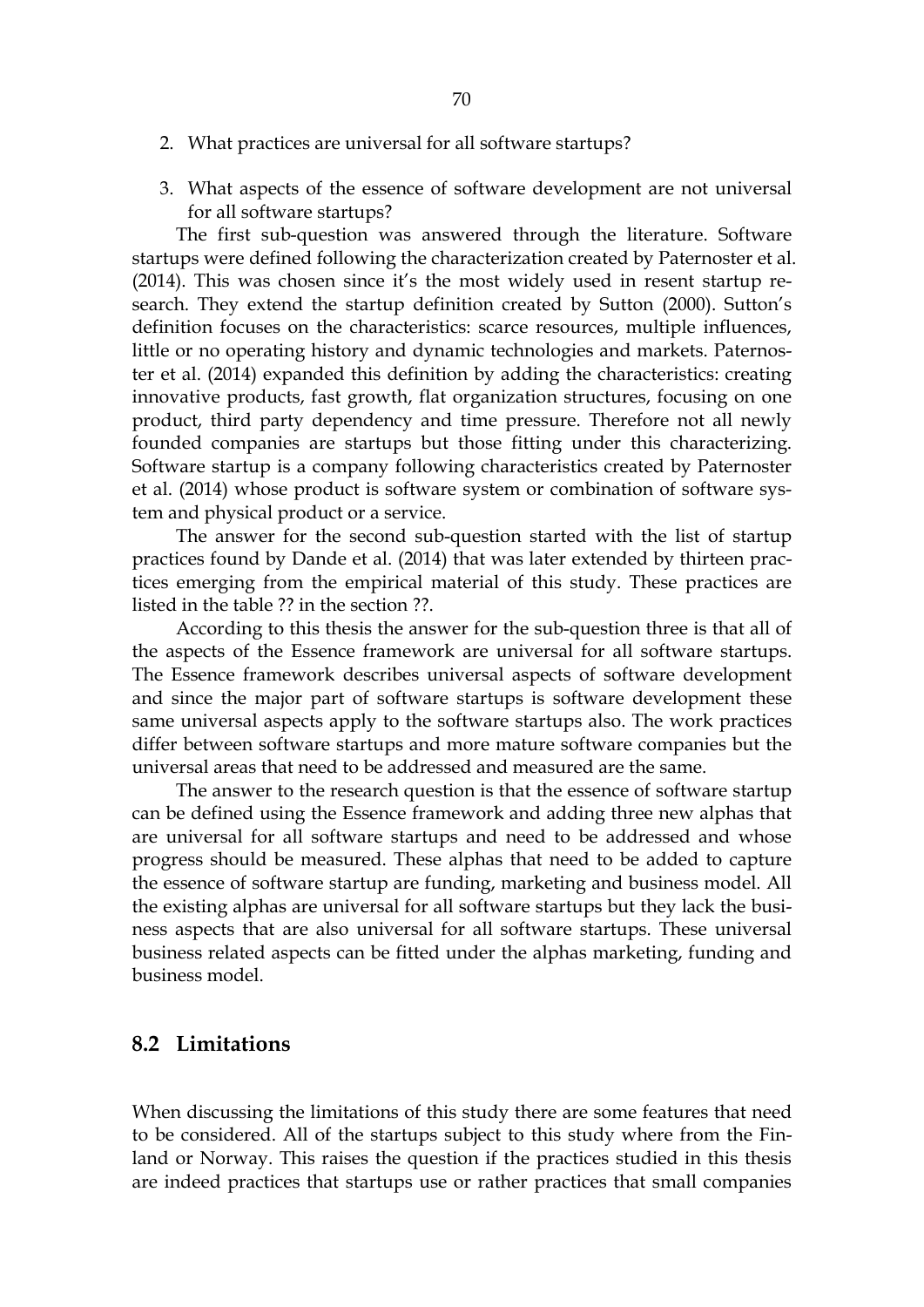tend to use in the Nordic countries. Kamulegeya et al. (2017) study indicates that this risk is minimal since they have already tested the practices found by Dande et al. (2014) in the Ugandan startup context.

Another noticeable thing is that eight of the cases studied had been interviewed and transcribed by another research and they hadn't used the exact same interview themes since the original study had been focusing on the early stage startups' pivots and prototype development. The risk of missing crucial information because the interviews were conducted for another study is minimal since the original interviews themes were highly related to the ones of this study and the interviews had been conducted following the same thematic interview procedures.

#### 8.3 Future Research

This study considers software startup's practices. The basis of these practices was the study by Dande et al. (2014) to which thirteen new practices was added. These practices could be further studied and the list should be expanded since there are many more working practices used by software startups and these could be studied to see which ones are the most beneficial in the practice. Practices should also be tested in the different geographical and cultural environment.

This study proposes three new alphas for the Essence framework to create a new framework for software startups' work. This opens an opportunity to test these suggestions and develop alternative changes for the framework for it to work in this context. The interactions between the new alphas introduced in this study and the existing alphas should be tested and formalized by another study.

The practices studied in this thesis and new practices emerging from future studies could also be mapped following categorization of Klotins et al. (2018b) startup context map. They have created a new categorization for software startups' practices that differ from the one used in this thesis. The model is relatively new and could be further tested by categorizing new practices following their map.

Unterkalmsteiner et al. (2016) have suggested a research agenda for software startup studies that includes areas that should be further studied. This thesis studied software startup practices that fit under multiple sections of their agenda. Future studies regarding the software startup practices could address practices more precisely on certain sector of that agenda to generate deeper knowledge on particular aspect of software startups' work.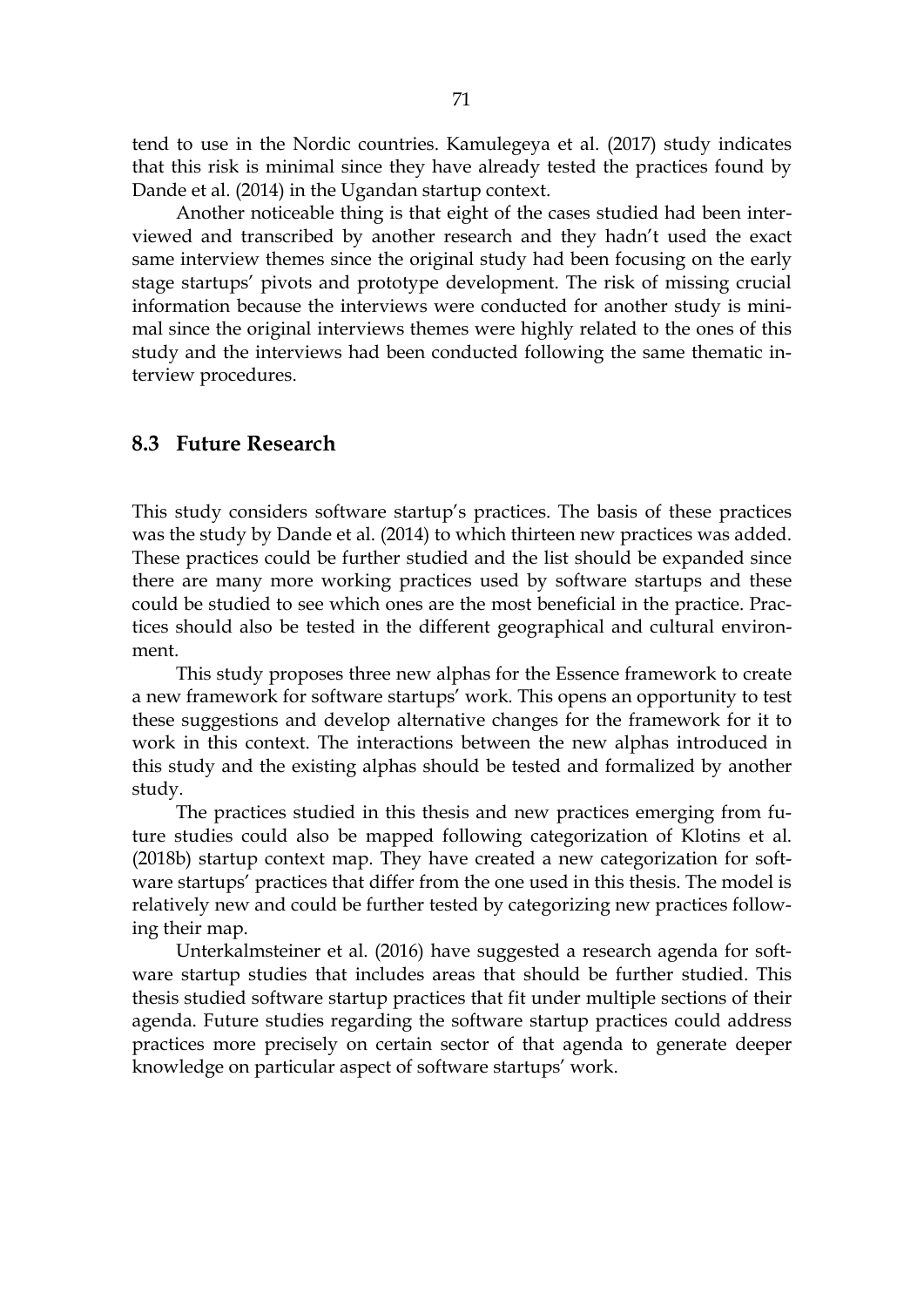#### **REFERENCES**

- Aranda, J. (2009). Against SEMAT. Accessed 19 July 2013. Available: http://catenary.wordpress.com/2009/11/29/against-semat/.
- Assyne, N. (2017, May). Collaborative-startup (co-startup): the role of communities of practices. In Proceedings of the 1st International Workshop on Software Engineering for Startups (pp. 6-9). IEEE Press.
- Bajwa, S. S., Wang, X., Duc, A. N., & Abrahamsson, P. (2017). "Failures" to be celebrated: an analysis of major pivots of software startups. Empirical Software Engineering, 22(5), 2373-2408.
- Björk, J., Ljungblad, J., & Bosch, J. (2013, June). Lean Product Development in Early Stage Startups. In IW-LCSP@ ICSOB (pp. 19-32).
- Blank, S. (2007). The four steps to the epiphany: successful strategies for products that win. BookBaby.
- Blank, S., & Dorf, B. (2012). The Startup Owners Manual, vol. 1. K&S Ranch Inc.
- Bourdieu, P. (1973). The three forms of theoretical knowledge. Information (International Social Science Council), 12(1), 53-80.
- Bourque, P., & Fairley, R. E. (2014). Guide to the software engineering body of knowledge (SWEBOK (R)): Version 3.0. IEEE Computer Society Press.
- Chang, S. J. (2004). Venture capital financing, strategic alliances, and the initial public offerings of Internet startups. Journal of Business Venturing, 19(5), 721-741.
- Cho, S. T., Chomina-Chavez, A., & Bronowitz, J. (2017, June). A map of technology entrepreneurship: Aha to Exit. In Technology & Engineering Management Conference (TEMSCON), 2017 IEEE (pp. 148-154). IEEE.
- Cockburn, A. (2010). A Detailed Critique of the SEMAT Initiative. Humans and Technology Technical Report HaT TR 201002. Accessed 19 July 2013. Available:

http://alistair.cockburn.us/A+Detailed+Critique+of+the+SEMAT+Initiat ive.

- Crowne, M. (2002). Why software product startups fail and what to do about it. Evolution of software product development in startup companies. In Engineering Management Conference, 2002. IEMC'02. 2002 IEEE International (Vol. 1, pp. 338-343). IEEE.
- Cruzes, D. S., & Dyba, T. (2011, September). Recommended steps for thematic synthesis in software engineering. In Empirical Software Engineering and Measurement (ESEM), 2011 International Symposium on (pp. 275-284). IEEE.
- da Rosa, S. C., Schreiber, D., Schmidt, S., & Junior, N. K. (2017). MANAGEMENT PRACTICES THAT COMBINE VALUE COCREATION AND USER EXPERIENCE An Analysis of the Nubank Startup in the Brazilian Market. Revista de Gestão, Finanças e Contabilidade, 7(2), 22.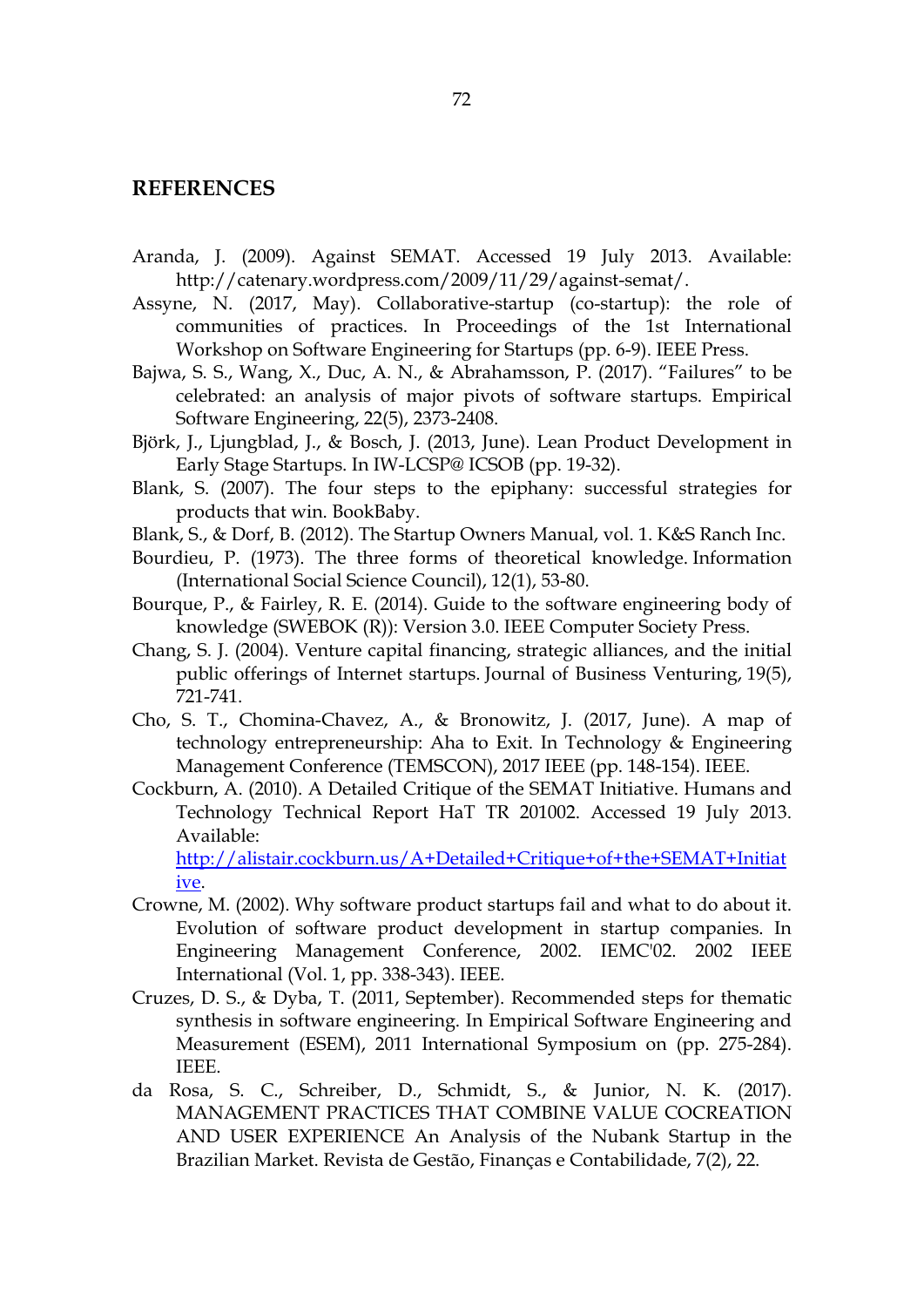- Dande, A., Eloranta, V. P., Kovalainen, A. J., Lehtonen, T., Leppänen, M., Salmimaa, T., ... & Koskimies, K. (2014). Software startup patterns-an empirical study. Tampereen teknillinen yliopisto. Tietotekniikan laitos. Raportti-Tampere University of Technology. Department of Pervasive Computing. Report; 4.
- DeTienne, D. R., & Cardon, M. S. (2012). Impact of founder experience on exit intentions. Small Business Economics, 38(4), 351-374.
- Dey, I. (2003). Qualitative data analysis: A user friendly guide for social scientists. Routledge.
- Dwolatzky, B. (2012, May). Re-founding software engineering practice-The SEMAT initiative. In Software Engineering Colloquium (SE), 2012 4th (pp. 1-3). IEEE.
- Elvesæter, B. (2013, June). Extending the Kernel with Practices to Create Methods. In Essence Workshop. Berlin, Germany.
- Evensen, A., Kemell, K. K., Wang, X., Risku, J., & Abrahamsson, P. (2018). Essencery-A Tool for Essentializing Software Engineering Practices. arXiv preprint arXiv:1808.02723.
- Fowler, M. (2010). Semat. Accessed 19 July 2013. Available: http://martinfowler.com/bliki/Semat.html.
- Giardino, C., Paternoster, N., Unterkalmsteiner, M., Gorschek, T., & Abrahamsson, P. (2016). Software development in startup companies: The greenfield startup model. IEEE Transactions on Software Engineering, 42(6), 585-604.
- Giardino, C., Unterkalmsteiner, M., Paternoster, N., Gorschek, T., & Abrahamsson, P. (2014). What do we know about software development in startups?. IEEE software, 31(5), 28-32.
- Giardino, C., Wang, X., & Abrahamsson, P. (2014, June). Why early-stage software startups fail: a behavioral framework. In International Conference of Software Business (pp. 27-41). Springer, Cham.
- Gil, D. C., Serrato, J. H., & Melo, J. A. (2014). On the use of the SEMAT kernel within a software engineering course. METHODS, MODELING, AND TEACHING, VOL. 3, 77.
- González-Pérez, M. E., Zapata-Jaramillo, C. M., & González-Palacio, L. (2014). Toward a standardized representation of RUP best practices of project management in the SEMAT kernel. METHODS, MODELING, AND TEACHING, VOL. 3, 47.
- Hallen, B. L., Bingham, C. B., & Cohen, S. (2014, January). Do accelerators accelerate? A study of venture accelerators as a path to success?. In Academy of management proceedings (Vol. 2014, No. 1, p. 12955). Academy of Management.
- Huang, S., & Ng, P. W. (2014). Essence as a Framework for Conducting Empirical Studies. METHODS, MODELING, AND TEACHING, VOL. 3, 9.
- Ibargüengoitia, G., & Oktaba, H. (2014). Identifying the scope of Software Engineering for Beginners course using ESSENCE. METHODS, MODELING, AND TEACHING, VOL. 3, 67.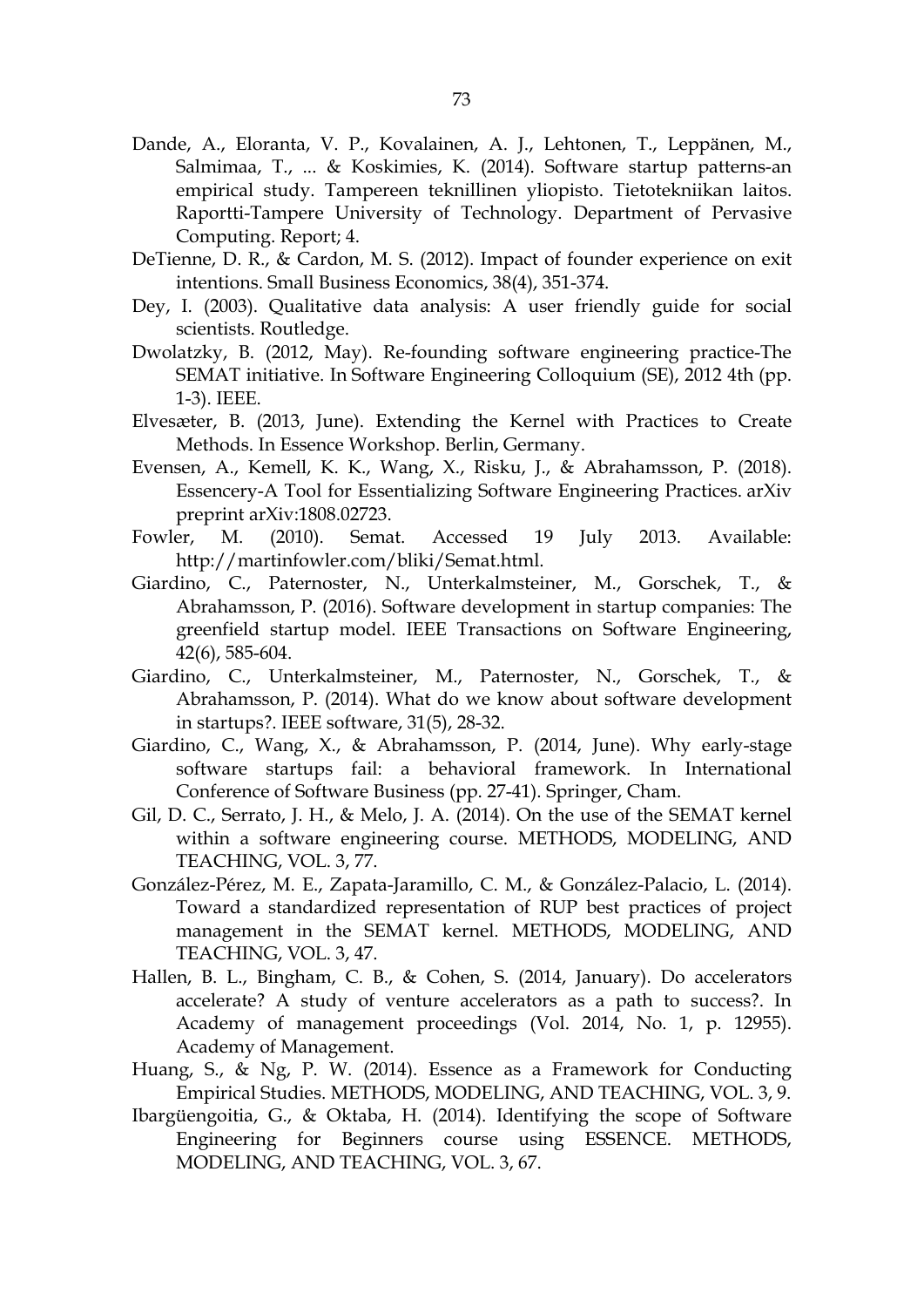Jacobson, I., & Meyer, B. (2009). Methods need theory. Dr. Dobb's Journal.

- Jacobson, I., Meyer, B., & Soley, R. (2009). Call for action: The SEMAT initiative. Dr. Dobb's Journal, 10.
- Jacobson, I., Ng, P. W., McMahon, P. E., & Goedicke, M. (2019). The Essentials of Modern Software Engineering: Free the Practices from the Method Prisons!. Morgan & Claypool.
- Jacobson, I., Ng, P. W., McMahon, P. E., Spence, I., & Lidman, S. (2013). The essence of software Engineering: applying the SEMAT kernel. Addison-Wesley.
- Jacobson, I., Ng, P. W., McMahon, P., Spence, I., & Lidman, S. (2012). The essence of software engineering: the SEMAT kernel. Queue, 10(10), 40.
- Jacobson, I., Ng, P. W., McMahon, P., Spence, I., & Lidman, S. (2012). The essence of software engineering: the SEMAT kernel. Queue, 10(10), 40.
- Jacobson, I., Spence, I., & Ng, P. W. (2013). Agile and SEMAT: perfect partners. Communications of the ACM, 56(11), 53-59.
- Jick, T. D. (1979). Mixing qualitative and quantitative methods: Triangulation in action. Administrative science quarterly, 24(4), 602-611.
- Kamulegeya, G., Hebig, R., Hammouda, I., Chaudron, M., & Mugwanya, R. (2017, August). Exploring the Applicability of Software Startup Patterns in the Ugandan Context. In Software Engineering and Advanced Applications (SEAA), 2017 43rd Euromicro Conference on (pp. 116-124). IEEE.
- Kane, T. J. (2010). The importance of startups in job creation and job destruction. Available at SSRN 1646934.
- Kaplan, B., & Maxwell, J. A. (2005). Qualitative research methods for evaluating computer information systems. In Evaluating the organizational impact of healthcare information systems (pp. 30-55). Springer, New York, NY.
- Kirk, J., & Miller, M. L. (1986). Reliability and validity in qualitative research. Sage.
- Klotins, E., Unterkalmsteiner, M., & Gorschek, T. (2015, June). Software engineering knowledge areas in startup companies: a mapping study. In International Conference of Software Business (pp. 245-257). Springer, Cham.
- Klotins, E., Unterkalmsteiner, M., & Gorschek, T. (2018a). Software Engineering Antipatterns in start-ups. IEEE Software, 36(2), 118-126.
- Klotins, E., Unterkalmsteiner, M., & Gorschek, T. (2018b). Software-intensive product engineering in start-ups: a taxonomy. IEEE Software, 35(4), 44-52.
- Klotins, E., Unterkalmsteiner, M., & Gorschek, T. (2019). Software engineering in start-up companies: An analysis of 88 experience reports. Empirical Software Engineering, 24(1), 68-102.
- Lueg, R., Malinauskaite, L., & Marinova, I. (2014). The vital role of business processes for a business model: the case of a startup company. Problems and Perspectives in Management, (12, Iss. 4 (contin.)), 213-220.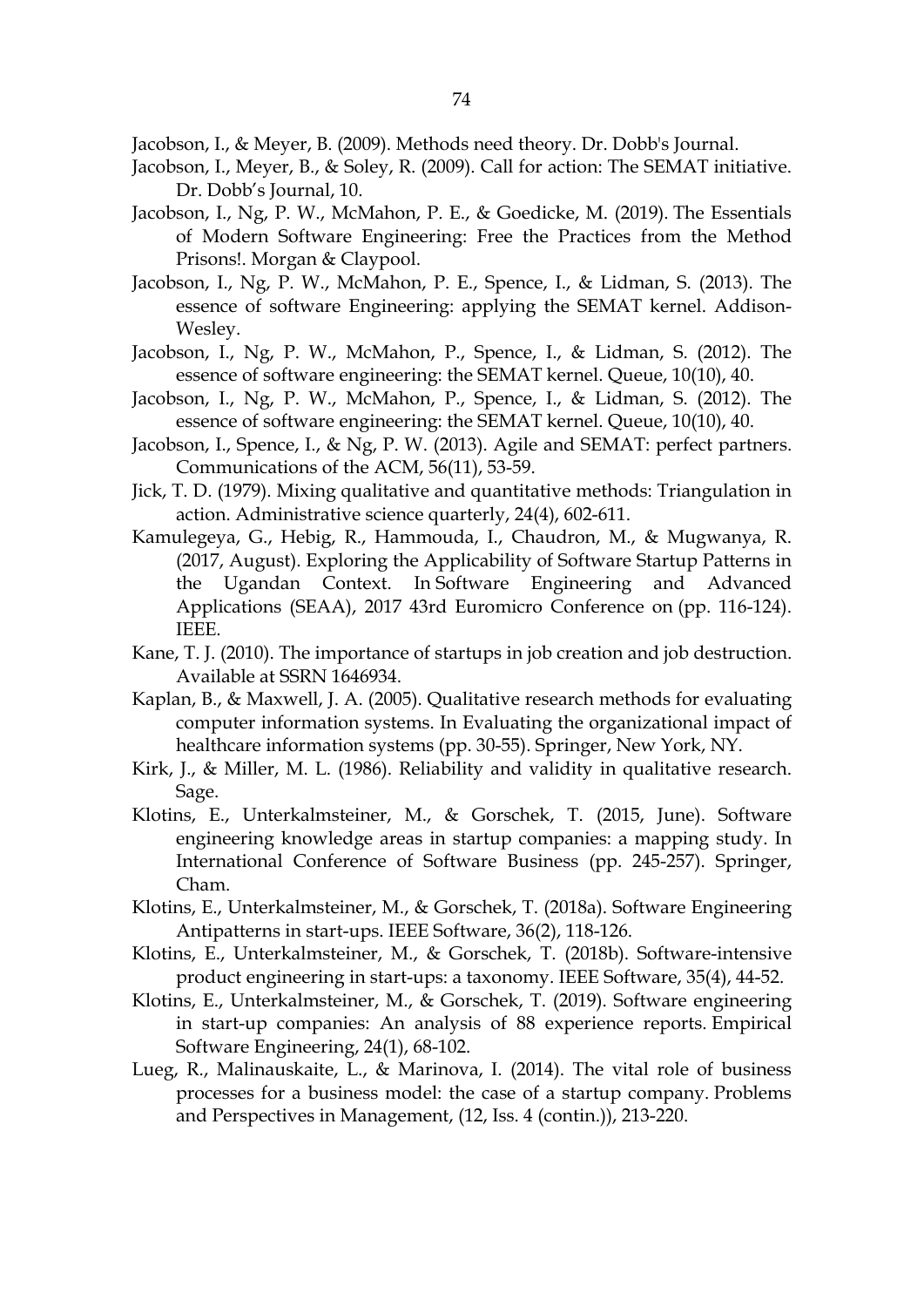- MacMillan, I. C., Zemann, L., & Subbanarasimha, P. N. (1987). Criteria distinguishing successful from unsuccessful ventures in the venture screening process. Journal of business venturing, 2(2), 123-137.
- Melegati, J., Goldman, A., & Paulo, S. (2016). Requirements Engineering in Software Startups: a Grounded Theory approach. 2nd Int. Work. Softw. Startups, Trondheim, Norw.
- Myers, M. D., & Newman, M. (2007). The qualitative interview in IS research: Examining the craft. Information and organization, 17(1), 2-26.
- Ng, P. W., & Huang, S. (2013). Essence: A framework to help bridge the gap between software engineering education and industry needs. In Software Engineering Education and Training (CSEE&T), 2013 IEEE 26th Conference on (pp. 304-308). IEEE.
- Object Management Group (OMG). 2008. Software Process Engineering Metamodel (SPEM). Available: http://www.omg.org/spec/SPEM/2.0/
- Park, J. S., Jacobson, I., Myburgh, B., Johnson, P., & McMahon, P. E. (n.d.) SEMAT Yesterday, Today and Tomorrow An Industry Perspective. Available: https://pdfs.semanticscholar.org/100e/dda4f5306cfb9cb8383110b23fe617 5de41f.pdf
- Paternoster, N., Giardino, C., Unterkalmsteiner, M., Gorschek, T., & Abrahamsson, P. (2014). Software development in startup companies: A systematic mapping study. Information and Software Technology, 56(10), 1200-1218.
- Patton, M. Q. (1990). Qualitative evaluation and research methods. SAGE Publications, inc.
- Rafiq, U., Bajwa, S. S., Wang, X., & Lunesu, I. (2017, August). Requirements Elicitation Techniques Applied in Software Startups. In Software Engineering and Advanced Applications (SEAA), 2017 43rd Euromicro Conference on (pp. 141-144). IEEE.
- Ries, E. (2011). The Lean Start-up. How Constant Innovation Creates Radically Successful Business. Lloc de publicació: Londres. Portfolio Penguin.
- Ries, E. (2011). The lean startup: How today's entrepreneurs use continuous innovation to create radically successful businesses. Crown Books.
- Robehmed, N. (2013) What is A Startup?. Forbes.
- Schön, D. A. (2017). The reflective practitioner: How professionals think in action. Routledge.
- Seppänen, P., Liukkunen, K., & Oivo, M. (2015, December). On the feasibility of startup models as a framework for research on competence needs in software startups. In International Conference on Product-Focused Software Process Improvement (pp. 569-576). Springer, Cham.
- Seppänen, P., Liukkunen, K., & Oivo, M. (2017, November). Little Big Team: Acquiring Human Capital in Software Startups. In International Conference on Product-Focused Software Process Improvement (pp. 280- 296). Springer, Cham.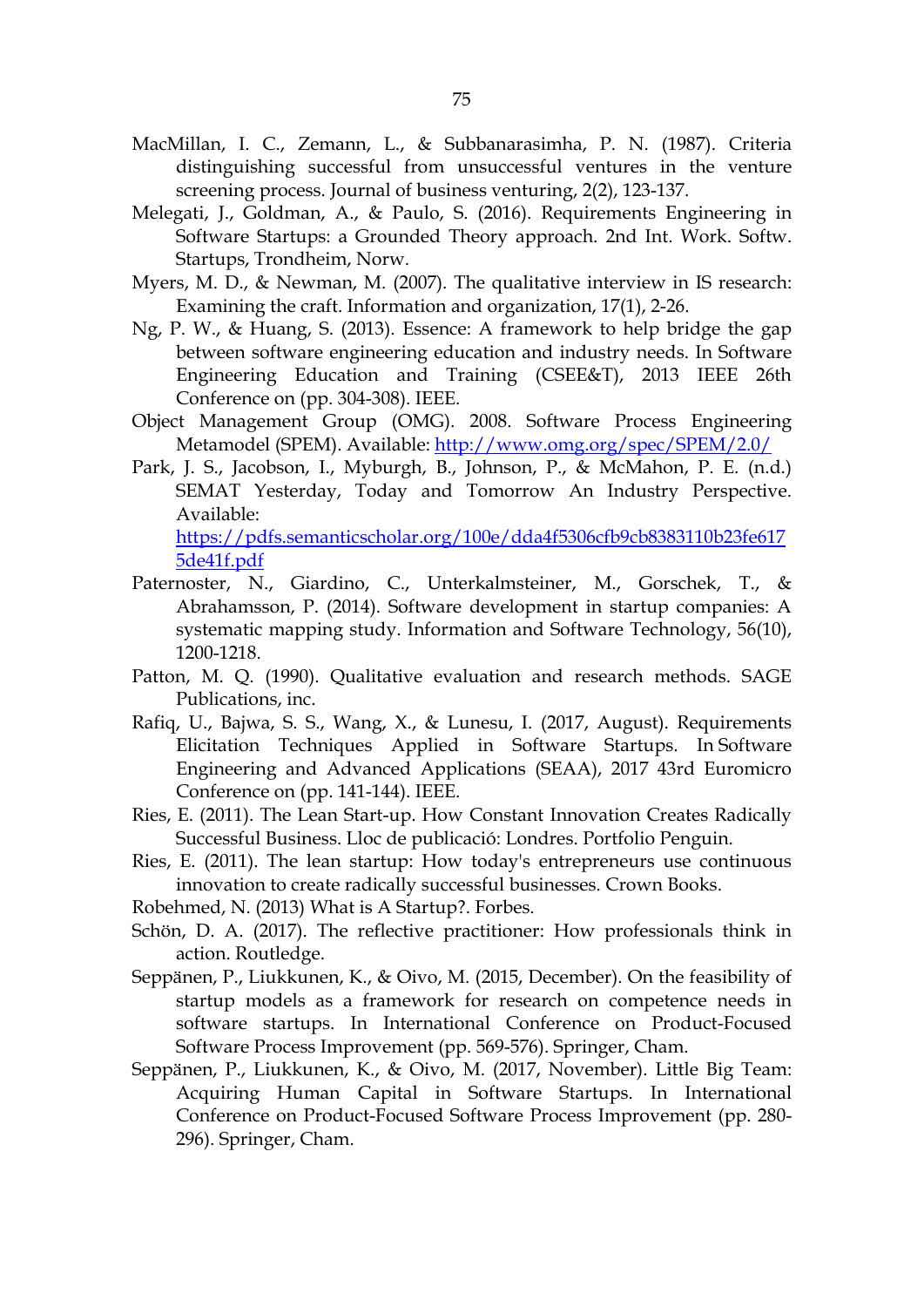- Smolander, K., & Päivärinta, T. (2013, May). Forming theories of practices for software engineering. In Software Engineering (GTSE), 2013 2nd SEMAT Workshop on a General Theory of (pp. 27-34). IEEE.
- Striewe, M., Mcneile, A. T., & Berre, A. J. (2012). Towards an Agile Foundation for the Creation and Enactment of Software Engineering Methods: The SEMAT Approach.
- Striewe, M., Mcneile, A. T., & Berre, A. J. (2012). Towards an Agile Foundation for the Creation and Enactment of Software Engineering Methods: The SEMAT Approach.
- Submitters, O. (2012). Essence–Kernel and Language for Software Engineering Methods.
- Sutton, S. M. (2000). The role of process in software start-up. IEEE software, 17(4), 33-39.
- Swenson, M. J., Rhoads, G. K., & Whitlark, D. B. (2014). Startup marketing: Leveraging leverage. The Journal of Applied Business and Economics, 16(6), 56.
- Tolvanen, J. P. (1998). Incremental method engineering with modeling tools: theoretical principles and empirical evidence. Ph. D. Thesis, University of Jyvaskyla.
- Tripathi, N., Seppänen, P., Oivo, M., Similä, J., & Liukkunen, K. (2017, August). The Effect of Competitor Interaction on Startup's Product Development. In Software Engineering and Advanced Applications (SEAA), 2017 43rd Euromicro Conference on (pp. 125-132). IEEE.
- Unterkalmsteiner, M., Abrahamsson, P., Wang, X., Nguyen-Duc, A., Shah, S., Bajwa, S. S., ... & Edison, H. (2016). Software startups–a research agenda. e-Informatica Software Engineering Journal, 10(1).
- Varantola, K., Launis, V., Helin, M., Spoof, S. K., & Jäppinen, S. (2013). Hyvä tieteellinen käytäntö ja sen loukkausepäilyjen käsitteleminen Suomessa. Helsinki: Tutkimuseettinen neuvottelukunta.
- Wall, D. A. (2001). Using open source for a profitable startup. Computer, 34(12), 158-160.
- Wang, X., Edison, H., Bajwa, S. S., Giardino, C., & Abrahamsson, P. (2016, May). Key challenges in software startups across life cycle stages. In International Conference on Agile Software Development (pp. 169-182). Springer, Cham.
- Weerawardena, J. (2003). The role of marketing capability in innovation-based competitive strategy. Journal of strategic marketing, 11(1), 15-35.
- Wennberg, K., Wiklund, J., DeTienne, D. R., & Cardon, M. S. (2010). Reconceptualizing entrepreneurial exit: Divergent exit routes and their drivers. Journal of Business Venturing, 25(4), 361-375.
- Yin, R. K. (2013). Case study research and applications: Design and methods. Sage publications.
- Yu, Y. W., Chang, Y. S., Chen, Y. F., & Chu, L. S. (2012, July). Entrepreneurial Success for High-Tech Start-Ups--Case Study of Taiwan High-Tech Companies. In Innovative Mobile and Internet Services in Ubiquitous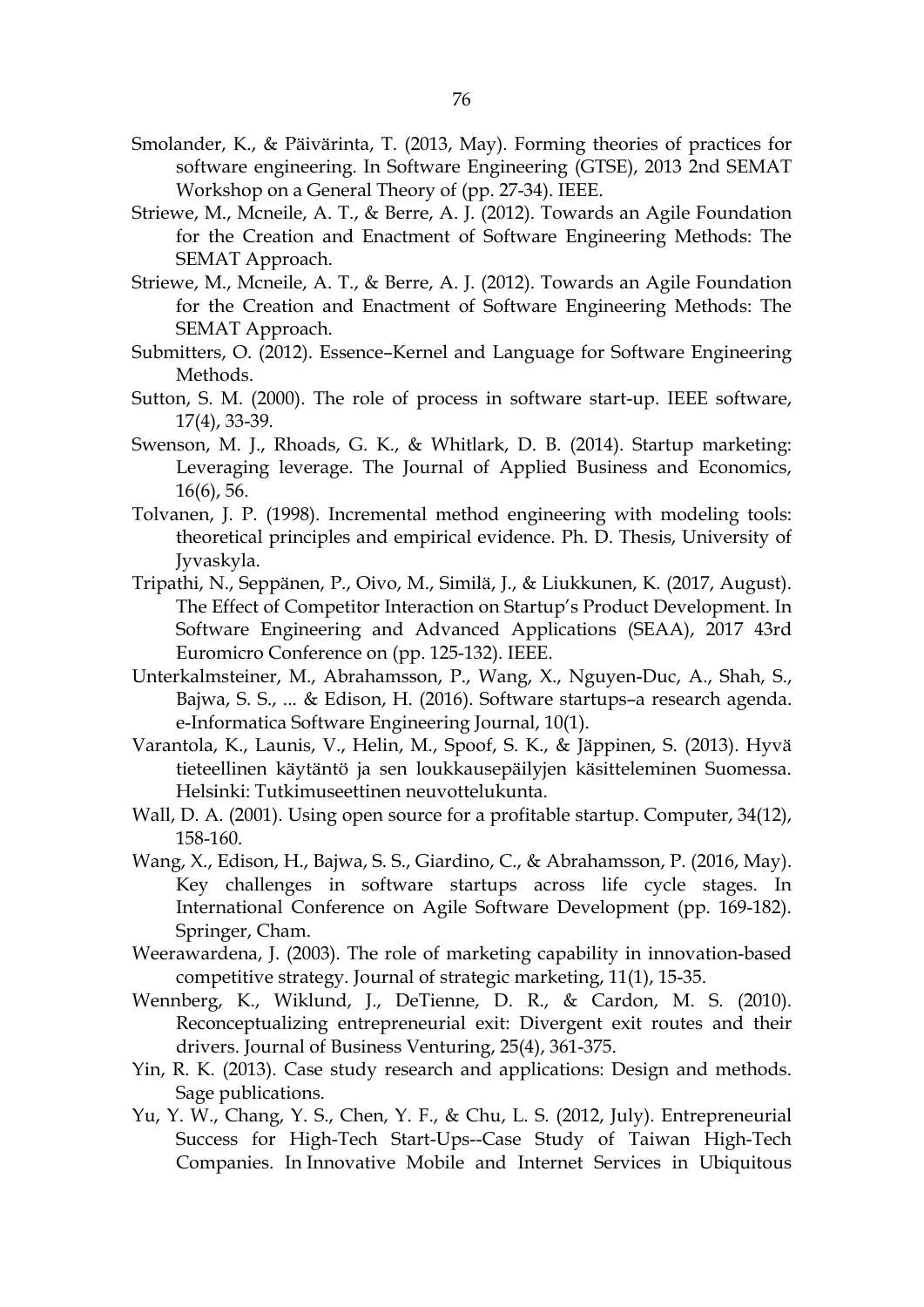Computing (IMIS), 2012 Sixth International Conference on (pp. 933-937). IEEE.

Zalewski, J. (2013). Review, The essence of software engineering : applying the SEMAT kernel. Computing Reviews. Available: http://www.computingreviews.com/review/review\_review.cfm?review \_id=141474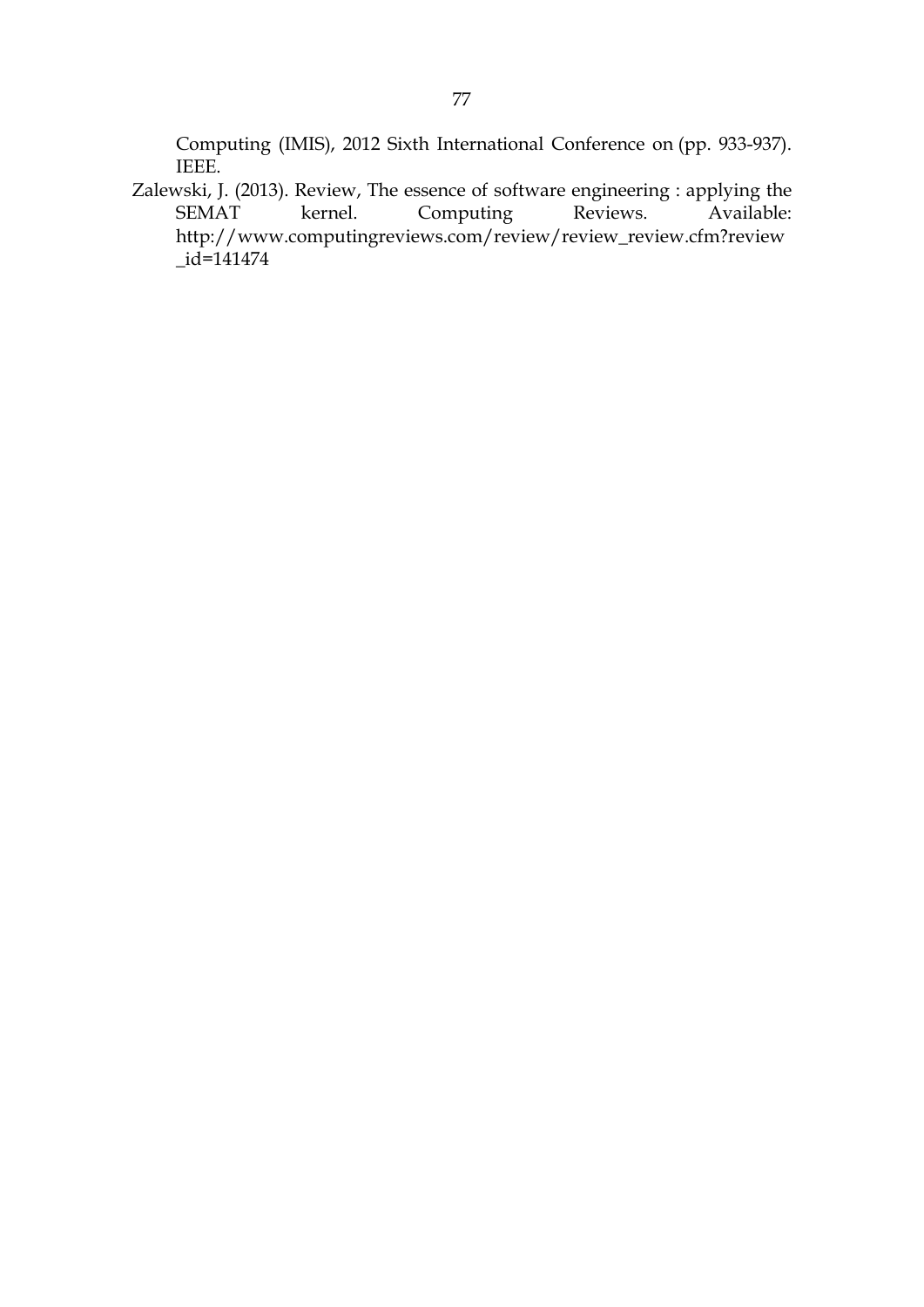## APPENDIX 1 LIST OF THE STARTUP PRACTICES

| <b>Practice</b>                                                            | <b>Description</b>                                                                                                                                                                                                        |
|----------------------------------------------------------------------------|---------------------------------------------------------------------------------------------------------------------------------------------------------------------------------------------------------------------------|
|                                                                            |                                                                                                                                                                                                                           |
| Focus your product                                                         | Focus on the most potential customer segment. Be prepared to change the focus                                                                                                                                             |
|                                                                            |                                                                                                                                                                                                                           |
| Find your value proposition<br>and stick to it on all levels               | Create a valid value proposition. Discuss with experts from strategic and operational levels at<br>customer's organization.                                                                                               |
| Present the product as facilitat-<br>ing rather than competing to          | Develop a product that can co-operate rather than compete with competitors                                                                                                                                                |
| the competitors                                                            |                                                                                                                                                                                                                           |
| Focus on goals, whys                                                       | Find real motivations behind customers' wishes by asking why they want something rather than<br>just what they want. This way you understand customers' needs deeper and can address them in<br>other situations as well. |
| Use proven UX methods                                                      | Use proven UX development methods from the beginning. Validate ideas quickly by using proto-<br>types.                                                                                                                    |
| Do something spectacular                                                   | Create WOW effects and feelings to the customer to stand out in the competition.                                                                                                                                          |
| Have a single product, no per<br>customer variants                         | Have a modular and flexible single product rather than multiple per customer variants.                                                                                                                                    |
| Restrict the number of plat-<br>forms that your product works<br>on        | Make business decisions on what platforms you want to support. Focus on the most important<br>ones. For example the most used browsers and operating systems.                                                             |
| Use enabling specifications                                                | Enable specification to guide work efficiently. Let team work independently without constant<br>intervene from the owner or customer.                                                                                     |
| Design and conduct experi-<br>ments to find out about user<br>preferences  | Use experiments and communication with user to determinate in which directions product<br>should be developed.                                                                                                            |
| Use tools to collect data about<br>user behaviour                          | Use data to acknowledge user behaviour and choose best marketing channels.                                                                                                                                                |
| Make your idea into a product                                              | Turn your ideas into products rather than projects. Projects are not easily scaled.                                                                                                                                       |
| Outsource your growth                                                      | Use outsourcing to keep your focus on the product.                                                                                                                                                                        |
| Anyone can release and stop<br>release                                     | Allow anyone to make a release or stop it. Fast releases allow quick feedback from users.                                                                                                                                 |
| Create the development cul-<br>ture before processes                       | In the beginning develop a culture that supports what you want to be. Processes are likely to<br>change as company evolves so focus first on building the culture that fits your goals and future<br>processes.           |
| Get venture capital and push<br>your product                               | Try to get your product profitable fast with venture capital rather than develop it slowly in<br>silence with low resources.                                                                                              |
| Fund it yourself                                                           | Getting funding with proof of concept is not easy. Fund first yourself and get investment later.                                                                                                                          |
| Validate that your product sells                                           | Validate your idea before starting development or try to get a few customers before you start<br>developing.                                                                                                              |
| Focus early on those people<br>who will give you income in the<br>long run | Try to get your business model running from the start, even in small scale. Focus on paying<br>customers to ensure that the company is profitable.                                                                        |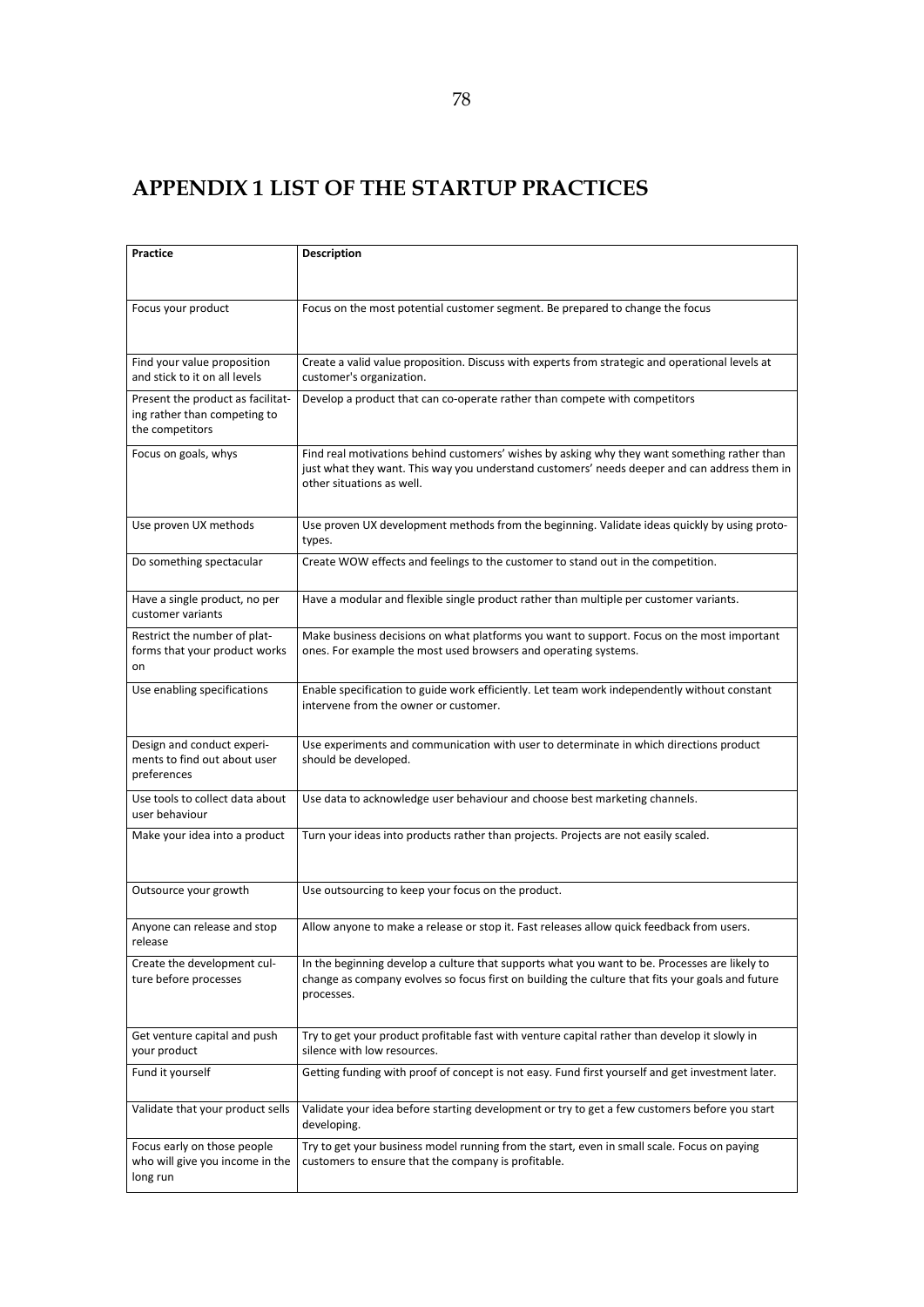| Form deep relations with first<br>customers to really understand                                           | To understand the customers and the business develop as deep relations as you can with the<br>first customers.                                                                             |
|------------------------------------------------------------------------------------------------------------|--------------------------------------------------------------------------------------------------------------------------------------------------------------------------------------------|
| their needs                                                                                                |                                                                                                                                                                                            |
| Use planning tools that really<br>show value provided to cus-<br>tomer                                     | Choose tools that allow mapping the value customer gets from what is done and planned.                                                                                                     |
| Start locally grow globally                                                                                | Target local customers in the beginning but make all decisions considering the global growth.                                                                                              |
| Adapt your release cycles to<br>the culture of your users                                                  | Depending on your customers choose how fast releases are and how much can be changed at<br>once.                                                                                           |
| Keep customer communica-<br>tions simple and natural                                                       | A startup needs quick and good feedback from customers for development decisions. Try to<br>encourage direct contacts by email or through integrated feedback mechanisms.                  |
| Help customers create a great<br>showcase for you with support                                             | The first customers can provide a visible showcase to attract other customers.                                                                                                             |
| Flat organization                                                                                          | In flat organization people are committed to a common good and communications are easy as<br>they don't require intermediates.                                                             |
| Consider career expectations<br>of good people                                                             | Keep team happy by offering opportunities to build up their skills. They can raise their market<br>value as an insurance for the case that startup fails.                                  |
| Don't grow in personnel                                                                                    | If you don't need more resources or competence don't grow in personnel.                                                                                                                    |
| Bind key people                                                                                            | Most important people should be shareholders, partners or founders because critical infor-<br>mation is easily lost.                                                                       |
| Form partnerships and bonds<br>with other startups                                                         | Focus on developing your product and on your core business. For other issues find partnering<br>startup. Startups are usually keen to co-operate.                                          |
| Make your own strength as a<br>"brand"                                                                     | All startups should have exceptional skills or product. Turn this strength into a brand in the<br>market.                                                                                  |
| Showing alternatives is the<br>highest proof of expertise                                                  | Finding different alternatives for a solution is expertise. Explore alternatives to find a good<br>solution.                                                                               |
| In the development of custom-<br>er solutions, find a unique<br>value proposition in your way<br>of acting | Find the way of acting that differs from your competitors. For example super-fast or people<br>centric.                                                                                    |
| Follow communities                                                                                         | Everyone should follow communities to know what is happening and to find new values for<br>customer.                                                                                       |
| Share ideas and get more back                                                                              | Sharing ideas will help you get valuable feedback.                                                                                                                                         |
| Small co-located teams                                                                                     | Small teams with scarce resources need good communication to survive. Speaking in the same<br>room is the most effective way to communicate.                                               |
| Have multi-skilled developers                                                                              | Startups have usually small teams, yet there are lots of different things to do. Multi-skilled<br>developers are needed to address all the issues in startup without growing in personnel. |
| Keep teams stable in growth<br>mode                                                                        | While growing as a company try to keep teams and individual roles stable.                                                                                                                  |
| Let teams self-select                                                                                      | Teams should be allowed to self-organize.                                                                                                                                                  |
| Sharing competence in team                                                                                 | In team everyone has slightly different expertise. Since startups need skilled developers sharing<br>competence inside the team is necessary.                                              |
| Start with a competence focus<br>and expand as needed                                                      | In the beginning focus on specific competence with a small group of people. Expand team and<br>competences later.                                                                          |
| Start with small and experi-<br>enced team and expand as<br>needed                                         | Start with small and experienced team that has efficient ways to communicate. Anticipating all<br>needed skills beforehand is hard.                                                        |
| Have different processes for<br>different goals                                                            | Choose different practices for different tasks if needed.                                                                                                                                  |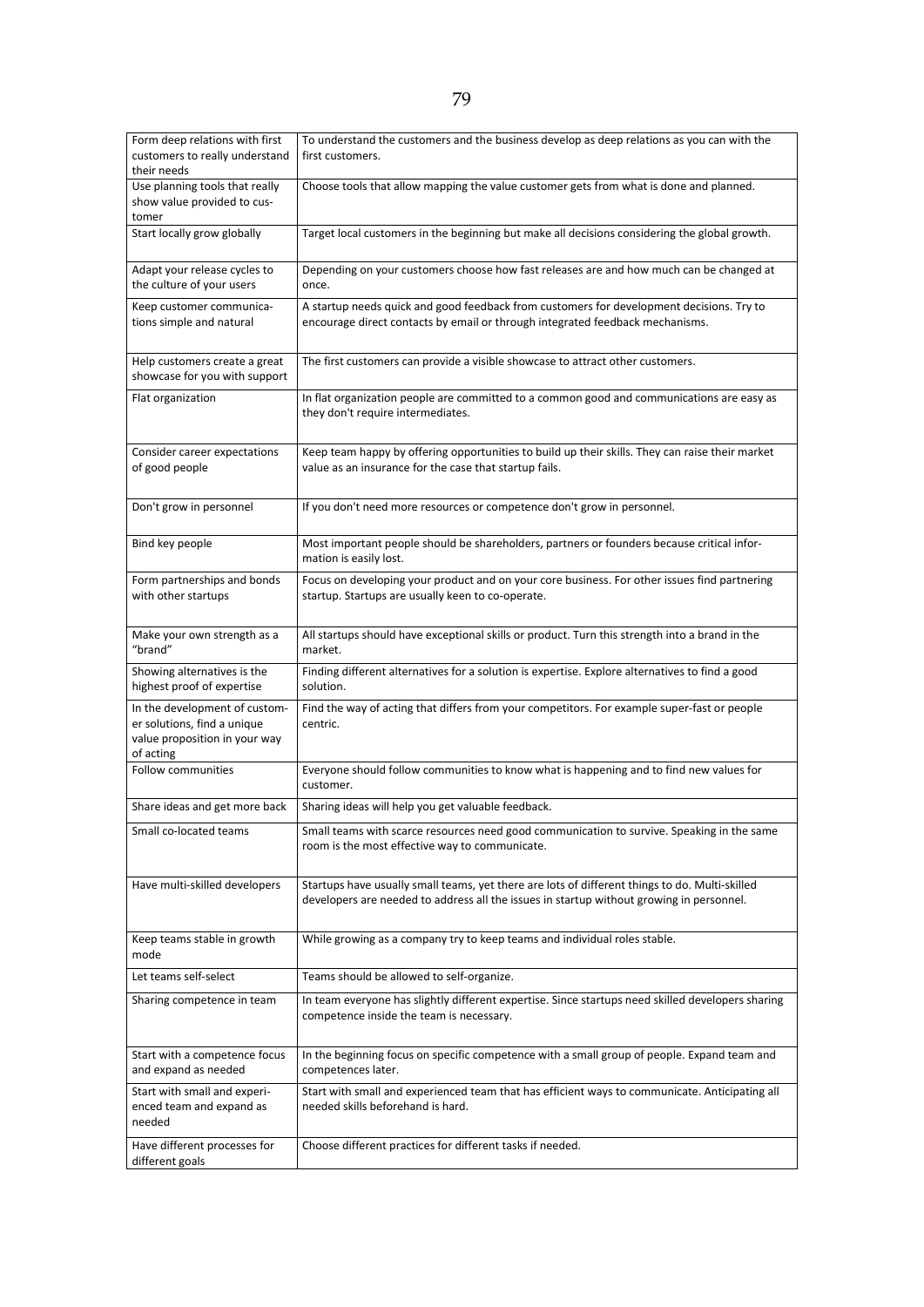| Tailored gates and done crite-<br>ria                                                    | Process phases leading to something being done or assessed or accepted should reflect the<br>overall process and business.                             |
|------------------------------------------------------------------------------------------|--------------------------------------------------------------------------------------------------------------------------------------------------------|
| Time process improvements<br>right                                                       | Improve and change processes only when it is absolutely needed. At some point of the growth<br>startup might need to change its preliminary processes. |
| Find the overall development<br>approach that fits your compa-<br>ny and its business    | Find the best approach for your business. Don't follow latest trends if it's not best fit for you.                                                     |
| Tailor common agile practices<br>for your culture and needs                              | Most textbook practices are highly general. Tailor them to fit your needs and culture.                                                                 |
| Fail fast, stop and fix                                                                  | Allow developers to do things quickly and freely and stop if something goes wrong. They will<br>then fix the problem and process in the team.          |
| Move fast and break things                                                               | Prefer culture with fast development and where failing is acceptable.                                                                                  |
| <b>Forget Software Engineering</b>                                                       | Software development may be ad hoc and unorganized if it us good enough with the physical<br>product.                                                  |
| Anything goes in product<br>planning                                                     | Startup needs to figure out new features, system concepts and new projects.                                                                            |
| To minimize problems with<br>changes and variations, devel-<br>op a very focused concept | Develop a validated and focused concept to minimize risks with changes. Be still ready to do<br>changes if needed.                                     |
| Develop only what is needed<br>now                                                       | Be efficient by developing only what is needed now.                                                                                                    |
| Make features easy to remove                                                             | Use techniques and architecture that make features easy to remove if needed.                                                                           |
| Use extendable product archi-<br>tecture                                                 | Use architecture and techniques that allow to extent design easily.                                                                                    |
| Only use reliable metrics                                                                | Use reliable metrics to validate things. Wrong metrics might do harm for validation.                                                                   |
|                                                                                          |                                                                                                                                                        |
| Bughunt                                                                                  | During fast development of new features arrange days for bughunt. Make bughunt fun occasion<br>when everyone is searching for bugs.                    |
| Test APIs automatically, UIs<br>manually                                                 | APIs can be tested by tools that are easy to find and cheap. Test UI manually in the beginning.                                                        |
| Use generic, non-proprietary<br>technologies                                             | Use platform independent technologies to avoid re-implementing features.                                                                               |
| Create a solid platform                                                                  | Keep scaling in mind while developing a platform.                                                                                                      |
| Choose scalable technologies                                                             | Favour development techniques that scale easily.                                                                                                       |
| Use the most efficient pro-<br>gramming languages and<br>platforms                       | With a small team choose the most efficient programming languages and development plat-<br>forms.                                                      |
| Start with familiar technologies<br>and processes                                        | Save the time of learning new technologies and processes by using those that team is familiar<br>with.                                                 |
| Study subjects that support<br>startup                                                   | Studying while working on a startup gains competence in the team without growing in person-<br>nel.                                                    |
| Attend startup events                                                                    | Startup events provide opportunity for feedback from experts and allows you to meet potential<br>investors                                             |
| Create an MVP in the begin-<br>ning                                                      | MVP helps you to focus on the most important features in the beginning                                                                                 |
| Test features with customers                                                             | Testing features with real customers gets you the best feedback                                                                                        |
| Get advisors                                                                             | Experienced professionals or investors can help startup to grow in advisor or mentor role                                                              |
| Use efficient tools to plan your<br>business model                                       | Business model canvas, pitch deck etc. help you to focus your business idea and are easy to<br>change if needed                                        |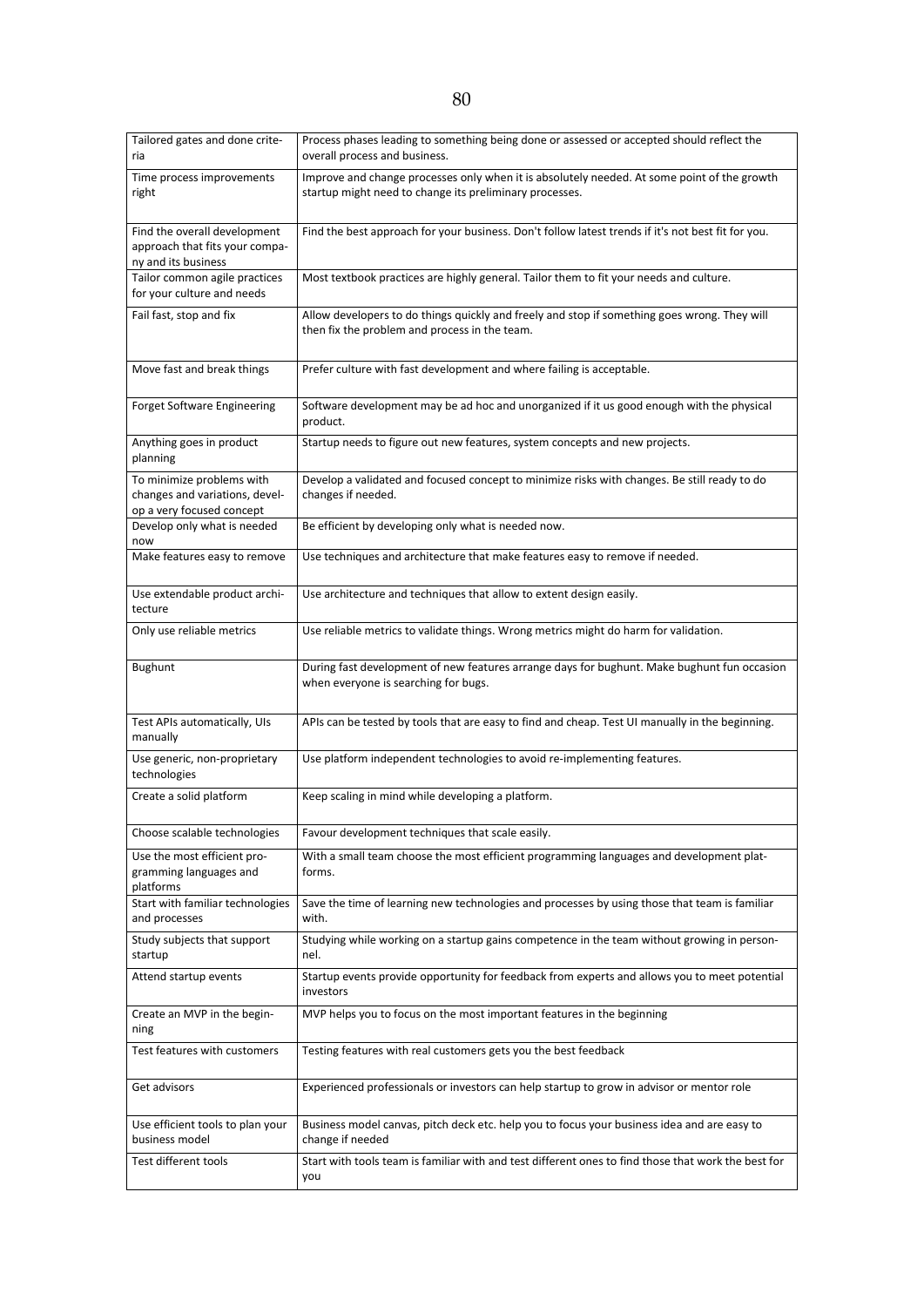| Conduct market research                   | Research the markets and competitors to focus your idea and to find your unique value proposi-<br>tion. |
|-------------------------------------------|---------------------------------------------------------------------------------------------------------|
| Have frequent meetings with<br>whole team | Use meetings to organize and plan your work at least once a week                                        |
| Don't have strict roles                   | Let the team co-operate in all of the tasks                                                             |
| Create prototype                          | Create prototype to validate your product or features                                                   |
| Use efficient communication<br>tools      | Use tools that allow natural communication inside the team when not working in the same<br>space.       |
| Prioritize features                       | Choose which features are needed now and plan others for future releases.                               |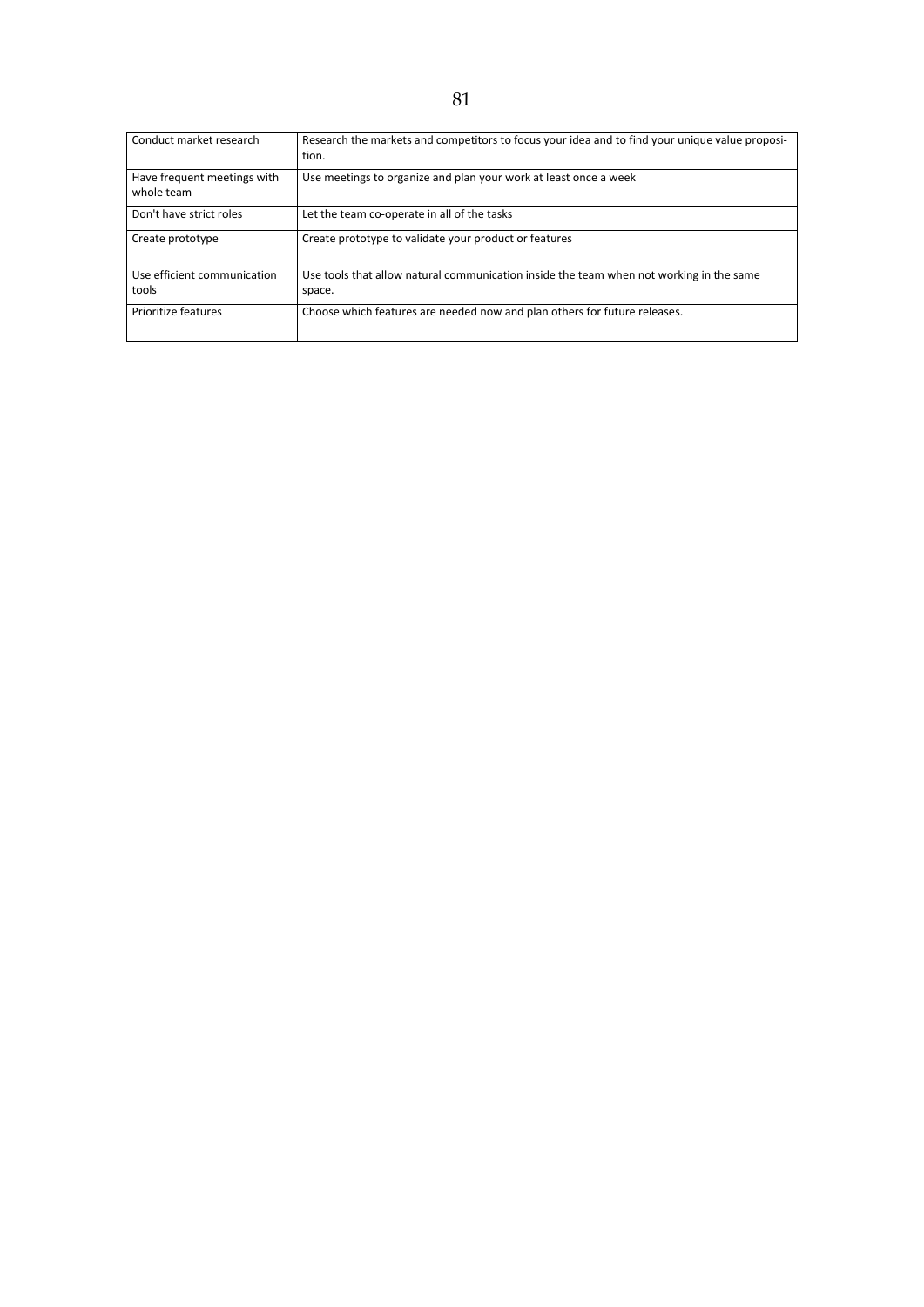## APPENDIX 2 LIST OF ABBREVIATIONS

EC: Empirical conclusion MVP: Minimum viable product OMG: Object Management Group PEC: Primary empirical conclusion SEMAT: Software Engineering Methods and Theory SPEM: Software and Systems Process Engineering Metamodel SWEBOK: Software Engineering Body of Knowledge UX: User Experience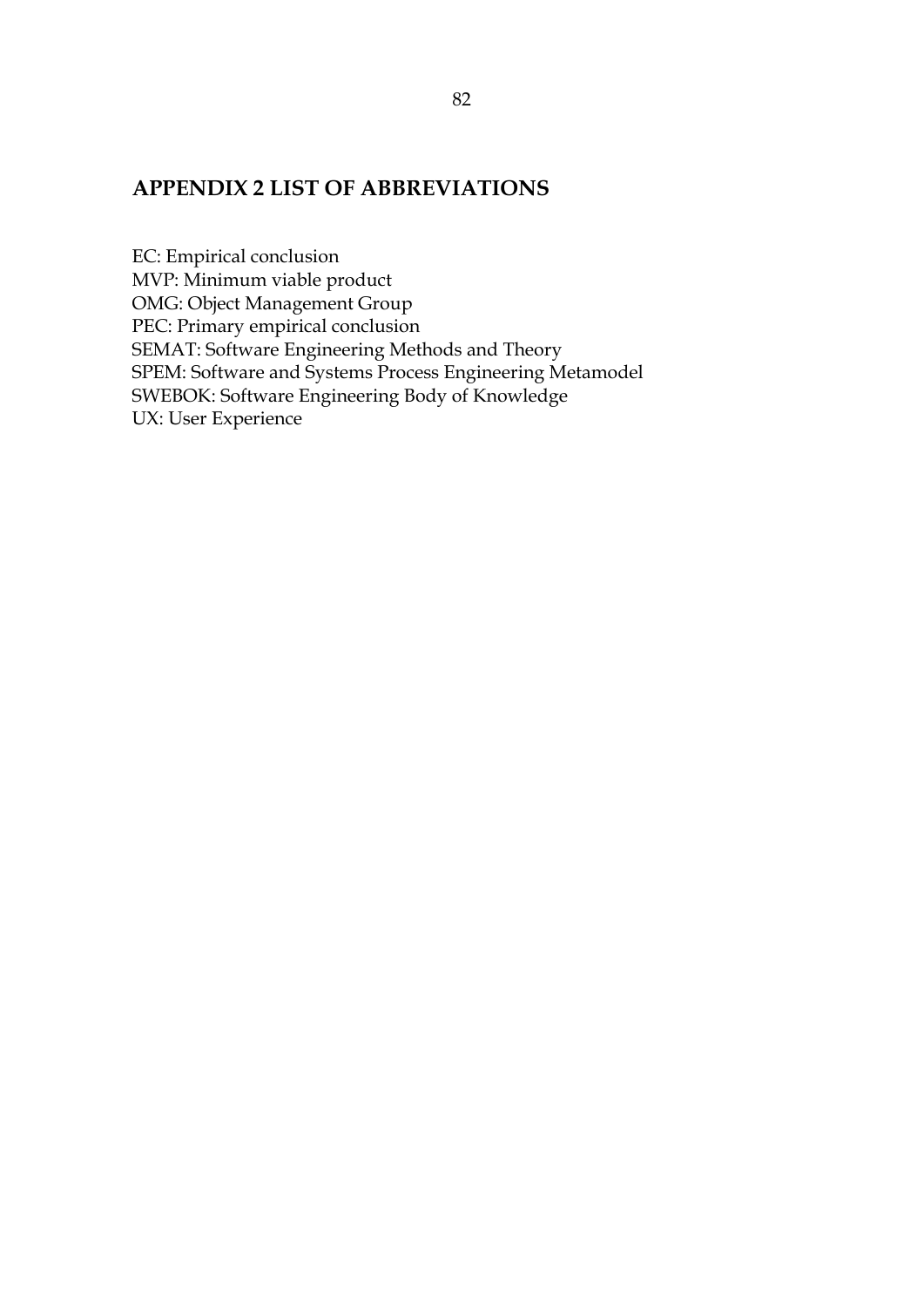## APPENDIX 3 THE FRAME OF THE INTERVIEWS

Basic information about the interview

- The purpose of the study (I'm studying software startups. Goal is to find out more information how startups work and provide help for future startups), the interview process (takes around an hour), and how results are dealt in the thesis.
- Confidentiality, anonymity.
- Permission to record the interview.

Interviewee's background

- Job title and responsibilities in the startup.
- How long has been involved in the startup.
- Startup's domain.
- When the startup was found.
- Team size.
- Other background information.

Startup's story

- How the idea was born?
- What is the current situation?
- How have they got to this point?
- What are the most important milestones?
	- o What led to these? What was done to achieve a milestone?
- What have been the challenges?
- What has been important for the success?

Themes

- Opportunity: Customer's needs? Revenue streams? Funding?
- Stakeholder: What kind of stakeholders? How have they taken customers in to consideration while planning the business/product? Have they had a prototype?
- Requirements: How the work has been guided and planned? Have they validated the idea?
- Software System: What is the product? Have they used MVP? How is the architecture?
- Work